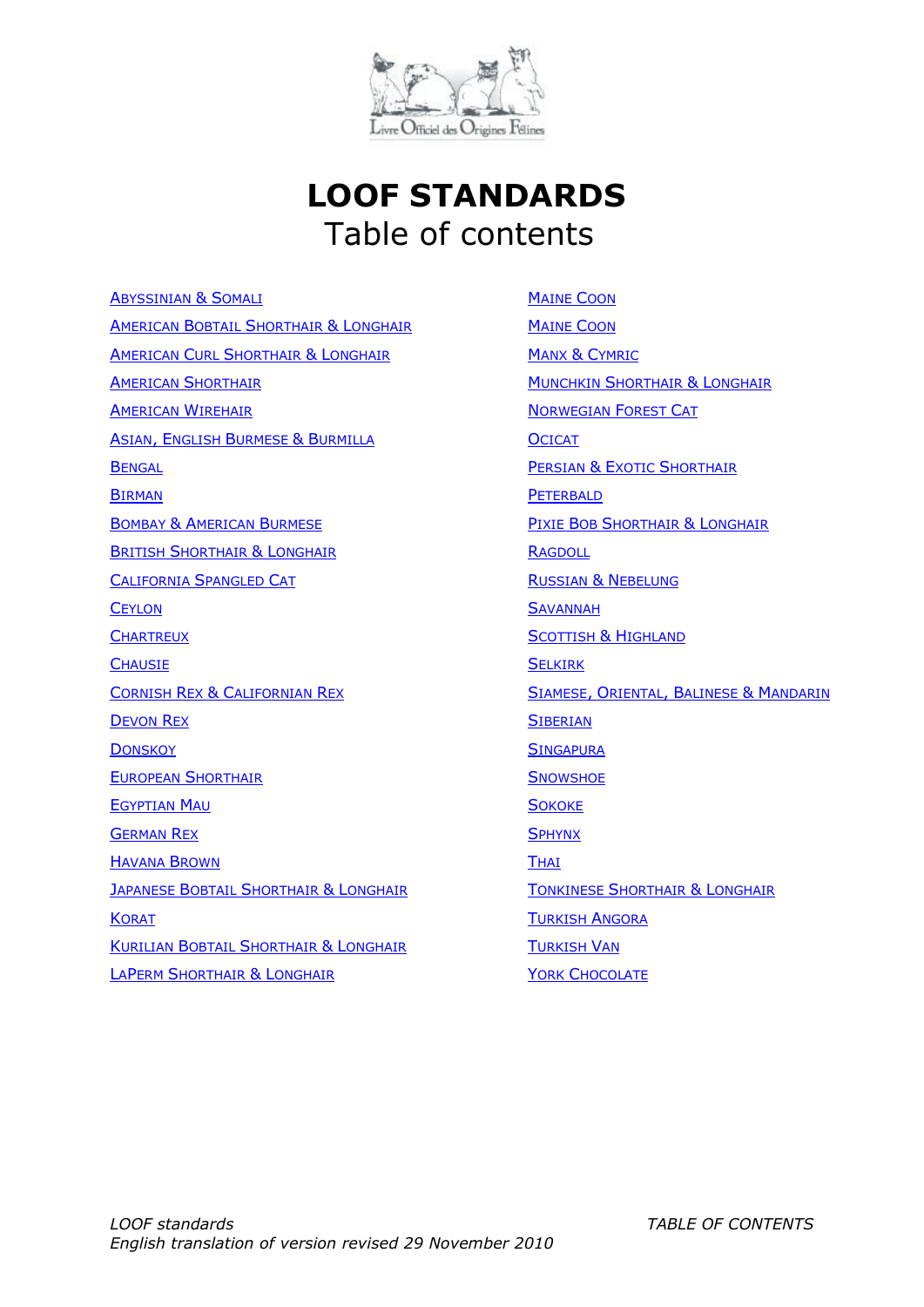

## **ABYSSINIAN & SOMALI**

## <span id="page-1-0"></span>**HEAD = 30 points**

Profile  $= 5$  $M_{11}$ zzle = 5  $Skull = 5$  $Fars = 5$ Eve shape  $= 5$  $Neck = 5$ 

## **BODY = 35 points**

 $Torso = 10$ Legs and feet  $= 10$ Boning  $= 5$  $Tail = 5$ Musculature  $= 5$ 

## **COAT AND TEXTURE = 10 points**

## **COLOUR AND PATTERN = 25 points**

 $Colour = 10$  $Tickina = 10$ Eve colour  $= 5$ 

#### *Permissible colours:*

*Category: traditional Divisions: tabby (ticked tabby pattern only), silver/smoke (ticked tabby pattern only) Colours: all NB: brown ticked tabby is called ruddy, cinnamon ticked tabby is called sorrel)*

#### *Permissible crosses:*

*Abyssinian X Abyssinian Somali X Somali Abyssinian X Somali*

## **Introduction**

The Abyssinian is a cat breed known for a very long time, and whose origin is mysterious and controversial. The Somali is the semi-longhair variety of the Abyssinian. Both should have a royal look. Medium in size, males are

proportionally larger than females. Well muscled, the Abyssinian and the Somali are supple and agile like panthers and show a great interest in their environment. Their ticked coat has the quality to reflect the light. Because of his hair length, the Somali may seem a bit heavier than he really is.

**Head:** the shape is a modified wedge with rounded contours and no flat plane, viewed from the side or the front. The profile lines show gentle contours: the skull is slightly rounded, with a slightly rounded forehead, a slight indentation between forehead and nose, without a break. The nose should not be too long. A slight bump is not a fault, if it does not bring any break or important curving. The length of the head should be in proportion to the body. The head is proudly flowing into an elegant neck.

**Muzzle**: viewed from the front as from the side, the muzzle shows gently rounded contours, without being pointed or pinched. The chin is full and gently curved, without being projecting or receding. Jowls are allowed in adult males. The nose leather is outlined in harmony with coat colour. The lips should also show the same colour.

**Eyes**: Brilliant and expressive, the eyes are large. Almond shaped, their opening is neither round nor oriental. Admitted colours are gold, hazel or green in any shade, as long as they are even-coloured. They display a "Cleopatra" fine Mascara line, in relation with coat colour, encircled by

*LOOF standards ABYSSINIAN & SOMALI – p. 1 English translation of version approved 12 June 2009*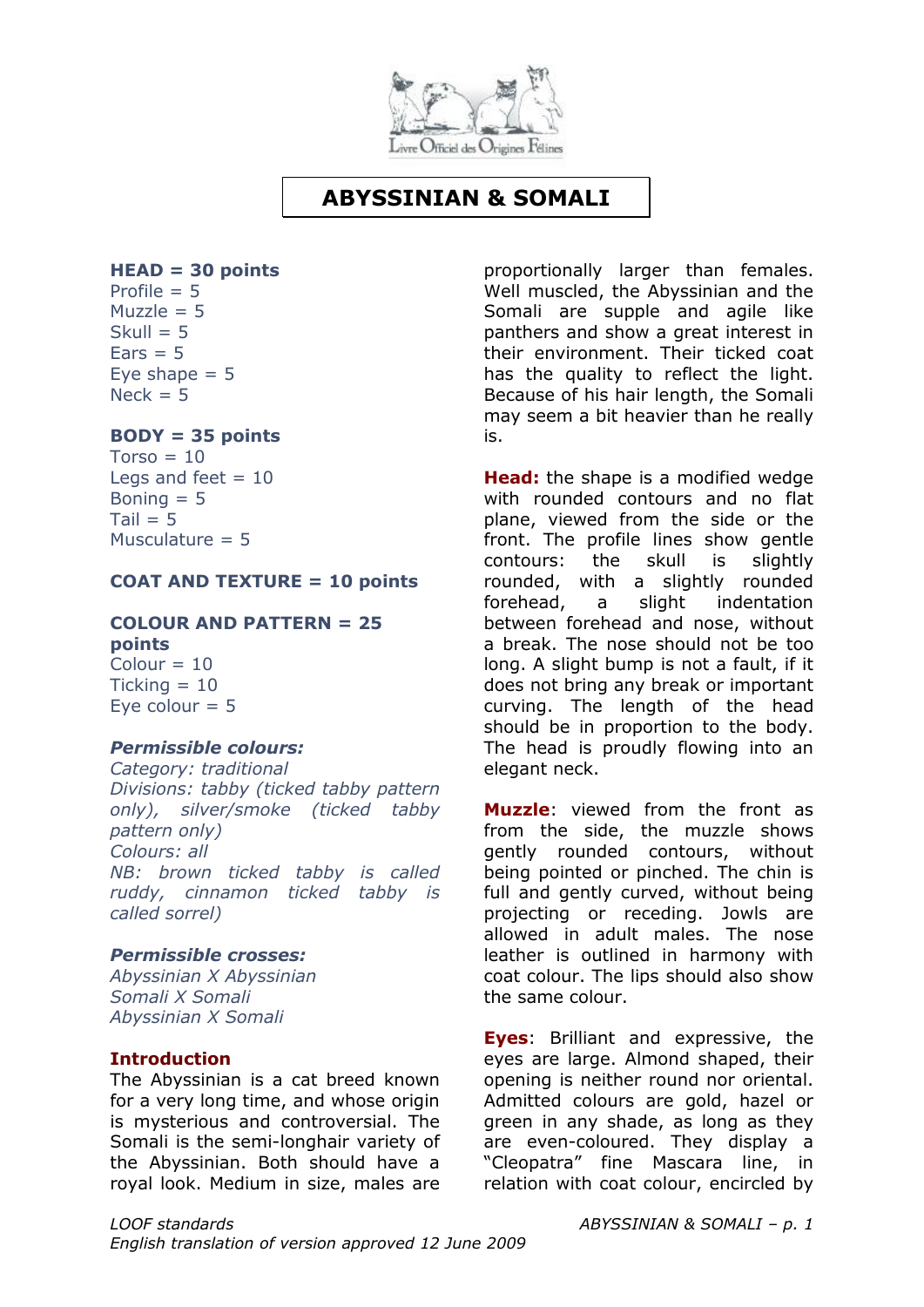

a light coloured area. Above each eye, there is a short vertical darker pencil stroke amidst the light area.

**Ears**: large, alert and moderately pointed, the ears have a deep cup shape and are widely opened at base. Tilting forward, they are set as if the cat was listening. Moderately wide set, they are neither parallel nor vertical. The outer edge should be rather low, but not as much as in Oriental-typed cats. Hair on ears should be short and close-lying, preferably tipped, in conformity with the colour requirements. The Somali has good ear furnishings. A "thumb print" marking is desirable on the back of the ear.

**Neck**: rather long and graceful, the neck is gently arched.

**Body**: foreign in type, the body is medium long, lithe and graceful with a well developed musculature. It is firm to the touch and elegant, never massive. The rib cage is slightly rounded, with no evidence of flat sides. The back is slightly arched as if the cat was about to spring.

**Legs**: slim in proportion to the body, the legs are long, well-muscled and straight.

**Feet**: small, oval and compact. When standing, the Abyssinian and the Somali give the impression to be on tip toe. Paw pads colour should be in relationship with coat colour.

**Tail**: rather thick at base, the tail is fairly long, but in proportion to the body. It is relatively tapering for the Abyssinian and plumed for the Somali.

**Coat and texture**: the Abyssinian's coat is resilient to the touch, with a lustrous sheen and a fine texture. It is short but should have sufficient length for each hair shaft to show at least four alternating light and dark bands, called ticking. The coat is close-lying, longer on the spine, getting gradually shorter on the head, flanks and legs. Without being woolly, the undercoat is a specific feature of the silky and resilient coat of the Abyssinian.

The Somali's coat is semi-long, rather close-lying. It is shorter over the shoulders and spine, getting gradually longer on the flanks. Ruff and britches should be well furnished. No woolliness desired in undercoat.

**Colour and Ticking:** coat colour is an essential feature of the Abyssinian and Somali breeds. It should not be drab in any way but on the contrary show the deepest possible contrast. The coat seems to be glowing, which emphasizes the colour intensity. Each hair shaft should display at least four alternating light and dark coloured bands, called ticking, except on underside areas, i.e. belly, chest, throat, inner side of legs and underside of tail which are not ticked. Colour on these areas should be even. From skin to tip, ticked hair shafts should start with a light coloured band and end up with a dark coloured band (distal end). The Abyssinian and the Somali are tabby cats, therefore, their whisker pads, chin and upper throat area are lighter coloured, off-white preferred to white. One should notice darker shading along the spine which strengthens the wild look of those breeds. 'Soles', i.e. darker colour behind legs, are welcome.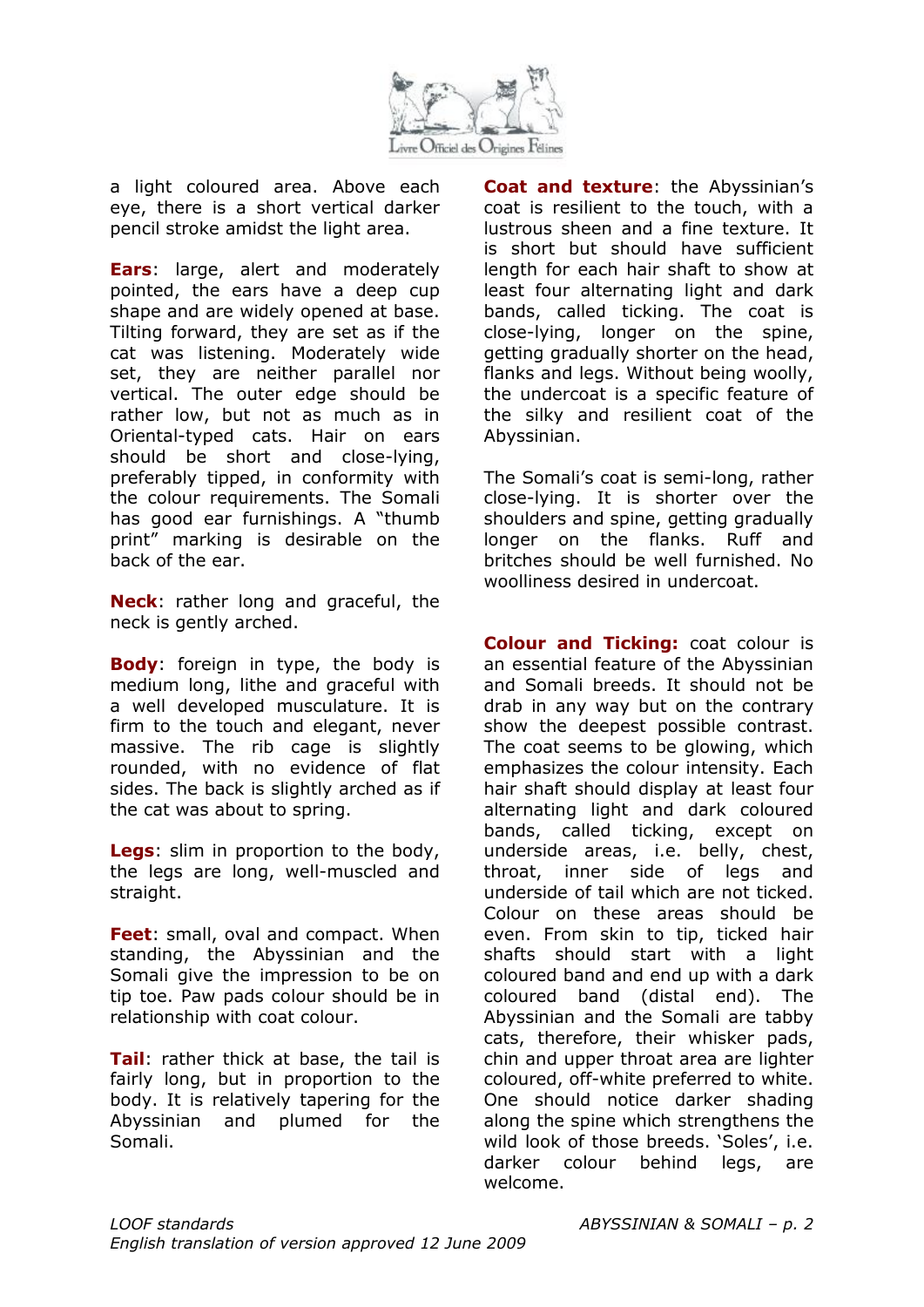

**Silver:** the pattern is the same as in non-silver cats but the lighter coloured bands between the ticking ground colour are replaced by a tone to be as silver as possible. The reddish shades, called 'rufousing', even if not desirable, are not to be considered a major fault, most of all if it is situated along the spine.

**Condition:** alert and lively, neither skinny nor fat.

#### **Penalize**

**Colour faults:**

**Non-silvers:** coldness or grey, sandy or drab tones. White extending to the throat. Undercoat with unrelated colour (for instance, grey-coloured in a ruddy or sorrel cat)

**Silvers:** definite rufousing areas, yellowish undercoat instead of pure white.

**All colours:** one to two broken necklaces, tabby markings anywhere other than on the head. Uneven or indistinct eye colour in adults.

**Ticking or pattern faults:** non ticked spots or areas anywhere other than on the throat, belly inner side of legs, and underside of tail; lack of evenness in ticking. Plush or woolly coat. Round head, with obvious break or straight profile. Whippy tail.

#### **Withhold all awards**

White colour beyond throat (in nonsilver cats)

White locket, unbroken necklace or presence of more than two broken necklaces, non-agouti cat.

Reversed ticking (outermost tip of hair shaft light instead of dark).

Colourless paw pads.

General show penalties and withholdings.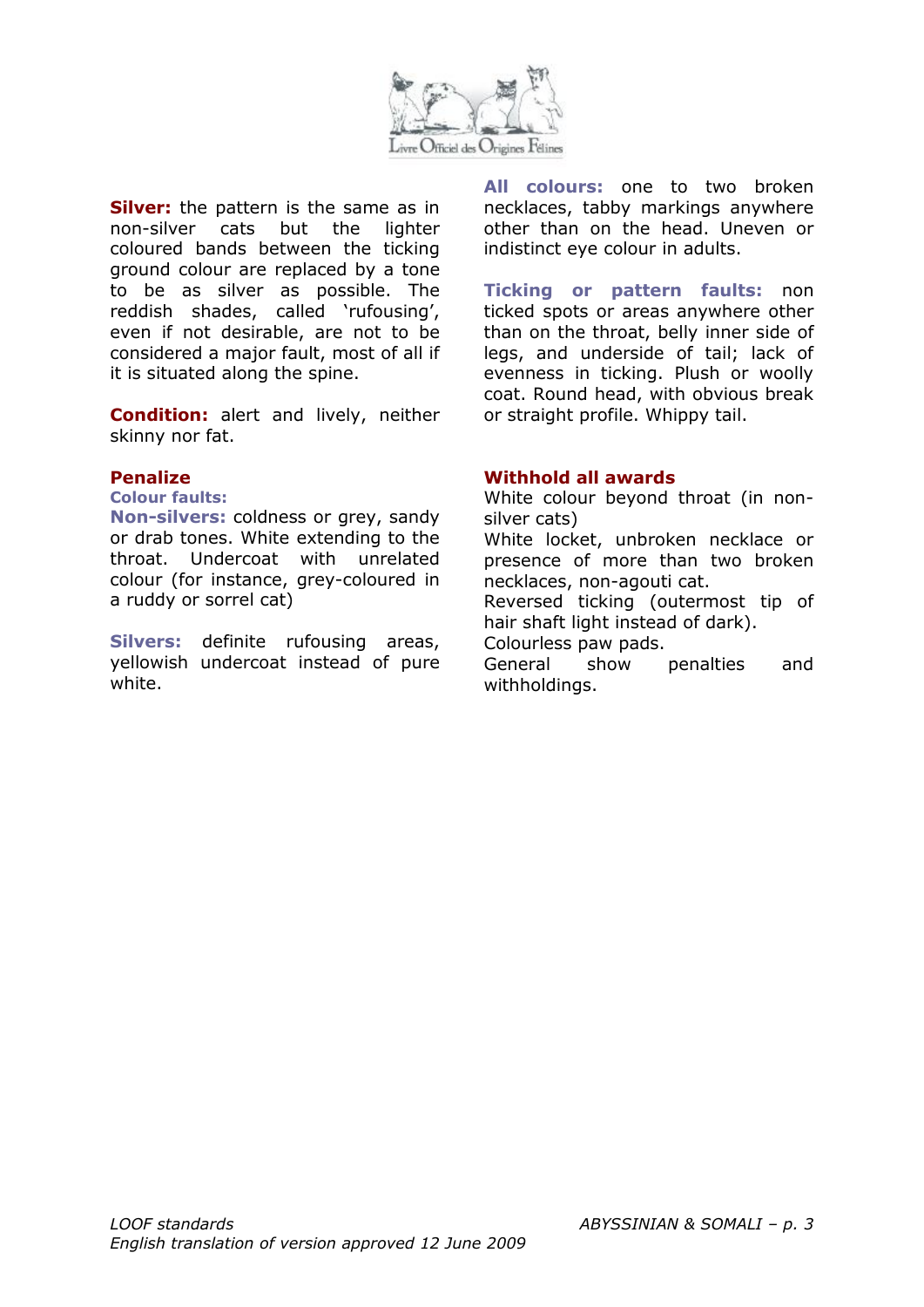

## **AMERICAN BOBTAIL SHORTHAIR & LONGHAIR**

#### **HEAD = 40 points**

Shape  $= 5$  $Ears = 5$  $Eves = 5$  $Chin = 5$ Muzzle  $= 5$ Profile  $= 5$  $Nose = 5$  $Nerk = 5$ 

## **BODY = 40 points**

 $Torso = 10$  $Leas = 5$  $Feet = 5$  $Tail = 10$ Boning  $= 5$ Musculature  $= 5$ 

## **COAT AND COLOUR = 15 points**

Length  $= 5$ Texture  $= 5$  $Colour = 5$ 

## **CONDITION = 5 points**

## *Permissible colours*

*Categories: all Divisions: solid, tabby, silver/smoke, solid and white, tabby and white, silver/smoke and white Colours: all*

## *Permissible crosses*

*American Bobtail Shorthair X American Bobtail Shorthair American Bobtail Longhair X American Bobtail Longhair American Bobtail Shorthair X American Bobtail Longhair*

## **Introduction**

The American Bobtail is a naturally occurring short-tailed cat native to North America. The ideal subject is a medium to large-sized, well-muscled, athletic and solid cat, giving an impression of power. Along with its naturally bobbed tail, it displays long or short haired, double, dense, shaggy coat.

**Head**: the head is broad with strong jaws and no flat plane. Viewed from the side, the nose shows a slight indentation between the eyes but there can be a small stop. The cheeks are full, the chin firm.

**Muzzle**: the muzzle is as long as wide with well-defined whisker pads.

**Eyes**: large and wide, oval in shape, the eyes are set at a bias to the base of the ear. Eye colour should be as even as possible.

**Ears**: medium in size, the ears are wide at base, well-opened and set rather low. They are slightly rounded with lynx tips and good furnishings inside.

**Neck**: the neck looks short in proportion to the body because of the strong musculature and coat density.

**Body**: semi-cobby in type, the athletic and powerful body is slightly longer than high. The flanks are broad, the back is straight. The chest is full and the hips are strong. Males should be more strongly built, with broad shoulders and a muscled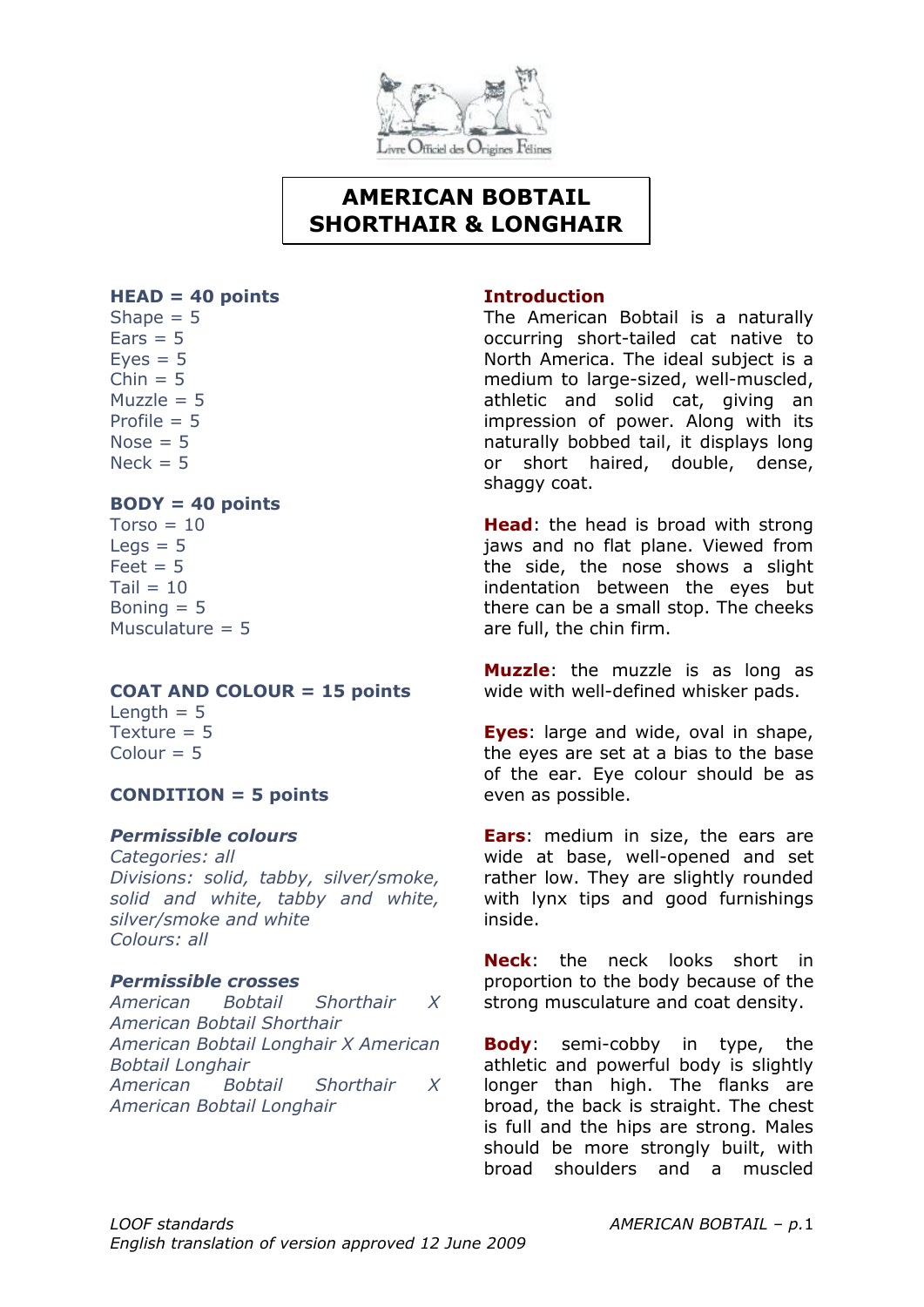

appearance. Females should also be muscled, keeping a feminine elegance.

**Legs**: well-proportioned to the body, the legs have a substantial boning and are strongly muscled. Back legs should be longer than front legs.

**Feet**: large and round.

**Tail**: naturally short and flexible, the tail is  $2.5$  to  $10$  cm  $(1 \text{ to } 4")$  long (actual bone, without hair) and may extend to the hock, but not past it.

### Coat and texture:

Shorthair: medium-short coat, slightly shaggy with slightly longer hair on ruff, britches, belly and tail. Noticeable seasonal changes.

Longhair coat: semi-long coat, dense, shaggy, with abundant undercoat. Longer on ruff, britches, belly and tail. Tufted toes are desirable. Seasonal variations are admitted. Dense and resilient texture all year round.

#### **Condition**

The American Bobtail should give the impression of an active, alert, athletic cat, well- proportioned with a tail neither too long nor too short, which would affect its natural balance.

### **Allowances**

The ideal tail is straight but it can be slightly knotted or kinked, and also curled or hooked at the end, as long as it remains flexible. White lockets are admitted.

### **Penalize**

Tail overly long (past the hock). Or too short (less than 2.5 cm/1"). Extremely short muzzle. Stop too important on nose. Fine boning. Close lying or too-silky coat.

## **Withhold all awards**

No tail, abnormally sized or docked tail.

General show penalties and withholdings.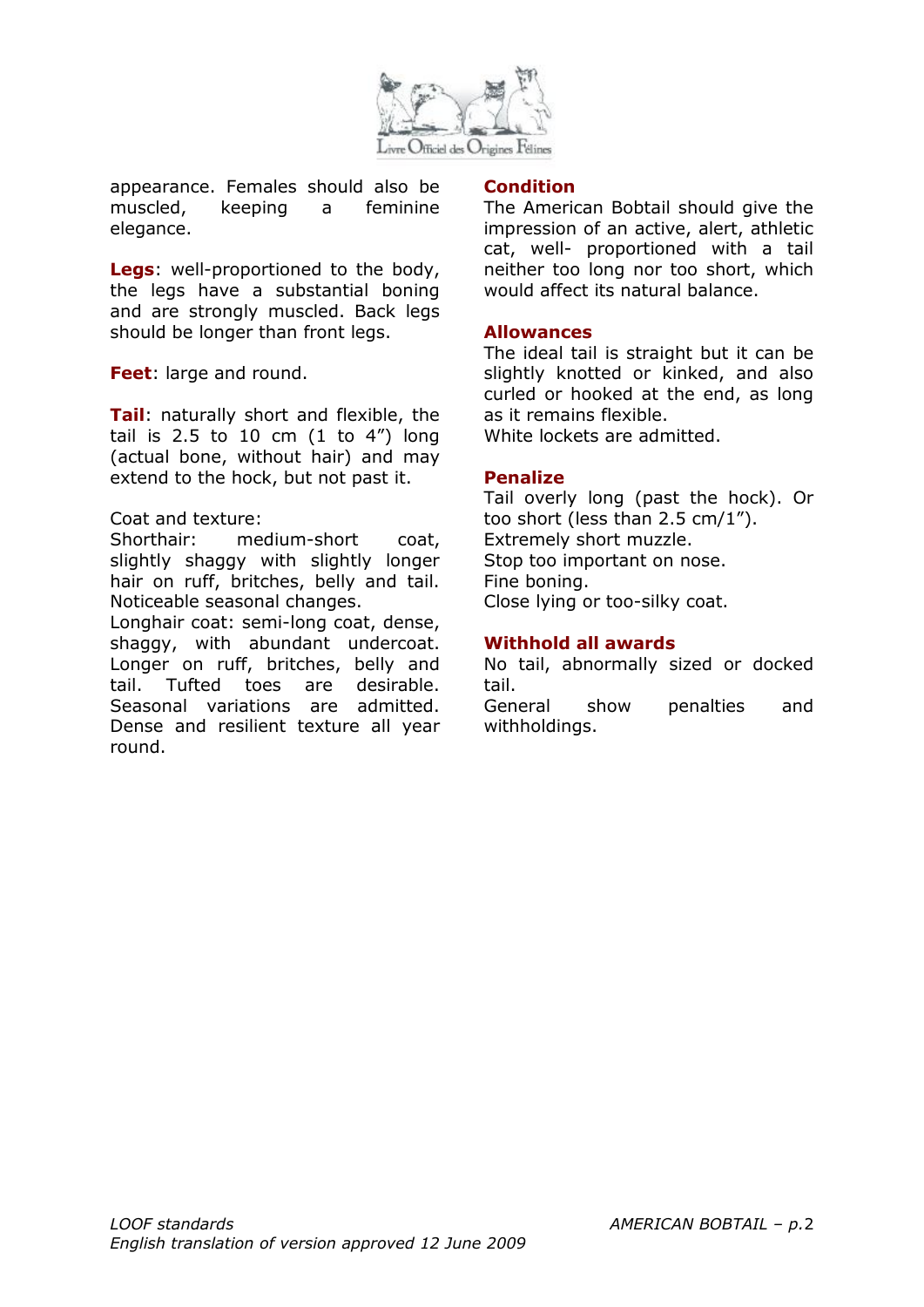

## **AMERICAN CURL SHORTHAIR & LONGHAIR**

### **HEAD = 15 points**

Profile  $= 5$ Shape  $= 4$  $Size = 2$  $Muzzle = 2$  $Chin = 2$ 

## **EARS = 30 points**

Curl degree  $= 10$ Shape  $= 9$  $Size = 5$ Ear set  $= 5$ Furnishing  $= 1$ 

## **EYES = 10 points**

Shape  $= 3$  $Size = 3$ Eve set  $= 3$  $Colour = 1$ 

## **BODY = 30 points**

 $Nack = 2$ Shape  $= 10$  $Tail = 5$  $Leqs = 5$  $Feet = 2$ Musculature  $= 6$ 

## **COAT AND COLOUR = 15 points**

Texture  $= 6$ Minimum undercoat  $= 2$ Length on body  $= 4$ Length on tail  $= 2$  $Colour = 1$ 

## *Permissible colours*

*Category: all Divisions: solid, tabby, silver/smoke, solid and white, tabby and white, silver/smoke and white Colours: all*

### *Permissible crosses*

*American Curl shorthair X American Curl shorthair American Curl longhair X American Curl longhair American Curl shorthair X American Curl longhair*

## **Introduction**

The American Curl is the result of a spontaneous ear mutation that occurred in 1981 in a domestic cat, in Southern California. Selective breeding started in 1983. The specific feature of the breed is their ears that are curled out and back in a regular arc. They are firm at the base with a flexible tip.

**Head:** the head is a medium triangle, longer than wide and without flat plane. Viewed from the side, it displays rounded curves from skull to a rather straight nose.

**Muzzle**: from the front, the muzzle follows the head triangle, without pinch and with rounded contours. The chin is firm.

**Eyes**: moderately large in proportion to the head, they are walnut-shaped (oval on top and rounded on bottom). They are about one eye-width apart. All even colours are accepted, the more intense and brilliant the better.

**Ears**: the ears are the distinctive and essential feature of the breed. They are curved out and back like a crescent moon in a 90° to 180° arc. The tip of ear should not touch the back of the head or have an extreme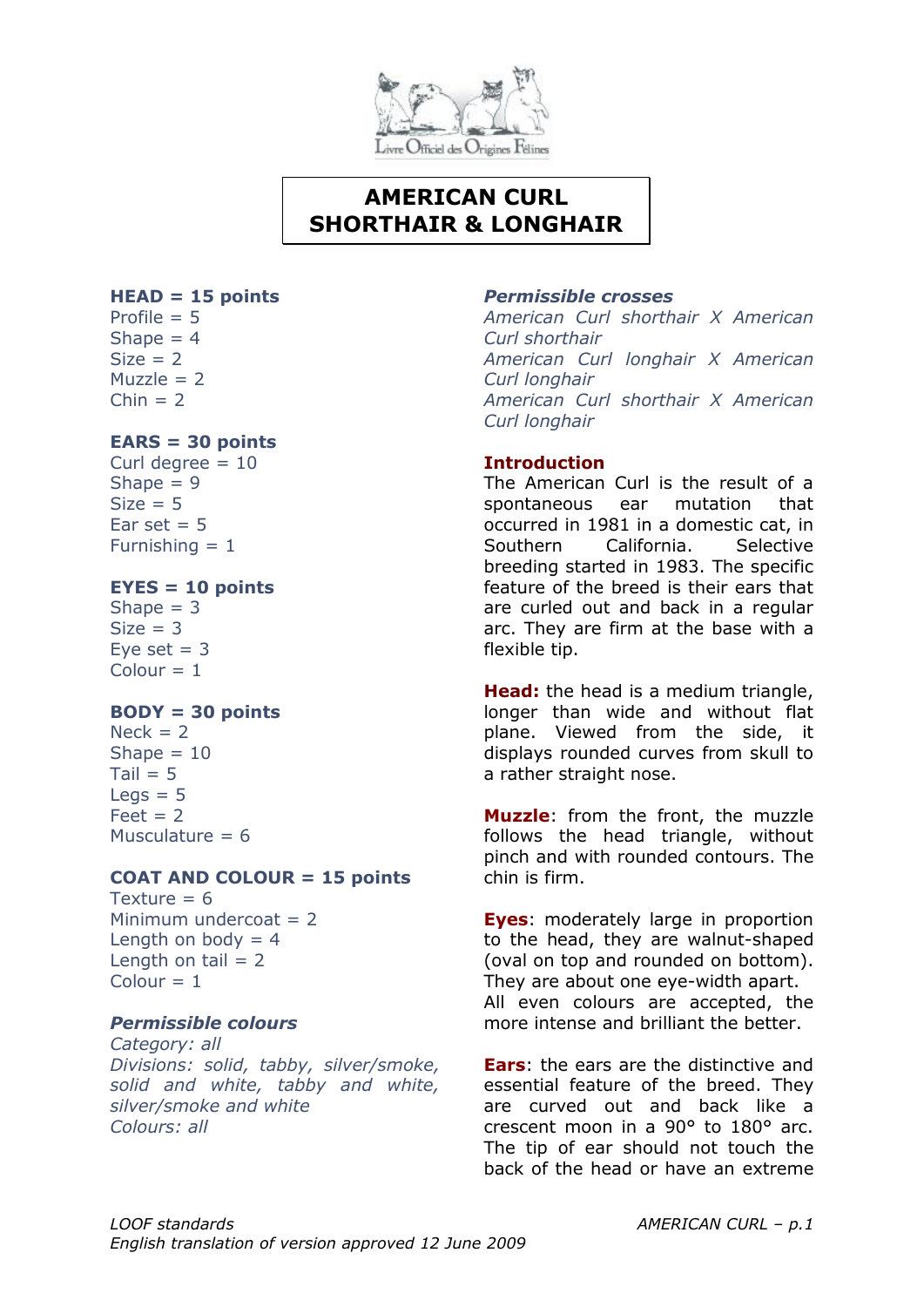

curl that would close the ear and cause the tip to touch the back of the ear. Moderately large, they are set one ear width apart. Wide at base, they have firm cartilage from base to at least one-third of height of ear. The tip is flexible and rounded. Ears should have symmetrical curl and inside furnishings. The American Curl's ears specific shape should not affect their natural movements when the cat is alert and attentive.

**Neck**: rather long, the neck is slender and graceful.

**Body**: semi-foreign in type, the body is elegant and rectangular. Its length should be 1-1/2 times the height at shoulders.

The American curl is a medium-sized cat, the males often being larger than females. Musculature should be long and tonic. Boning is medium, neither heavy nor fine.

**Legs**: medium in length, in proportion to the body, the legs are straight, with medium boning.

**Feet**: the feet, medium in size, are rounded.

**Tail**: thick at the base, the tail is as long as the body. It should be flexible.

#### Coat and texture

Shorthair: short, silky, close-lying coat, with little undercoat. Tail coat should be as long as body coat.

Longhair: semi-long haired, finetextured, silky and flat lying, with minimal undercoat. The tail should be well furnished, with full plume.

## **Penalize**

Low ear set. Crimps or ripples inside the ear.

Stop on nose.

Coarse or woolly coat texture, abundant undercoat. Thick ruff. Oriental or cobby-typed body.

## **Withhold all awards**

Extreme ear curl in adult cats where ear tip touches back of ear or head. Flattened base of ear or ear with calcified tips. Straight ears or ears with non symmetrical curls in adults. Ear cavity not visible.

General show penalties and withholdings.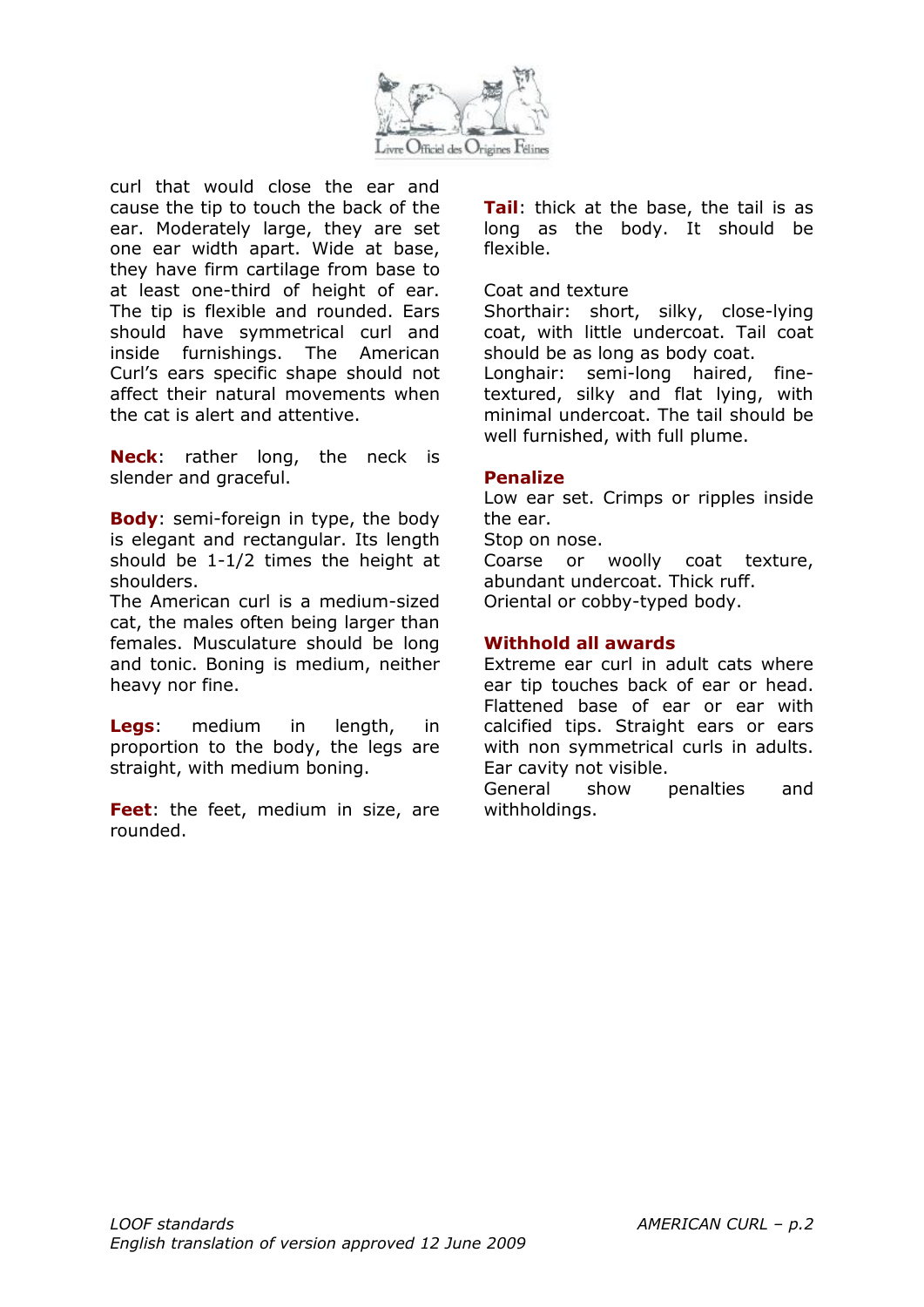

## **AMERICAN SHORTHAIR**

#### <span id="page-8-0"></span>**HEAD = 40 points**

Shape  $= 5$  $Ears = 5$  $Eves = 5$  $Chin = 5$  $Muzzle = 5$ Nose  $= 5$ Profile  $= 5$  $Nerk = 5$ 

## **BODY = 35 points**

 $Torso = 8$ Legs  $= 4$  $Feet = 4$  $Tail = 4$ Boning  $= 5$ Musculature = 10

#### **COAT AND COLOUR = 15 points**

Texture  $= 5$ Length  $= 4$  $Colour = 6$ 

## **CONDITION = 10 points**

Condition  $= 5$ Balance  $= 5$ 

## *Permissible colours*

*Category: traditional Divisions: solid, tabby, silver/smoke, solid and white, tabby and white, silver/smoke and white Colours: all except those based on chocolate, lilac, cinnamon and fawn.*

#### *Permissible crosses*

*American Shorthair X American Shorthair American Shorthair X American Wirehair*

## **Introduction**

The American Shorthair is a medium sized cat with an athletic body and a

*LOOF standards AMERICAN SHORTHAIR – p.1 English translation of version approved 12 June 2009*

short and lustrous coat that has kept the authentic character of its ancestors, American farm cats, barn keepers and mice hunters. Balance is paramount concerning this rustic cat. No part of the cat should look out of balance with any other part.

**Head:** medium in size compared to the body, the head, viewed in front, is squarish. His full cheeks give him a sweet and open expression. The nose is medium short with the same width all along. Viewed from the side, the skull is rounded, with a slight stop preceding the nose.

**Muzzle**: typical of the breed, the muzzle, without being extremely short, is well defined and square. The jaw is firm and strong. The chin is strong.

**Eyes**: medium to large, the eyes are rounded and set at a slight angle. The colour, bright and luminous, should be even.

**Ears**: medium, the ears are not too widely open at the base. Slightly rounded at tip, they are set wide apart.

**Neck**: important element in the overall balance of the cat, the neck is medium in length and muscled.

**Body**: semi-cobby in type, the body is rectangular in shape and strongly built. The chest is broad and the slightly rounded shoulders and hindquarters have the same width. The back is level and broad. Strong boning.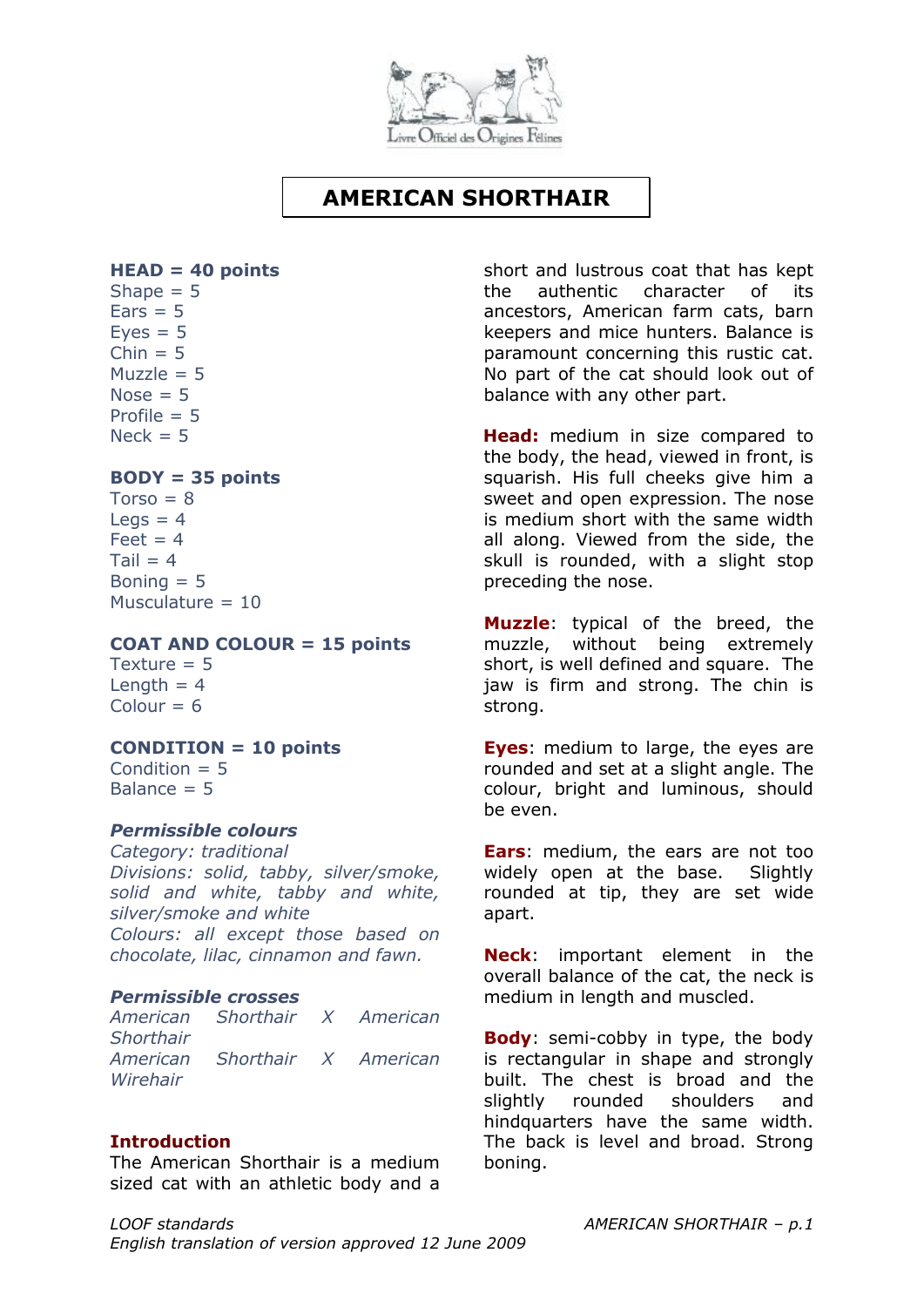

**Legs**: the legs have a sturdy boning and powerful musculature. They are straight and medium long.

Feet: the feet are round, with good paw pads.

**Tail**: medium long, the tail is thicker at base and slightly tapering to a rounded tip.

**Coat and texture**: short and even, the coat is dense and lustrous.

### **Penalize**

Long, pointed ears, or ears set too close together.

Thick neck. Tail too thin, too short or whip-like. Long or plushy coat.

Any lack of balance between the different parts of the body.

#### **Withhold all awards**

White spots in non particolor cats. Appearance too close to the Exotic (for instance: long or fluffy coat, stop too definite, eyes too protruding, etc.) Pinched nostrils. Straight profile. Cat too elegant. General show penalties and withholdings.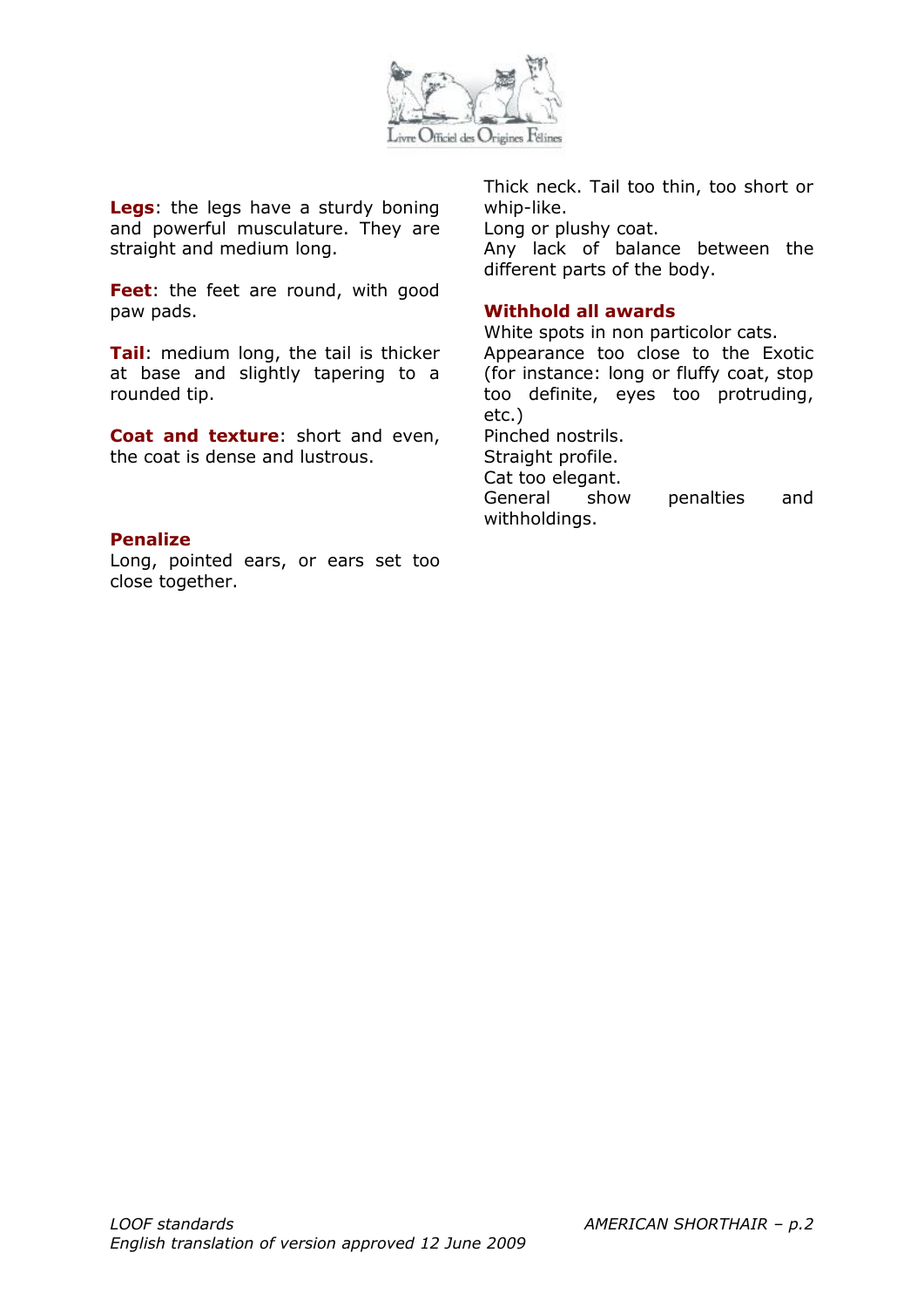![](_page_10_Picture_0.jpeg)

## **AMERICAN WIREHAIR**

### <span id="page-10-0"></span>**HEAD = 30 points**

 $Ears = 5$  $Eves = 5$  $Chin = 5$  $Muzzle = 5$ Nose  $= 5$  $Neck = 5$ 

### **BODY = 30 points**

 $Torso = 8$  $Legs = 4$  $Feet = 4$  $Tail = 4$ Boning  $= 5$ Musculature  $= 5$ 

#### **COAT AND COLOUR = 30 points**

Texture  $= 20$ Length  $= 4$  $Colour = 6$ 

#### **CONDITION = 10 points**

Condition  $= 5$ Balance  $= 5$ 

### *Permissible colours*

*Category: traditional Divisions: solid, tabby, silver/smoke, solid and white, tabby and white, silver/smoke and white Colours: all except those based on chocolate, lilac, cinnamon and fawn.*

#### *Permissible crosses*

*American Wirehair X American Wirehair American Wirehair X American Shorthair* 

## **Introduction**

The coat of the American Wirehair has a specific texture, made of crimped and hooked hairs. It is the result of a spontaneous dominant mutation that was found on a cat born in New York State in 1967. This breed is now a variety of the American Shorthair with which it is bred since its discovery.

The American Wirehair is a medium sized cat with an athletic body that kept the authentic character of its ancestors, American farm cats, barn keepers and mice hunters. Balance is paramount concerning this rustic cat. No part of the cat should look out of balance with any other part.

**Head:** medium in size compared to the body, the head, viewed in front, is squarish. His full cheeks give him a sweet and open expression. The nose is medium short with the same width all along. Viewed from the side, the skull is rounded, with a slight stop preceding the nose.

**Muzzle**: typical of the breed, the muzzle, without being extremely short, is well defined and square. The jaw is firm and strong. The chin is strong.

**Eves:** medium to large, the eyes are rounded and set at a slight angle. The colour, bright and luminous, should be even.

**Ears**: medium, the ears are not too widely open at the base. Slightly rounded at tip, they are set wide apart.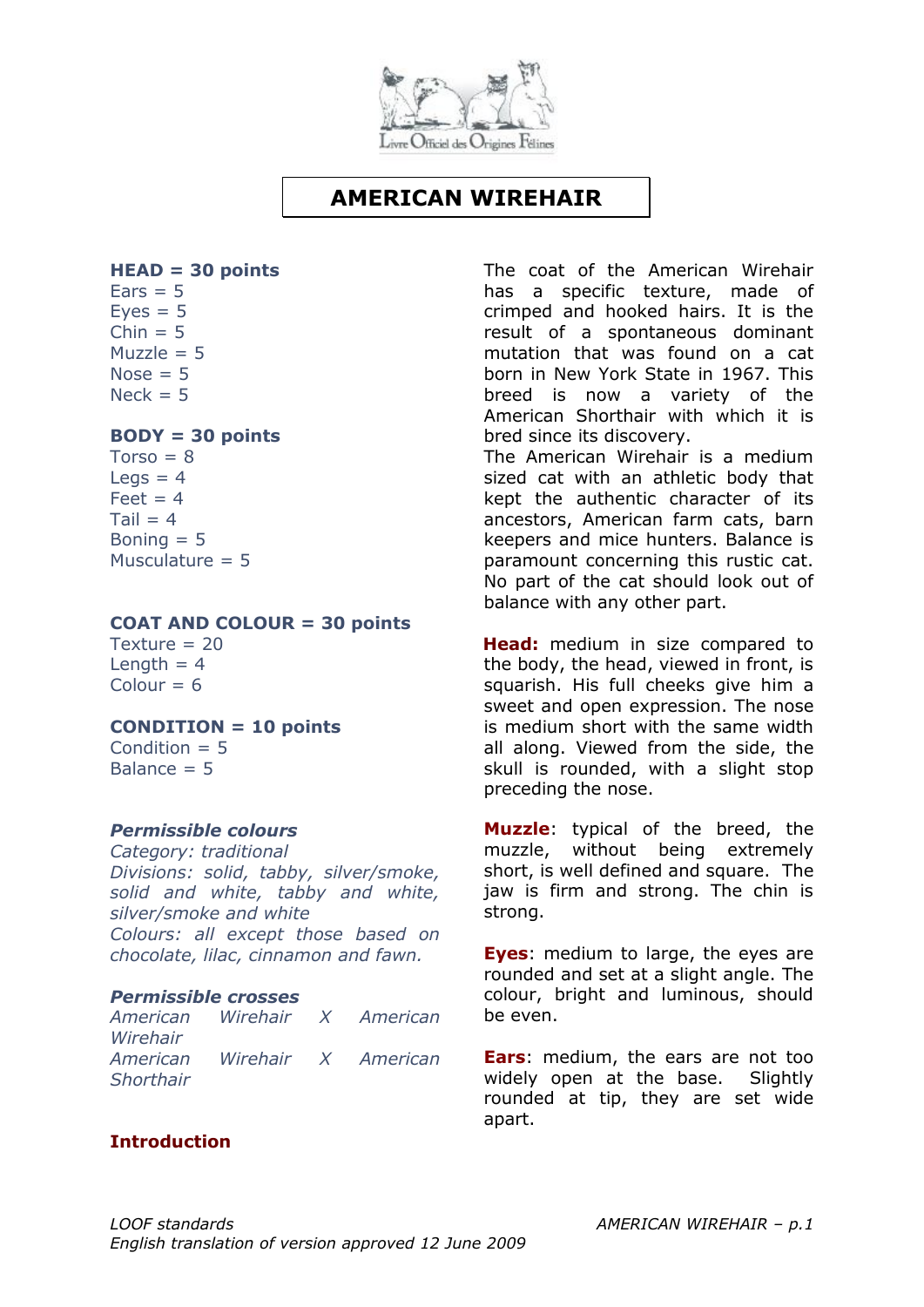![](_page_11_Picture_0.jpeg)

**Neck**: important element in the overall balance of the cat, the neck is medium in length and muscled.

**Body**: semi-cobby in type, the body is rectangular in shape and strongly built. The chest is broad and the slightly rounded shoulders and hindquarters have the same width. The back is level and broad. Strong boning.

**Legs**: the legs have a sturdy boning and powerful musculature. They are straight and medium long.

**Feet**: the feet are round, with good paw pads.

**Tail**: medium long, the tail is thicker at base and slightly tapering to a rounded tip.

Coat and texture:

The American Wirehair was named after its very specific coat, which is like steel wool. Its fur is made of crimped, spiked, bent and hooked hairs.

The combination of all those hairs gives a unique touch to the coat, springy, dense and coarse. The overall springy appearance is of more importance than the crimping of each hair. The quality of an American Wirehair's coat can be properly judged when stroked and not by examining each hair. The ears hair and whiskers are curly. The fur should not show any crimping that would look like a Rex cat coat.

#### **Penalize**

Long, pointed ears, or ears set too close together.

Thick neck. Tail too thin, too short or whip-like.

Long or plushy coat.

Coat badly or not evenly crimped.

Any lack of balance between the different parts of the body.

#### **Withhold all awards**

White spots in non particolor cats. Appearance too close to the Exotic (for instance: long or fluffy coat, stop too definite, eyes too protruding, etc.) Pinched nostrils. Straight profile.

Cat too elegant.

General show penalties and withholdings.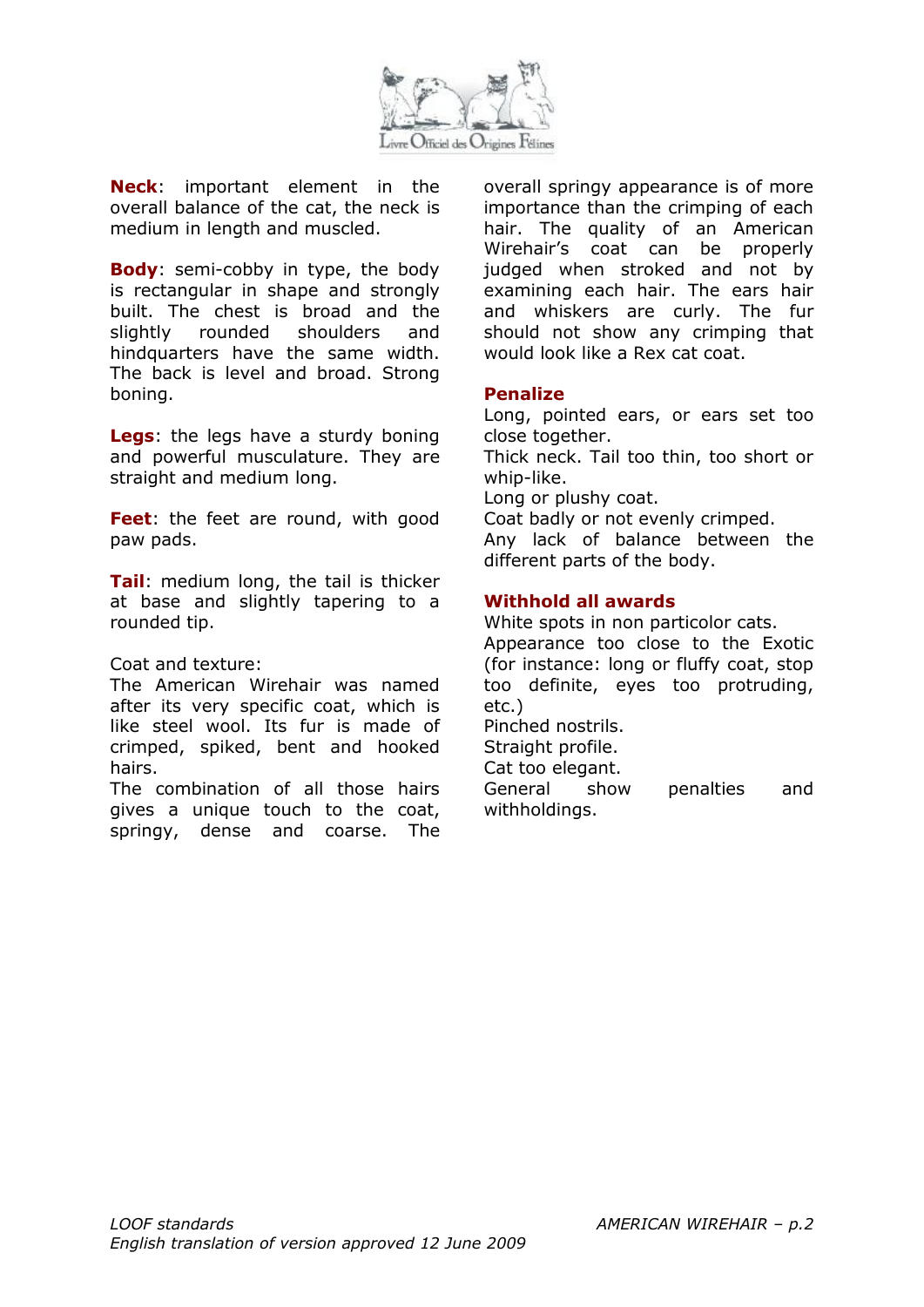![](_page_12_Picture_0.jpeg)

## **ASIAN, ENGLISH BURMESE & BURMILLA**

#### **HEAD AND EARS = 30 points**

Shape  $= 10$ Profile  $= 10$  $Ears = 5$  $Chin = 5$ 

## **EYES = 20 points**

Set and shape  $= 10$  $Colour = 10$ 

### **BODY = 30 points**

 $Body = 20$  $Tail = 5$  $Leqs = 5$ 

## **COAT = 20 points**

Texture  $= 10$ Length  $= 10$ 

### *Permissible colours Asian shorthair:*

*Category: traditional Divisions: solid, tabby, silver/smoke Colours: all except white And Category: sepia Divisions: tabby, silver/smoke Colours: all*

*[NB: from 1/1/2013 onwards, Category: traditional, sepia Divisions: solid, tabby, silver/smoke Colours: all except white]*

## **English Burmese:**

*Category: sepia Divisions: solid Colours: all*

#### **Burmilla:**

*Category: traditional and sepia Division: tabby (golden shaded pattern and golden shell only),* 

*silver/smoke (silver shaded pattern and chinchilla only) Colours: all* **Asian longhair:** *All colours above.*

#### *Permissible crosses:*

*Asian X Asian Asian X English Burmese Asian X Burmilla*

*English Burmese X English Burmese English Burmese X Burmilla*

*Burmilla X Burmilla*

*NB: from 1/1/2013 onwards, only those cats born directly from an English Burmese x English Burmese mating may be called English Burmese.*

## **Introduction**

The English Burmese, formerly called European Burmese, is a very ancient breed from South-East Asia. Its distinctive feature is its unique colour, the sepia pattern  $(c^b c^b)$  that modifies the ground colour by slightly lightening the body compared to the points.

The Asian shorthair is a variety of the English Burmese whose body is fully coloured.

The Burmilla is a tipped variety of the Asian shorthair and English Burmese.

The Asian longhair is a semi-longhair variety of the Asian shorthair, English Burmese and Burmilla. It is also referred to as Tiffany.

**Head:** the head is medium, forming a short triangle, with broad cheek

*LOOF standards ASIAN, ENGLISH BURMESE,… – p.1*

*English translation of version revised 17 October 2011*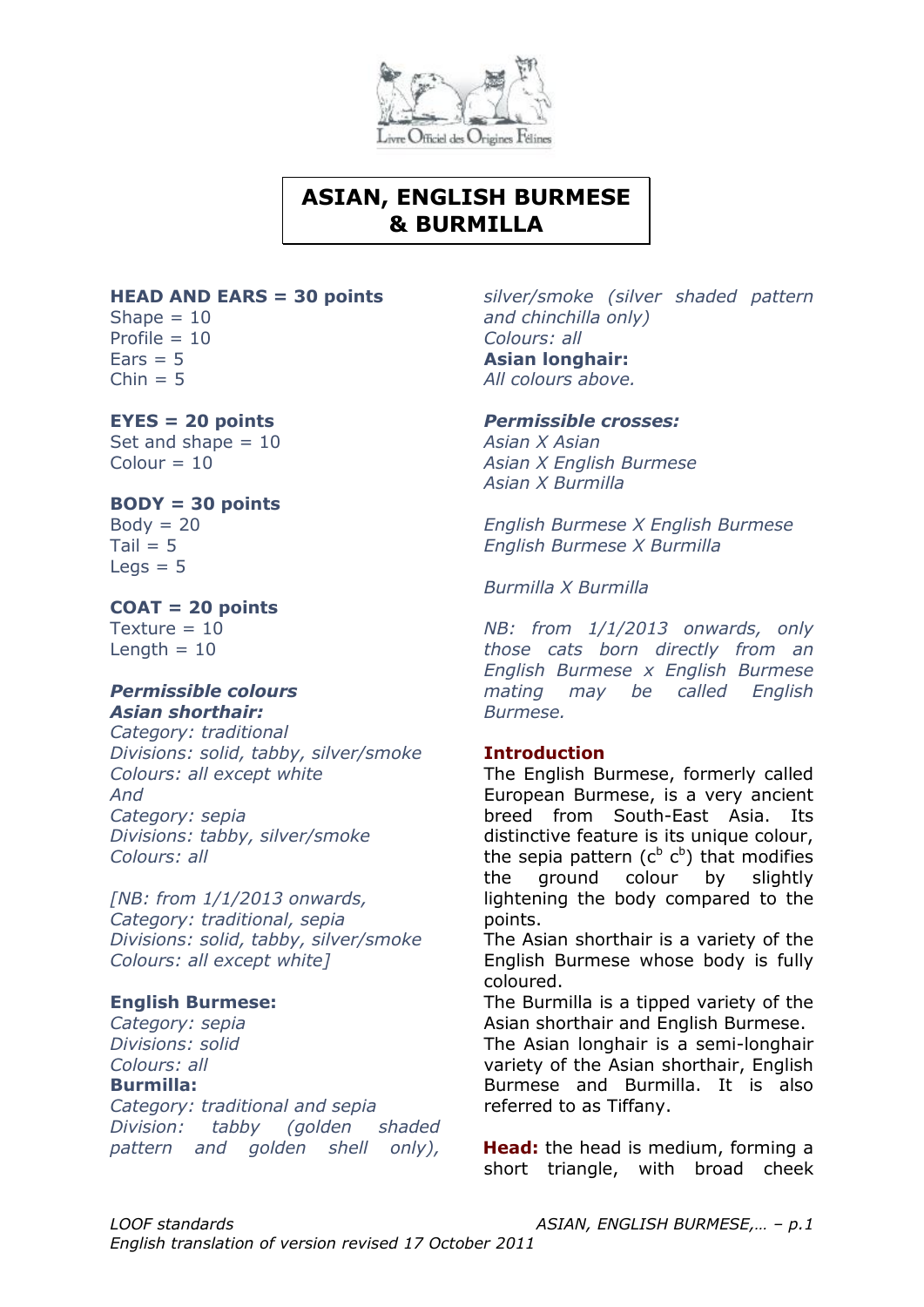![](_page_13_Picture_0.jpeg)

bones when viewed in front, and a blunt muzzle. The broad skull is slightly rounded, like the forehead. The nose is straight with a welldefined stop.

**Muzzle**: the end of the nose and chin are on the same vertical line. Chin and lower jaw are firm. A slight pinch is allowed in kittens.

**Eyes**: the eyes are large and set wide apart. The upper line is curved and slightly slanted to the nose. The lower line is rounded. Colour is particularly intense and luminous. The English Burmese can display all tones from gold to amber, with gold preferred. For the Asian shorthair and the Burmilla, all shades of gold to green are accepted, gold preferred in solid cats and green in silvers. Concerning the Asian longhair, eye colour is in relationship with coat colour.

Eyes shape and set are more important than colour.

Eye colour is very sensitive to the variations of light intensity and tones. If possible, judgment should be done under natural light.

Remark: allowances should be given to eye colour in kittens.

**Ears**: medium sized, the ears are set wide apart on a slightly rounded skull and ideally following the triangle of the head. Wide at base, they are rounded at tip. From the side, they are slightly tilting forward. Ears may appear proportionally larger in kittens than in adults and smaller in adult males with well-developed jowls.

**Neck**: medium, the neck is muscled.

**Body**: semi-foreign in type, the body is medium in length and size, firm and muscled to the touch, and heavier than it looks. The chest is strong and rounded when viewed from the side. The back is level.

**Legs**: rather slender, the legs are in proportion to the body. Hind legs are slightly higher than forelegs.

**Feet**: oval and well defined.

**Tail**: medium thick at base, the tail is tapering to a rounded tip. Medium in length, it reaches the shoulders when along the body.

### **Coat:**

**Asian shorthair, English Burmese and Burmilla:** almost without undercoat, the coat is short, fine as silk to the touch and close lying.

**Asian longhair:** semi long, the coat is silky and fine with little undercoat. It is glossy and longer at ruff, britches, underside and tail.

#### Colour:

In sepia cats, coat colour gets more intense at legs points, tail, mask and ears which are darker. Allowances are accepted concerning coat colour and texture in kittens and youngsters.

#### **Allowances**

Ghost tabby markings in non agouti kittens and young adults. Tabby markings on the head, legs and tail in non agouti cats from the red series.

## **Penalize**

Flat skull. Pinch in adult cats. Bumped nose. Nose leather falling downwards. Round or oriental-shaped eyes or eyes set too close. Protruding eyes or chin. Ghost tabby markings in non agouti

adult cats (except those from the red series).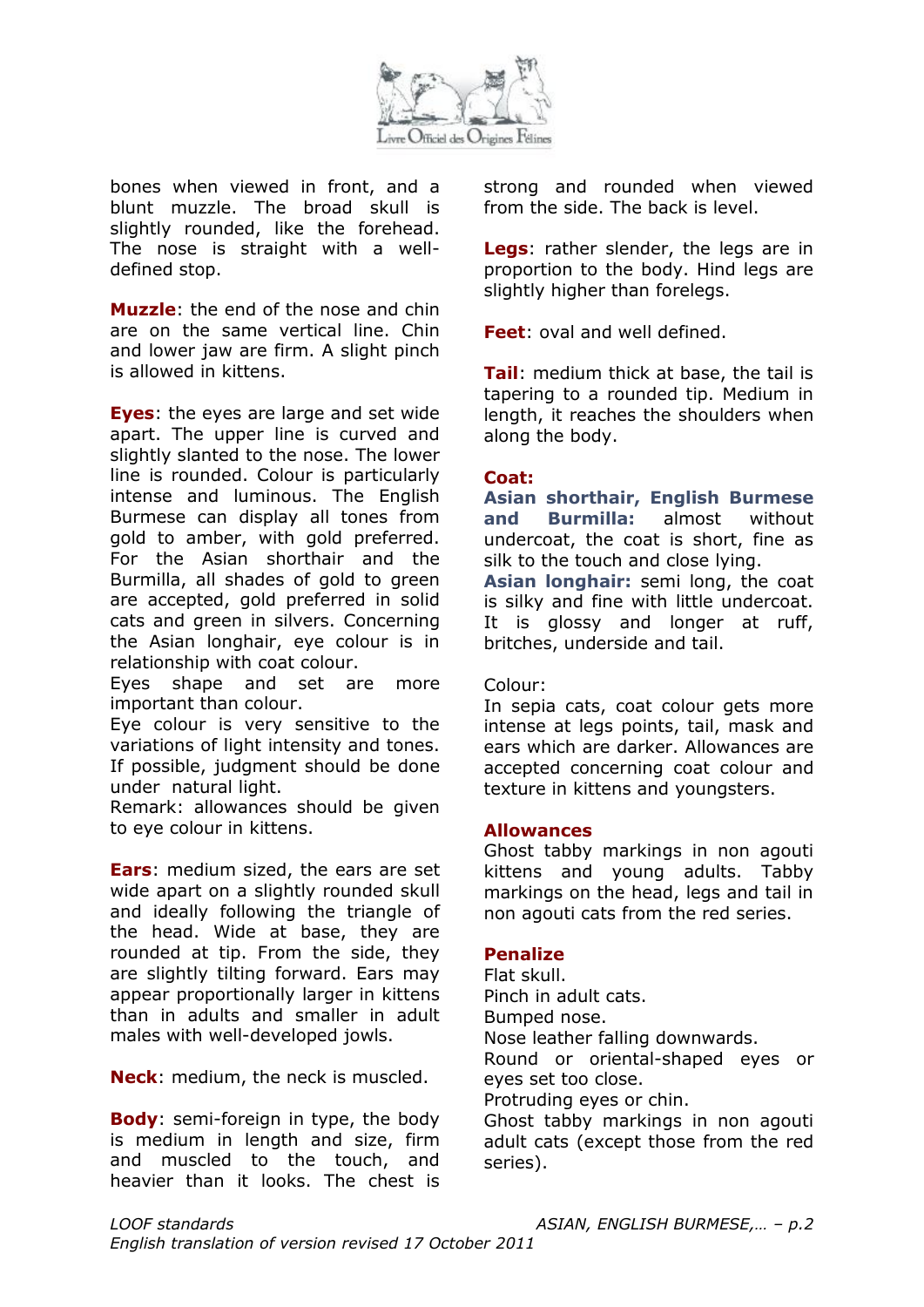![](_page_14_Picture_0.jpeg)

## **Withhold all awards**

White lockets or buttons. Oriental or cobby type. Green eyes in English Burmese. Small-sized, skinny or fine-boned adults. General show penalties and withholdings.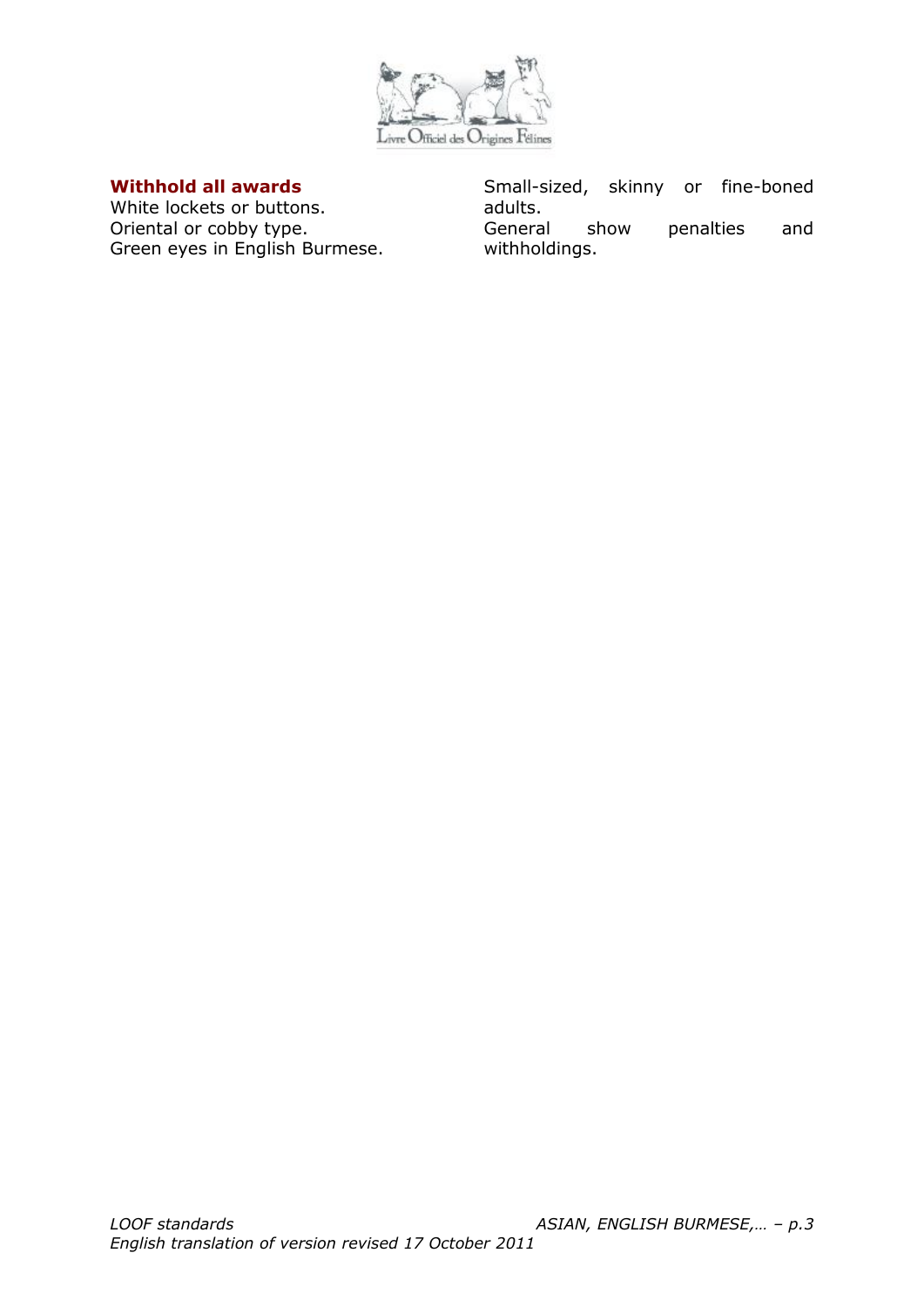![](_page_15_Picture_0.jpeg)

## **BENGAL**

### <span id="page-15-0"></span>**HEAD = 35 points**

Shape  $= 6$  $Ears = 6$  $Eves = 5$  $Chin = 3$ Muzzle  $= 4$  $Nose = 2$ Profile  $= 6$  $Nerk = 3$ 

## **BODY = 30 points**

 $Torso = 5$ Legs  $= 4$  $F$ et = 4  $Tail = 5$ Boning  $= 6$ Musculature  $= 6$ 

#### **COAT AND COLOUR = 35 points**

Texture  $= 10$ Pattern  $= 15$  $Colour = 10$ 

## *Permissible colours*

*Category: all Divisions: tabby (spotted, rosette, marble patterns), silver/smoke (spotted, rosette, marble patterns) Colours: black, blue*

#### *Permissible crosses*

*Bengal X Bengal* 

*Only the 5th generation subjects (F5) and later generations are eligible for show. Wild cats are forbidden in cat shows and LOOF exhibitions.*

## **Introduction**

The Bengal's breeding program was initiated by Californian breeder Jean Mill in the 1960's. The goal is to obtain a cat which has physical features distinctive of Felis Bengalensis, a small forest-dwelling wild cat, together with the domestic cat's social ability and temperament. Judges shall always keep this goal in mind and give special merit to those characteristics in the appearance of the Bengal which are distinct from those found in other domestic cat breeds.

Its coat and its small wild cat head are its major features and characteristics.

Bengal's temperament must be neither challenging nor aggressive. The cat may exhibit fear, seek to flee or generally complain aloud but may not threaten to harm.

**Head**: broad modified wedge with rounded contours, the head is longer than wide. It is rather small compared to the body but not to be taken to extreme. Overall look of the head should be as distinct from the domestic cat as possible. The curve of the forehead is slightly rounded, flowing into the bridge of the nose with no stop, and extending in an almost straight to slightly convex line to the tip of the nose. Cheek bones are high and pronounced. The nose is wide with typical puffed leather. Jowls are allowed in males.

**Muzzle**: it is formed by large prominent whisker pads giving a slight pinch. From the side, the chin is in line with nose tip.

**Eyes**: large, set wide apart, the eyes are oval, almost round but never bulging. Eye colour is green, gold, blue or aqua, according to coat colour. The more richness and depth of colour the better.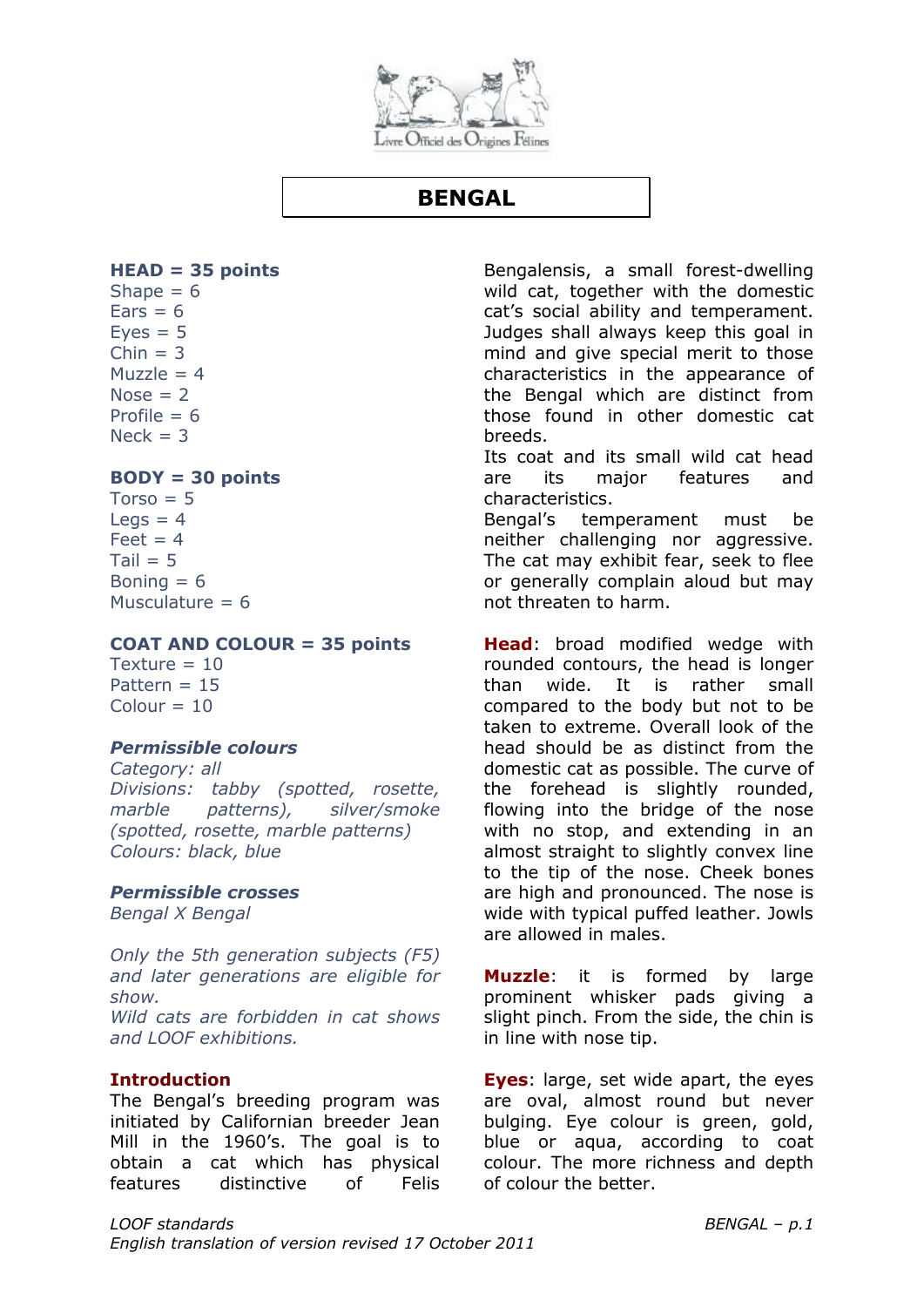![](_page_16_Picture_0.jpeg)

**Ears**: medium to small, the ears are relatively short with a wide base and rounded at tip. They are set one ear width apart. From the side, they are tilting forward. Lynx tips are not desirable.

**Neck**: the neck is long, muscled and substantial.

**Body**: the body is long, with a clearly visible, powerful musculature and solid boning, giving the Bengal an athletic yet graceful appearance.

**Legs**: medium and well-muscled, the legs are straight with sturdy boning.

**Feet**: large, round, Bengals' feet have prominent knuckles.

**Tail**: medium to short, the tail is thick at base, slightly tapered with rounded tip.

**Coat and texture**: short, dense, close-lying and unusually soft and silky to the touch. The coat may be sprinkled with gold, which is called "glitter". The coat of the Bengal may be glittered or not glittered, with neither type to be given preference.

## **Patterns**

#### **Spotted and rosettes:**

Two types of spots are accepted, rosettes and spots, which shall be random or aligned horizontally. Rosettes are made of at least two different colours and can have the shape of a paw print, an arrowhead, or a doughnut. They are preferred to single spots but not required. Contrast with ground colour must be extreme, giving distinct pattern and sharp edges. Shoulders are covered with blotched markings while the legs and tail are spotted or rosetted. The belly must be spotted. On the head, the typical tabby make-up is strong and bold. Whisker pads, throat, belly ground colour and inner part of the legs are off white, the lighter the better. Spotted and rosetted patterns are judged together in the same class.

#### **Marble:**

Marble pattern is different from the blotched tabby pattern. Here, the classical markings (oyster shell or butterfly wing) are horizontally elongated, looking like veined marble or clouded leopard markings. The ground colour bands should be as wide as the marbled bands, the latter being closer in the middle. Preference should be given to the coats displaying at least three tones: the ground colour, pattern colour and the intense colour outlining these markings. Contrast should be extreme. The belly must have markings. On the head, the typical tabby make-up is strong and bold. Whisker pads, throat, belly ground colour and inner part of the legs are off white, the lighter the better.

#### **Allowances**

Coat may be slightly longer in kittens than adults.

#### **Penalize**

Vertical bands (mackerel tabby pattern) Spots pattern not consistent with pattern description.

## **Withhold all awards**

Belly not patterned. Paw pads colour not consistent with pattern description. Lack of Mascara outline on nose. Concave profile. White lockets and white spots in general. General show penalties and withholdings.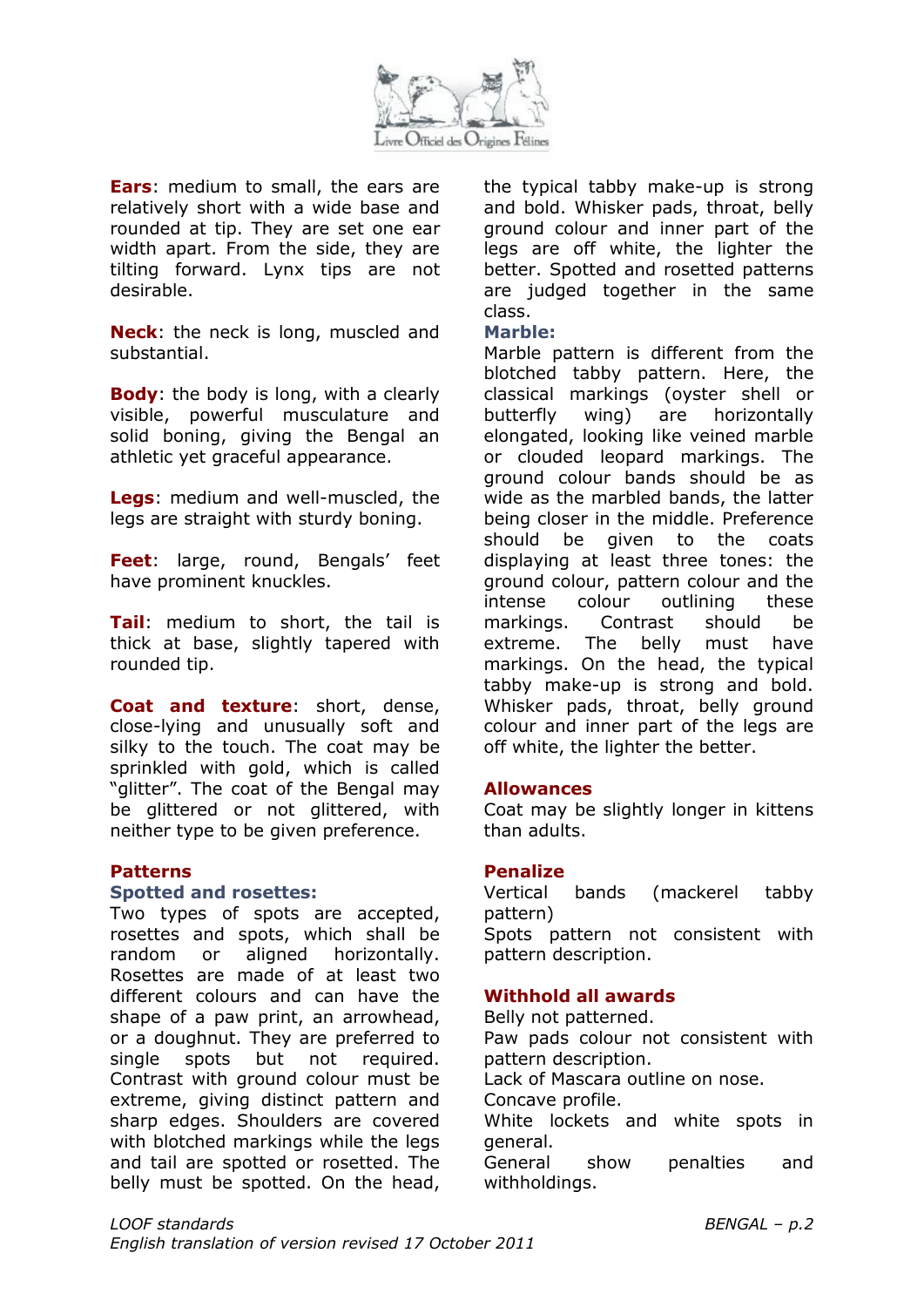![](_page_17_Picture_0.jpeg)

## **BIRMAN**

#### <span id="page-17-0"></span>**HEAD = 30 points** Shape  $= 10$

Profile  $= 5$  $Ears = 5$  $Eves = 5$ Eye colour  $= 5$ 

### **BODY = 30 points**

 $Body = 15$  $Tail = 5$  $Leqs = 5$  $Feet = 5$ 

**COAT = 10 points**

## **COLOUR = 30 points**

 $Body = 5$ Points  $= 10$  $Gloves = 10$  $L<sub>aces</sub> = 5$ 

## *Permissible colours*

*Category: pointed Divisions: solid and white, tabby and white, silver/smoke and white (all with mitted pattern only) Colours: all*

*Permissible crosses*

*Birman X Birman*

## **Introduction**

The Sacred cat of Burma, also called Birman, was created in France at the beginning of the XXth century from the crossing of a Persian and a white mitted Siamese. However, his bewitching sapphire-blue eyes, 4 white feet and soft and long fur have created numerous legends about him.

This medium to large sized semi-long hair colourpoint cat has a powerful look, with a heavy boning for his size.

**Head**: medium in size, the head is broad with rounded contours. The cheeks are full. The forehead is slightly rounded. There is a change of direction with a slight curve between the eyes. Roman nose, meaning hill shaped, without stop.

**Muzzle**: of medium length, the muzzle is strong, without pinch. Strong chin.

**Eyes**: Large, almost round, set well apart and blue in colour, the deeper the better.

**Ears**: medium in size, almost as wide at the base as tall. Set apart by the width of an ear, they have rounded tip and furnishings.

**Neck**: medium in size, strongly muscled.

**Body**: the Birman has a long sized and powerful body, massive with a level back.

**Legs**: they are medium in length, strongly boned and well muscled.

**Feet**: large, round and firm.

**Tail**: medium in length, in proportion to the body.

**Coat and colour**: semi-long, the fur is very silky. Short on the face, it gets gradually longer from the cheeks to the desirable ruff, especially in males. The fur is long on the back and the flanks. Little and light undercoat. Can be slightly curly on belly.

Remarks: seasonal changes should be considered when judging coat length.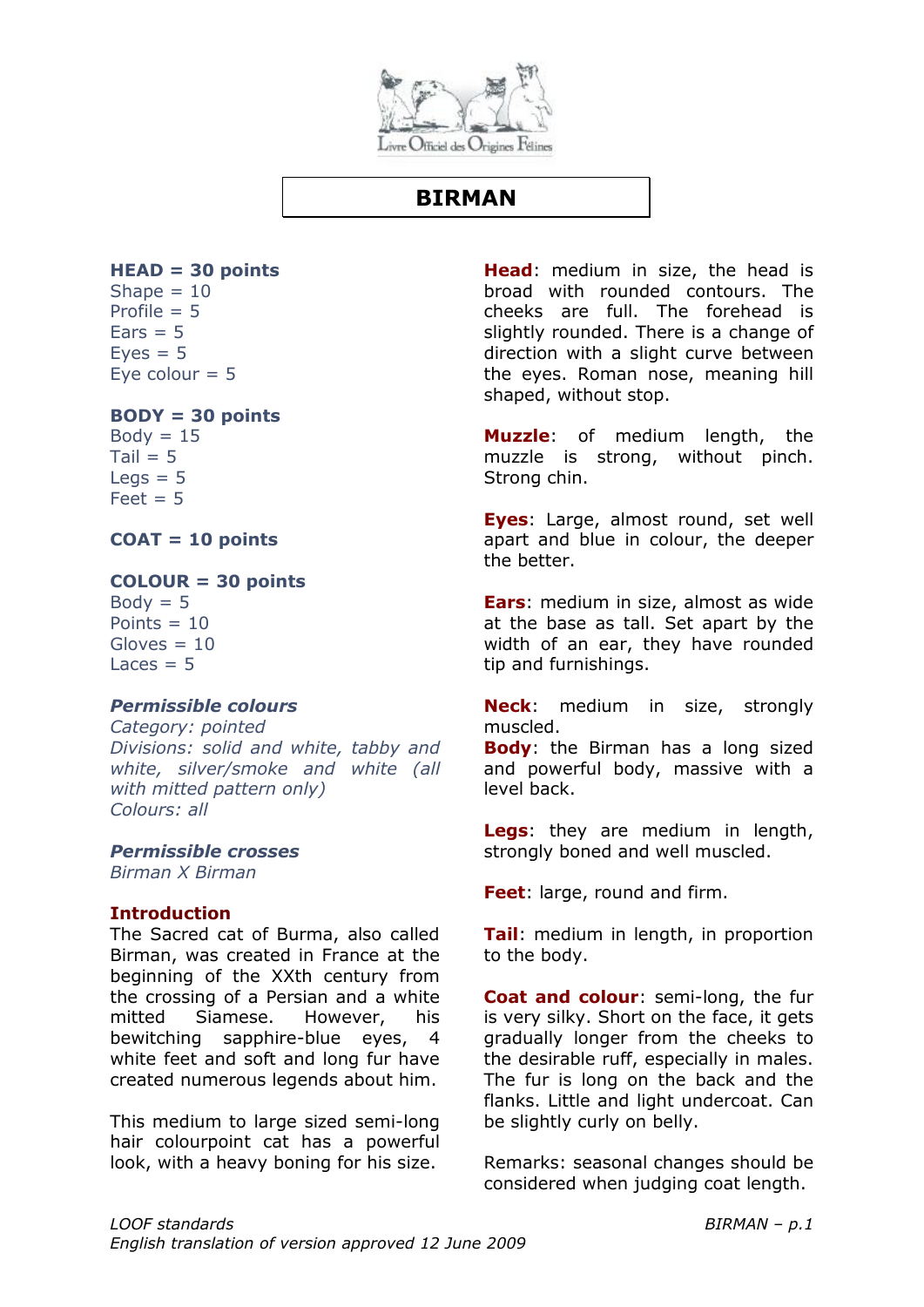![](_page_18_Picture_0.jpeg)

**Gloves and laces**: The front legs have white gloves ending in an even line across the paw, ideally at joint, where toes meet paws. The back legs have white gloves covering the front of the paws, extending up the back of the legs ending in a point between ½ to  $\frac{3}{4}$  of the way up the hock (laces). Symmetry between front and back gloves is desirable.

**Paw pads**: pink colour and/or colour matching body point colour.

### **Penalize**

Areas of white extending above the required level of the gloves and laces or gloves that are too short.

White markings on the throat or on the belly.

### **Withhold all awards**

Siamese, British or Persian type head. Straight nose. Lack of structure, delicate boning. Coloured spots in gloves or laces. Lack of white (one toe or more) in parts that should be mitted. White markings in points. General show penalties and withholdings.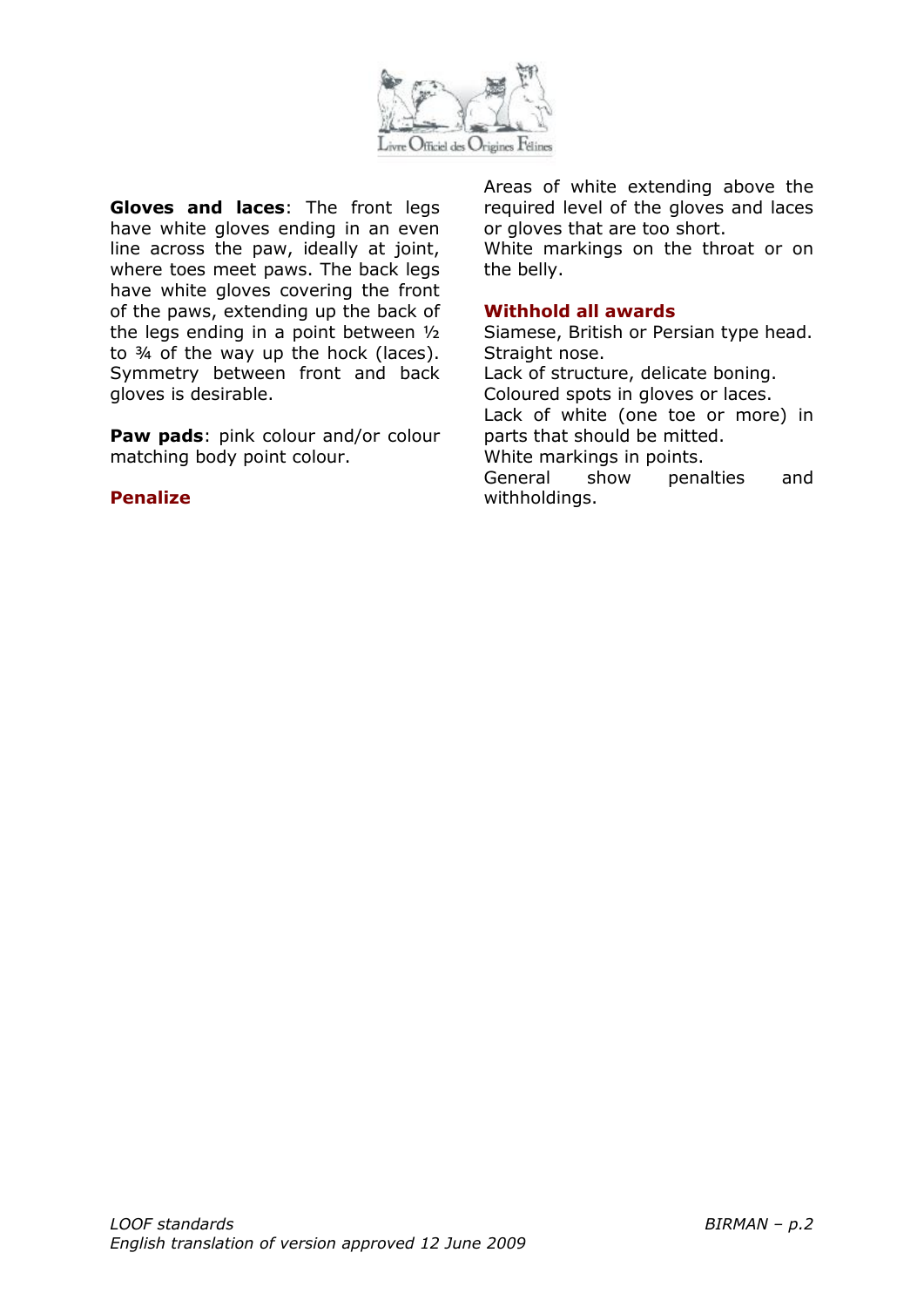![](_page_19_Picture_0.jpeg)

## **BOMBAY & AMERICAN BURMESE**

#### **HEAD AND EARS = 30 points**

Roundness of head  $= 10$ Profile  $= 10$  $Ears = 5$  $Chin = 5$ 

### **EYES = 20 points**

Set and shape  $= 10$  $Colour = 10$ 

### **BODY = 30 points**

 $Body = 20$  $Tail = 5$  $Leas = 5$ 

#### **COAT = 20 points**  $Texture = 10$  $Colour = 10$

## *Permissible colours Bombay:*

*Black [Category: traditional Division: solid Colour: black]*

### *American Burmese:*

*Seal sepia (sable), blue sepia, chocolate sepia, lilac sepia [Category: sepia Division: solid Colours: black, blue, chocolate, lilac]*

## *Permissible crosses*

*Bombay X Bombay Bombay X seal sepia (sable) American Burmese only American Burmese X American Burmese* 

#### **Introduction**

**Bombay:** The dream of an American breeder gave birth to the Bombay. Nikki Horner wanted to create a cat resembling a mini black panther. To reach her goal, she bred an American Burmese to an American Shorthair.

**American Burmese:** it is a very old breed originated from South East Asia, and discovered by Westerners when Major Thomson brought home a small girl called Wong-Mau. In the 1070's, a few cats like Day-Hobo of Saganzure or Good Fortunata's were used to strengthen the American Burmese type. Nowadays, there are so many differences between the American Burmese and the English Burmese (formerly called European Burmese) that they are considered two distinctive breeds.

**Head**: medium, the head is rounded, with no flat plane whichever way you look at it. The profile is all curves with a rounded forehead and a visible stop. The nose is slightly rounded down.

**Muzzle**: round and short, the muzzle is broad. The chin is firm and round, without off bite.

**Eyes**: large and set wide apart, the eyes are round. Eye colour ranges from copper to gold for the Bombay with copper preferred. From gold to yellow for the American Burmese, gold preferred.

**Ears**: medium sized, wide at base and slightly rounded at tip, the ears are set wide apart and slightly tilting forward. A slight bald area between the upper eye lid and the inside of ear is accepted.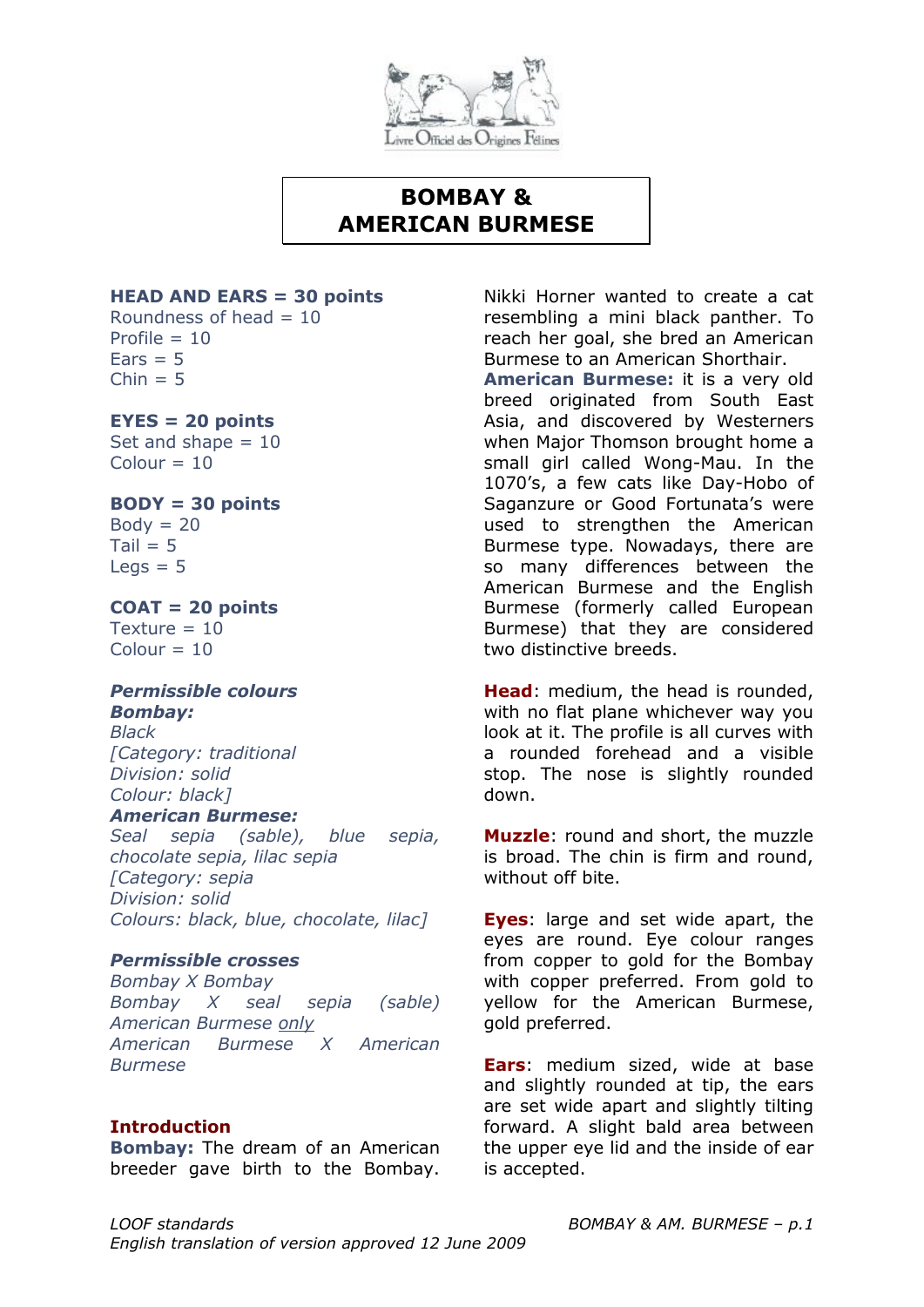![](_page_20_Picture_0.jpeg)

**Neck**: medium to short, the neck is well-developed.

**Body**: cobby in type, the body is compact with a broad rib cage and surprisingly heavy for its size. Shoulders and hips are slightly rounded. Boning and musculature are sturdy.

**Legs**: medium, the legs are proportioned to the body.

**Feet**: rounded, the feet are medium in size.

**Tail**: medium, never short or whipped, the tail is tapering to a blunt tip.

**Coat:** short, fine, the coat is closelying and satin-like.

**Colour:** the Bombay has a jet black coat to the root. In the adult American Burmese, coat colour gets more intense at the extremities of legs, tail, mask and ears, which are darker. Allowances should be made for kittens and younger cats concerning coat colour and texture.

#### **Penalize**

Flat forehead. Fine boning. Whip-like tail. Coarse coat texture or open-lying coat.

### **Withhold all awards**

White lockets. Green eyes. Type too close to the Exotic Shorthair's. Protruding eyes or chin. General show penalties and withholdings.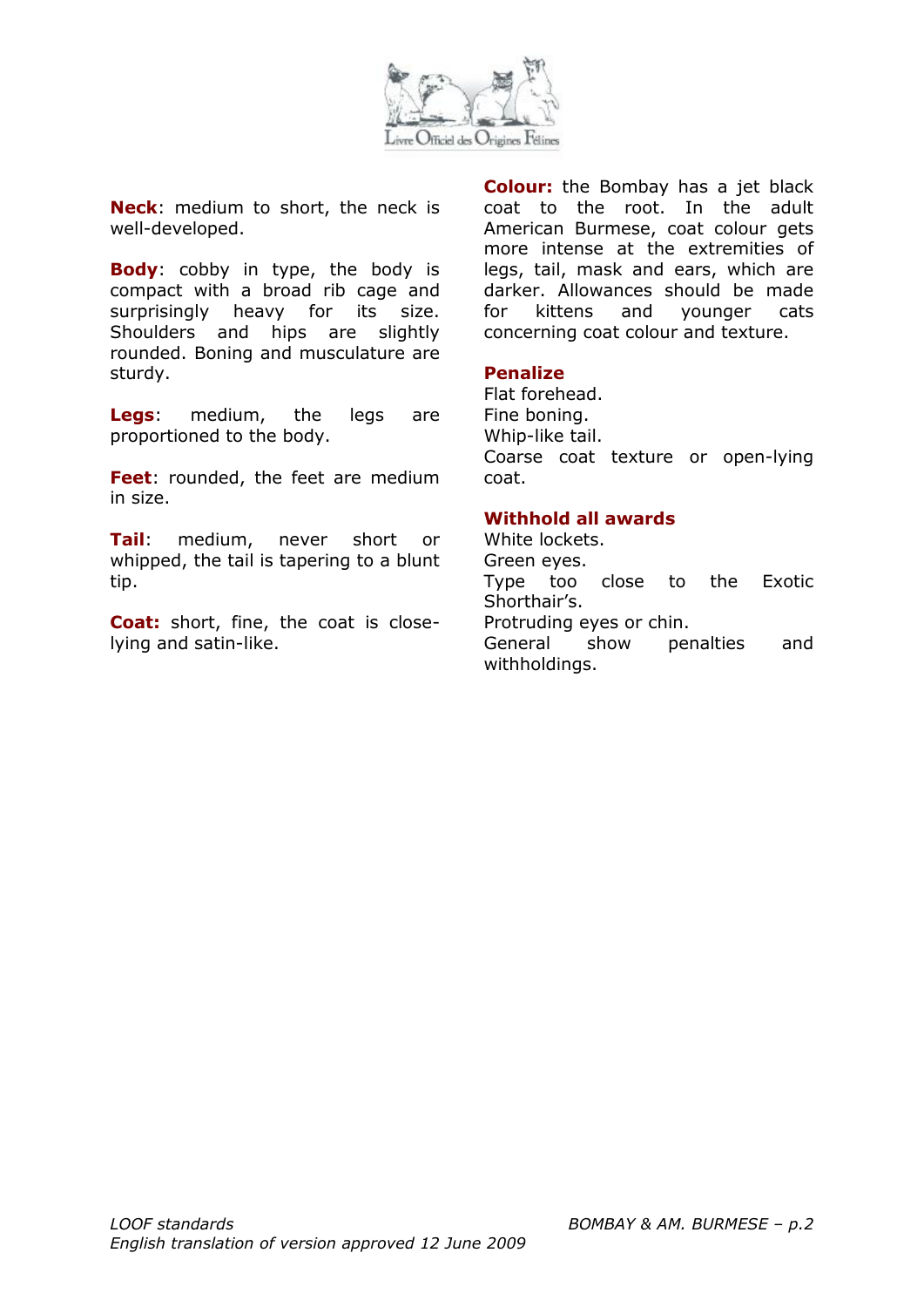![](_page_21_Picture_0.jpeg)

## **BRITISH SHORTHAIR & LONGHAIR**

### <span id="page-21-0"></span>**HEAD = 35 points**

Profile  $= 5$  $Muzzle = 5$ Nose  $= 5$  $Chin = 5$  $Ears = 5$ Eye shape  $= 5$ Eye colour  $= 5$ 

## **BODY = 35 points**

 $Neck = 5$  $Torso = 10$ Legs and feet  $= 5$  $Tail = 5$ Musculature  $= 5$ Boning  $= 5$ 

## **COAT = 25 points**

Length  $= 7$  $T$ exture = 8  $Colour = 10$ 

## **CONDITION = 5 points**

#### *Permissible colours*

*Categories: all Divisions: solid, tabby, silver/smoke, solid and white, tabby and white, silver/smoke and white Colours: all*

#### *Permissible crosses*

*British Shorthair X British Shorthair British Shorthair X British Longhair British Longhair X British Longhair*

#### **Introduction**

The British is a medium to large sized cat, sturdy and powerful, round in every aspect. His round head, apple shaped, shows a sweet and open

expression strengthened by his big eyes. His short and round muzzle, his strong neck, his powerful body with very wide shoulders and hips make him an impressive cat. It delivers a general impression of power and sweetness. There are two varieties of British: shorthair and longhair.

**Head:** the head is broad with wellrounded contours when viewed from any angle. The cheeks are full. The top of the head is rounded, followed by a slightly concave curve. The nose is short and broad. A slight stop is allowed. Adult males have definite jowls.

**Muzzle**: when viewed from the front or from the side, the muzzle is set in a well-defined circle with firm and full whisker pads. The nose and edge of nose are straight. The end of the nose is in line with the very firm chin.

**Eyes**: round, big and well opened, the eyes are set well apart which strengthens the breadth of nose. The eye colour should be even and in relation to coat colour. The more intense and brilliant tones are preferred.

**Ears**: wide at the base, the ears are medium to small, with rounded tip. They are set wide apart and should fit into the rounded contour of the head.

**Neck**: stocky and muscled, the neck is very short, almost non-existent.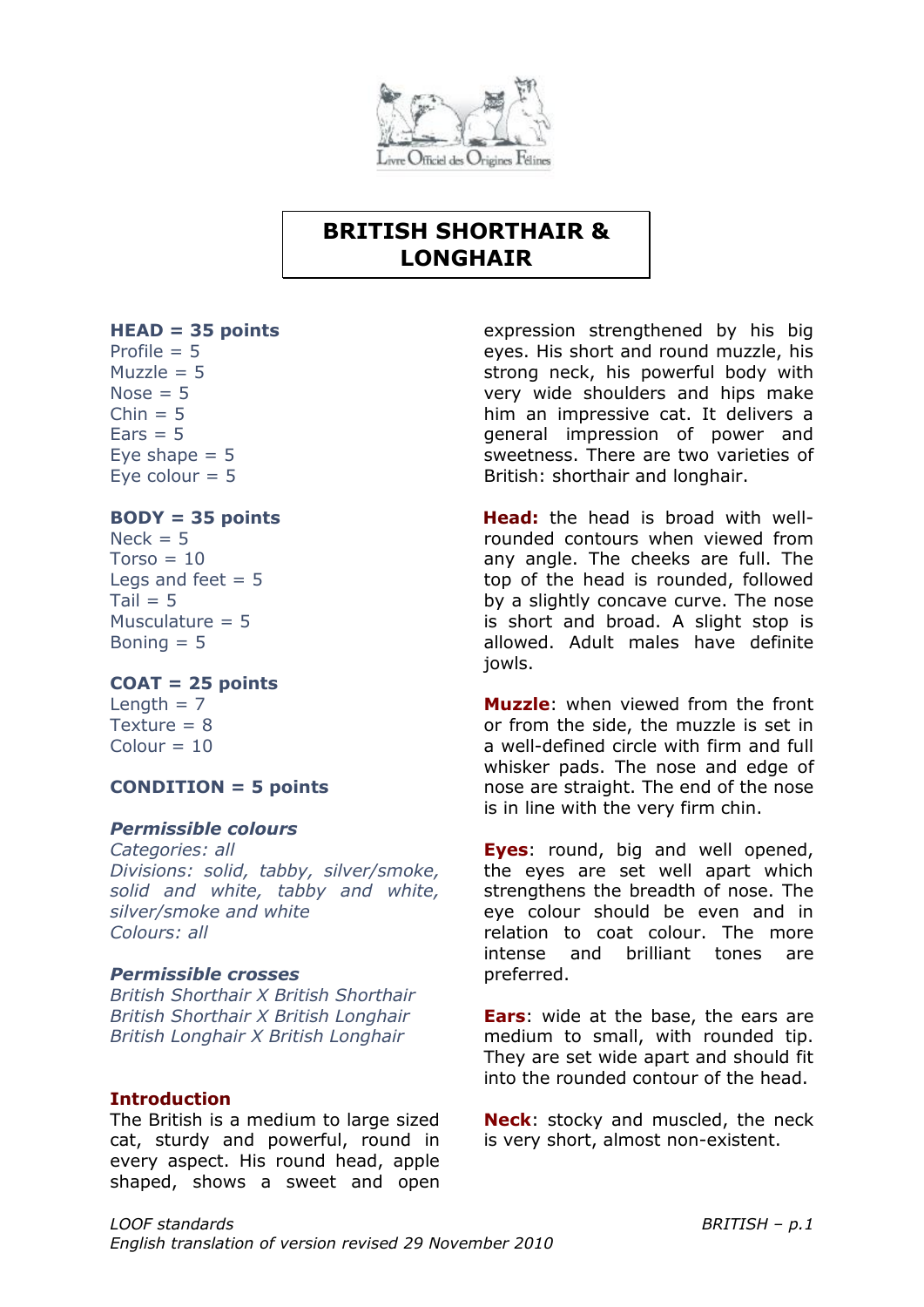![](_page_22_Picture_0.jpeg)

**Body**: semi-cobby in type,

the body is big, thick, muscled and round. It shows strong boning and powerful musculature. It is medium to large in size.

**Legs**: medium, the legs are slightly shorter than the body length. Their boning is substantial and they are strongly muscled.

**Feet**: round and firm.

**Tail:** wide at base, the tail's length is about two thirds of body length. It is almost as wide from the base to the end, which is round.

British Longhair: the tail is furnished and like a plume.

#### Coat and texture

British Shorthair: short, dense and thick fur, straight to the point that it stands away from the neck when the cat moves its head. It looks like a woollen carpet. The coat has a thick undercoat and gives the impression of a good natural protection.

British Longhair: semi long, silky fur, with a thick undercoat. Ruff and britches are well furnished.

**Allowances:** Seasonal changes in hair texture are allowed.

British Shorthair: texture can be somewhat different in cats of nondilute colours.

British Longhair: quality of texture can be different according to colours, but density must be the same.

#### **Penalize**

Coat too long in texture or lying down on the body in British Shorthair.

Lack of undercoat or density in general.

Flat forehead, stop too strong, nose too long.

Cow hocks.

Ghost tabby markings in solid coloured cats, except in red-coloured cats.

### **Withhold all awards**

White lockets in non particolor cats. Appearance too close to the Exotic or

Persian.

Pinched nostrils.

Fine boning. Lack of muscle tone.

General show penalties and withholdings.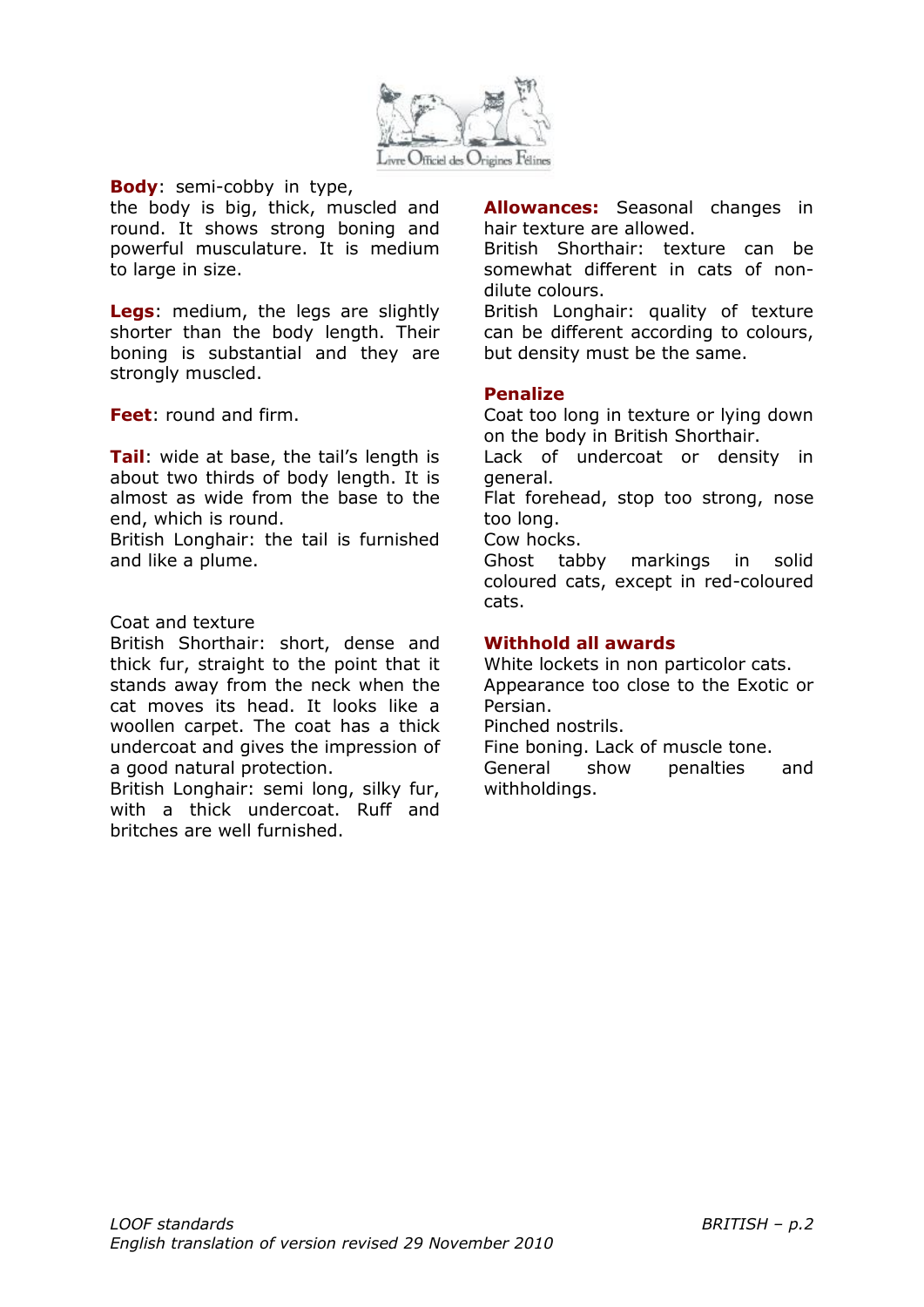![](_page_23_Picture_0.jpeg)

## **CALIFORNIA SPANGLED**

#### <span id="page-23-0"></span>**HEAD = 35 points**

Shape  $= 6$  $Ears = 5$  $Eves = 6$  $Chin = 4$ Muzzle  $= 5$ Profile  $= 6$  $Nerk = 3$ 

### **BODY = 35 points**

 $Torso = 10$  $Leqs = 10$  $Feet = 5$  $Tail = 5$ Musculature  $= 5$ 

## **COAT AND COLOUR = 30 points**

 $T$ exture = 10 Pattern = 12  $Colour = 8$ 

## *Permissible colours*

*Category: traditional, point Divisions: tabby (spotted tabby pattern only), silver/smoke (spotted tabby pattern only) Colours: all*

#### *Permissible crosses*

*California Spangled X California Spangled* 

New Breed (NB) until 01/01/2015: the new breeds are eligible to be shown in LOOF sanctioned shows but do not earn title certificates nor take part in the Best in Show. They are judged and can earn an excellent if the subject presented is of sufficient merit.

## **Introduction**

The origins of the California Spangled cat started in the 1970's when Paul Casey, an American scientist, planned to breed domestic cats to recreate the small wild spotted felines that he saw in Tanzania. He succeeded by crossing different cat breeds and became Hollywood's idol. The Bengal's arrival rang the knell of the California Spangled cat, which has nowadays almost disappeared.

The California Spangled cat is athletic with a long, strong and cylindrical body. His coat is short and soft, except on the tail and underside where fur is longer. Spots cover back and flanks, with fine stripes from top of the head to the shoulders.

**Head:** medium in size, the head is wedge shaped, with high prominent cheek bones. The skull is slightly rounded. There is a small stop between forehead and nose.

**Muzzle**: strong and well developed, the muzzle displays well defined whisker pads. The chin is firm and thick.

**Eyes**: medium to large sized, the eyes are almond shaped. Wide open, they are set oblique, which the high cheek bones emphasize.

**Ears**: Medium large, the ears are relatively short with a wide base and rounded tips.

**Neck**: the neck is medium, muscled and tubular.

**Body**: semi-foreign in type, the body is long, slender and muscled. It may seem heavier than it really is.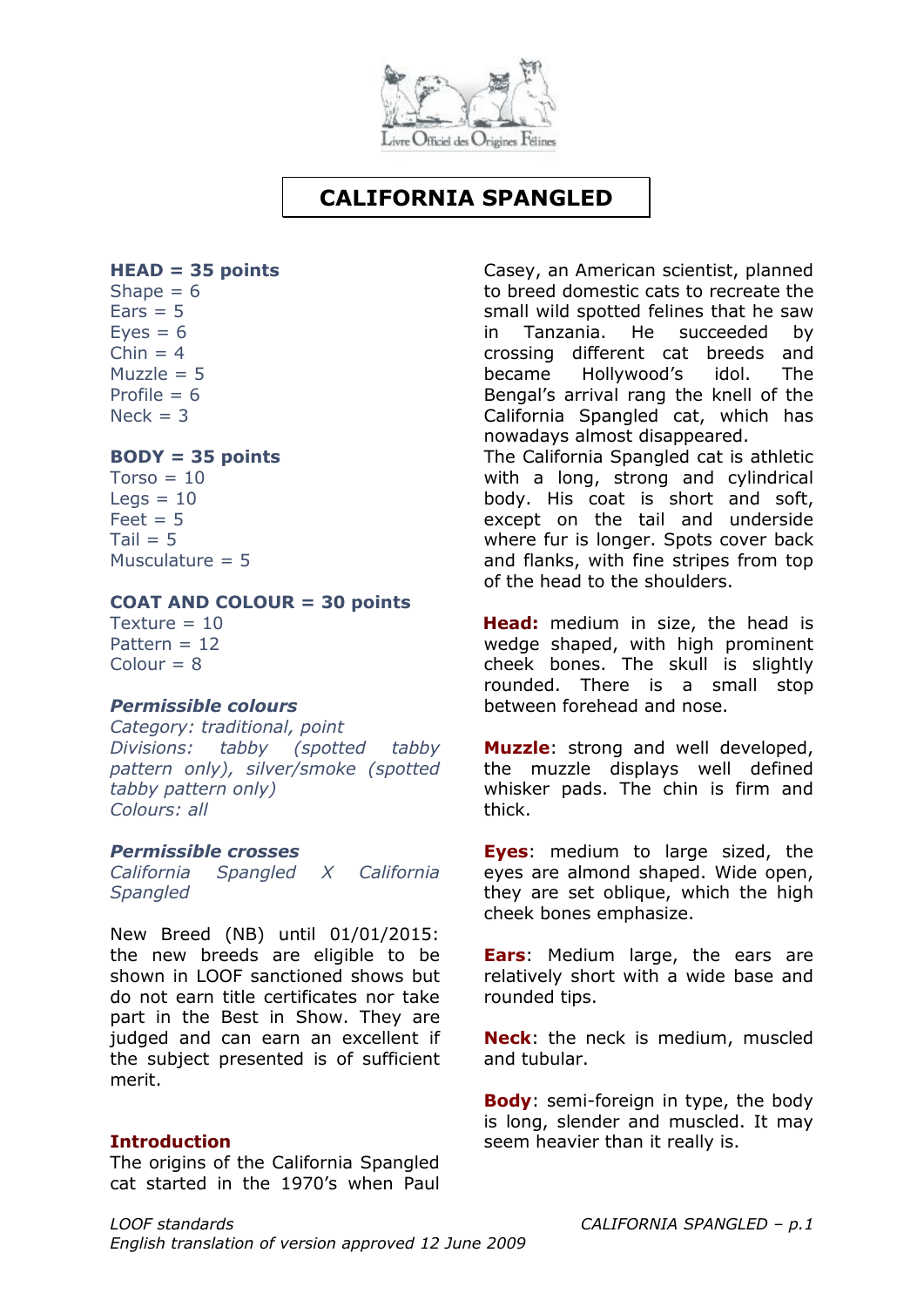![](_page_24_Picture_0.jpeg)

**Legs**: Medium long, the legs are well muscled and strongly boned.

**Feet**: large and round, the feet have prominent toes.

**Tail**: the tail is medium and equally thick from base to tip.

**Coat**: short and close lying on the face, neck, back and flanks, the coat can be slightly longer on tail and abdomen.

#### **Penalize**

Stocky cat. Lack of boning or musculature. Tail too short. Pointed ears. Skinny or narrow rib cage. Green eyes. White markings on toes. Blurred pattern. Lack of contrast.

## **Withhold all awards**

Tabby pattern other than spotted. Lack of muscle tone. General show penalties and withholdings.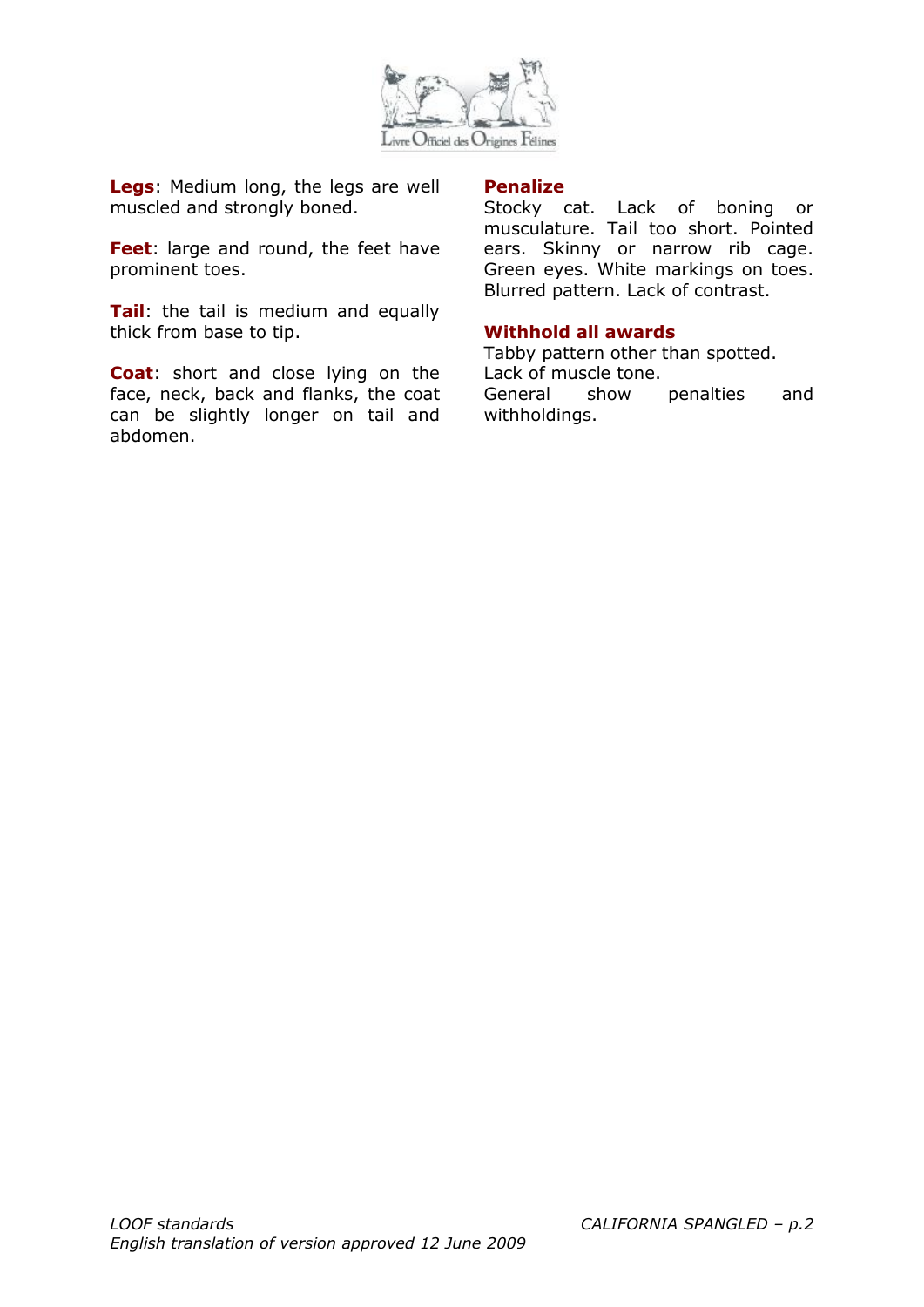![](_page_25_Picture_0.jpeg)

## **CEYLON**

#### <span id="page-25-0"></span>**HEAD = 45 points**

Shape  $= 10$  $Eyes = 10$  $Ears = 10$ Muzzle  $= 5$  $Neck = 5$ Profile  $= 5$ 

#### **BODY = 25 points**

 $Torso = 10$ Legs and feet  $= 10$  $Tail = 5$ 

#### **COAT AND TEXTURE = 25 points**

Length and texture  $= 10$ Colour and pattern  $= 15$ 

#### **CONDITION = 5 points**

#### *Permissible colours*

*Category: traditional Divisions: tabby (ticked tabby, mackerel tabby, blotched tabby or spotted tabby patterns only) Colours: all except those based on chocolate, lilac, cinnamon and fawn.*

*NB: for the ticked tabby cats, the "chaus" pattern (without tabby marking), and the "bentota" pattern (with tabby markings on head, legs and tail) are distinct. Each of those patterns is judged individually.*

#### *Permissible crosses*

*Ceylon X Ceylon* 

#### **Introduction**

In 1984, Dr Paolo Pellegatta discovered half wild ticked tabby cats on Sri Lanka island– former Ceylon. He fell in love with them and thanks to Dr Mehemaduma, director of Colombo's zoo, he succeeded in importing a few subjects to Italy. In 1988, he was able to gather 5 successive generations of Ceylon cats, which he showed at the Annual Fifé meeting, as well as documents showing Ceylon cats in their natural surroundings. The breed was recognized in 1993.

**Head:** medium in size, the head is a modified wedge. Viewed in front, the skull is slightly rounded and the cheek bones are well defined. From the side, the forehead is flat and followed by a concave line at the base of the nose, not a stop. The nose is short.

**Muzzle**: slightly rounded, the muzzle gently finishes the triangle of head. The chin is not very firm.

**Eyes**: the upper line of the eyes is straight and slightly getting down toward the nose. The bottom line is rounded. Rather large, the eye colour ranges from green to gold.

**Ears**: Medium to large, the ears are wide at base with rounded tips. They are set high on the skull, and rather close. Lynx tips and a lighter coloured thumb print marking at the back of the ear are desirable.

**Neck**: the neck is rather long and graceful, with the head coming well off the shoulders.

**Body**: semi cobby in type and medium long, the body is compact.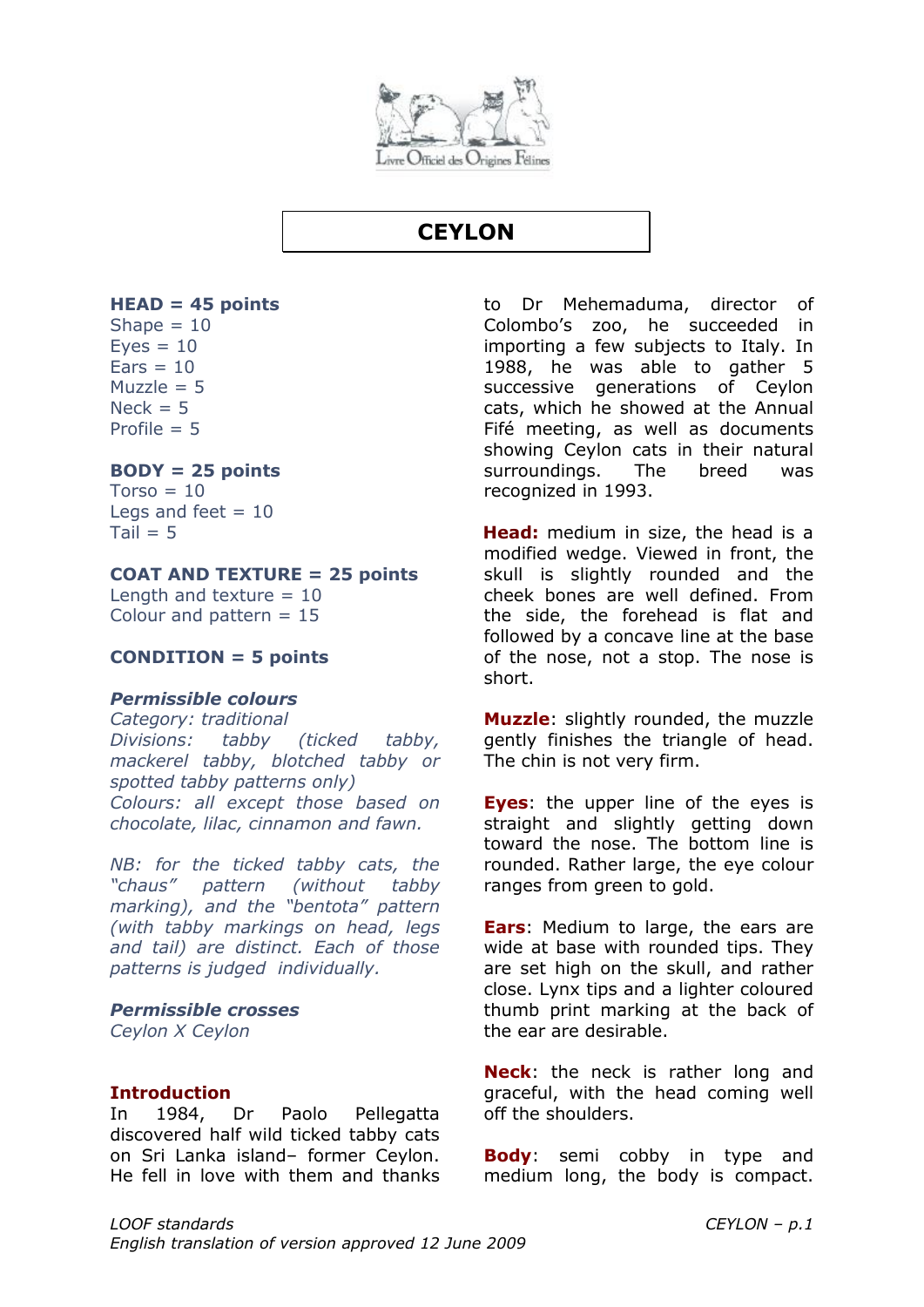![](_page_26_Picture_0.jpeg)

The abdomen is rounded.

The body displays a powerful musculature and a rather fine boning.

**Legs**: medium long, the legs have a rather fine boning. Hind legs are higher than forelegs.

#### **Feet**: round.

**Coat and texture**: short, fine and silky, the coat has almost no undercoat. Ticking (light and dark bands alternating on each hair shaft)

is more obvious on chest, back and flanks.

#### **Penalize**

Round eyes. Heavy body. Lack of evenness in eye colour.

## **Withhold all awards**

Oriental type. White lockets or buttons. General show penalties and withholdings.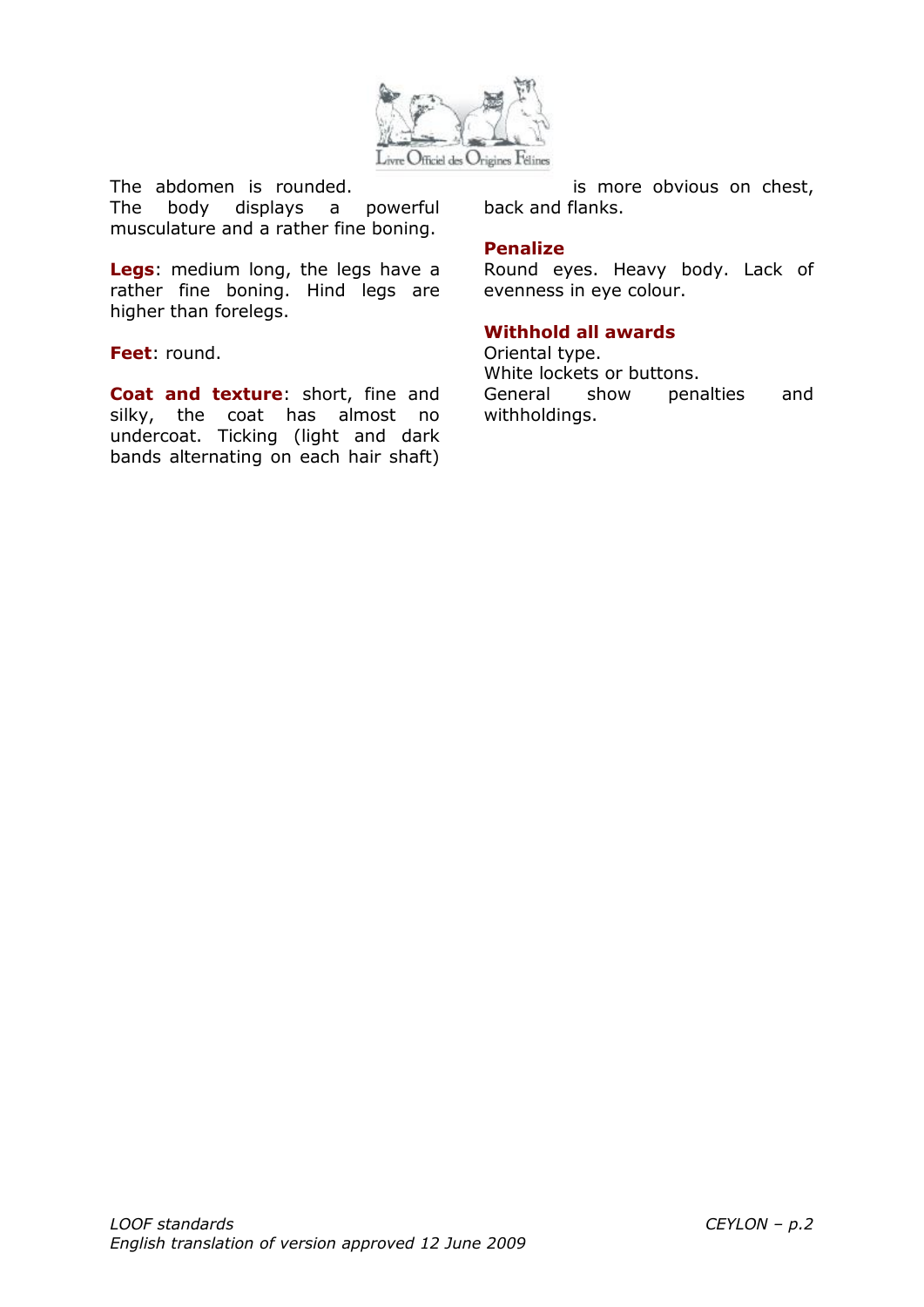![](_page_27_Picture_0.jpeg)

## **CHARTREUX**

## <span id="page-27-0"></span>**HEAD = 20 points**

Shape  $= 4$  $Size = 3$ Profile  $= 3$  $Muzzle = 3$ Nose  $= 3$  $Neck = 4$ 

### **EARS = 10 points**

Shape  $= 3$  $Size = 2$ Ear set  $= 5$ 

### **EYES = 10 points**

Shape  $= 3$  $Size = 2$  $Colour = 5$ 

### **BODY = 30 points**

 $Torso = 5$  $Size = 5$ Boning  $= 5$ Musculature  $= 5$  $Tail = 3$  $Leqs = 5$  $Feet = 2$ 

#### **COAT AND COLOUR = 30 points**

Length  $= 4$ Texture  $= 10$ Uniformity  $= 8$  $Sheen = 8$ 

## *Permissible colour*

*Blue [Category: traditional Division: solid Colour: blue]*

## *Permissible cross:*

*Chartreux X Chartreux* 

### **Introduction**

The Chartreux is a sturdy shorthair cat, known in France for centuries, that has been able to get through the centuries thanks to its hunting ability and unrivalled intelligence. Used by furriers for its thick and slightly woolly fur, it was precisely described in the 18th century by Buffon.

The Chartreux is a robust yet supple and agile cat displaying the behavioural qualities that enabled him to survive in harsh conditions.

**Head:** trapezoidal, with the larger part at the bottom and the narrower at the top, the head is broad with rounded contours. The cheeks are full and well-developed, especially in males over 2 years of age. The profile shows a gentle concave curve at eye level with a high forehead and a flat plane between the ears. The nose is straight, wide and moderately long.

**Muzzle**: without being pointed, the muzzle is rather narrow in comparison with the overall head, with full whisker pads. The chin is firm.

**Eyes**: large and expressive, the eyes are well-open with outer corner of eye slightly curving upward. They are moderately wide set. Eye colour from yellow to orange.

**Ears**: narrow at base, slightly rounded and medium, the ears are set high on top of the head.

**Neck**: strong, thick and short, the neck is well-muscled.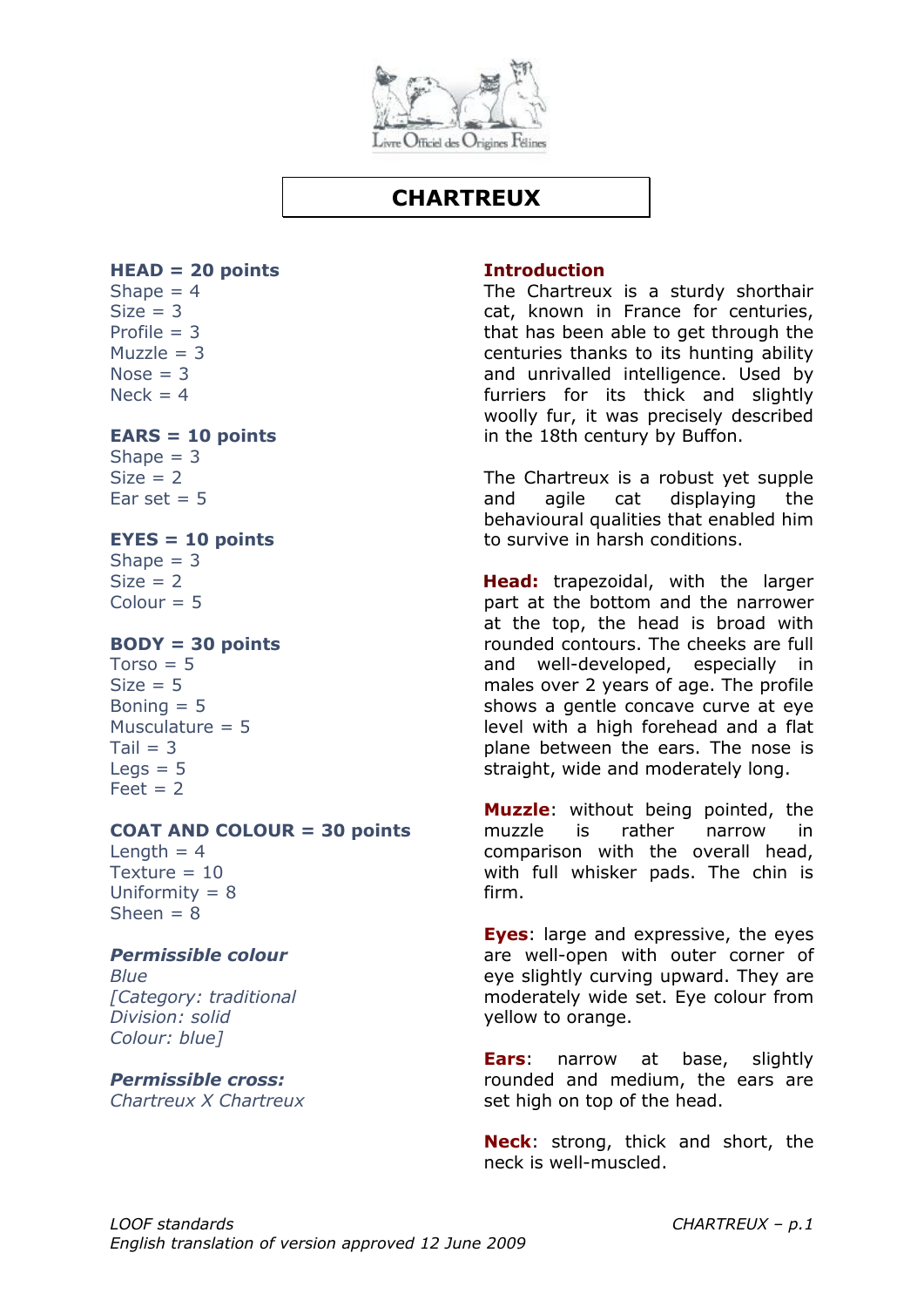![](_page_28_Picture_0.jpeg)

**Body**: semi-cobby in type, the body is sturdy with wide shoulders and deep chest. Medium long, the body displays strong boning, dense and powerful musculature. Females are notably lighter but keep a heavy appearance.

**Legs**: medium long, the legs have strong boning and are powerfully muscled, particularly developed in males.

**Feet**: large, the feet are slightly oval.

**Tail**: medium in length, the tail is thick at base and tapering. It is flexible.

**Coat and texture**: medium short, the coat is dense, slightly woolly and open, looking almost water repellent. Abundant undercoat.

Colour: all greyish blue shades from pale blue-grey to deep blue-grey are accepted,

Nose leather is slate grey, lips and paw pads are blue. Ghost barring is allowed in kittens under one year of age.

#### **Penalize**

Stop. Snub, humped or upturned nose. Long or heavy nose. Almondshaped eyes.

#### **Withhold all awards**

Green eyes or green circle in eye colour.

White lockets.

General show penalties and withholdings.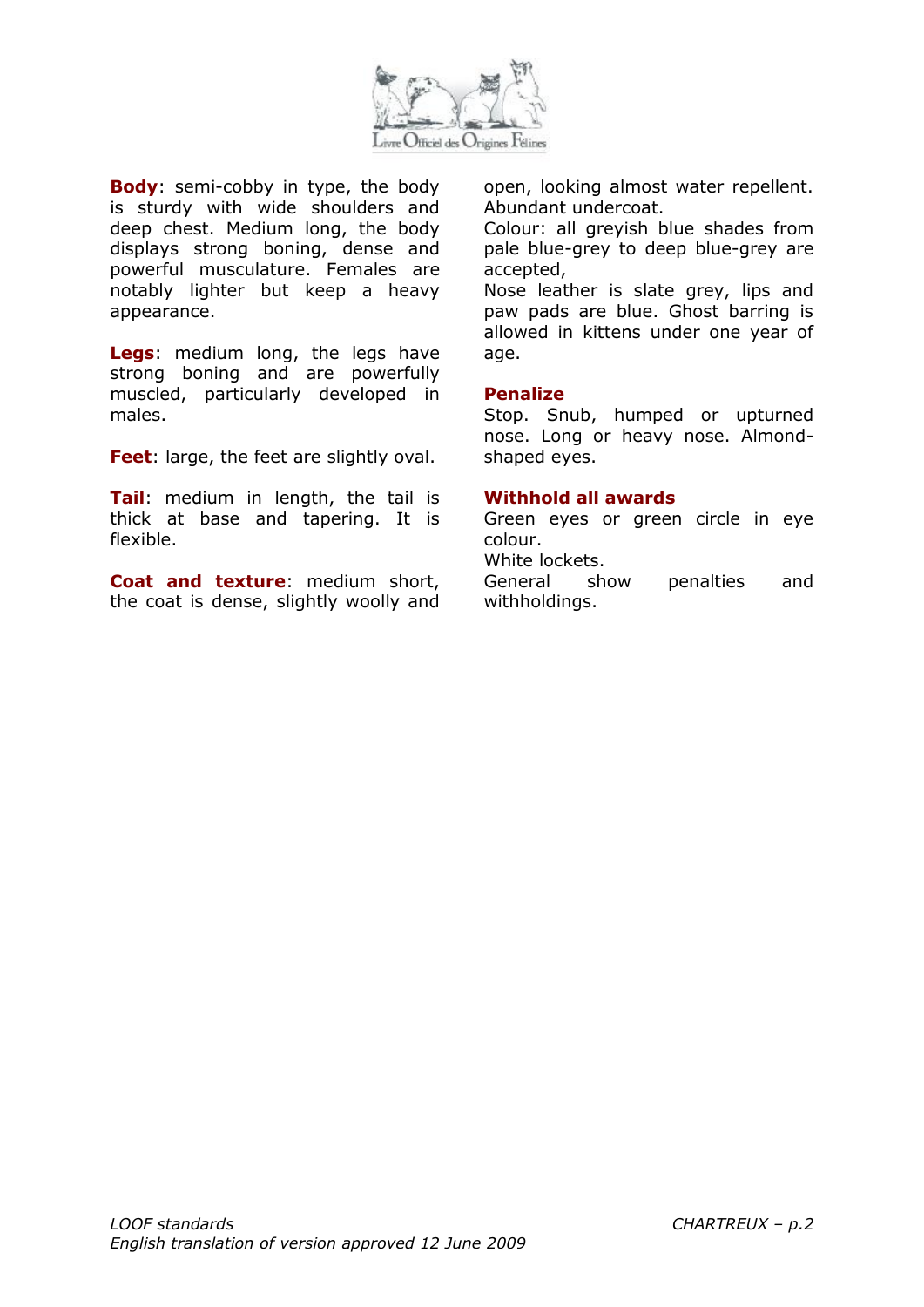![](_page_29_Picture_0.jpeg)

## **CHAUSIE**

### <span id="page-29-0"></span>**HEAD = 40 points**

Shape  $= 7$  $Ears = 7$  $Eves = 5$  $Chin = 4$ Muzzle  $= 4$  $Nose = 5$ Profile  $= 6$  $Nerk = 2$ 

## **BODY = 40 points**

 $Torso = 10$  $Leas = 8$  $Feet = 4$  $Tail = 4$ Boning  $= 7$ Musculature  $= 7$ 

### **COAT AND TEXTURE = 20 points**

Texture  $= 5$ Pattern  $= 8$  $Colour = 7$ 

## *Permissible colours*

*Black, Brown ticked tabby [Category: traditional Divisions: solid, tabby (ticked tabby pattern only) Colours: black]*

## *Permissible crosses*

*Chausie X Chausie Chausie X Abyssinian Chausie X domestic cat not belonging to any breed Chausie X Chaus cat (under fulfilment of the legal requirements concerning wild felines possession and breeding)*

New Breed: NB: until January,  $1<sup>st</sup>$ , 2015: the new breeds are eligible to be shown in LOOF sanctioned shows but do not earn title certificates nor take part in the Best in Show. They are judged and can earn an excellent

if the subject presented is of sufficient merit.

## **Introduction**

The Chausie is a breed originated from crosses between Felis Chaus, a small wild cat whose living area goes from Egypt to Southeast Asia, and domestic cats. The final goal was to produce a subject that would resemble the Felis Chaus as much as possible, with the sweet and familiar temperament of a domestic cat. The first hybrids occurred in the 1970's in the U.S. Abyssinians, Orientals, Bengals and non-pedigreed domestic cats with a wild look were used to achieve that goal. The Chausie is a large cat moving with feline grace.

**Head:** large modified wedge from the front, the head is medium. The cheekbones are broad and angular. The forehead is slightly sloped. Viewed in profile, this gentle slope slightly changes in direction at rise of the nose, forming a gentle concave curve. The nose is broad and slightly bumped with puffed nose leather.

**Muzzle**: the muzzle is in harmony with the rest of the head with rounded whisker pads. The chin is firm.

**Eyes**: medium, the eyes form a slightly flattened oval and are set at a small angle. Eye colour from gold to yellow is preferred, hazel or green accepted.

**Ears**: tall and large, the ears are set fairly close on top of the head. Large at the base, they have a rounded tip. Lynx tips are desirable but lack of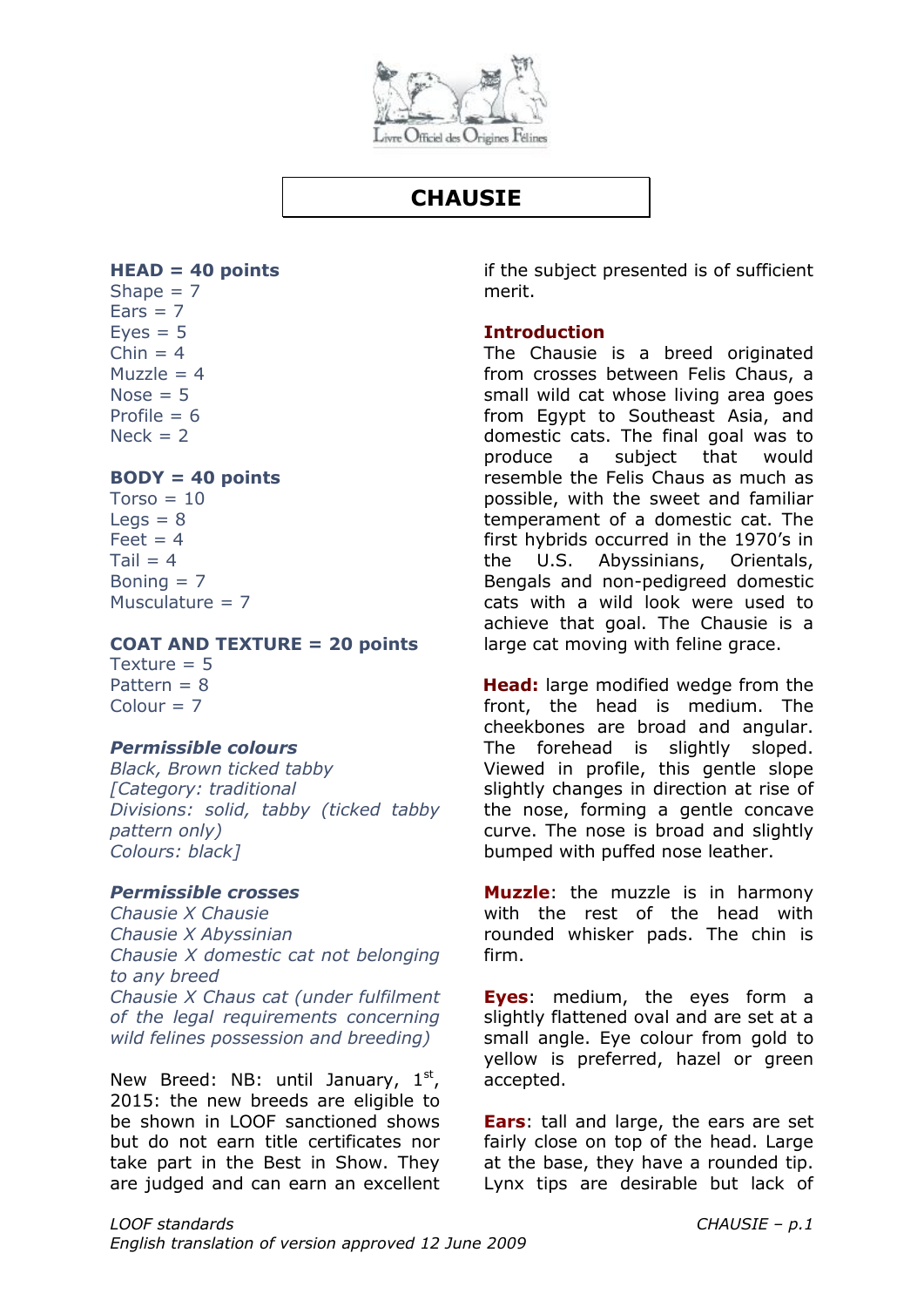![](_page_30_Picture_0.jpeg)

tufts should not be penalized. There may be a light coloured thumb print marking at the back of the ear.

**Neck**: well-muscled, the neck is medium in length and width.

**Body**: long and athletic, the body is rectangular. The musculature is powerful but flat and if the chest is large with good depth, the ribcage should not be rounded.

**Legs**: moderately long, the legs are strongly muscled with medium boning. The hind legs are particularly powerful as the cat is built for running and leaping.

**Feet**: round, the feet are small compared to the overall size of the cat.

**Tail**: rather thick, the tail is ideally 3/4 of a normal tail's length, with fewer vertebrae. A full-length tail is accepted. Both tail lengths should be fully articulated.

**Coat and texture**: short to medium and close-lying, the coat should be of enough length to accommodate at least four alternate light and dark coloured bands, called ticking. Undercoat is an element of the specific coat, silky and resilient at the same time.

#### **Allowances**

Normal length tail. Ghost tabby markings on black kittens. Light green eyes.

#### **Penalize**

Vivid green eyes. Delicate or on the contrary heavy boning. A cat void of tabby markings on the legs or tail. White locket.

#### **Withhold all awards**

Tail too short resulting from Manx or Pixie Bob mutated genes. Tail kinked or lacking flexibility. Mackerel or classic tabby patterned cats. Any other colour than those described in the standard. General show penalties and withholdings.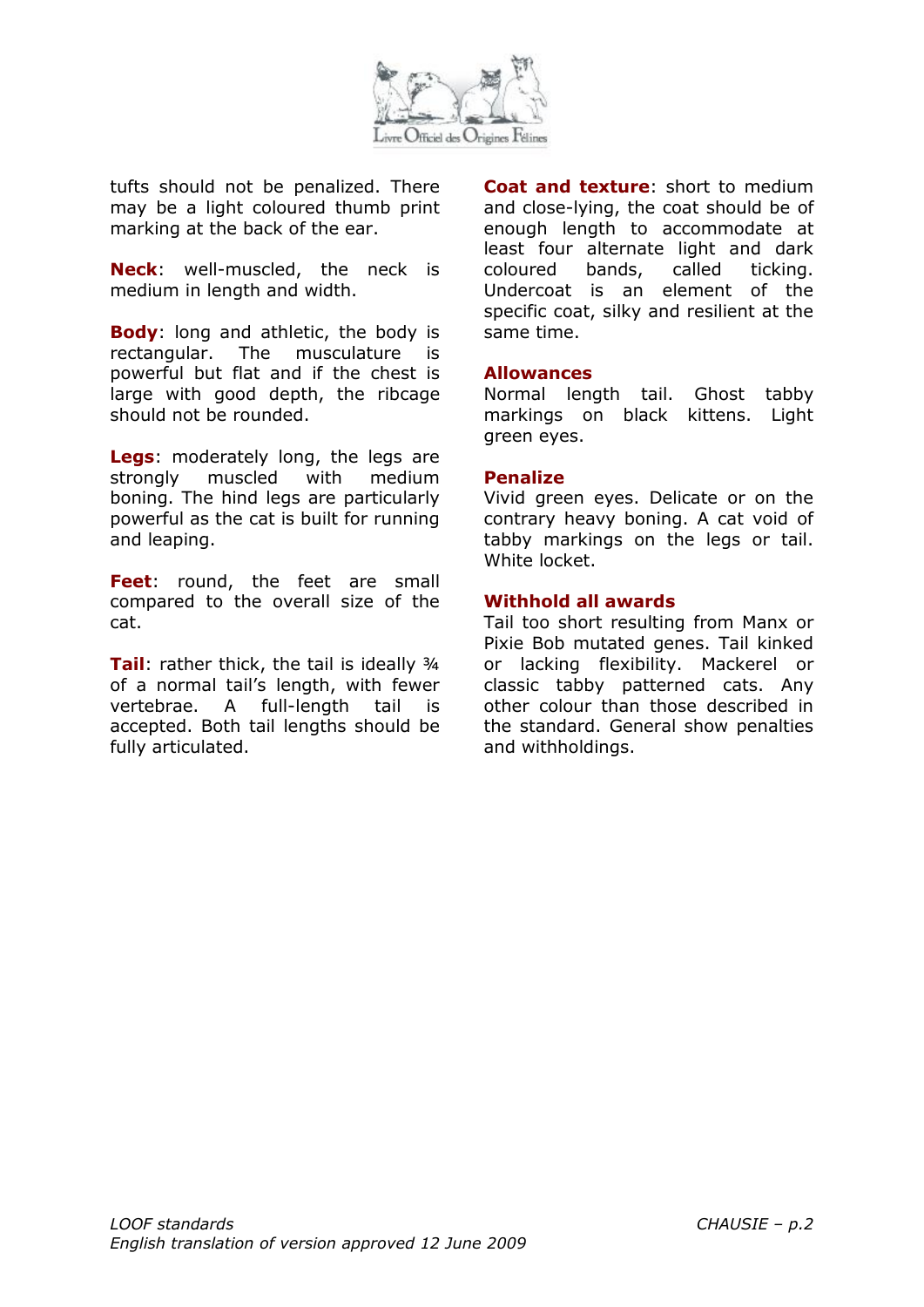![](_page_31_Picture_0.jpeg)

## **CORNISH REX & CALIFORNIAN REX**

## **HEAD = 25 points**

Shape  $= 6$ Profile  $= 5$  $Eves = 5$  $Ears = 4$ Muzzle  $= 5$ 

## **BODY = 25 points**

 $Nerk = 5$  $Torso = 10$ Legs and feet  $= 5$  $Tail = 5$ 

#### **COAT = 35 points** Texture  $= 7$ Density  $= 8$  $Waves = 20$

## **COLOUR = 5 points**

### **CONDITION AND BALANCE = 10 points**

## *Permissible colours*

*Category: all Divisions: solid, tabby, silver/smoke, solid and white, tabby and white, silver/smoke and white Colours: all*

## *Permissible crosses*

*Cornish Rex X Cornish Rex Cornish Rex X Californian Rex Californian Rex X Californian Rex*

## **Introduction**

The Cornish Rex is a wavy-coated breed that originated in Cornwall, England, at the beginning of the 1950's where a cat called Kallibunker was found: he had an astrakhan-like fur and is the ancestor of all nowadays' Cornish Rex. With its arched back, fine musculature and graceful boning, the Cornish Rex looks like a greyhound. This breed has the most delicate boning of all cat breeds, yet without being fragile. His wavy coat is extremely soft. Body type and fur quality are of equal importance, when judging.

The Californian Rex is the long hair variety of the Cornish Rex. Because of its hair length, the Californian Rex may appear heavier than it truly is.

**Head:** longer than wide, the head is medium in size. From the side, one clearly sees two distinct curved lines. The first one goes from top of head to nose bridge. The second one goes from that point to the end of the nose. These lines form two characteristic concave arches called "Roman nose". The skull is eggshaped, which is emphasized by the prominent occiput. The nose is broad and rounded.

**Muzzle**: the whisker pads are full and well-defined, forming a slight pinch. The chin follows the oval of the head.

**Eyes**: oval and wide open, the eyes are medium, slanted and set about one eye's width apart. Eye colour should be related to coat colour.

**Ears**: large, set high on the head, the ears are cone-shaped.

**Neck**: long, slender and muscled, the neck has a characteristic arched shape.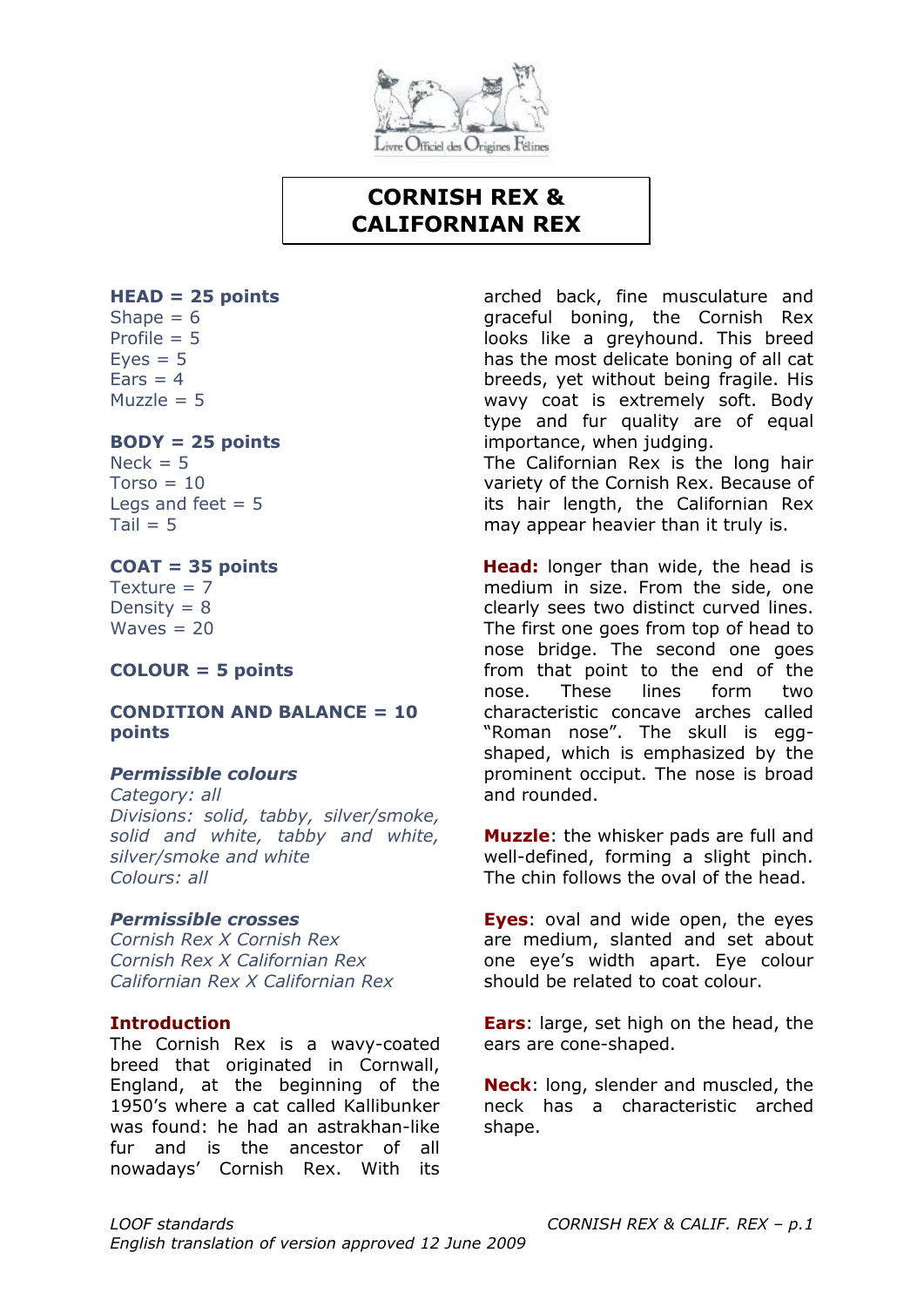![](_page_32_Picture_0.jpeg)

**Body**: oriental in type, the body is long with a full and deep rib cage and an arched back resembling a greyhound. The hind quarters are slightly rounded and well-muscled. The boning is delicate.

**Legs**: high and fine, the legs are firm and muscled.

**Feet**: oval, the feet are small. The Cornish Rex and the Californian Rex seem to be standing on their toes like dancers.

**Tail:** long and whipped, the tail is covered by a fine and, if possible, wavy fur.

#### Coat and texture:

**Cornish Rex**: short and very soft to the touch, the coat is wavy, forming successive astrakhan-like waves. There should be whiskers, although short and often broken.

**Californian Rex:** semi-long and very soft to the touch, the coat is curly with wavy hair tufts. The whiskers are long and flexible.

The coat of the Cornish Rex and Californian Rex is made of guard hair, modified so that it looks like down, and undercoat. There is no coarse hair between guard hair and undercoat. The fur is shorter and denser on legs and head.

**Condition and balance:** the Cornish Rex and the Californian Rex combine natural elegance and athletic musculature.

#### **Allowances**

A bald base of tail should not be penalized too strictly, particularly in males.

#### **Penalize**

Head that is too triangular or too round.

Large hairless areas.

Heaviness or on the contrary, lack of muscle tone.

#### **Withhold all awards**

Presence of coarse hair. Straight coat. Coarse fur.

General show penalties and withholdings.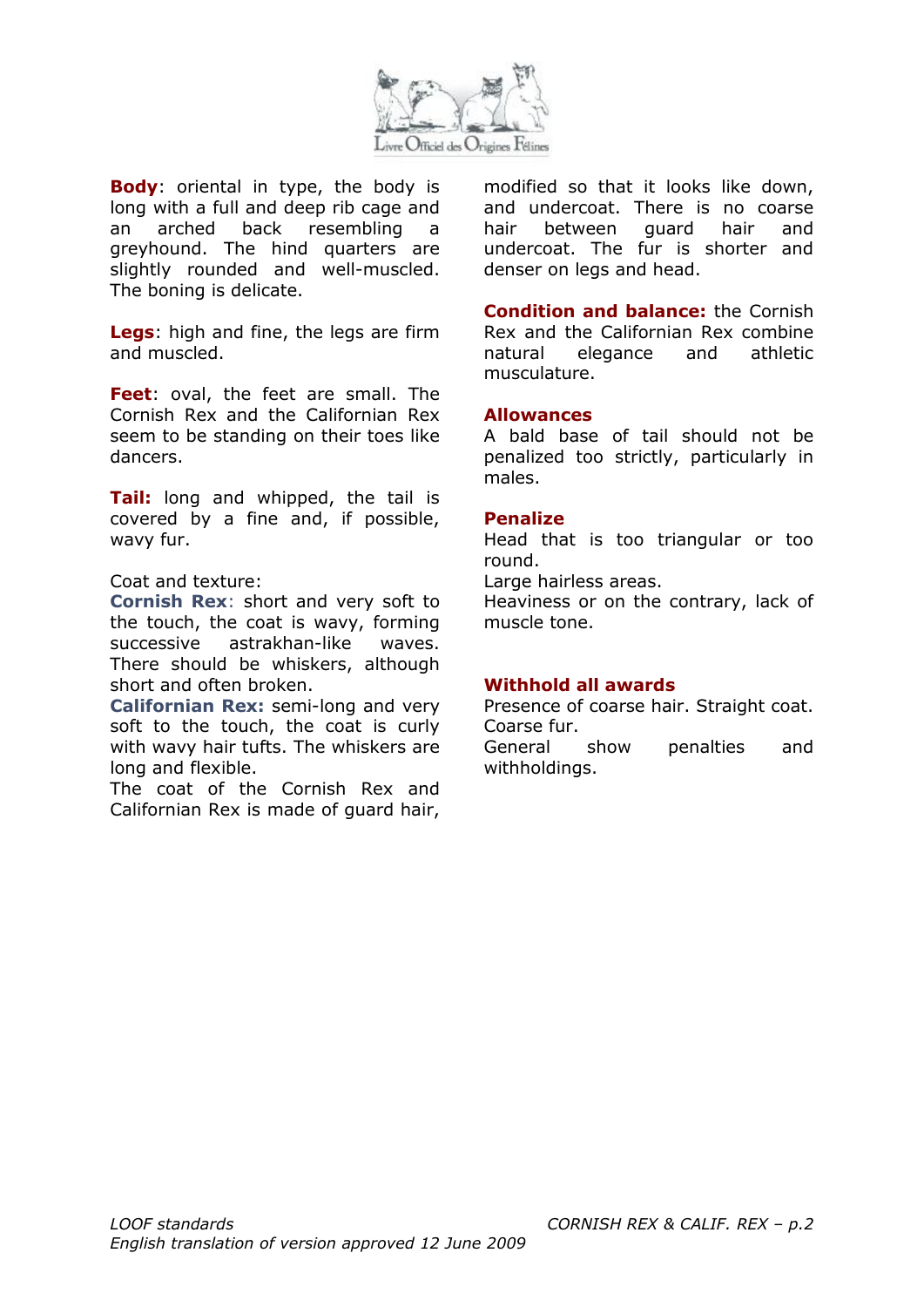![](_page_33_Picture_0.jpeg)

## **DEVON REX**

#### <span id="page-33-0"></span>**HEAD = 30 points**

Shape and size  $= 5$ Profile  $= 5$  $Eves = 5$ Chin, muzzle  $= 5$  $Ears = 10$ 

#### **BODY = 30 points**

 $Torso = 10$  $Leas = 5$  $Feet = 5$  $Tail = 5$  $Neck = 5$ 

#### **COAT = 35 points**

Texture  $= 5$ Length  $= 5$ Density =  $10$  $Curls = 15$ 

## **COLOUR = 5 points**

#### *Permissible colours*

*Category: all Divisions: solid, tabby, silver/smoke, solid and white, tabby and white, silver/smoke and white Colours: all*

## *Permissible crosses*

*Devon Rex X Devon Rex*

#### **Introduction**

The Devon Rex is a wavy haired cat, with a unique expression. It appeared spontaneously in 1960 in Devonshire, where Mrs Cox found a curly kitten that she named Kirlee, ancestor of the breed.

**Head:** rather small in comparison to the body, the head, when facing, displays a series of three convex curves formed by the ear lobes, the prominent cheek bones and the muzzle. Viewed from the side, the flat skull is followed by a rounded forehead, then a well-defined stop at nose bridge, between the eyes.

**Muzzle**: short and well-developed, the muzzle is defined by a strong pinch. The whisker pads are prominent, the chin, strong and welldeveloped. A well-aligned bite should be carefully watched.

**Eyes**: large and wide open, the eyes are oval in shape. All colours are accepted, in relationship to coat colour.

**Ears**: remarkably large and low set, the ears are very wide at base so that the ear lobe is detached. Rounded at tip, with or without lynx tips, they are covered with fine fur. Temples are often bald.

**Neck**: slender and muscled, the head coming well off the shoulders.

**Body**: semi cobby in type, the body is gracious, firm and muscular. The chest is broad and well-opened.

**Legs**: long and high, the legs are rather finely boned compared to the body, yet powerfully muscled.

**Feet**: oval and small.

**Tail:** long and thin, the tail is covered with a short and wavy hair.

**Coat and texture**: fine and soft, the coat is short with dense and untidy waves. Coat density varies according to the different areas of the body, the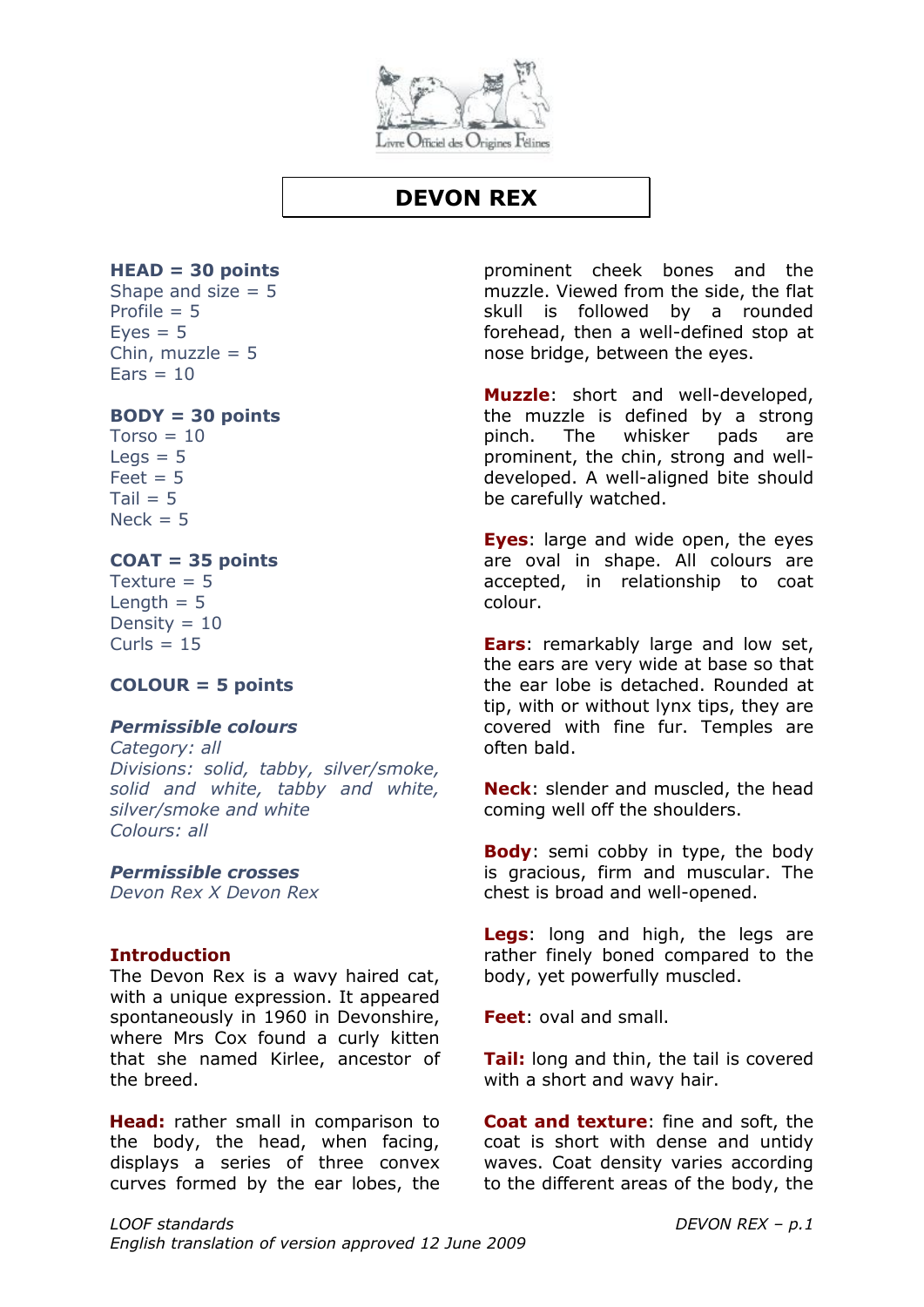![](_page_34_Picture_0.jpeg)

upper areas (face, ears, back, flanks, upper legs and tail) being more furnished than lower parts (throat, chest, abdomen and underside of legs). The fur covering skull and neck is often so short that it cannot be wavy. Totally bald areas are considered a fault in kittens and a serious fault in adult cats. Whiskers, rather rare, are short and curly.

#### **Allowances**

Kittens may have a very short coat sometimes resembling down. It should not be penalized, if it covers all body, without hairless areas.

#### **Penalize**

Narrow, long or round head, or head without enough angles. Extremely short nose. Small or high set ears. Narrow chest. Short, bald or bushy tail. Straight, coarse or shaggy coat. Limited hairless patches.

#### **Withhold all awards**

Large hairless areas. Common domestic looking head. Straight profile. General show penalties and withholdings.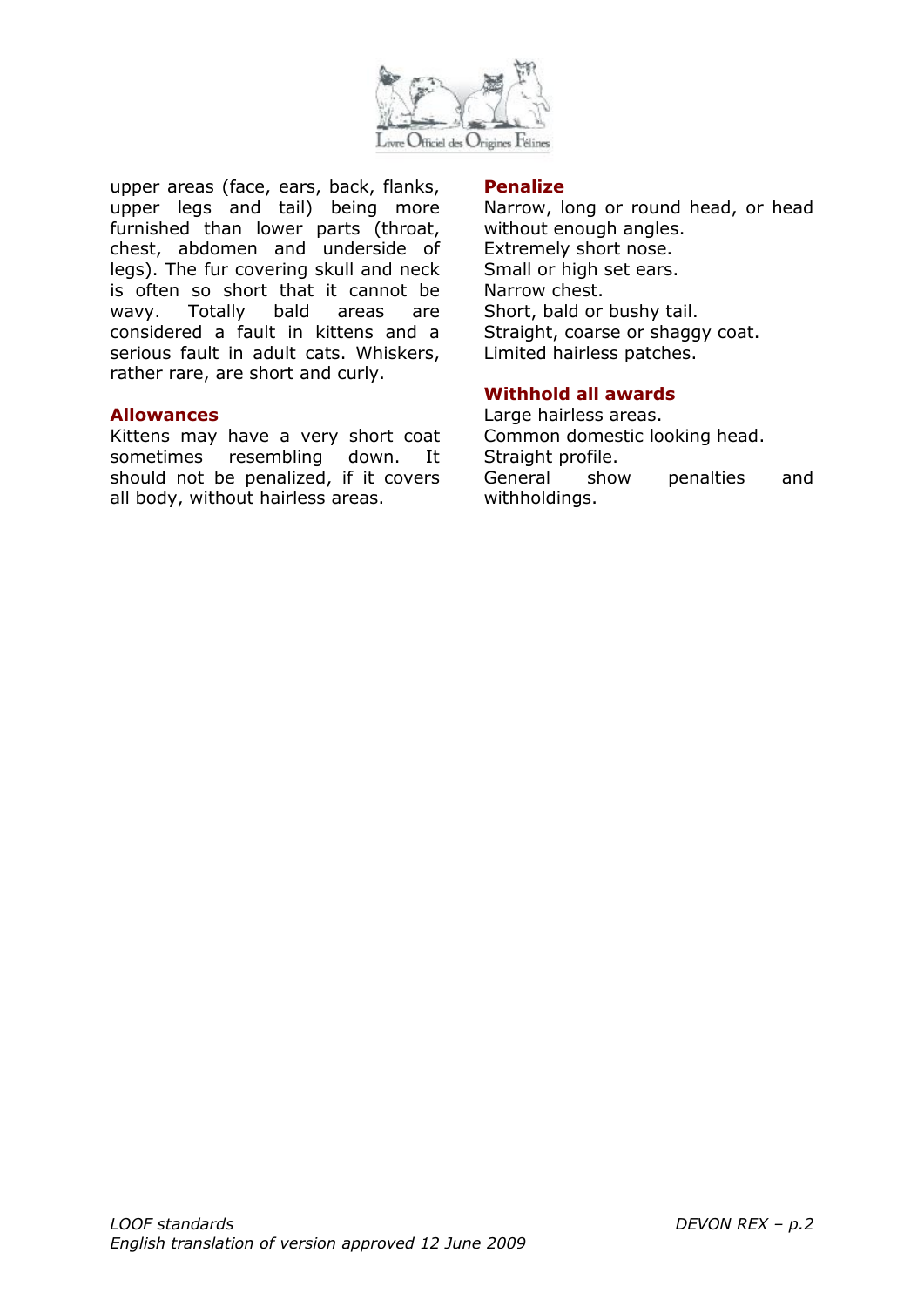![](_page_35_Picture_0.jpeg)

## **DONSKOY**

## <span id="page-35-0"></span>**HEAD = 20 points**

Shape  $= 5$  $Eves = 5$  $Ears = 5$  $Chin = 5$ 

**BODY = 20 points**

### **LEGS, FEET AND TAIL = 10 points**

**NUDITY = 40 points**

**CONDITION = 10 points**

#### *Permissible colours*

*Category: traditional, point Divisions: solid, tabby, silver/smoke, solid and white, tabby and white, silver/smoke and white Colours: all*

#### *Permissible crosses*

*Donskoy X Donskoy* 

#### **Introduction**

The Donskoy is a naked cat discovered in 1987, when Elena Kovalena found Varvana, a small hairless girl, in the streets of Rostov, Russia, over the Don river. The gene responsible for the Donskoy's hairlessness being dominant, it was easy to settle the breed by crossing Varvana's kittens with European and Siberian cats.

The curly whiskers are distinctive features in Don Sphynx newborns which can be hairy at birth. The "brach" variety has curly, and often coarse, hair all over the body, with possible naked areas. These cats can be used for breeding but can't be shown in cat exhibitions.

**Head:** wedge shaped with high cheek bones, the head has wrinkles on the forehead, a little less above the eyes. The profile is almost straight, with a medium long nose.

**Muzzle**: short and rounded, the muzzle is slightly pinched. The curly whiskers may be absent. Jaws and chin are shallow.

**Eyes**: slightly almond shaped, the eyes are slanted. The eye colour should be related to coat colour.

**Ears**: Large, set high on the head, the ears are slightly tilting forward. The end of the ear is rounded, continuing the vertical line of the sides of the head.

**Body**: semi-foreign in type, the body is sturdy, well built, muscled yet elegant. The chest is broad and the abdomen rounded with extra skin at groin. Broad croup.

**Legs**: long and muscled, the legs are well-proportioned to the body.

**Feet**: oval, the feet have well defined toes.

**Tail**: long and whippy.

**Skin**: the skin is elastic, with wrinkles on the head and neck, underside, groin and belly.

There can be short sparse fur on the muzzle, ears, feet, tip of tail and genitals.

Colour: All colours are admitted.

Tabby cats, whether they are mackerel, spotted or blotched, are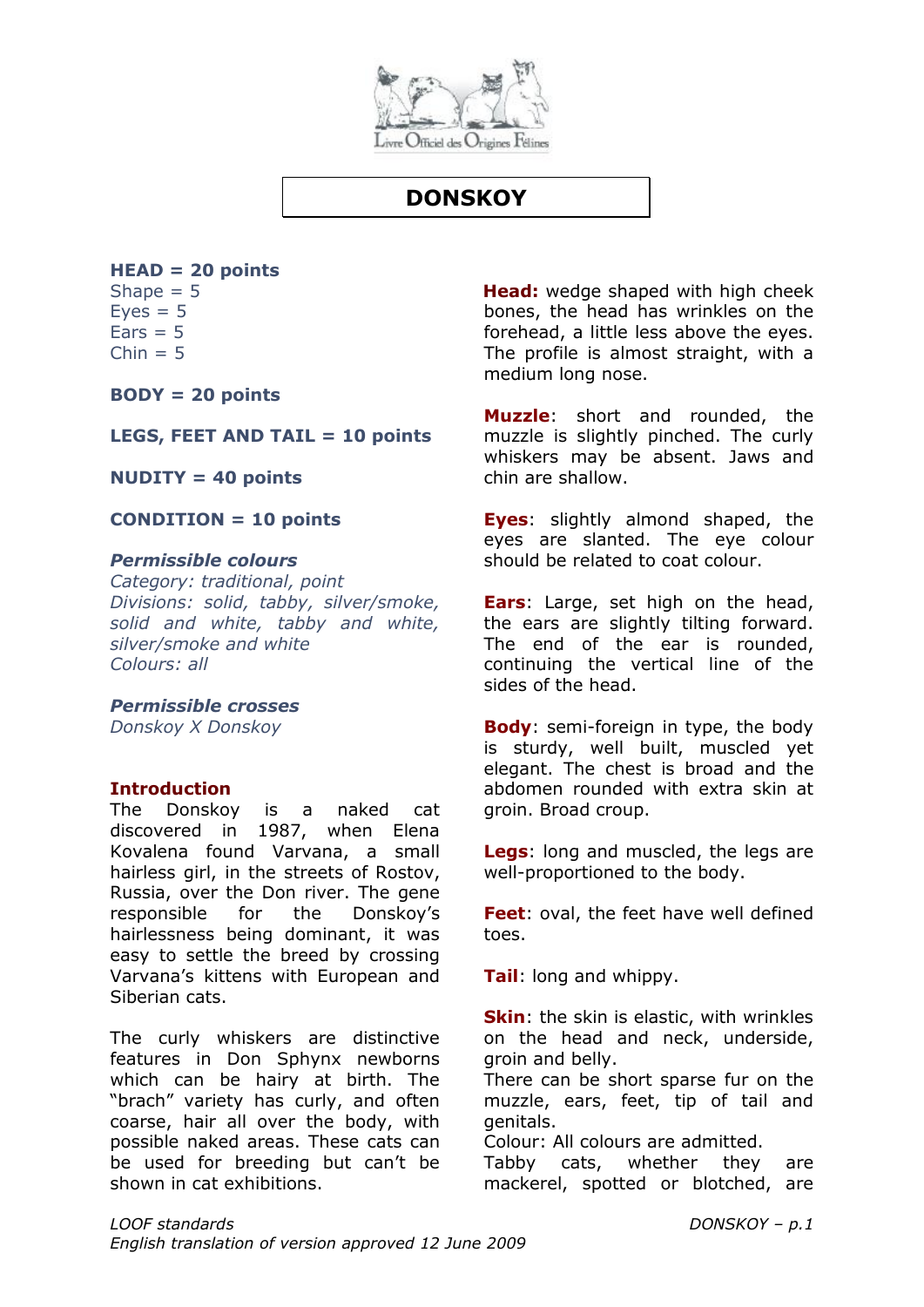

judged together since the pattern is not always visible on the skin.

#### **Allowances**

Short fur on tail. Slight short fur on the body in winter. Fur on the body in kittens.

#### **Penalize**

Short or narrow head.

Small ears or ears set too low. Round eyes. Heavy or light body. Hair on the body in adults.

## **Withhold all awards**

Head similar to the Sphynx's. General show penalties and withholdings.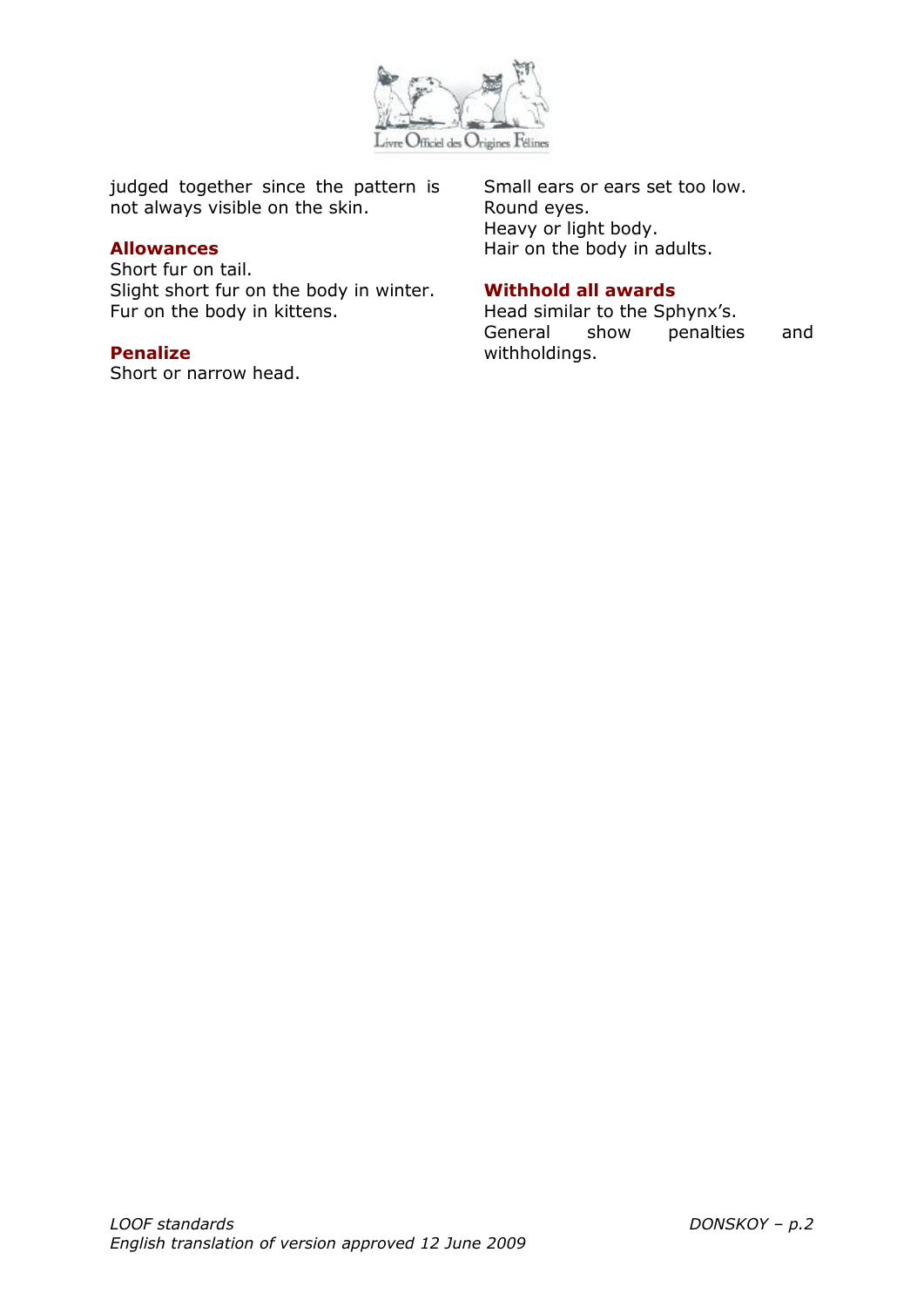

## **EGYPTIAN MAU**

## **HEAD = 30 points**

Shape  $= 5$ Muzzle  $= 5$ Eyes (shape and colour)  $= 15$  $Fars = 5$ 

## **BODY = 30 points**

 $Torso = 15$  $\text{Leas} = 5$  $Feet = 5$  $Tail = 5$ 

#### **COAT AND TEXTURE = 40 points**

Length and texture  $= 5$ Pattern = 20  $Colour = 15$ 

#### *Permissible colours*

*Black silver spotted tabby, brown spotted tabby (bronze), black smoke, black. [Category: traditional Divisions: solid, tabby (spotted tabby pattern only), and silver/smoke (smoke and spotted tabby pattern only) Colours: black]*

*Since January 2006, the black Mau is allowed in new colour (NC).*

*NC: new colours can be shown in cat shows but are not eligible to certificates nor take part in Best in Shows. They are judged and can obtain an excellent if the subject presented is of sufficient merit.*

## *Permissible crosses:*

*Egyptian Mau X Egyptian Mau* 

#### **Introduction**

The Egyptian Mau is a natural spotted domestic breed. This medium sized cat combining power and elegance strikes by the contrast between its short and lustrous coat and the expression of its shiny green eyes.

**Head:** medium, the head is a modified wedge with soft contours without any flat plane. From the front, the cheeks are not full, except in males who often have jowls. The nose is even in width throughout length.

From the side, the forehead is slightly rounded and followed by a gentle concave curve at eye level. The nose is straight.

**Muzzle**: Neither short nor long, the softly rounded muzzle blends with overall head shape. The chin is firm, neither protruding nor receding.

**Eyes**: almond-shaped, the eyes are large and well-open and set at a bias without being oriental. The ideal colour is gooseberry green.

**Ears**: medium to large, the ears are wide at base, rounded at tip and set rather apart following the lines of the head. Viewed in profile, they are set rather at the back of the head. The ears are covered with very short hair at the back and the inside is almost transparent. Lynx tips are accepted.

**Neck**: well-defined, the neck is arched.

**Body**: semi-foreign in type, the body is medium, with well-balanced combination of power and elegance. Shoulders are prominent and angulated. Musculature is well developed, especially in adult males which may be heavier built than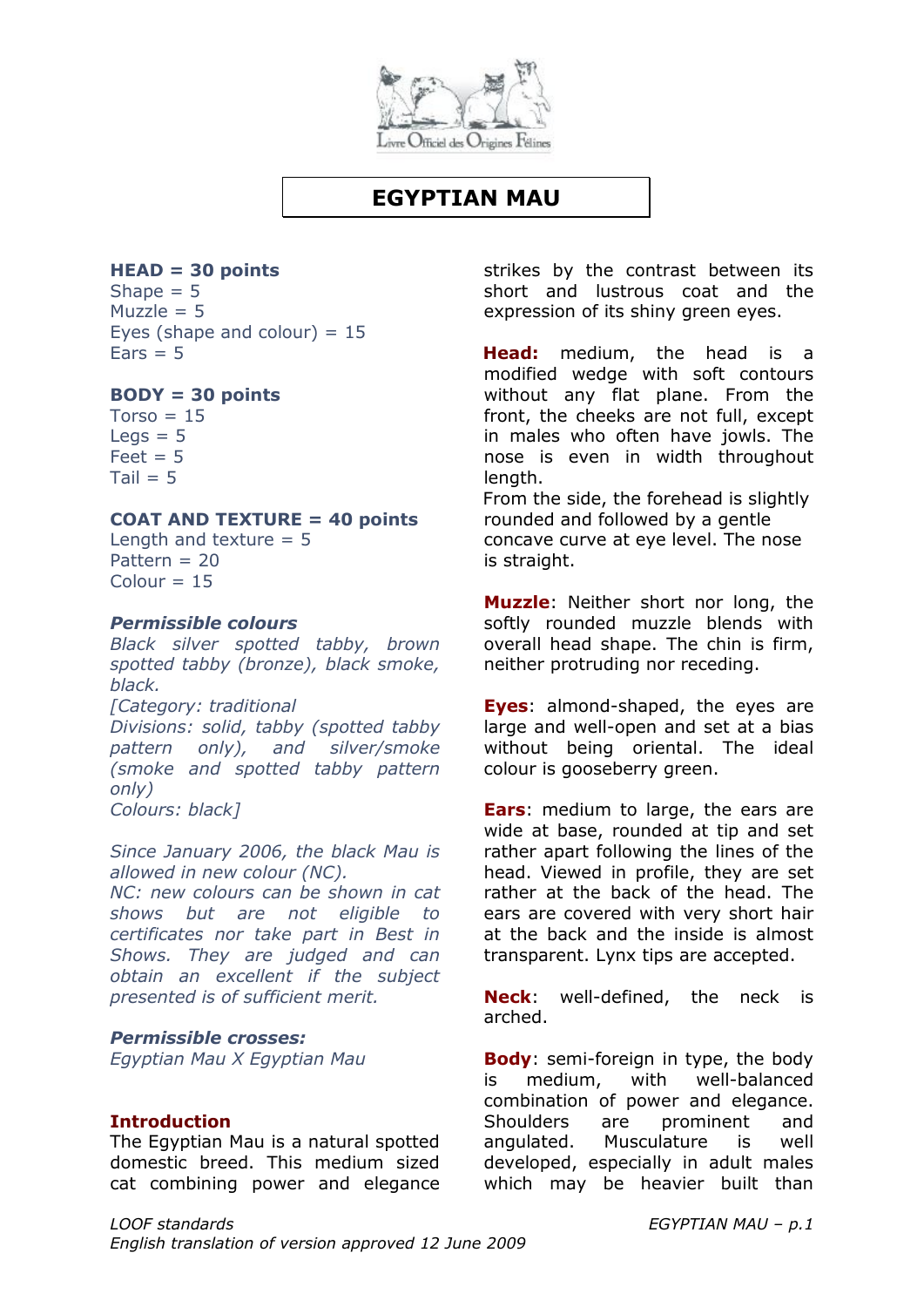

females. A characteristic belly pouch, called "belly flap", is required between hind legs.

**Legs**: medium long, the legs have moderate boning and strong musculature. When standing, the Mau has a characteristic "tiptoe" stance, with hind legs longer than the front.

**Feet**: small and delicate, the feet are slightly oval, almost round.

**Tail**: medium, the tail is quite thick at base and slightly tapering to the tip.

**Coat and texture**: short, the coat should be long enough for each hair (in ticked areas) to carry four alternate light and dark bands, called ticking. It is close-lying. In silver and bronze Mau, it is soft and resilient to the touch whereas the black smoke has finer and silky fur.

**Patterns:** spotted tabby is the only pattern allowed. There should be a clear contrast between pale ground colour and deeper coloured markings. The forehead has the characteristic "M" of the tabby pattern, and the eye the typical Egyptian Mascara line.

#### **Colours:**

**Silver:** Silver, brilliant, ground colour contrasting with black spots. The back of the ears is greyish-pink and tipped in black. Nose, lips and eyes are outlined in black. Throat, chin and nostrils are silver, appearing white. Nose leather is brick red. Paw pads are black with black around the toes and back feet.

**Bronze:** bronze, luminous ground colour, fading from tawny buff to ivory on underside, darker on rump and contrasting with black or dark brown spots.

Grey undercoat is accepted. Back of ear is tawny pink tipped in dark brown to black. Throat, chin and nostrils range from off-white to beige. Nose leather is brick red. Paw pads are dark brown to black with same colour between toes and at the back of hind legs.

**Black smoke:** although non agouti, black smoke colour on the Egyptian Mau should have enough contrast to make a well-defined spotted tabby pattern plainly visible (ghost markings). The undercolour is luminous silver on ¼ of hair length, the remaining ¾ being charcoal grey. The markings on three quarters of the coat are black, in contrast with the rest of the coat. Throat, chin and nostrils are lighter in colour. Nose, lips and eyes are outlined in black. Nose leather and paw pads are black with black around the toes and at the back of hind legs.

**Black:** Although non agouti, black colour on the Egyptian Mau should have enough contrast to make the spotted tabby pattern (ghost markings) visible. The coat is shiny all over.

#### **Allowances**

Amber coloured eyes under 2 years of age.

#### **Penalize**

Round or short head. Pointed muzzle. Small ears. Round, small or oriental eyes. Cobby or oriental body. Short tail. Spots touching each other on the body.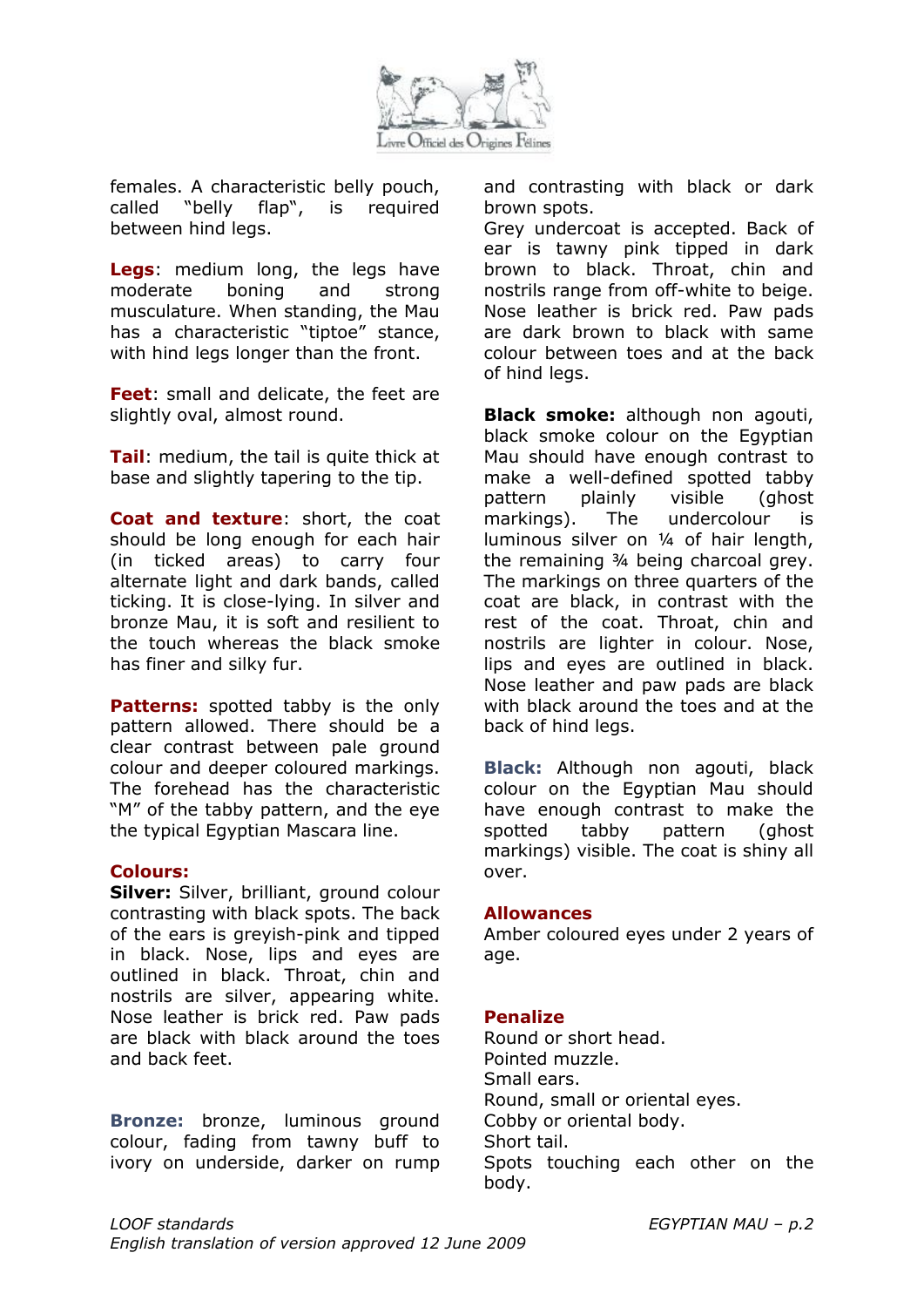

Several tarnish traces in silver. Lack of broken necklace.

#### **Withhold all awards**

Lack of spots. Wrong eye colour. White locket or spots. Pattern other than spotted. Rosettes. Lack of ticking in silver or bronze. Glitter. Red colouring in bronze, overall tarnish in silver. General show penalties and withholdings.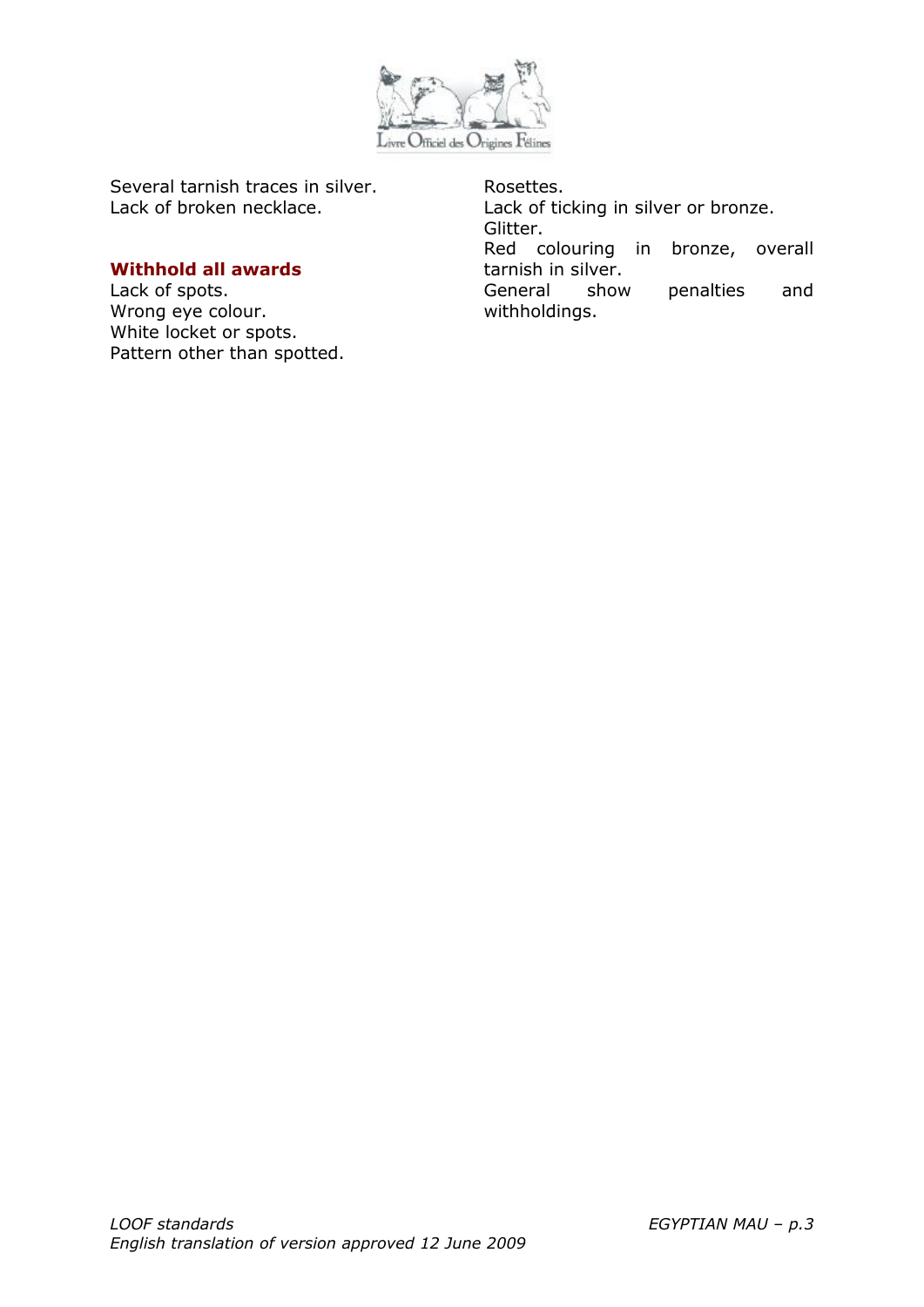

# **EUROPEAN SHORTHAIR**

#### **HEAD = 40 points**

Shape  $= 5$  $Ears = 5$  $Eves = 5$  $Chin = 5$  $Muzzle = 5$  $Nose = 5$ Profile  $= 5$  $Nack = 5$ 

#### **BODY = 35 points**

 $Torso = 8$ Legs  $=4$  $F$ eet = 4  $Tail = 4$ Boning  $= 5$ Musculature  $= 10$ 

#### **COAT AND COLOUR = 15 points**

Texture  $= 5$ Length  $= 5$  $Colour = 5$ 

## **CONDITION = 10 points**

Condition  $= 5$ Balance  $= 5$ 

#### *Permissible colours*

*Category: traditional Divisions: solid, tabby, silver/smoke, solid and white, tabby and white, silver/smoke and white Colours: all except those based on chocolate, lilac, cinnamon and fawn.*

#### *Permissible crosses*

*European Shorthair X European Shorthair* 

#### **Introduction**

The European is a true breed that developed naturally, i.e. without being submitted to breeding rules. It is a sturdy, agile and rustic cat.

To select the best subjects in order to breed, one should keep those criteria in mind without trying to modify them. The natural origin of the breed and the impossibility to recognize any cat descended from crossbreeding are important notions to understand the European Shorthair's standard. European Shorthair breeding is based on the fact that it is a cat that is not different, from an anatomic point of view, from the domestic shorthair cat. It should not resemble any existing breed.

**Head:** longer than wide, the head is rather round with well-developed cheeks. Forehead and skull are slightly rounded. The base of the nose is well defined, without stop but with a slight change of direction. The nose is straight, medium in length and uniformly broad throughout its length.

**Muzzle**: well-defined, the muzzle is strong without pinch. Firm chin.

**Eyes**: medium to large, the eyes are rounded and set at a slight angle. The colour, from orange to gold or green, should be as shiny, clear and even as possible.

**Ears**: medium in size, the ears are as high as they are wide at the base. Set rather apart, they have a slightly rounded tip.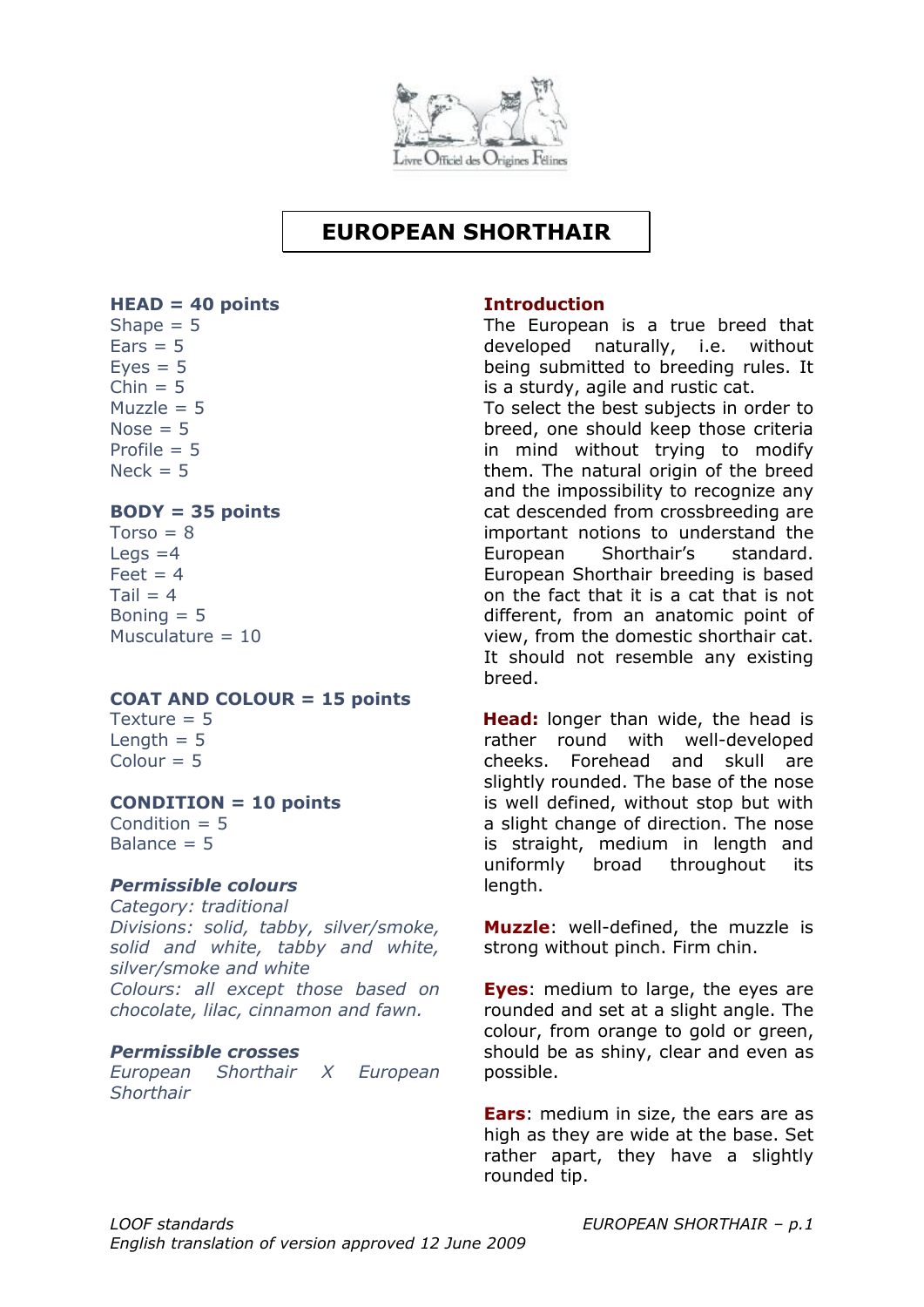

**Neck**: muscular and supple, the neck is medium long.

**Body**: semi-foreign in type, the body is medium to large, rectangular in shape. The chest is broad and welldeveloped. The boning is strong, the musculature powerful, with an important difference of size between males and females.

**Legs**: strong and sturdy, the legs are medium in length.

**Feet**: round.

**Tail**: thick at the base and slightly tapering to the rounded tip, the tail is medium-long.

**Coat and texture**: short, dense and glossy, the coat is close-lying without too much undercoat.

#### **Penalize**

Any element that would bring lack of balance and harmony of the cat.

#### **Withhold all awards**

White spots in non particolor cats. Similarity with another existing breed. General show penalties and withholdings.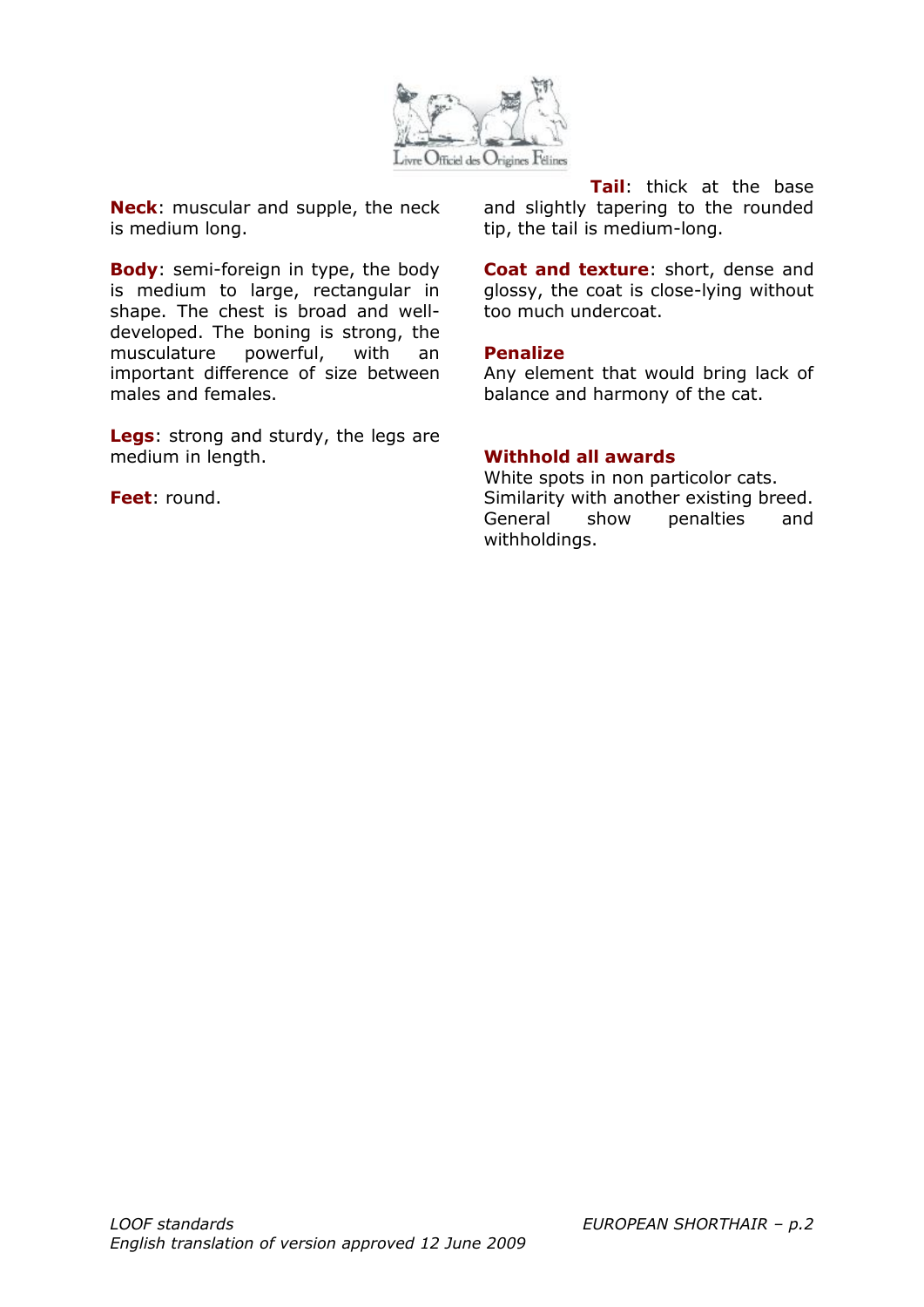

## **GERMAN REX**

## **HEAD = 30 points**

Shape  $= 10$  $Eves = 10$  $Muzzle = 5$  $Fars = 5$ 

#### **BODY = 25 points**

 $Torso = 10$ Legs and feet  $= 10$  $Tail = 5$ 

#### **COAT AND TEXTURE = 40 points**

Length  $= 10$ Texture  $= 10$ Waves  $= 15$  $Colour = 5$ 

#### **CONDITION = 5 points**

#### *Permissible colours*

*Category: traditional Divisions: solid, tabby, silver/smoke, solid and white, tabby and white, silver/smoke and white Colours: all except those based on chocolate, lilac, cinnamon and fawn.*

#### *Permissible crosses*

*German Rex X German Rex German Rex X European Shorthair*

#### **Introduction**

The German Rex breed's origin is a small black and white female with velvety coat found by Dr Rose Scheuer-Kaprin in the gardens of the German Hospital where she was working. Called Laemmchen, this cat was bred to one of her sons and gave birth to kittens with a coat similar to that of the Cornish Rex's but thicker and denser. This new breed got recognition in 1982 and was named German Rex.

The German Rex is close to the European Shorthair in type and his coat is wavy and very pleasant to stroke. It is a very rare breed.

**Head:** longer than wide, the head is rather round with well-developed cheeks. Skull and forehead are slightly rounded. The nose base is well-defined, without stop, but with a slight change of direction. The nose is straight, medium in length and has the same width from base to end.

**Muzzle**: well-defined, the muzzle is strong, without pinch. The chin is firm.

**Eyes**: medium to large, the eyes are rounded and slightly set oblique. The colour, ranging from copper to gold or green, should be as brilliant, bright and even as possible.

**Ears**: medium, large at the base, the ears have rounded tips. The back of ear should be covered with fine yet dense hair, the inside slightly furnished.

**Neck**: muscular and supple, the neck is medium-sized.

**Body**: semi-foreign in type, the body is medium to large and rectangular. The chest is broad and welldeveloped. The body has strong boning and powerful musculature. Difference of size between males and females is important.

**Legs**: strong and firm, the legs are medium in length.

**Feet**: round.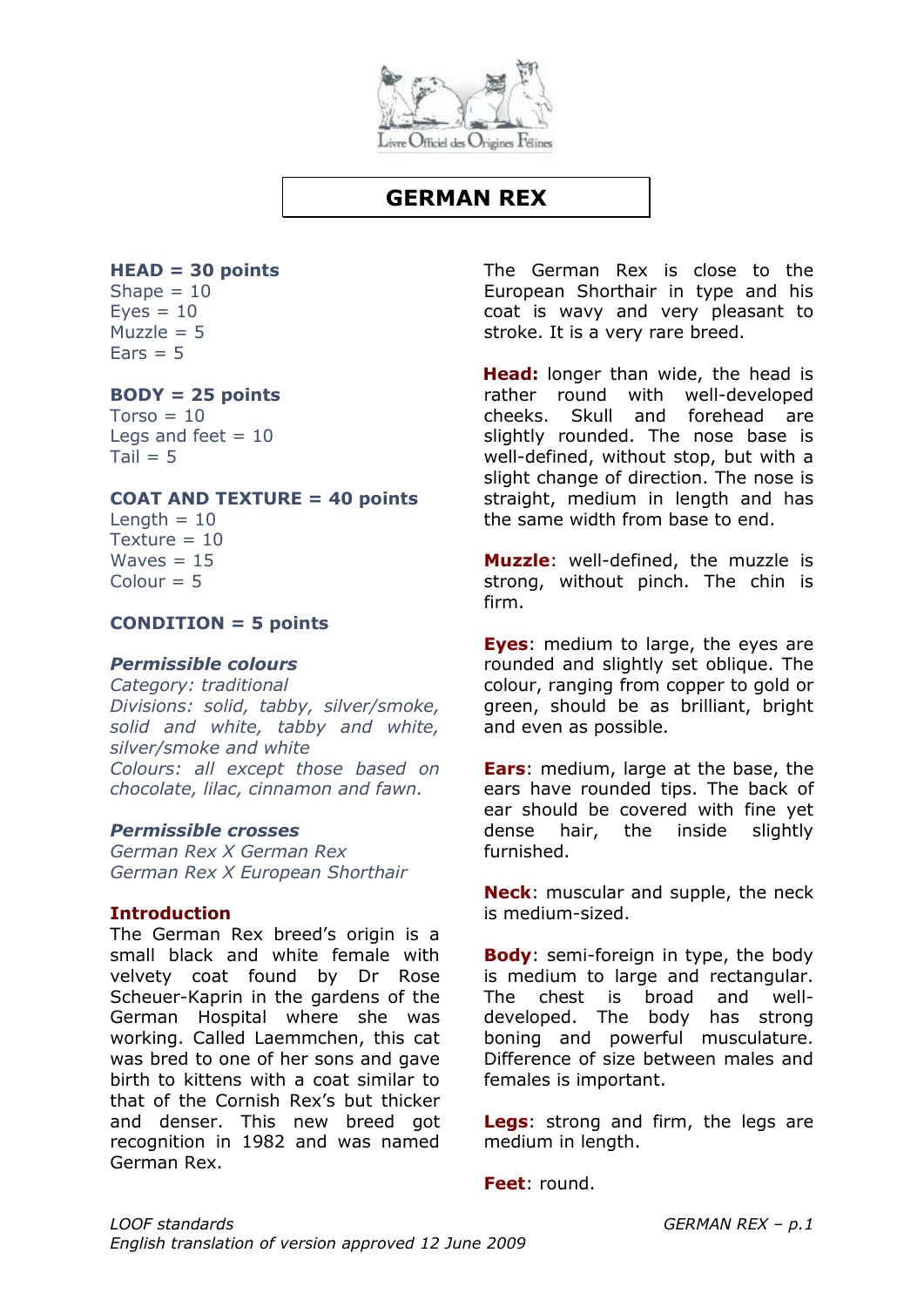

**Tail**: the tail is medium in length, thick at base and tapering to a rounded tip, with abundant coat.

**Coat and texture**: short, plush and velvety , the German Rex's coat displays waves like the Cornish Rex's, except that the lack of guard hair, and not dawn hair like in the Cornish, gives a thicker coat structure than the latter's. However, thickness can vary according to subjects. The whiskers are short and crinkled.

#### **Penalize**

Head too round or too long. Small ears. Lack of muscle tone. Short tail. Shaggy coat, lack of waves or naked

areas.

## **Withhold all awards**

White lockets in non particolor cats. General show penalties and withholdings.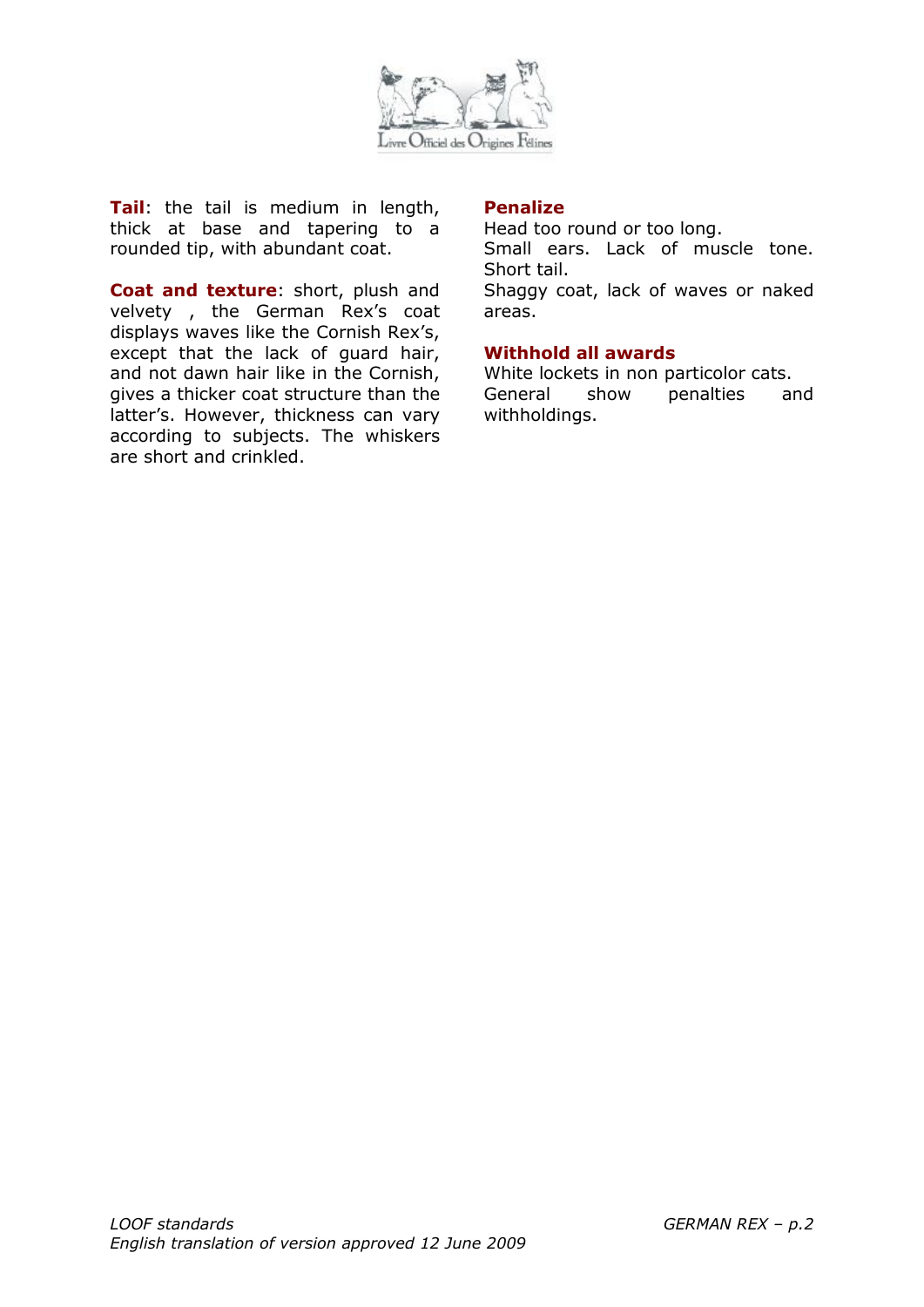

## **HAVANA BROWN**

# **HEAD = 40 points**

Shape  $= 10$ Profile  $= 10$  $Ears = 5$  $Eves = 5$  $Muzz$ e = 10

## **BODY = 35 points**

 $Torso = 10$ Legs and feet  $= 10$ Boning  $= 10$  $Tail = 5$ 

#### **COAT AND COLOUR = 25 points**  $\text{Coat} = 10$

 $Colour = 15$ 

## *Permissible colours*

*Chocolate, lilac [Category: traditional Division: solid Colours: chocolate, lilac]*

## *Permissible crosses*

*Havana Brown X Havana Brown* 

## **Introduction**

The Havana Brown is an American shorthair breed that was recognized in 1964. In the chocolate variety, it is Mahogany brown. His typical strong and square muzzle is a characteristic feature of the breed, distinguishing him from its oriental ancestors. Also recognized in lilac, the Havana Brown is a rare breed, even in the United States.

**Head:** longer than wide, the head is well proportioned to the body. From the side, the forehead is flat and followed by a definite stop at eye level. Jowls are allowed in males.

**Muzzle**: typical of the breed, the muzzle is so square that is seems to be an added element. The whisker pads are well defined, and the chin is firm and strong.

**Eyes**: oval, the eyes are large, wide opened but not protruding. The only permitted colour is any vivid and level shade of green.

**Ears**: large and round tipped, the ears are set wide apart. From the side, they are slightly tilting forward, which gives the cat a very alert look. They are very slightly furnished.

**Neck**: medium long, the neck is well muscled.

**Body**: semi-foreign in type, the rectangular body is firmly muscled.

**Legs**: long compared to the size of cat, the legs are elegant with strong boning.

**Feet**: oval.

**Tail**: medium in length, the tail is slender, narrow at base and tapering to a fine tip.

**Coat and texture**: short, soft and silky, the coat is sometimes slightly thicker on flanks. The deeper colour the better, as even as possible, without white hairs or tabby markings.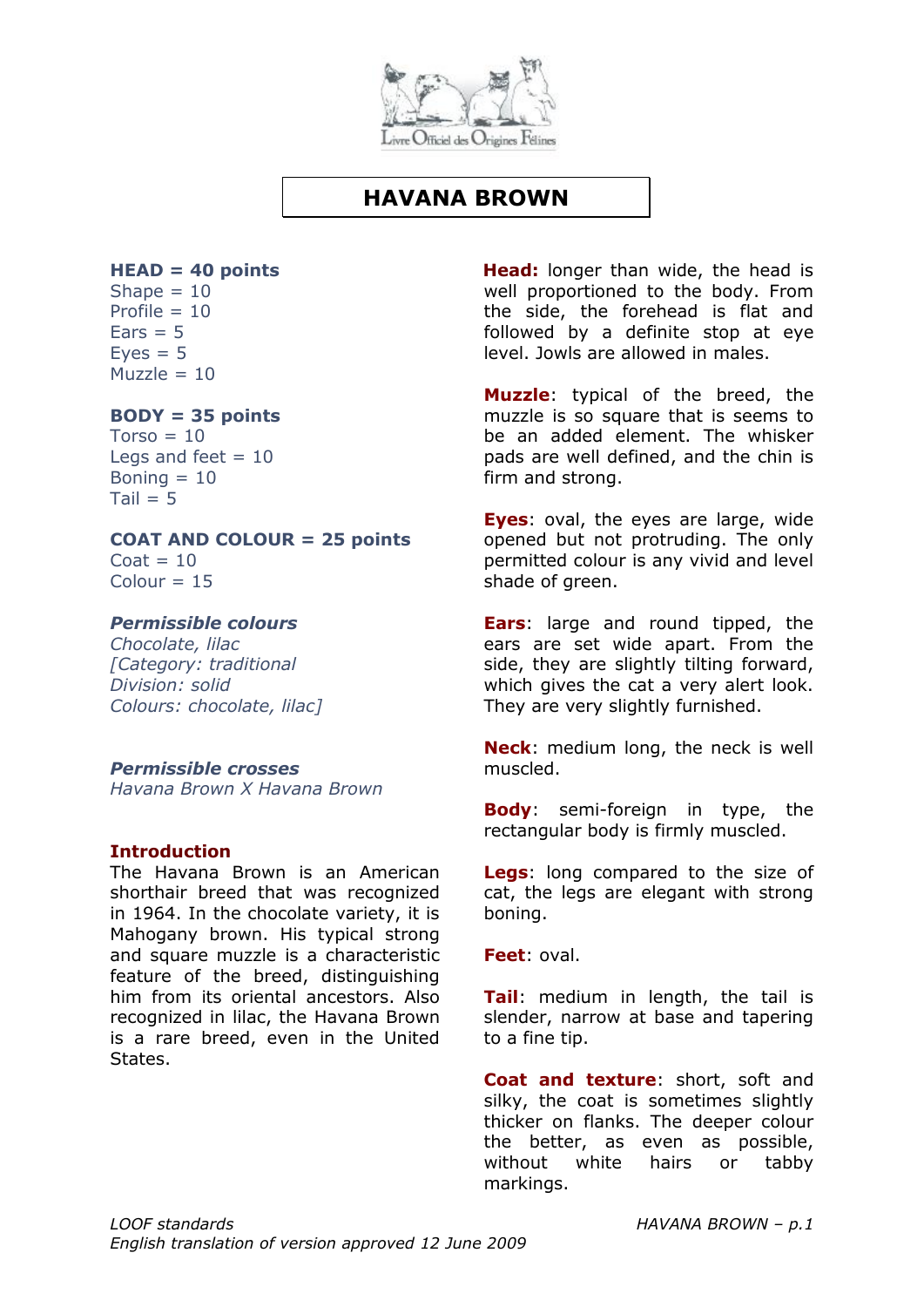

#### **Allowances**

Ghost tabby markings are allowed in kittens. Lilac cats can display a slightly plush texture.

#### **Penalize**

Absence of pinch or stop. Weak chin. Uneven colour or ghost tabby markings in adults.

#### **Withhold all awards**

Oriental type. Roman profile. Narrow or pointed muzzle. White lockets or buttons. Incorrect eye colour. General show penalties and withholdings.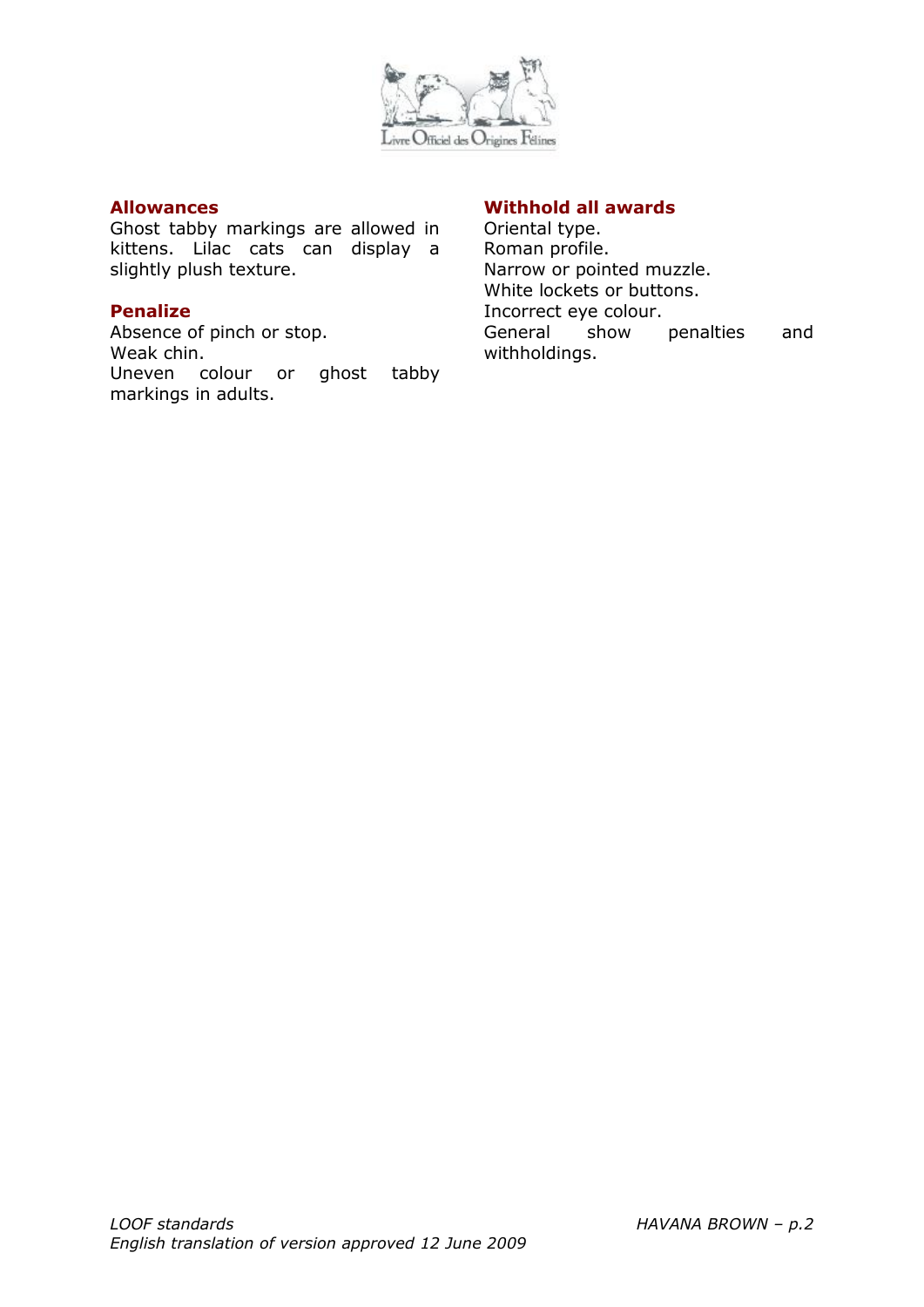

# **JAPANESE BOBTAIL SHORTHAIR & LONGHAIR**

#### **HEAD = 30 points**

Shape  $= 10$ Profile  $= 5$  $Eyes = 5$  $Ears = 5$ Muzzle  $= 5$ 

#### **BODY = 45 points**

 $Torso = 10$  $Leas = 5$  $Feet = 5$ Boning  $= 5$ Musculature  $= 5$  $Tail = 15$ 

## **COAT, TEXTURE AND PATTERN = 25 points**

Length  $= 5$ Texture  $= 5$ Colour and pattern  $= 15$ 

#### *Permissible colours*

*Category: traditional Divisions: solid, tabby, silver/smoke, solid and white, tabby and white, silver/smoke and white Colours: all except those based on chocolate, lilac, cinnamon and fawn.*

#### *Permissible crosses*

*Japanese Bobtail shorthair X Japanese Bobtail shorthair Japanese Bobtail shorthair X Japanese Bobtail longhair Japanese Bobtail longhair X Japanese Bobtail longhair*

## **Introduction**

Japanese art documents the ancestral existence of elegant cats with pompom like tails. World War II was the occasion for Western people to discover the Japanese Bobtail, but the first imports to the USA only started at the end of the 1960's. In 1968, Elizabeth Freret imported the first three Japanese Bobtails, soon followed by other subjects with the same oriental expression in their eyes and the same small funny curved tail. The breed got its recognition in 1976. The Japanese Bobtail is a remarkable cat with its small pom-pom tail looking like a rabbit's.

There are two varieties, shorthair and longhair.

**Head:** viewed in front, the head is an almost equilateral triangle, with gentle curves and high cheek bones. The nose is rather long and welldefined by two parallel lines. From the side, the forehead is slightly rounded followed by a gentle dip where the nose starts.

**Muzzle**: relatively broad and rounded with well-defined whisker pads. It is neither pointed nor blunt. The chin is strong.

**Eyes**: large, more oval than round, they are wide and expressive. From the side, they are set at a rather pronounced slant. The eyeball shows a shallow curvature. All colours are accepted in relationship with coat colour. Blue or odd eyes are common in bicolour or white cats.

**Ears**: they are large, upright and expressive. When the cat is facing, they are at right angle to the head. Never flaring outward, they seem to be tilting forward when the cat rests.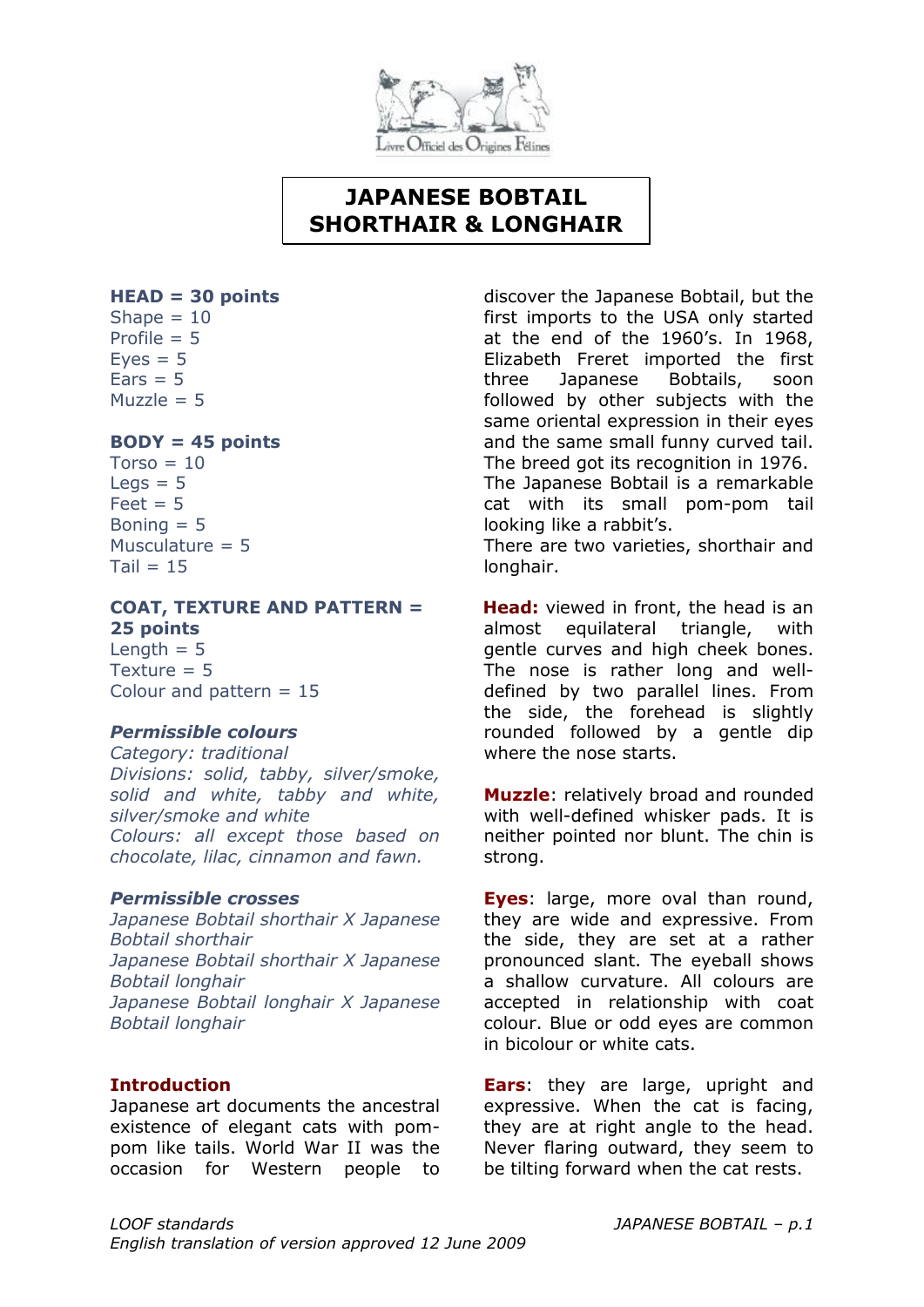

**Neck**: neither too long nor too short, the neck is in harmony with the body.

**Body**: semi-foreign in type, the body is long, slender and elegant without being tubular. The lines are clear and well-designed. The back is level.

**Legs**: in harmony with the body, the legs are high and fine, without being fragile or delicate. The hind legs are higher than the forelegs and deeply angulated. Front and back stands are parallel.

**Feet**: small and oval.

**Tail**: the tail is naturally curved in pom-pom shape. Carried upright when the cat is relaxed, the tail can be flexible or rigid. The hair on the tail is long enough to completely hide boning structure.

#### Coat and texture:

**Japanese Bobtail shorthair**: the coat is soft and silky, short to medium in length with very little undercoat.

**Japanese Bobtail longhair**: the coat is soft and silky, medium to long with very little undercoat. It may have a ruff. The coat falls naturally on the flanks and flows, forming britches behind the back legs.

**Colour and pattern**: solid coloured cats should have an even and deep coat, from the hair root to end. Concerning bicolour and tricolour cats, called "Mi-Ke", markings should be bold and clearly visible with good contrast to give a dramatic effect.

#### **Penalize**

Short or round head. Cobby body. Lack of curving in tail or pom-pom too far beyond body.

#### **Withhold all awards**

No tail or normal tail. General show penalties and withholdings.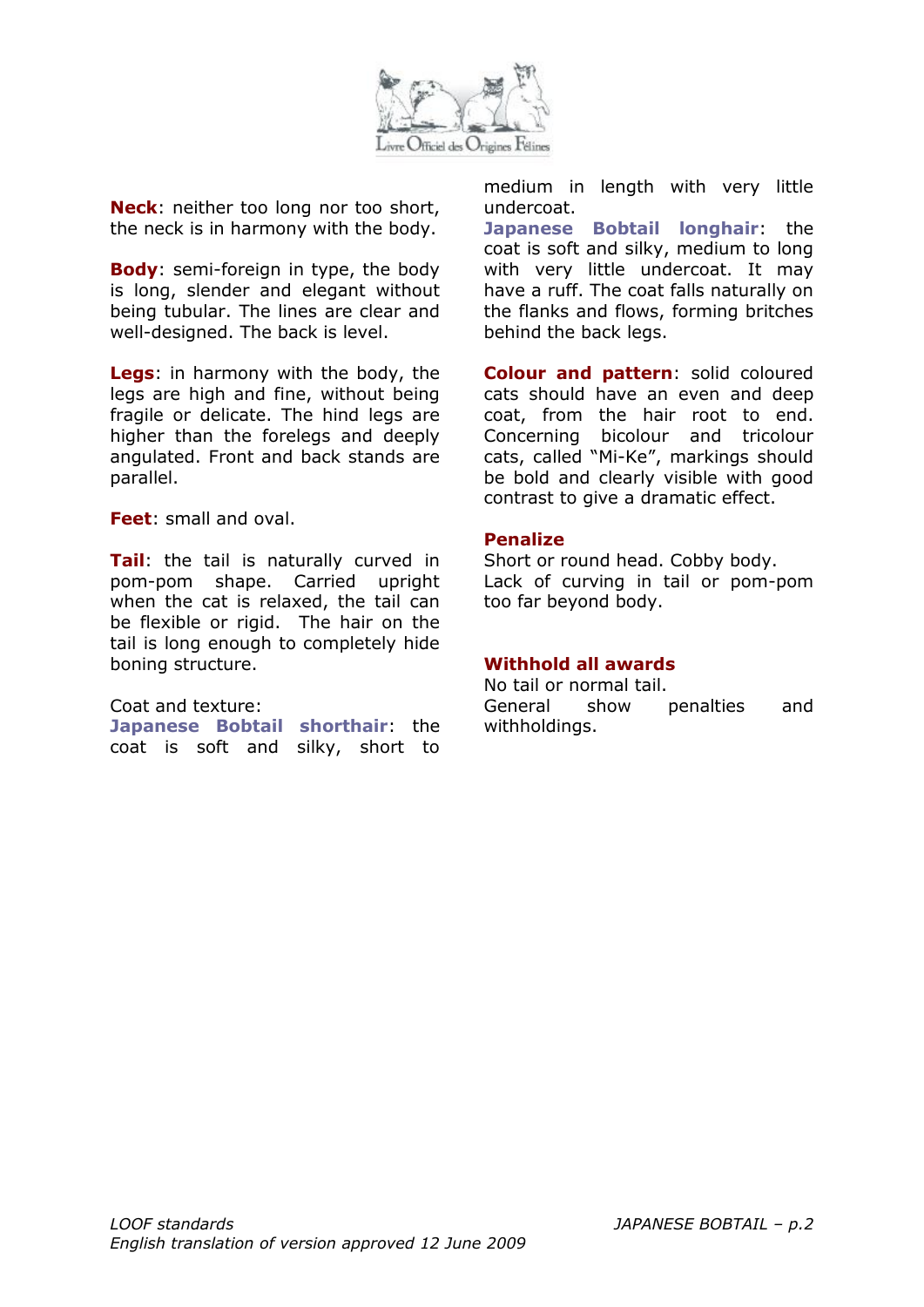

## **KORAT**

## **HEAD = 40 points**

Shape and size  $= 10$ Eyes (shape and colour)  $= 5$  $Ears = 5$ Profile  $= 5$ Muzzle and  $chin = 5$ 

#### **BODY = 30 points**

 $Torso = 10$ Boning  $= 5$ Musculature  $= 5$  $Leqs = 5$  $Tail = 5$ 

#### **COAT AND TEXTURE = 30 points**

Length and texture  $= 10$  $Colour = 20$ 

#### *Permissible colours*

*Blue [Category: traditional Divisions: solid Colour: blue]*

#### *Permissible crosses*

*Korat X Korat*

## **Introduction**

The Korat is a rare naturally occurring breed imported from Thailand, where it was already known in the  $14<sup>th</sup>$ century and cherished as a "good luck" cat. This shorthair cat has large green eyes and a blue coat with a silver halo. His heart-shaped head is typical.

Medium in size, the Korat is a powerful and muscled cat reaching full maturity around 3 years of age.

**Head:** the head is heart-shaped, with curved lines. Viewed in front, the prominent brow ridges form the upper curve of the heart, whereas the muzzle is the bottom part of it. From the side, the forehead is large and flat, followed by a slight stop at nose level. The end of the nose is curved downward like a lion's.

**Muzzle**: neither square nor pointed, the muzzle completes the triangular shape of the heart. The jaws are strong and the chin is firm.

**Eyes**: oversized compared to the face, the eyes are rounded when open but keep an oriental slant when half-closed. Set wide apart, there are luminous green. Kittens under 2 years can have yellow amber eyes.

**Ears**: large, with rounded tips, the ears are set high on the head with a well opened base. The outside is covered with a fine textured fur and the inside is sparsely furnished.

**Neck**: medium in size, the neck is strong and muscled.

**Body**: semi-cobby in type, the body shows smooth curved lines with a broad chest and rounded hips. The rump is round. The Korat is powerful and extremely muscled, yet never heavy.

**Legs**: medium sized, the legs are proportioned to the body so that height at shoulders is identical to the distance from base of neck to base of tail. Boning is medium but with strong musculature.

**Feet**: oval.

**Tail**: medium long, the tail is thick at base and tapering to a blunt tip.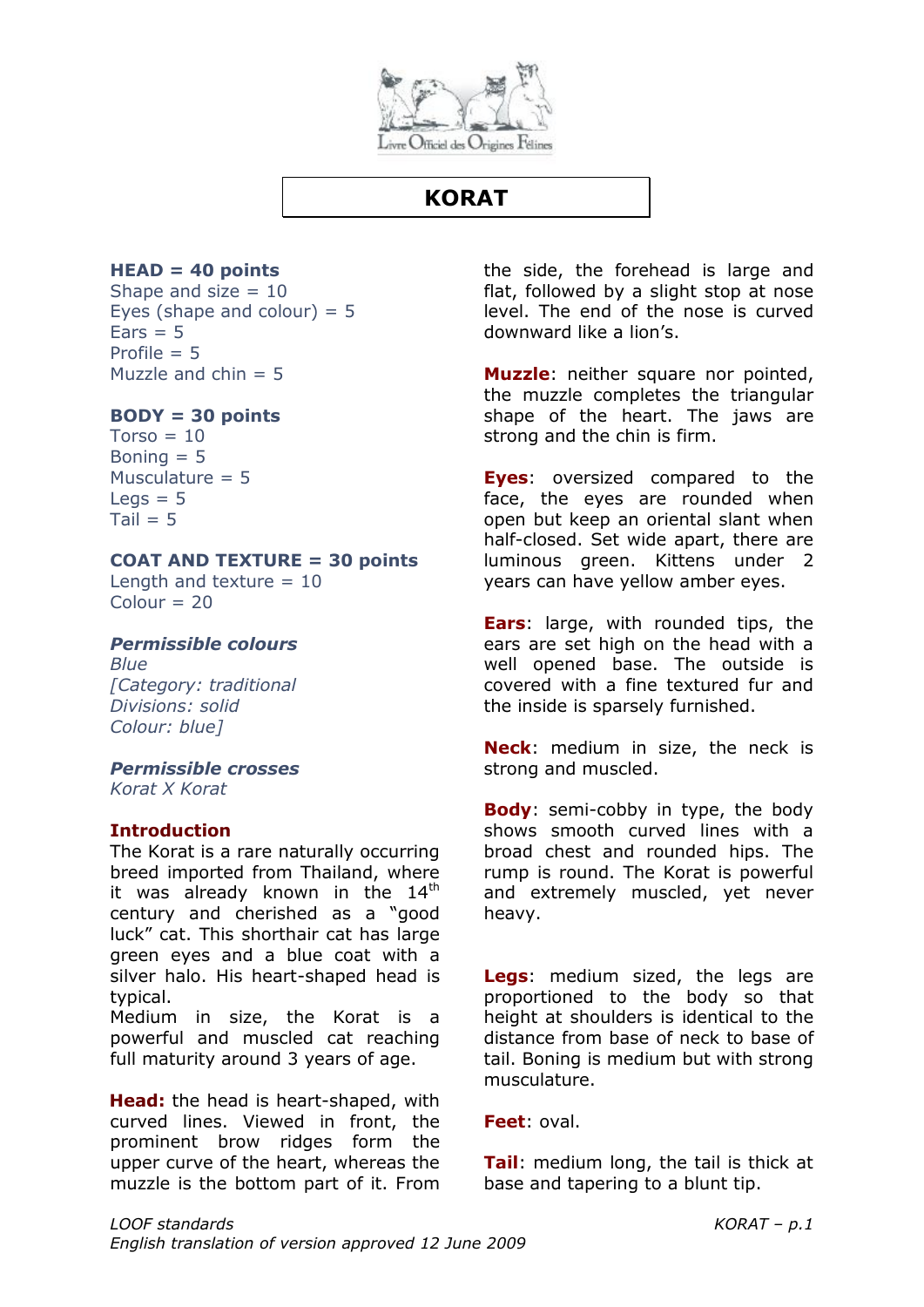

**Coat**: medium short, the coat is single and close lying, glossy and satiny. The coat is blue, each hair being silver tipped, enlightening the fur with a silver sheen effect, even more intense where the coat is shorter. The coat over the spine is inclined to break as the cat moves.

## **Penalize**

Small eyes or eyes set too close. Narrow head. Ghost tabby markings in adult cats. Lack of silver halo.

## **Withhold all awards**

White lockets. General show penalties and withholdings.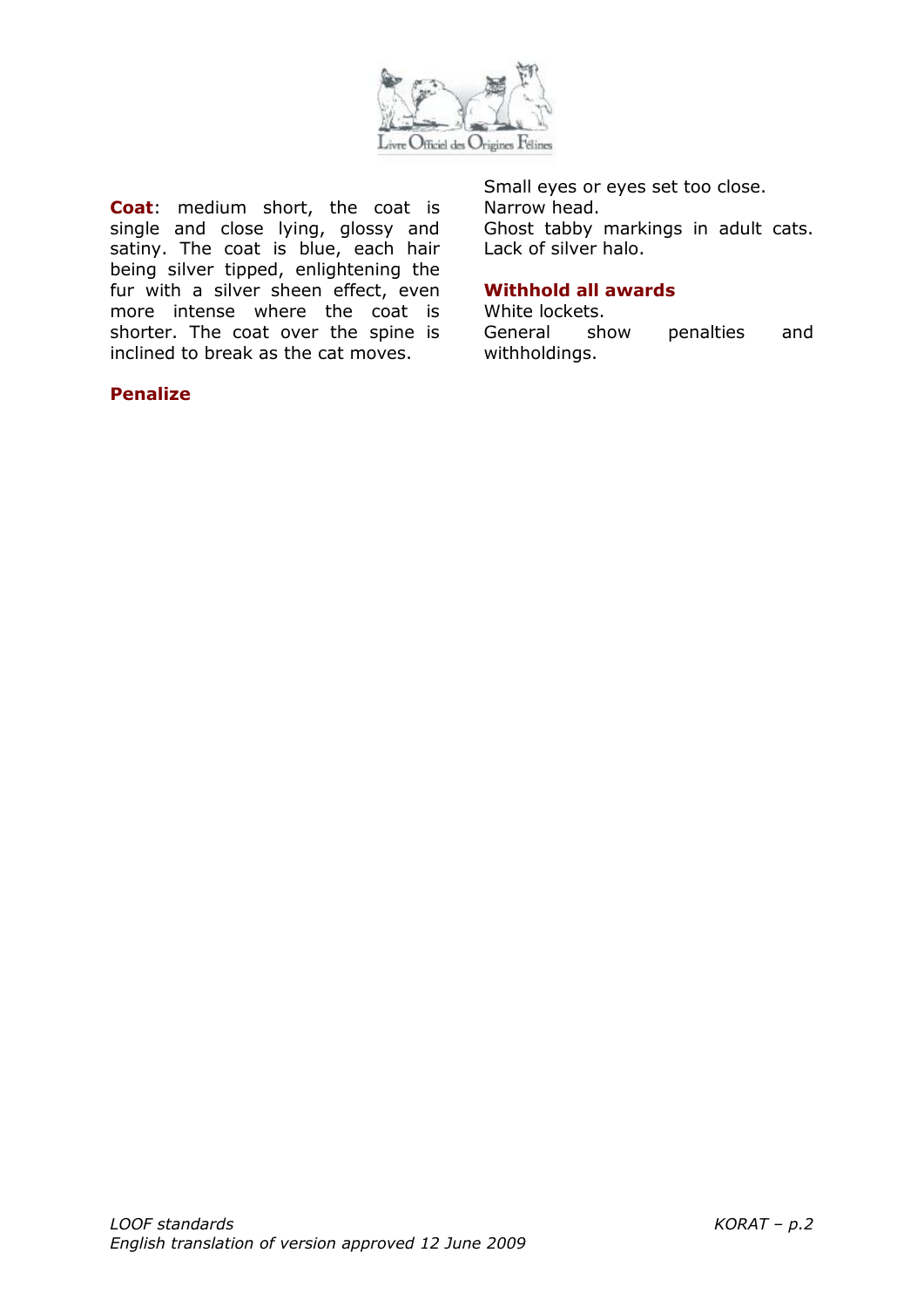

# **KURILIAN BOBTAIL SHORTHAIR & LONGHAIR**

## **HEAD = 25 points**

Shape  $= 10$  $Eves = 5$  $Ears = 5$  $Chin = 5$ 

## **BODY = 30 points**

 $Torso = 10$ Legs and feet  $= 5$  $Tail = 15$ 

## **COAT AND TEXTURE = 30 points**

Texture  $= 15$ Length  $= 15$ 

## **COLOUR = 5 points**

## **CONDITION = 10 points**

## *Permissible colours*

*Category: traditional, point Divisions: solid, tabby, silver/smoke, solid and white, tabby and white, silver/smoke and white Colours: all*

#### *Permissible crosses*

*Kurilian Bobtail shorthair X Kurilian Bobtail shorthair Kurilian Bobtail shorthair X Kurilian Bobtail longhair Kurilian Bobtail longhair X Kurilian Bobtail longhair*

## **Introduction**

The Kurilian Bobtail is a naturally occurring bobtailed cat from Kuril Islands, an archipelago situated between the Russian peninsula of Kamchatka and the north of the Japanese island Hokkaido.

This cat, characterised by its short pom-pom shaped tail, is compact and very sturdy. Shorthair or longhair, it comes in a wide array of colours.

**Head:** viewed in front, the head is trapezoidal, wide at cheekbones, which are high and prominent. From the side, the forehead line is followed by a slight concave indentation leading to a broad and straight nose.

**Muzzle**: powerful and well defined, the muzzle is strong. The chin is firm.

**Eyes**: almost round, the eyes are large and set at a slight angle. All colours are accepted without relationship with coat colour.

**Ears**: medium, the ears are set wide apart.

**Neck**: powerful, the neck is rather short.

**Body**: semi cobby in type, the body is compact and powerful. From shoulder blades to rump, the back is arched.

**Legs**: medium long, the legs have a strong boning and are powerfully muscled.

**Feet**: round.

**Tail**: 3 to 8 cm long (1.2 to 3.15 inches) without coat, the tail is composed of one or more irregular kinks or curves.

*LOOF standards KURILIAN BOBTAIL – p.1 English translation of version approved 12 June 2009*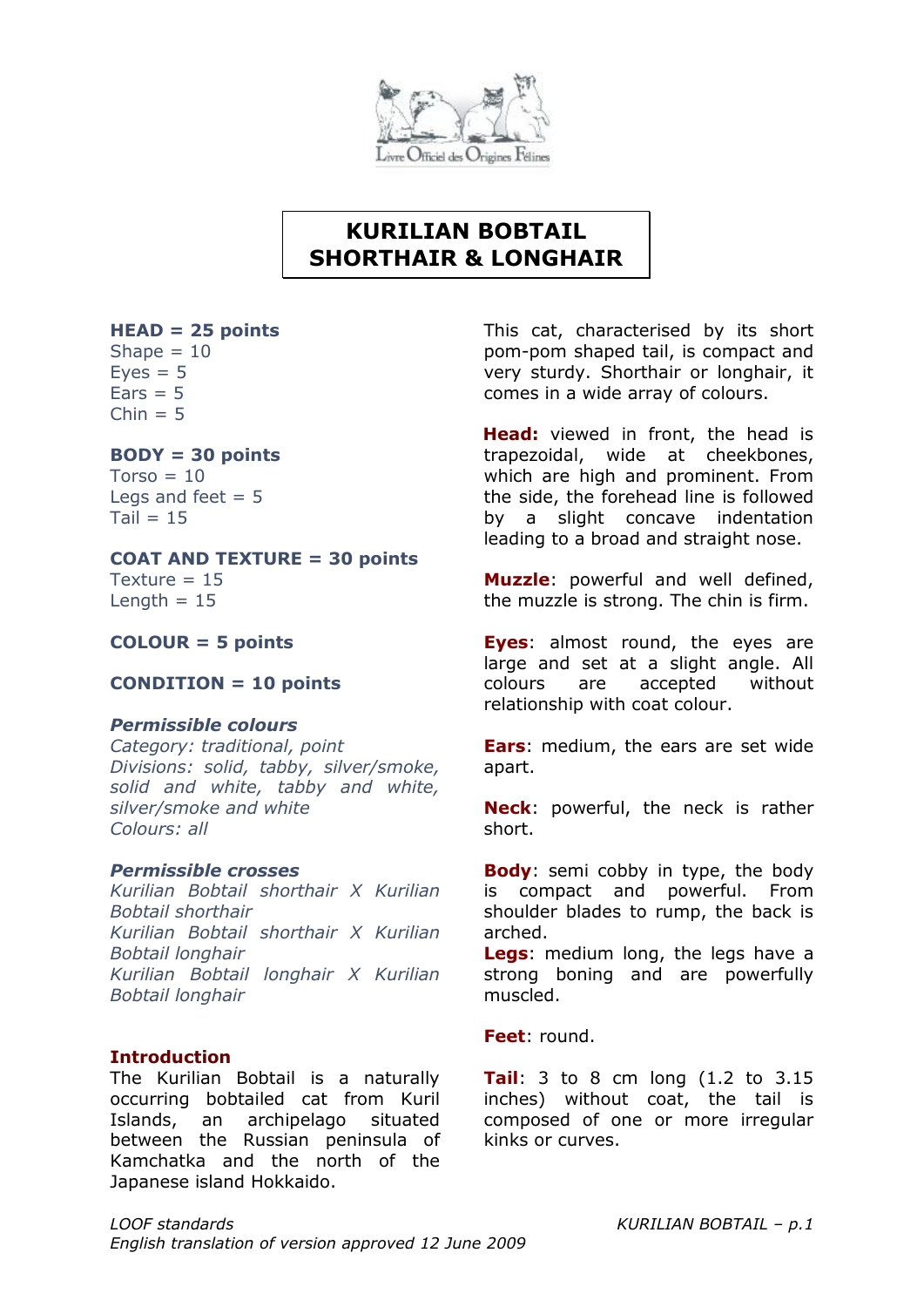

#### Long body.

Type similar to the Japanese Bobtail's.

#### **Coat and texture:**

**Kurilian Bobtail shorthair:** short and close lying coat, with important guard hair and abundant undercoat. **Kurilian Bobtail longhair:** semi longhair coat, with important guard hair and abundant undercoat.

#### **Penalize**

Tail length from 8 to 12 cm (3.15 to 4.72 inches). Straight tail without curves or kinks.

## **Withhold all awards**

Absence of tail. Tail length that is more than 12 cm (4.72 inches). General show penalties and withholdings.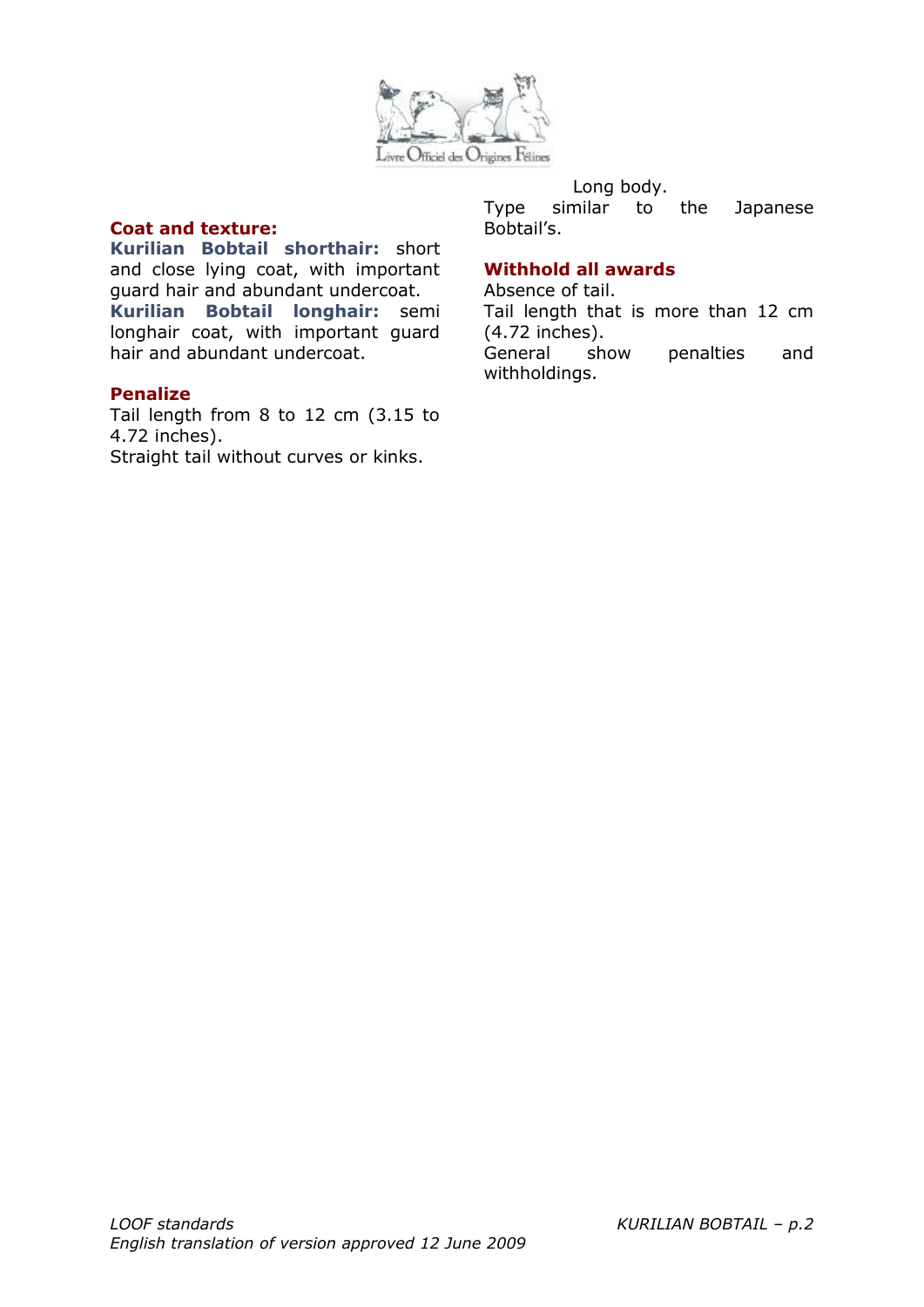

# **LAPERM SHORTHAIR & LONGHAIR**

#### **HEAD = 35 points**

Shape  $= 10$ Ears= 5  $Eves = 5$ Muzzle  $= 5$  $Chin = 5$  $Nerk = 5$ 

## **BODY = 20 points**

 $Torso = 5$ Legs and feet  $= 5$ Musculature  $= 5$  $Tail = 5$ 

## **COAT AND TEXTURE = 45 points**

Length  $= 10$ Texture  $= 10$  $Colour = 10$  $Curls = 15$ 

## *Permissible colours*

*Category: all Divisions: solid, tabby, silver/smoke, solid and white, tabby and white, silver/smoke and white Colours: all*

#### *Permissible crosses*

*LaPerm shorthair X LaPerm shorthair LaPerm shorthair X LaPerm longhair LaPerm longhair X LaPerm longhair*

#### **Introduction**

All LaPerms come from "Curly", a curly cat discovered in Oregon in 1982 by Linda Koehl, the founder of the breed. The LaPerm's curly coat is due to a dominant gene.

At birth, kittens can be curly or straight haired. Around two weeks of age, kittens lose all their coat. This baldness period can last a few weeks, but usually, all kittens recover a brand new curly fur by four months of age, meaning that a kitten born with straight hair can become curly. The LaPerm exists in two varieties, short- and long-hair.

**Head:** in front, the head is a modified wedge with rounded contours. From the side, the flat forehead is followed by a slight indentation between forehead and nose, without break. The nose is broad and straight.

**Muzzle**: rather large compared to the rest of the head, the muzzle has welldefined whisker pads. The chin is firm.

**Eyes**: medium, the eyes are almond shaped when the cat is quiet and round when in alert. They are slightly slanted. All colours are accepted, without relationship to the coat.

**Ears**: ear set follows the triangle of the head. The ears are medium, but their base is wide. Lynx tips are welcome.

**Neck**: the neck is medium and carried erect.

**Body**: semi-foreign in type, the body is medium-long, elegant and wellmuscled.

**Legs**: in harmony with the body, the legs have a medium boning.

**Feet**: round.

**Tail**: medium long, the tail is proportioned to the body.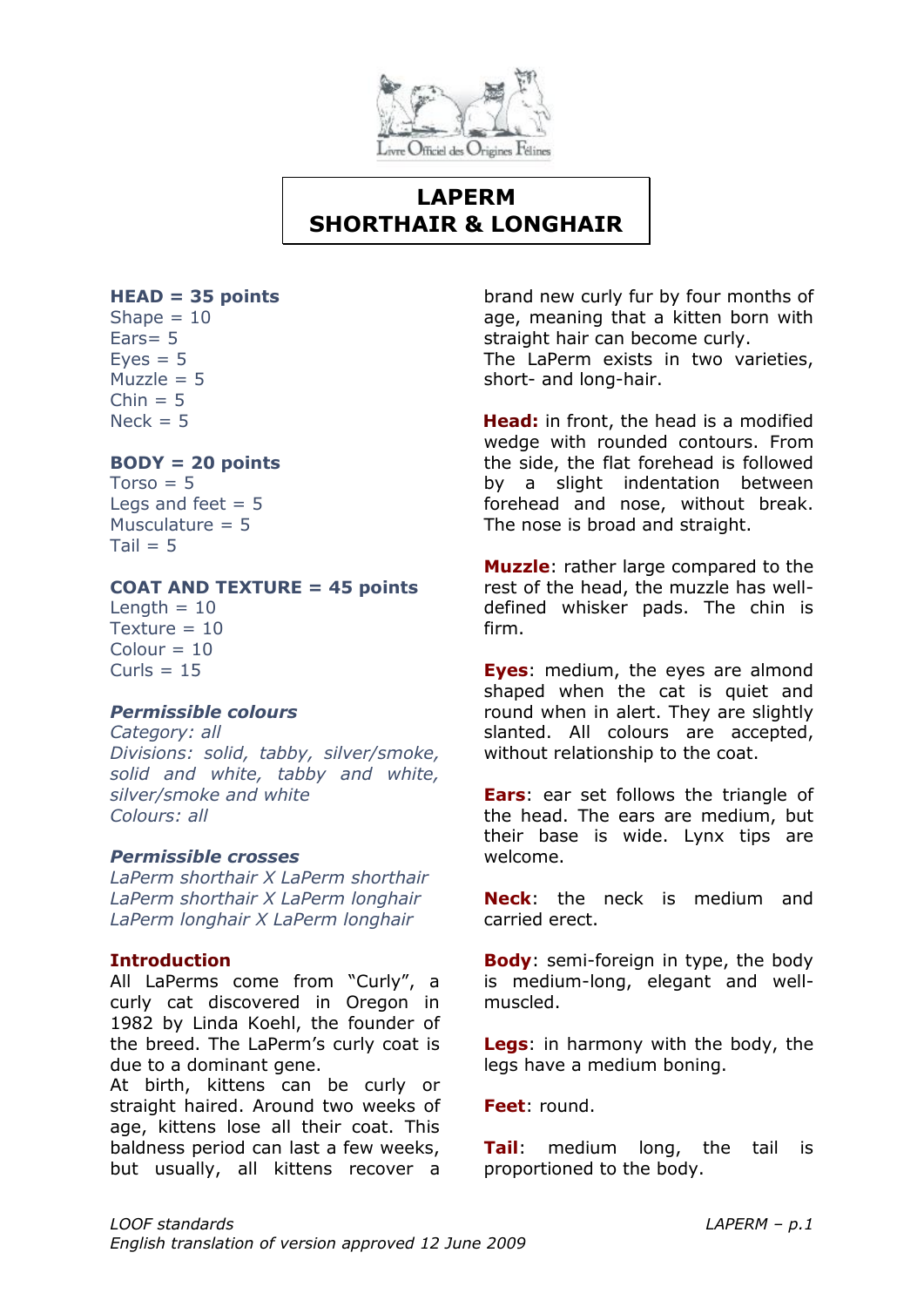

**Coat and texture**: the fur is curly and/or wavy. The feel to the touch is unique among rex cats. Soft, it is never wiry but on the contrary, it may part with a breath.

**LaPerm longhair:** semi longhair. Curls are tighter on throat forming a ruff. Inside and base of ear are furnished with ringlets getting down the sides of the head. Whiskers and eyebrows are very long and curly. The tail is plumed.

**LaPerm shorthair:** medium short and wavy fur. There are no curls on the ruff or under the ears. The tail is well furnished and 'bottle brush' like.

## **Penalize**

Frizzy appearance. Lack of hair inside the ears in shorthair cats and lack of curls at base of ears in longhair cats.

## **Withhold all awards**

Cobby or oriental types. Straight coat. Lack of fur. White lockets in non particolor cats. General show penalties and withholdings.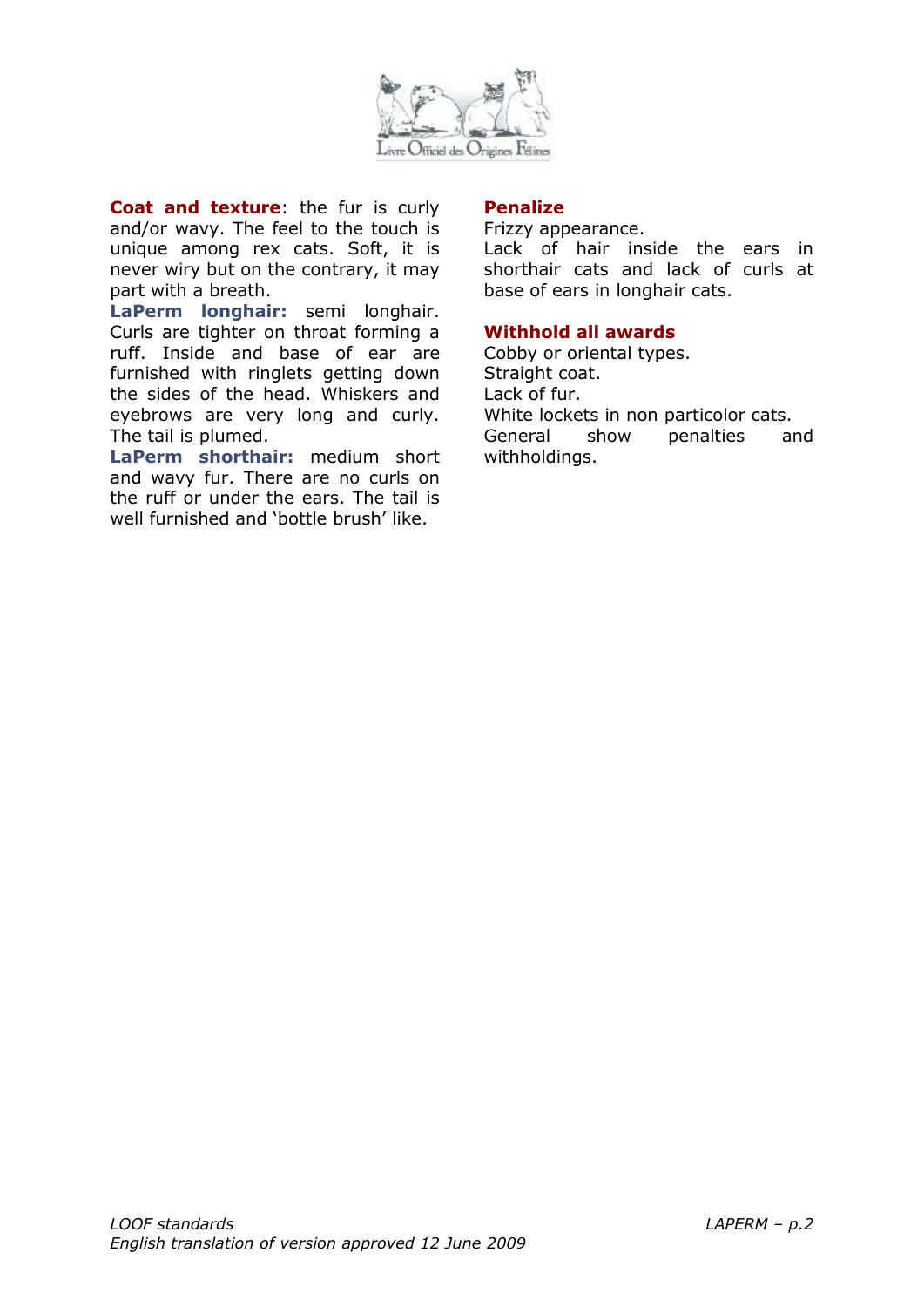

## **MAINE COON**

#### **HEAD = 35 points**

Shape and size  $= 15$ Muzzle  $= 5$  $Eves = 5$  $Fars = 10$ 

#### **BODY = 40 points**

Shape and size  $= 10$ Boning and musculature  $= 10$ Legs and feet  $= 10$  $Tail = 10$ 

**COLOUR = 5 points**

#### **COAT = 20 points**

Length  $= 10$ Texture  $= 10$ 

#### *Permissible colours*

*Category: traditional Divisions: solid, tabby, silver/smoke, solid and white, tabby and white, silver/smoke and white Colours: all except those based on chocolate, lilac, cinnamon and fawn.*

#### *Permissible crosses*

*Maine Coon X Maine Coon*

#### **Introduction**

The Maine Coon is a semi longhair cat from the state of Maine, on the east coast of the United States. The breed was developed from breedings between cats from local farms and other cats of unknown origins, imported by European immigrants and that were able to survive the hostile Northeast living conditions and climate.

Important remarks: type must not be sacrificed for size, or size to type.

Males are noticeably larger than females.

**Head**: in length as in width, the head has a good size, with high and prominent cheekbones. Viewed from the side, the gentle concave curve at bridge of nose flows into a smooth nose line, without a stop. The top of head is slightly round.

**Muzzle**: viewed in front, the muzzle seems encased in a square. From the side, it clearly stands out from skull and is never pointed or tapered. Nose, lips and end of chin are on the same vertical line, strengthening the square look of muzzle. Firm strong chin. A good balance between head and muzzle length is essential.

**Eyes**: large, slightly oval and wide set, they are slightly oblique set but can appear round when the cat keeps attention. All shades of green, gold, copper or yellow, are accepted, without relationship to coat colour. Blue or odd-eyes are allowed for white cats.

**Ears**: large, wide at base, set high on head (see allowances), the ears are set apart by one ear's base's width. Moderately pointed, they have a very slight outward tilt. Good furnishing and lynx tips are desirable.

**Neck**: medium in size, the neck is well-muscled.

**Body**: long and powerful, the body is large, muscular, with a broad chest. Rectangular in shape, the body should not show any exaggerate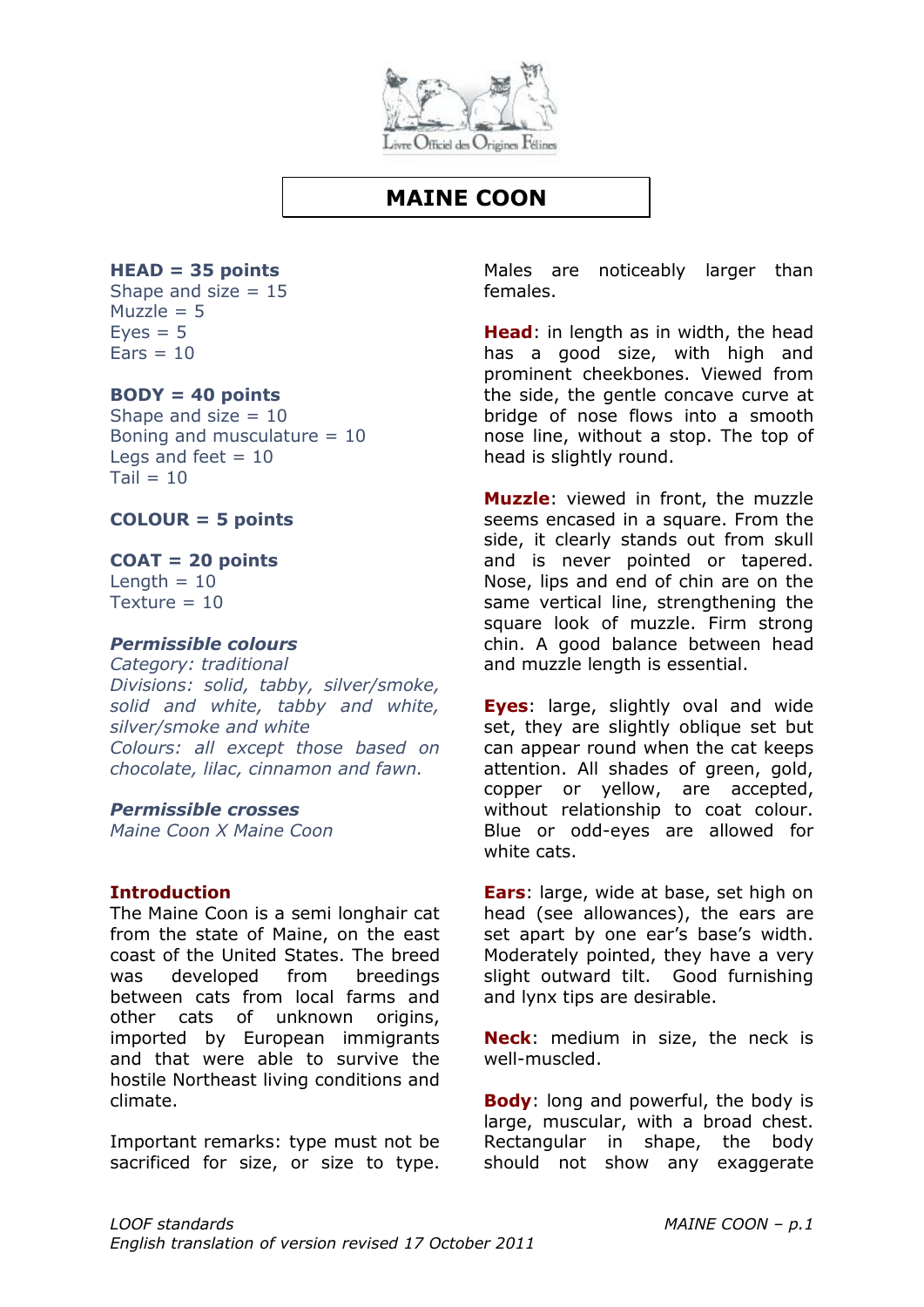

feature that would weaken overall balance.

**Legs**: solid, with a powerful musculature and a sturdy boning, the legs are medium in length, strengthening the appearance of a rectangular body.

**Feet:** large, round, and well-tufted, with 5 toes in front feet and 4 in back.

**Tail**: long, the tail should ideally reach the base of shoulder blade. Wide at base and tapering to tip with full, flowing fur.

**Coat and colour**: short on shoulders and thighs, the fur gets gradually longer down the back and sides to reach full length on the stomach and britches. Sought after on the throat, the ruff does not get down to the chest. The texture is silky, though with body and naturally falls on each side. Slight undercoat.

Length of fur and undercoat density follow seasonal changes, and a short coat in summer should not be penalized.

#### **Allowances**

The Maine Coon is a slow maturing cat and this should be taken into account during judgment. The head shows broadening in mature cats which makes ears smaller and lower. A slight bump is allowed on the end of nose.

#### **Penalize**

Straight profile. Stop. Pronounced bump on nose. Weak chin. Short or pointed muzzle. Short winter coat or overall even coat. Lack of fur. Woolly undercoat.

#### **Withhold all awards**

White lockets in non particolor cats. Short and cobby body. Fine boning. Lack of structure or musculature. Polydactyly (incorrect number of toes). General show penalties and withholdings.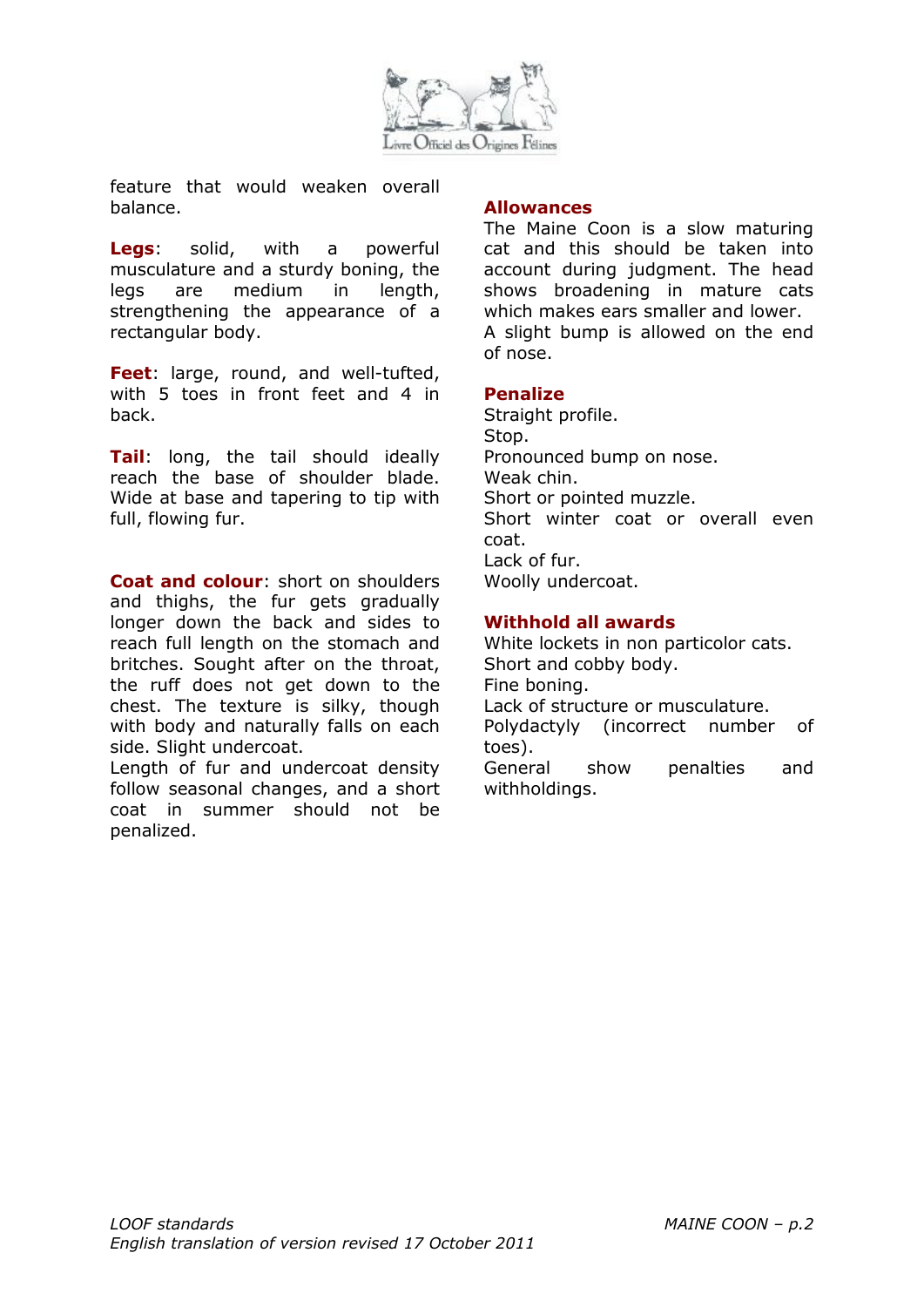

## **MANX & CYMRIC**

## **HEAD = 35 points**

Profile  $= 5$ Muzzle  $= 5$ Nose  $= 5$  $Chin = 5$  $Ears = 5$ Eye Shape  $= 5$ Eye colour  $= 5$ 

## **BODY = 30 points**

 $Neck = 5$  $Torso = 10$ Legs and feet  $= 5$ Musculature  $= 5$ Boning  $= 5$ 

#### **Tail (or lack of tail) = 15 points**

#### **COAT = 15 points**

Length  $= 5$ Texture  $= 5$  $Colour = 5$ 

#### **CONDITION = 5 points**

#### *Permissible colours*

*Categories: all Divisions: solid, tabby, silver/smoke, solid and white, tabby and white, silver/smoke and white Colours: all*

## *Permissible crosses*

*Manx X Manx Manx X Cymric (Manx longhair) Cymric X Cymric Manx X British Shorthair Manx X British Longhair Cymric X British Shorthair Cymric X British Longhair*

*There are 4 categories of Manx (or Cymric): The rumpy which is tailless;*

*The rumpy riser which has a rise of 1 to 3 sacral vertebrae; The stumpy which has 1 to 3 normal (caudal) vertebrae; The longy which has a normal tail and is not eligible for championship.*

*Rumpy, rumpy riser and stumpy Manx (or Cymric) can only be bred to longy Manx (or Cymric).*

#### **Introduction**

The Manx is a tailless cat, originated from the Isle of Man, where it occurred naturally.

The Cymric is the Longhair variety of the Manx.

**Head:** the head is broad with wellrounded contours when viewed from any angle. The cheeks are full. The top of the head is rounded, followed by a slightly concave curve. The nose is short and broad. A slight stop is allowed. Adult males have definite jowls.

**Muzzle**: when viewed from the front or from the side, the muzzle is set in a well-defined circle with firm and full whisker pads. The nose and edge of nose are straight. The end of the nose is in line with the very firm chin.

**Eyes**: round, big and well opened, the eyes are set well apart which strengthens the breadth of nose. The eye colour should be even and in relation to coat colour. The more intense and brilliant tones preferred.

**Ears**: wide at the base, the ears are medium to small, with rounded tip. They are set well apart and should fit into the rounded contour of the head.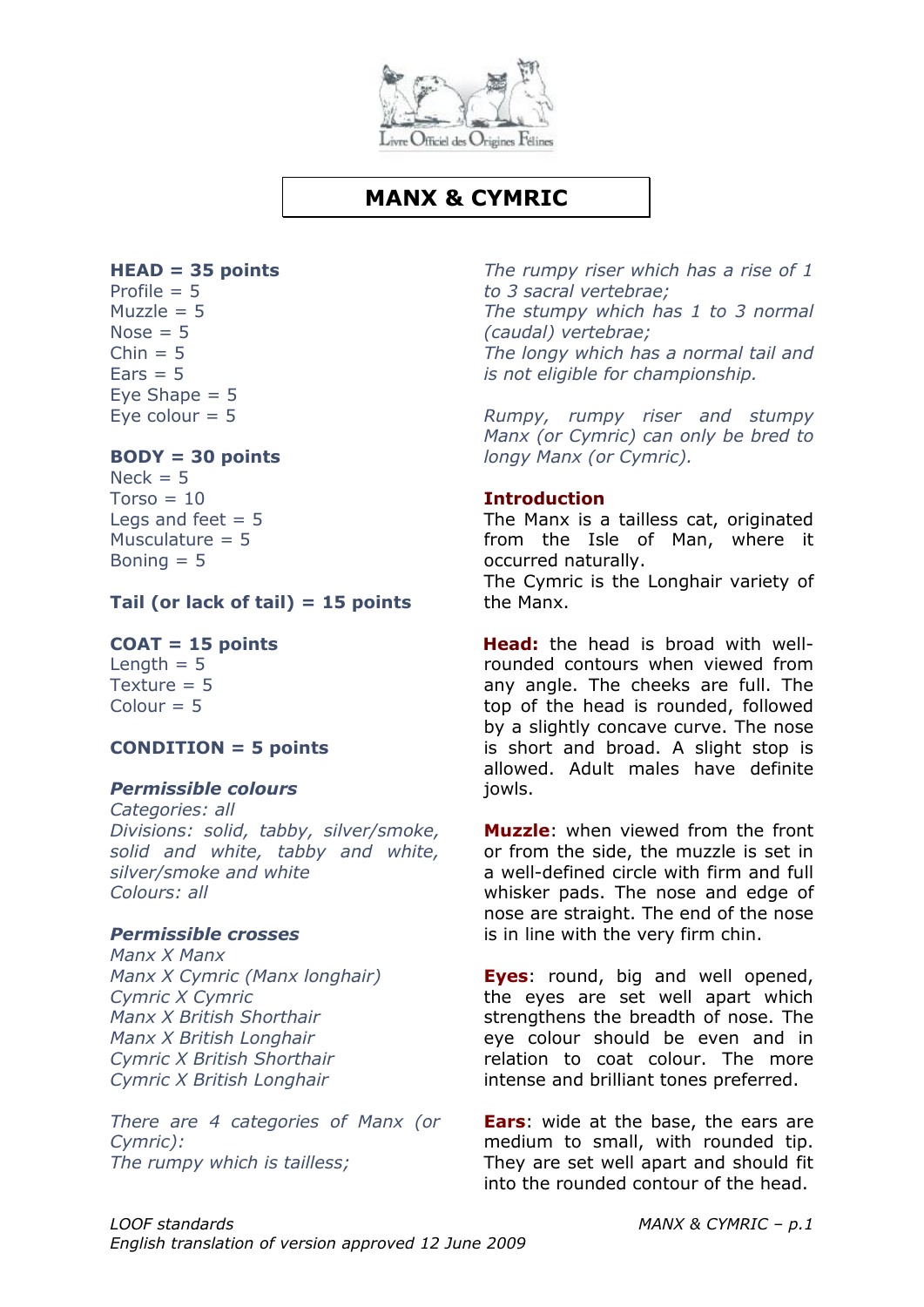

**Neck**: stocky and muscled, the neck is very short, almost non-existent.

**Body**: cobby in type, the body is compact, thick, muscular, strong and well-rounded. The back forms a smooth continuous arch from the shoulders to the well-rounded rump. The boning is strong, with a powerful musculature. The size of the body is medium to large.

**Legs**: medium, the legs are slightly shorter than the body. Their boning is substantial and they are strongly muscled.

**Feet**: round and firm.

**Tail**: the Manx is tailless. No penalty should be given for a slight rise of cartilage which does not stop the judge's hand when the palm is stroked down the back and over the rump.

#### **Coat and colour:**

**Manx:** short, dense and thick fur, straight to the point where it stands away from the neck when the cat moves its head. It looks like a woollen carpet. The coat has a thick undercoat and gives the impression of a good natural protection.

**Cymric:** semi long, silky fur, with a thick undercoat. Ruff and britches are well furnished.

#### **Allowances**

Seasonal changes in coat texture are allowed.

**Manx:** texture can be somewhat different in cats other than blue, lilac or cream.

**Cymric:** quality of texture can be different according to colours, but density must be the same.

#### **Penalize**

Too long texture or lying down on the body in the Manx.

Lack of undercoat or density in general.

Flat forehead, stop too strong, nose too long.

Vertical ear set. Short hind legs.

Flat back.

Cow hocks.

#### **Withhold all awards**

White lockets in non particolor cats. Appearance too close to the Exotic or Persian. Pinched nostrils. Fine boning. Lack of muscle tone. Long body. Weak hindquarters causing inability to stand or walk properly. Tail. General show penalties and withholdings.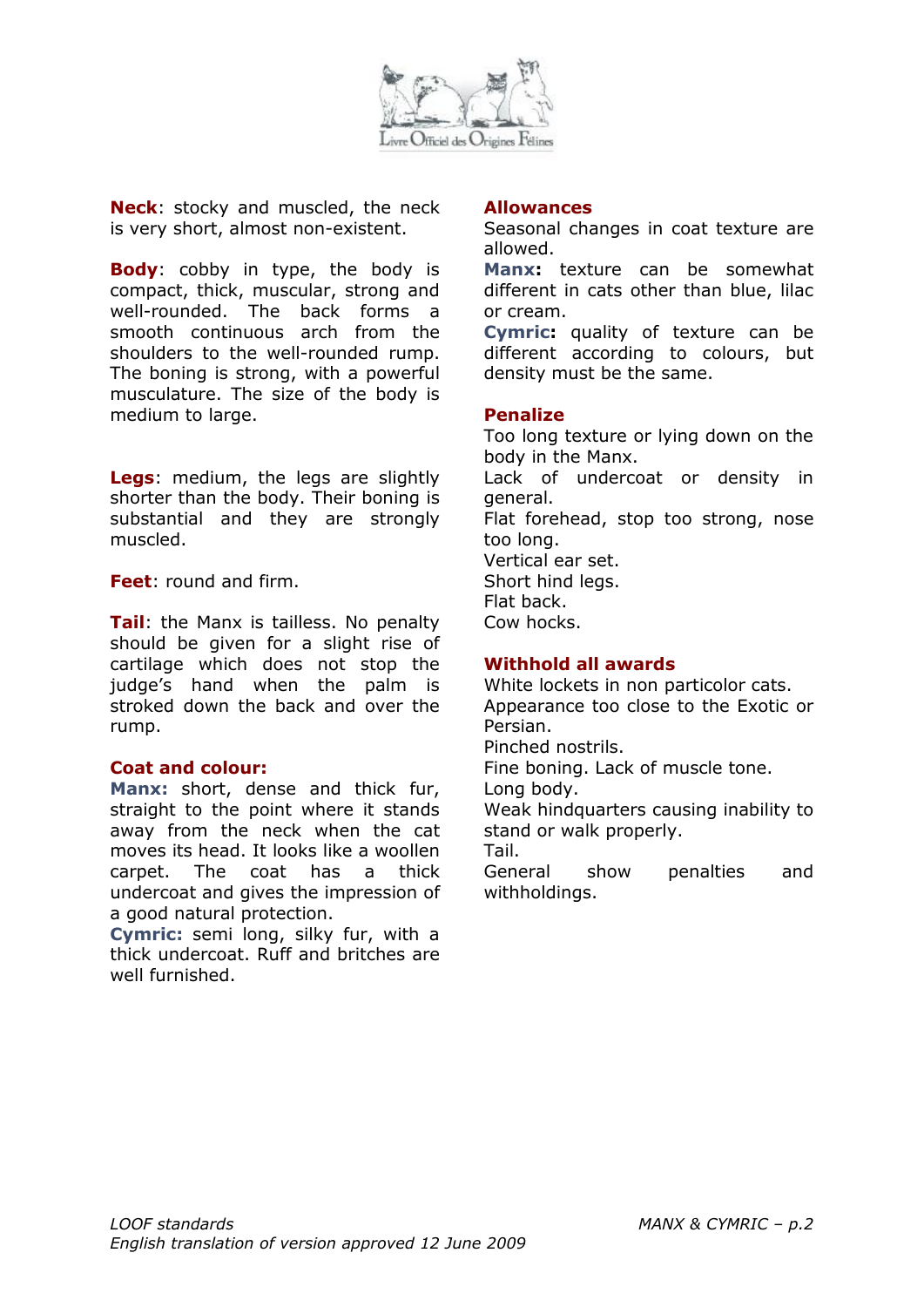

# **MUNCHKIN SHORTHAIR & LONGHAIR**

#### **HEAD = 30 points**

Shape  $= 10$  $Ears = 5$  $Eves = 5$  $Muzzle = 5$ Profile  $= 5$ 

## **BODY = 50 points**

 $Nack = 5$  $Torso = 10$  $Leas = 20$  $Feet = 10$  $Tail = 5$ 

## **COAT = 10 points**

Texture and length  $= 5$  $Colour = 5$ 

#### **CONDITION AND BALANCE = 10 points**

#### *Permissible colours*

*Categories: all Divisions: solid, tabby, silver/smoke, solid and white, tabby and white, silver/smoke and white Colours: all*

#### *Permissible crosses*

*Munchkin X Munchin Munchkin X European Shorthair* 

## **Introduction**

The Munchkin's distinctive feature is its short legs developed from a spontaneous dominant mutation which has occurred several times in the domestic cat. In fact, if the first known Munchkin was shown in 1991 at Madison Square Garden, NY, short legged cats had been observed all along the XXth century in Great Britain or in Russia.

Contrary to what one might think, only the legs are modified by that mutation, the form and flexibility of the spine being similar to that seen in all other cats. The short legs do not hamper its mobility in any way, even if it does not jump as high as some other breeds.

If the breed was first selected from domestic cats, it was later developed thanks to the outcrosses to other breeds. Nonetheless, it is important to keep a moderate type to the Munchkin, close to that of the European Shorthair.

**Head:** the head is a modified wedge with rounded contours, in proportion with body. Skull and forehead are very slightly rounded. The nose bridge is well defined, without stop but with a gentle change of direction. The nose is more often straight. The head is stronger in males than in females.

**Muzzle**: well-defined, the muzzle is strong but without pinch. The chin is firm.

**Eyes**: medium to large, the eyes are walnut shaped and set at a slight angle. All colours are accepted without relationship with coat colour. It should only be as bright and luminous as possible.

**Ears**: medium in size, the ears are wide at the base. They are set rather apart with slightly rounded tip. The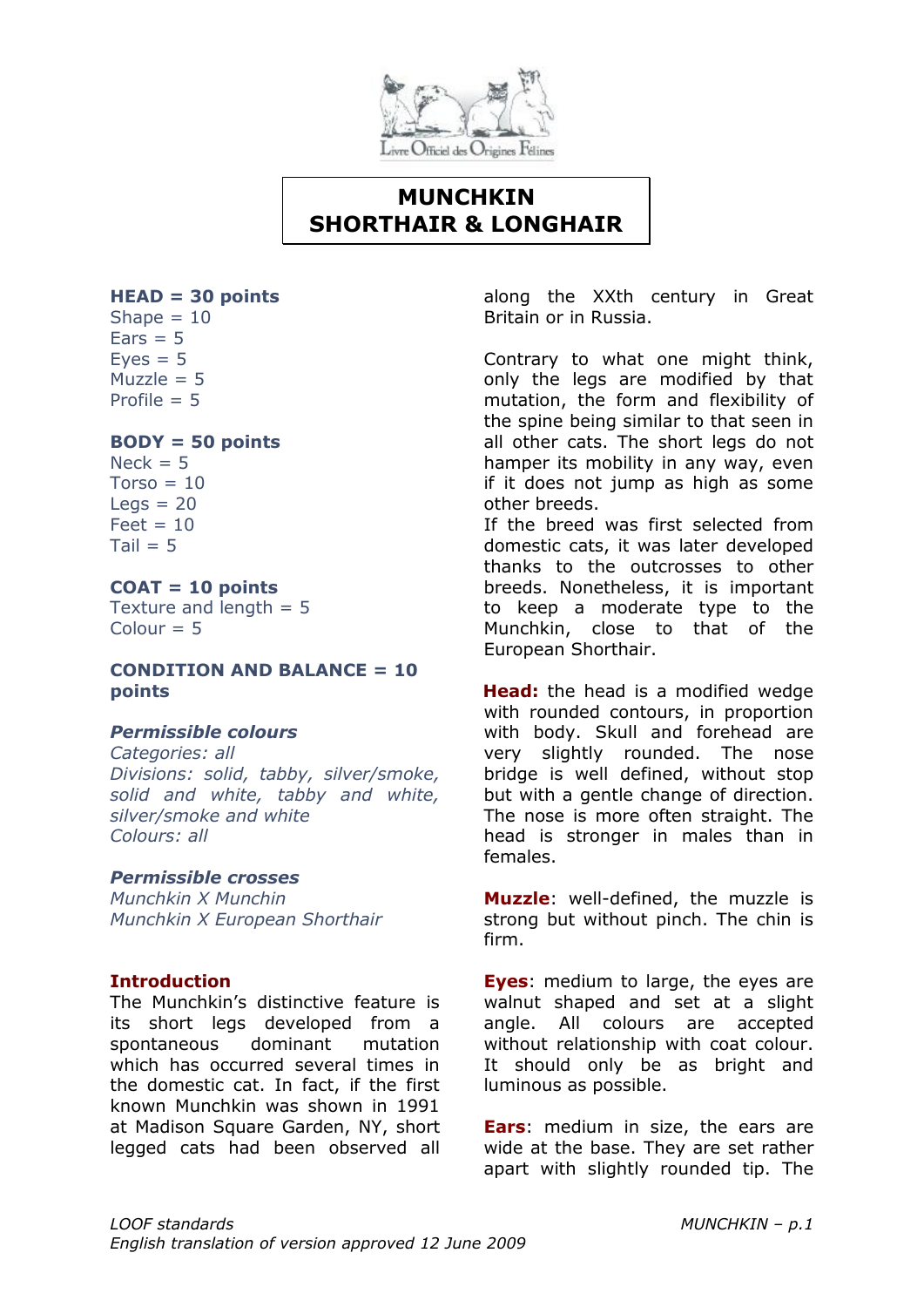

longhair variety has good ear furnishings.

**Neck**: medium, the neck is rather thick and well muscled.

**Body**: semi foreign in type, the body is medium to large and rectangular. The chest is broad, well rounded and developed. The boning is strong and the musculature is powerful. Shoulder blades are angulated and prominent.

**Legs**: short and sturdy, the legs are well proportioned with upper and lower forelegs equal in length and, at the back, thigh and lower leg approximately equal in length. Forelegs and back legs should be as straight as possible with medium boning and good musculature. Hind legs slightly longer than forelegs.

**Feet**: round and firm, they are smaller in females than in males.

**Tail**: thick at base, the tail is medium long and tapering to a rounded tip. It is carried erect when in motion.

#### **Coat and texture:**

**Munchkin shorthair:** short, dense with lustrous appearance, the coat is close lying with medium undercoat. **Munchkin longhair:** semi-long and silky, the coat has moderate undercoat. A slight ruff is accepted. Shaggy britches and plumed tail are welcome.

#### **Penalize**

Lack of muscle tone. Type too elegant or on the contrary too massive. Nose too long. Round head. Round eyes.

## **Withhold all awards**

Cowhocking. Hollow back. Any disability to walk or stand normally. Normal sized legs. Any resemblance with a recognized breed, other than the European Shorthair. General show penalties and withholdings.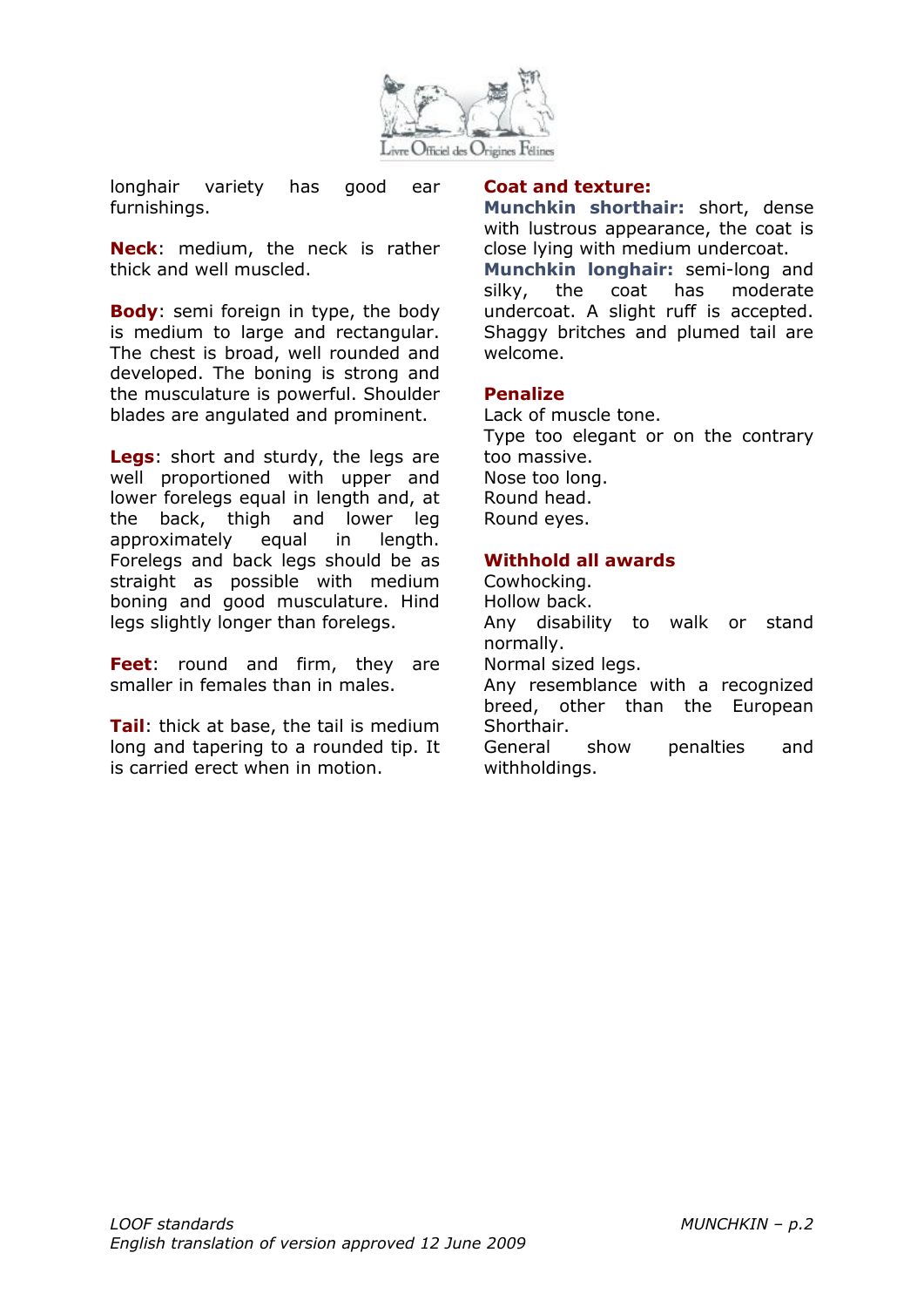

# **NORWEGIAN FOREST CAT**

#### **HEAD = 30 points**

Shape and size  $= 10$ Profile  $= 5$ Muzzle and  $chin = 5$  $Fars = 5$  $Eves = 5$ 

#### **BODY = 35 points**

Shape and size  $= 10$ Body boning and musculature  $= 10$ Legs and feet  $= 5$  $Tail = 10$ 

#### **COATAND TEXTURE = 25 points**

Length  $= 10$ Texture and density  $= 10$  $Colour = 5$ 

#### **CONDITION = 10 points**

#### *Permissible colours*

*Category: traditional Divisions: all Colours: all except those based on chocolate, lilac, cinnamon, fawn*

#### *Permissible crosses*

*Norwegian X Norwegian*

#### **Introduction**

The Norwegian, also called Norwegian Forest Cat or Skogkatt, is a large cat from Scandinavia. He developed a particularly dense and water-resistant fur as well as a large size in order to resist those regions' harsh climates. A large ruff frames its head and gives this breed a very special look.

**Head:** medium in size, the head is a modified wedge. The slightly rounded top of head and forehead are followed by a straight nose, without curve or stop.

NB: in adult males, the head gets broader, and the triangle formed by chin and ears' end gets wider.

**Muzzle**: the muzzle is not pinched. The chin is firm.

**Eyes**: Large, almond-shaped, the eyes are set on an oblique tilt and give the cat an alert and expressive look. All eye colours are allowed regardless of coat colour.

**Ears**: medium to large, the ears are wide at base, slightly pointed and set in line of triangle. Viewed from the side, they tilt forward. Lynx tips are desirable. Furnishings extend beyond outer edge of each ear.

**Neck**: well-muscled, medium in length.

**Body**: rather long, powerful and massive, with a sturdy boning and a full and wide chest.

**Legs**: rather high, the legs are strongly muscled with a solid boning.

**Feet**: large and round, with tufted toes.

**Tail**: long, thick at base and bushy, it is ideally as long as the body.

**Coat and colour:** the coat is double, with long, coarse water repellent upper coat covering a woolly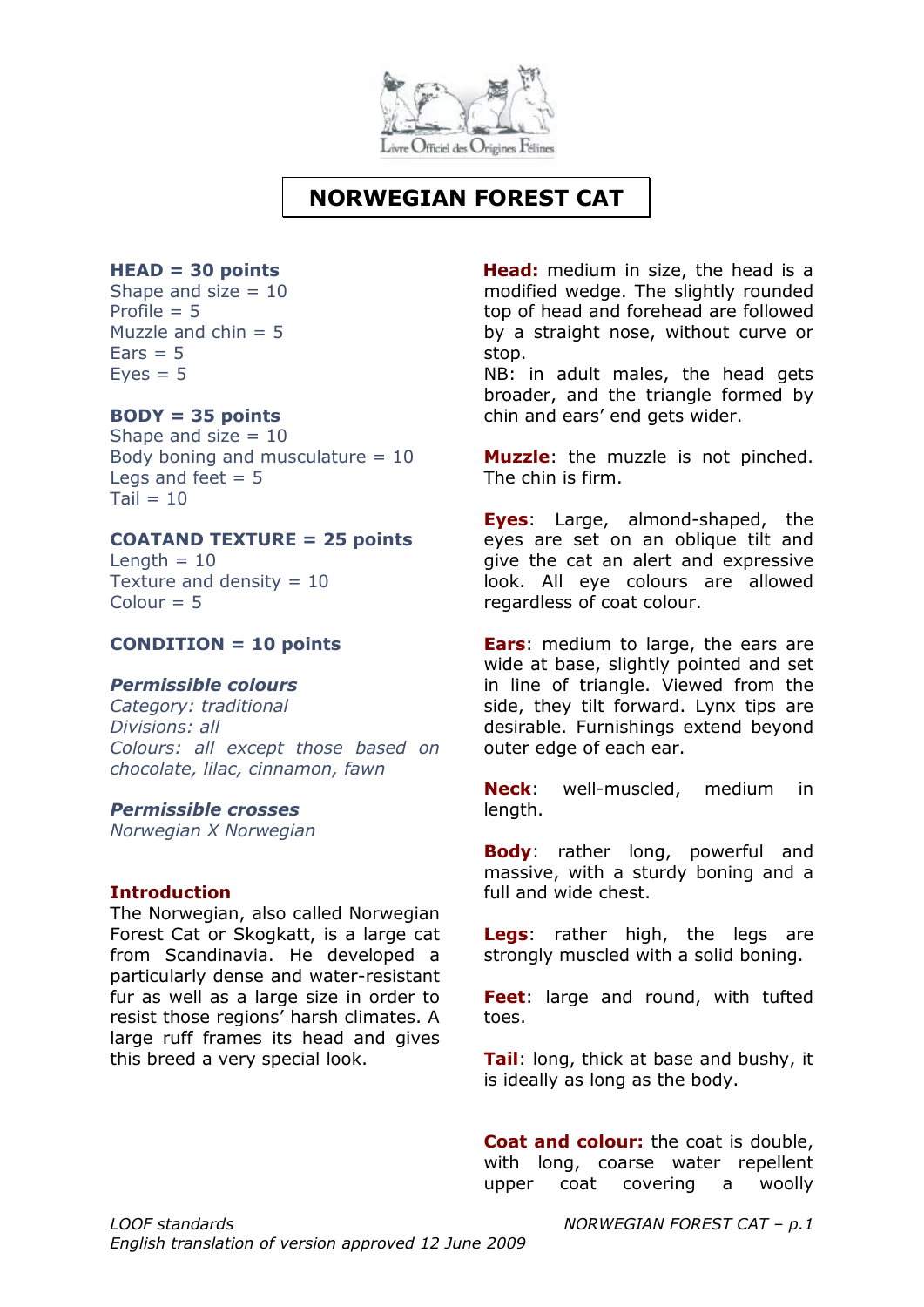

undercoat, giving an impression of density and thickness.

The ruff is made of long hair coming from behind the ears down to a wellfurnished chest. Full ruff and britches are made of undercoat only.

Quality of fur is much more important than colour. In particolor cats, any proportion of white is accepted, whatever the size and place of it.

#### **Allowances:**

A head that is longer than wide in kitten until championship.

Length of fur and density of undercoat varying along the seasons, a much shorter coat in summer should not be penalized.

Lack of upper coat is accepted in kittens until the age of 6 months.

#### **Penalize**

Round or square head. Head longer than wide in adults. Ears too small. Ears set too close or set too high in adults. Convex, concave or broken profile. Receding chin. Round eyes. Short tail. Silky or breakable hair. Lack of upper coat in wintertime.

#### **Withhold all awards**

Short body. Short leas. Fine boning. Lack of undercoat in wintertime. General show penalties and withholdings.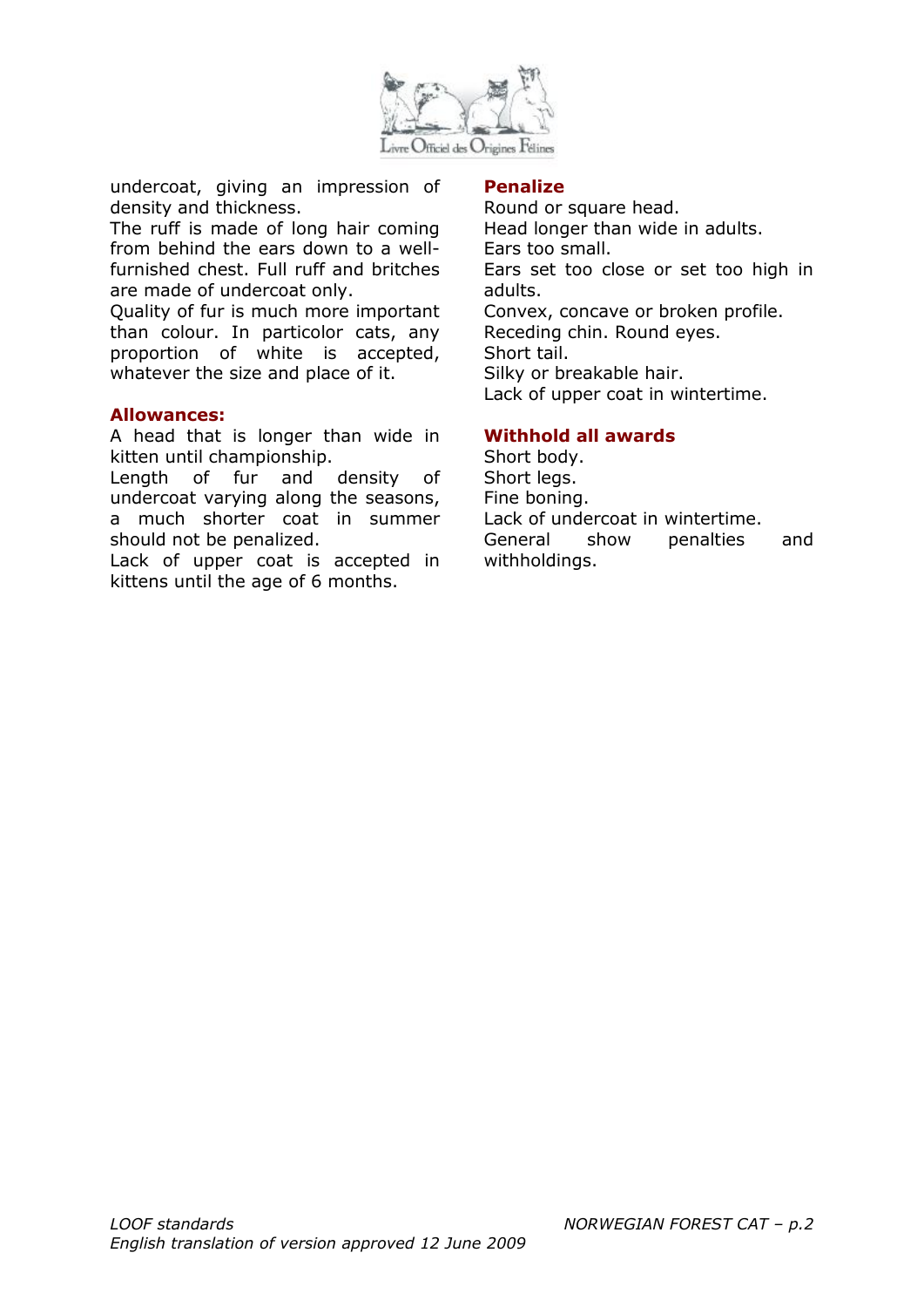

# **OCICAT**

## **HEAD = 25 points**

Shape  $= 5$  $Eves = 5$  $Ears = 5$  $Muzzle = 10$ 

## **BODY = 35 points**

 $Torso = 10$  $Size = 10$ Legs and feet  $= 10$  $Tail = 5$ 

#### **COAT, COLOUR AND PATTERN = 40 points**

Texture  $= 5$  $Colour = 15$ Pattern = 20

## *Permissible colours*

*Category: traditional Divisions: tabby (spotted tabby pattern only), silver/smoke (spotted tabby pattern only) Colours: black, blue, chocolate, lilac, cinnamon, fawn.*

#### *Permissible crosses*

*Ocicat X Ocicat* 

#### **Introduction**

In Michigan, in 1964, an accidental cross between an Oriental and an Abyssinian gave birth to a spotted kitten looking so much like an ocelot that it was named Ocicat. The attraction for wild looking domestic cats led a breeder, Virginia Daly, to start the original breeding program of nowadays' Ocicats.

**Head:** the head is a modified wedge, with rounded contours and welldefined cheekbones. From the side, there is a slight curve between the gently rounded forehead and the nose, without any break.

**Muzzle**: broad and well-defined, the muzzle is rather square from the front showing a certain length from the side. The pinch between the cheekbones and the muzzle should not be too important. The jaws are firm, showing proper bite. The chin is strong.

**Eyes**: oval, the eyes are large, set wide apart and slightly slanted. All eye colours, except blue, are accepted without relationship with coat colour, but eye colour should be as even as possible.

**Ears**: medium in size, the ears are set as much on top of the head as on the side. Lynx tips are desirable.

**Neck**: the neck is arched.

**Body**: semi-foreign in type, the body is rather long, sturdy and deep but without being heavy. The chest is broad and the ribcage slightly rounded. The back is level or slightly higher on the hindquarters. The musculature is powerful and elegant, giving an athletic appearance. Even if large cats are preferred, balance and harmony are more important than size. Females are noticeably smaller than males.

**Legs**: medium long and wellmuscled, the legs are firmly boned.

**Feet**: oval and compact.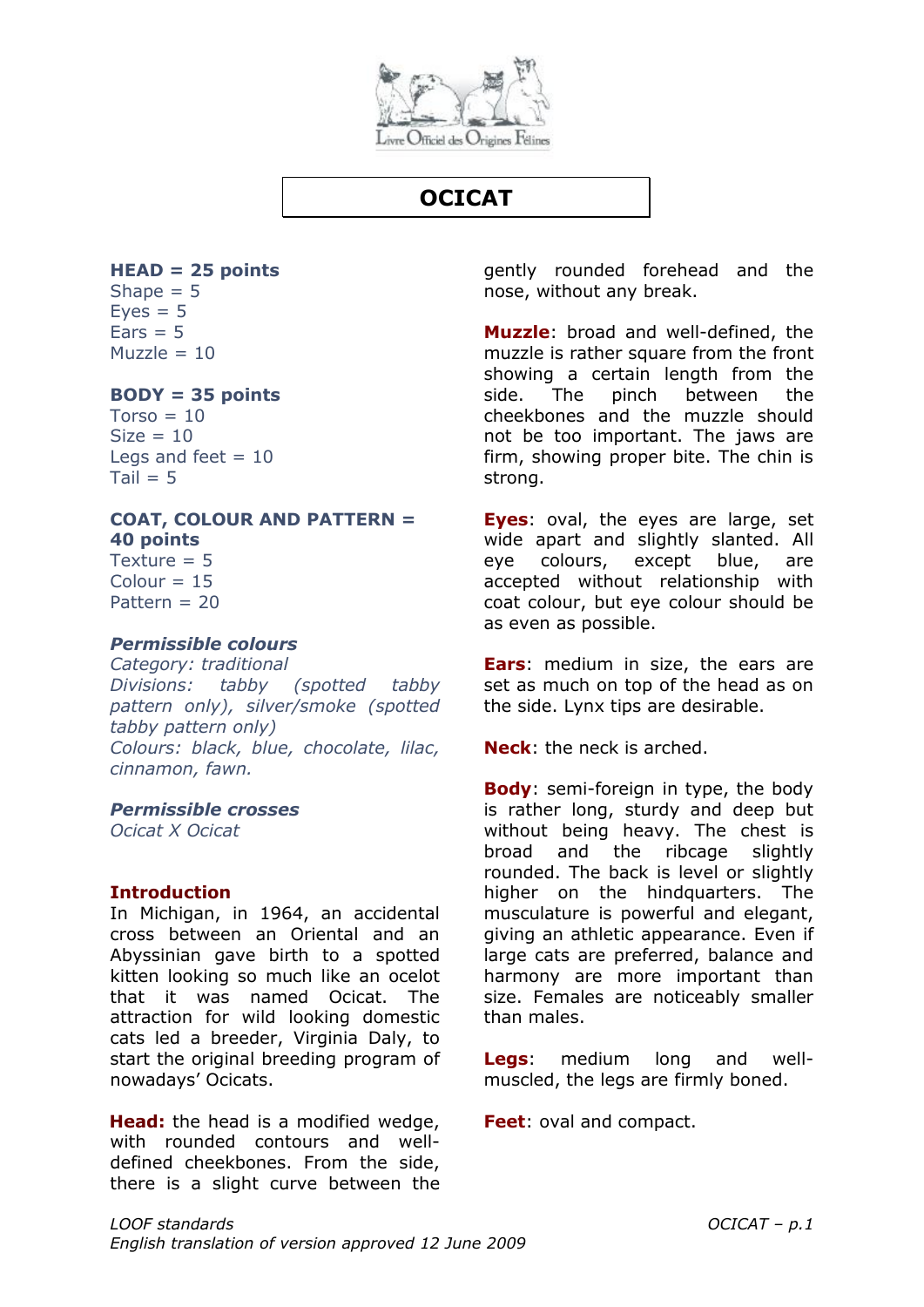

**Tail**: medium to long, the tail is rather thick at base and slightly tapering to the tip.

**Coat and texture**: Fine, tight, silky and close-lying, the coat is long enough to carry several bands of ticking. When those bands of colour meet, they form clear markings contrasting with lighter ground colour. Hair forming the spots are light coloured with dark tip. All hair shafts are ticked except at the tip of the tail. Ground colour should be light enough to allow a distinct contrast with darker markings, even in dilute coloured coats. Chin, throat, inside of legs and underside are lighter than the back.

**Pattern:** All markings should be clearly visible, whatever the angle one looks at the cat. Markings on the face, legs and tail should be darker than those on the body. The forehead displays the characteristic M of the tabbies and the eyes the typical Mascara lines. A second line beyond the make-up gets paler toward the ears. Clear straight lines go from the M on the skull and become wellelongated spots on the spine. The markings are longer on the shoulders to make a transition between the lines and the spots. The rest of the body is covered with irregular-shaped spots that are never aligned in order not to follow the mackerel tabby markings. The broken blotched pattern, with a spot circled by spots on the flanks, is appreciated. There are several broken necklaces at the throat and spots on the belly. The legs display large bracelets that may be of different size and broken. The tail has rings down to its dark tip.

#### **Allowances**

Off-white tone on chin and throat is not considered a fault, as well as the silver-white ground colour in silvers.

#### **Penalize**

Elongated spots following a mackerel tabby pattern. Pale colours without enough contrast. Woolly coat. Heavy or massive body.

#### **Withhold all awards**

White locket or spots. Non agouti cat or with tabby pattern other than spotted. General show penalties and withholdings.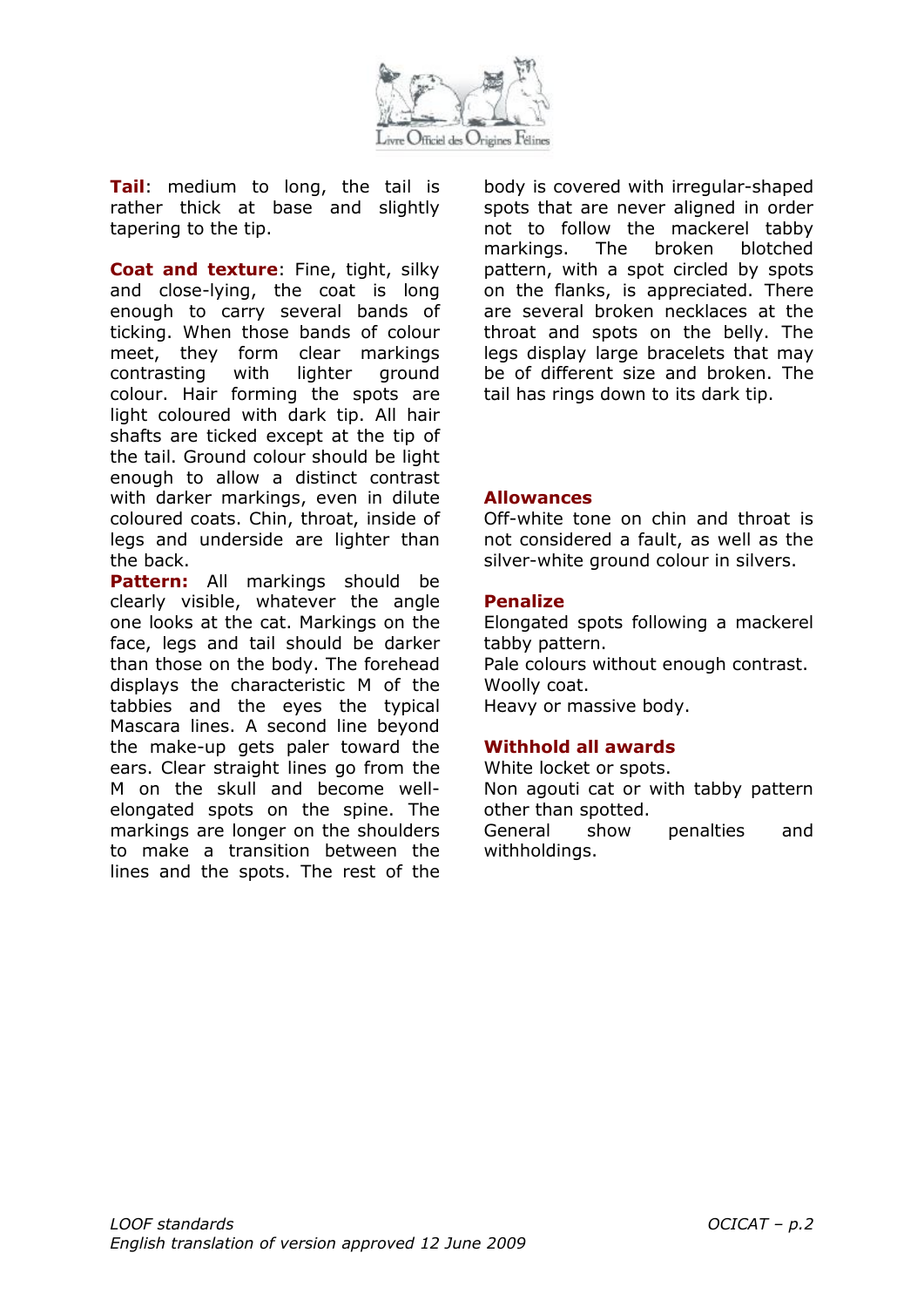

# **PERSIAN & EXOTIC SHORTHAIR**

#### **HEAD = 35 points**

Shape and size  $= 18$  $Ears = 7$ Eyes shape and set  $= 10$ 

## **BODY = 35 points**

Shape and size  $= 15$ Musculature and boning  $= 10$ Legs and feet  $= 5$  $Tail = 5$ 

## **COAT AND COLOUR = 25 points**

 $T$ exture = 10  $Colour = 10$ Eve colour  $= 5$ 

(Remark: the distribution inside the 25 points for coat and colour can vary according to divisions, see below)

#### **CONDITION AND BALANCE = 5 points**

## *Permissible colours*

*Categories: all Divisions: solid, tabby, silver/smoke, solid and white, tabby and white, silver/smoke and white Colours: all*

## *Permissible crosses*

*Persian X Persian Persian X Exotic Shorthair Exotic Shorthair X Exotic Shorthair*

## **Introduction**

The Persian is a long-haired cat breed created by the English breeders at the end of the XIXth century, from matings between Middle East semi longhair cats and English shorthair cats.

The Exotic Shorthair was created at the end of the 1960's in the United States: it is the shorthair version of the Persian.

Persian and Exotic are quiet cats, amenable to handling.

**Head:** the head is round and massive, with a broad dome shaped top of head. The face is round with a sweet expression and a well rounded boning. Cheeks are wide and strong, with full and prominent cheek bones. Viewed from the side, forehead, nose and chin are on the same vertical line.

**Nose:** it is broad and very short, with sufficiently open nostrils so that breathing is not constrained. The deep, well marked break should sit between the eyes, ideally in the middle, never above the upper line of eyes, and never below the lower line.

**Muzzle**: it should be round, broad and full, testifying of a perfect occlusion of jaws. Strong chin.

**Eyes**: round, large and set far apart, the eyes have a sweet expression. The colour should be the most intense possible, conforming to coat colour.

**Ears**: almost round, not unduly open at base, ears are small and set wide apart, fitting into contour of head. Inside well furnished in Persian.

**Neck**: thick and massive, the neck is short, the head seems to be embedded in the shoulders.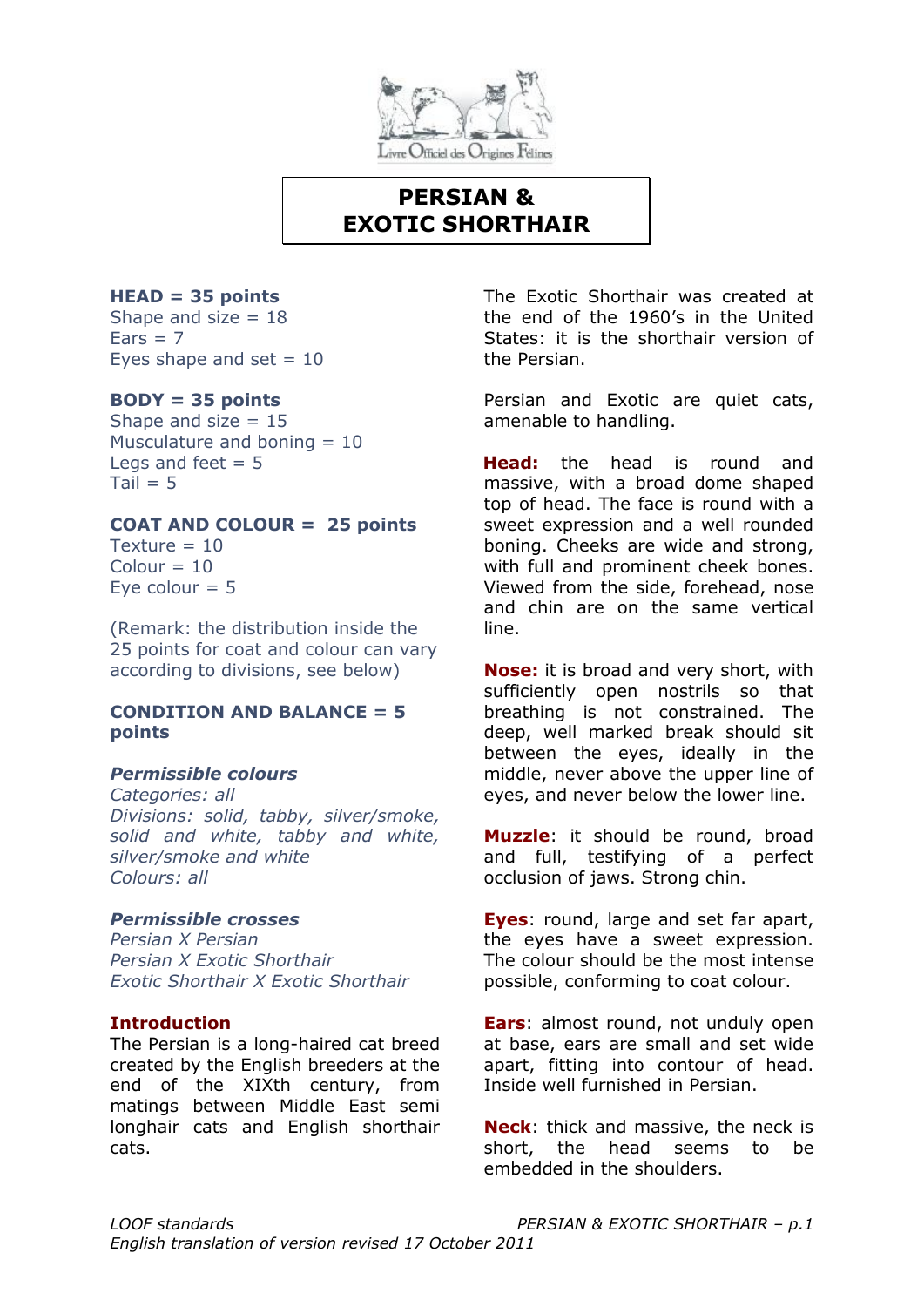

**Body**: cobby and massive, equally wide across rounded shoulders and hips. Back level. Broad chest, Wellrounded abdomen and ribs. The cat should be well-muscled without obvious fat.

**Legs**: short, sturdy and strong, the legs are straight.

**Feet**: round and massive.

**Tail**: short, wide at base, ending in a rounded tip, in proportion to body length. well furnished in Persian.

#### Coat and texture:

Persian: long all over the body, including shoulders, the fur is dense, fine and silky. An abundant undercoat gives the coat full volume. The well developed ruff runs down between the front legs and the abdomen.

Exotic Shorthair: dense and soft, the fur stands away from the body thanks to thickness of undercoat. Slightly longer than other shorthairs, it should not be long enough to lie on the body or flow.

**Allowances:** seasonal variations are allowed.

#### **Penalize**

Head: flat forehead, pinch. Ears: large, pointed or too close. Body: narrow chest, long back, long or narrow neck. Tail: too long Legs: too long or arched. Feet: oval. Eyes: small, slanted, not round enough, too close, bulging, too pale. **Exotic Shorthair:** long coat, close lying, without undercoat.

#### **Withhold all awards**

Any asymmetry of face, bite deformity, off-center nose.

Nose too deep compared to forehead and chin.

Pinched nostrils.

Long or narrow head, long or Roman nose, thin muzzle.

Poor muscle tone.

White spots in cats other than particolor.

Poor grooming and/or coat condition.

General show penalties and withholdings.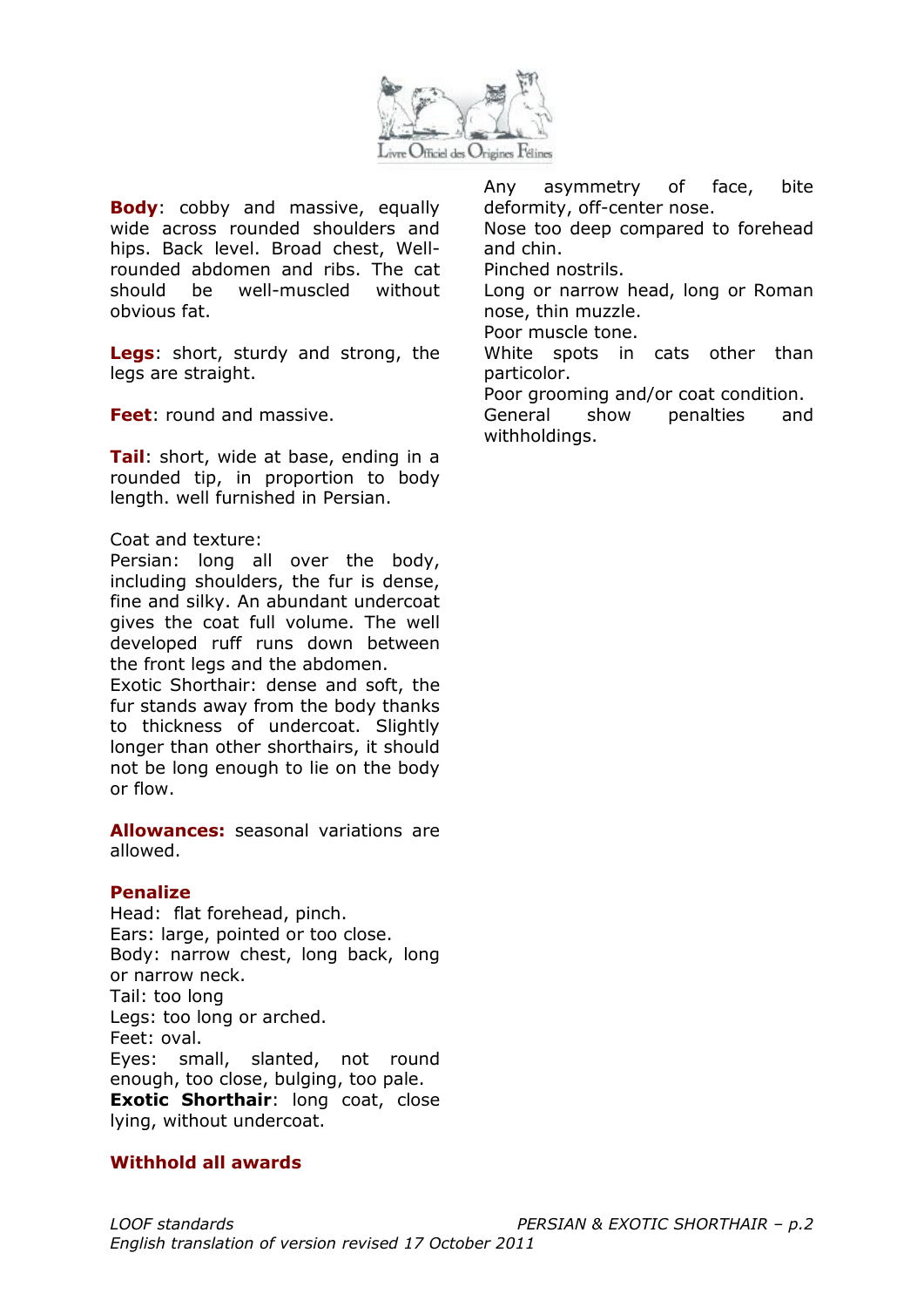

#### **POINT DIVISION POINT DIVISION**

This division includes sepia, mink and colourpoint categories.

COAT AND COLOUR = 25 points Texture  $=$  5 points Colour and pattern  $= 15$  points Eye colour  $= 5$  points

In this division, there should be a definite contrast between colour of points, that should be as homogenous as possible, and body colour, which is uniform.

Absence of ghost barrings is desirable, but they are allowed in tabby cats.

The impact of age and basic colour on the evolution of pattern should be taken into account: the points are often not totally developed in kittens, most of all in dilute colours, whereas darker shades on a mature cat's body are normal.

#### **TIPPED DIVISION**

This division includes silver shaded, chinchilla (including cameo), golden shaded and golden shell.

COAT AND COLOUR = 25 points Make-up (of eyes, nose and lips)  $= 7$ points Texture  $=$  5 points Colour and pattern  $= 6$  points Eye colour  $= 7$  points

In this division, coat should appear white in silver cats and gold in golden cats on flanks and tail. There should not be darker areas or spots, no tabby markings. Any cream shading in silver cats is a fault. The undercoat is pure white in the silver cats and gold in the golden cats, britches and legs too.

Tipping is regularly distributed on the body, a maximum of 1/8 of a hair length in chinchilla and golden shell cats and ¼ of a hair length in silver shaded and golden shaded cats.

In tipped cats, there will be fully coloured hairs, from root to tip, among white or golden hairs. The face shows a few light shadings of tipping under the eyes, on the ears and sometimes on the legs.

The eyes, the nose margin and the lips should be naturally made-up, outlined by a thin line in harmony with coat colour.

#### **Withhold all awards**

Even if it is neatly executed, shaving of the border of the nose and/or an eyeline to replace a missing make-up shall be penalized.

#### **SMOKE DIVISION**

COAT AND COLOUR = 25 points Texture  $=$  5 points Colour and pattern  $= 15$  points Eye colour  $=$  5 points

Smoke Persian and Exotic Shorthair cats should have white furnishing in the ears. The silver base should be evenly distributed on all the body, including head, legs and tail. It should represent about ¼ to 1/3 of a hair length.

Allowance:

Density of silver base should be stronger from December to April. On the contrary, from May to November, this particularity may diminish.

#### **TABBY DIVISION**

COAT AND COLOUR = 25 points Texture  $=$  5 points Colour and pattern  $= 15$  points Eye colour  $=$  5 points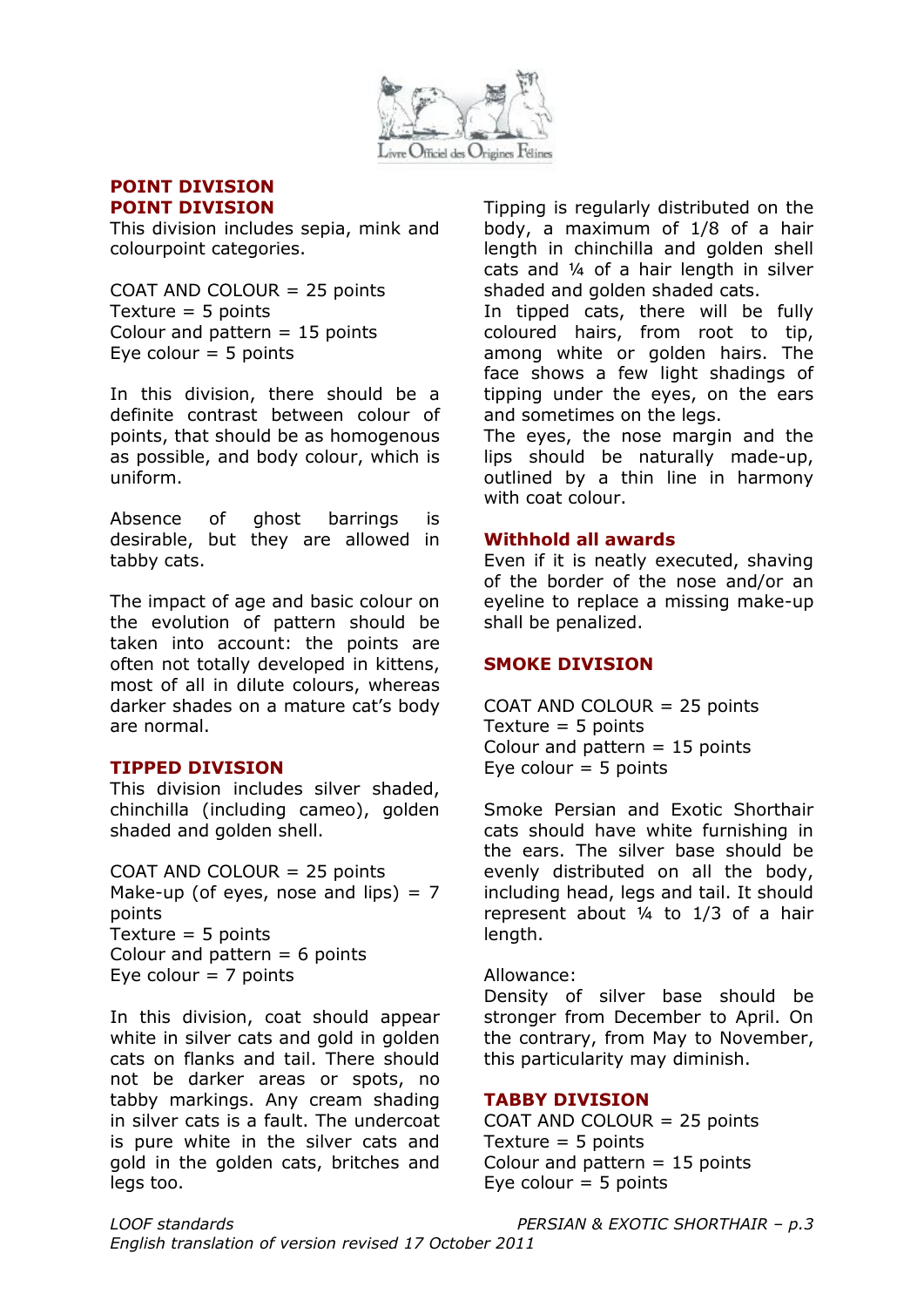

There are four tabby recognized patterns in the Persian and Exotic Shorthair cats: ticked, spotted, mackerel and blotched patterns. Those patterns are the same as in all other breeds, with a good contrast: the basic colour shall contrast with the tabby markings.

#### **PARTICOLOR DIVISION**

COAT AND COLOUR = 25 points Texture  $=$  5 points Colour and pattern  $= 15$  points Eye colour  $= 5$  points

Any Persian or Exotic Shorthair with white is considered particolor, whatever the colour base: classic, tabby, smoke, tipped, point in the following categories:

Bicolour or tricolour pattern:

Any distribution showing around 25% to 50 % of white is considered bicolour or tricolour.

Ideally, the distribution of white should start from the nose with an inverted V, and continue down to the end of the legs and stomach, with a white band on the neck if possible.

Any distribution of white that is not exactly identical to that ideal description shall not be considered as a fault.

#### **Withhold all awards**

Cats with less than 20% of white.

Harlequin pattern:

Is considered as Harlequin any distribution showing between 50% to 80% of white.

Van pattern:

In van pattern, ideally, colour is only on top of head and tail.

Spots on head should be around the base of the ears, with white between the coloured areas, if possible.

#### **Allowances:**

Two or three spots are allowed, if the total of colour does not exceed 20% of the surface of the cat, head and tail included. Beyond those three spots and/or 20% of colour, the pattern will be considered as harlequin.

White spot at the end of the tail.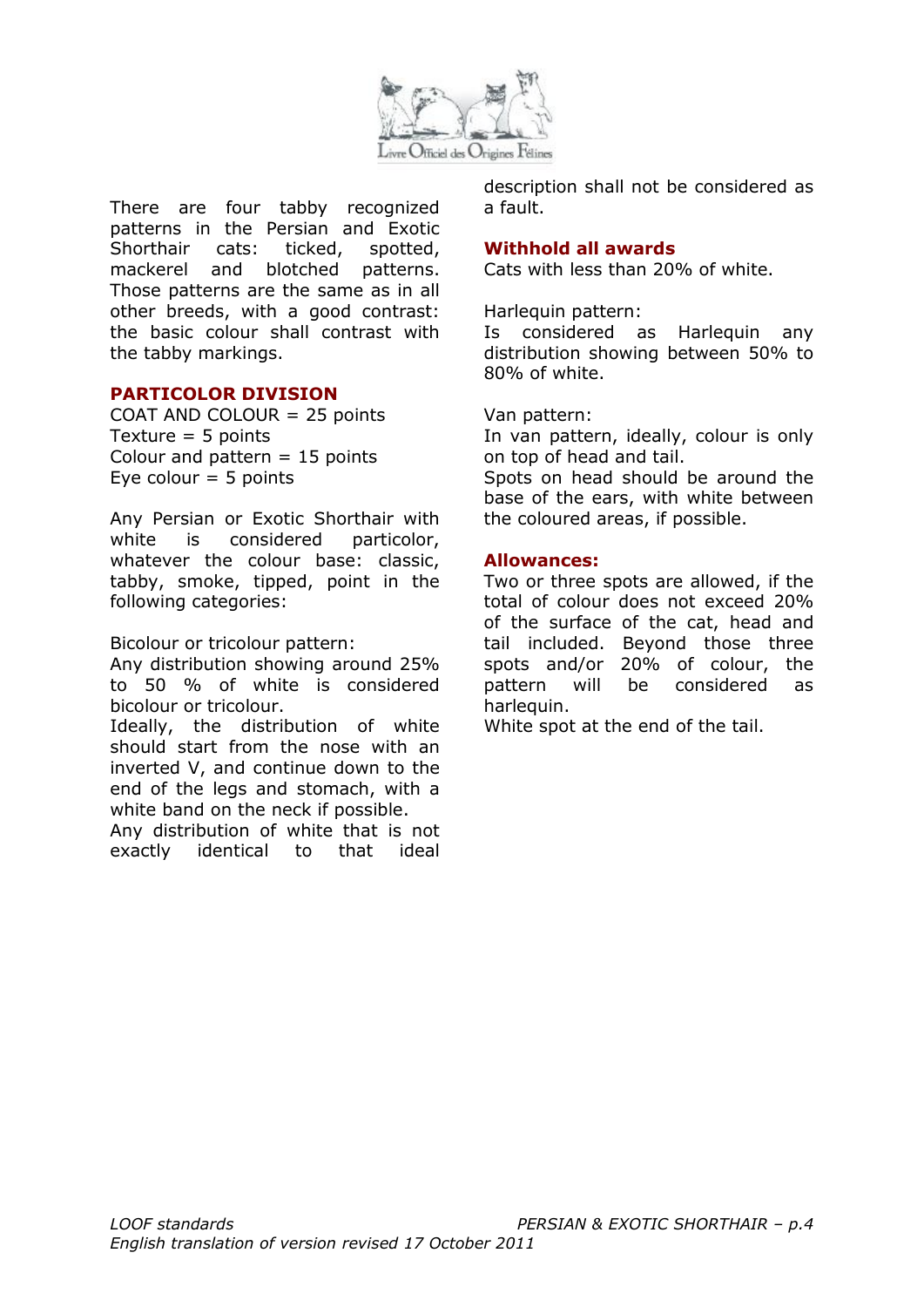

## **PETERBALD**

#### **HEAD = 30 points** Profile  $= 6$

Shape and length  $= 6$  $Chin = 3$  $Fars = 7$ Eyes set and shape  $= 8$ 

#### **BODY = 30 points**

Size, structure, musculature = 15  $Nerk = 3$  $Tail = 6$ Legs and feet  $= 6$ 

#### **COAT AND TEXTURE = 15 points**

Hairlessness  $= 8$ Wrinkles  $= 7$ 

**COLOUR = 15 points**  $Coat = 10$ 

 $Eves = 5$ 

#### **CONDITION AND BALANCE = 10 points**

#### *Permissible colours*

*Category: traditional, point Divisions: solid, tabby, silver/smoke, solid and white, tabby and white, silver/smoke and white Colours: all*

#### *Permissible crosses*

*Peterbald X Peterbald Peterbald X Siamese Peterbald X Oriental*

#### **Introduction**

The Peterbald is a breed that was created by Russian breeders by introducing the Donskoy's dominant gene responsible for hairlessness in Oriental cats. That is why the Peterbald definitely is an oriental type cat. There are 4 varieties:

Totally bald cats;

Cats with a very shorthair coat, called "velour";

Cats with a coarse coat, called "brush";

Cats with a normal coat.

Normal coated cats are not allowed in LOOF shows. The 3 other varieties are shown together. The "brush" variety can only be shown in Championship until January,  $1<sup>st</sup>$ , 2015.

**Head:** viewed in front, the head is medium, long and triangular. The top of the head and forehead are flat or slightly rounded. 3 types of profiles are accepted: perfectly straight, slightly convex or in 2 lines, the line of the forehead following the line of the nose without a break.

Cheeks are flat. Jowls are accepted in adult males.

**Muzzle**: when facing, the nose is inside the triangle of head, without pinch. The end of the nose should not be narrow.

Viewed in profile, the nose is long and straight.

The jaws are medium in size. The chin is firm, in line with the end of the nose.

**Eyes**: Medium sized, the eyes are oriental. Almond shaped and set well apart, they are set with a slant toward the nose, in harmony with the triangle of the head. Colour of eyes is deepest vivid blue for pointed cats, and deepest vivid green for traditional cats. Odd eyes (green and blue) are accepted in particolor cats. Odd eyes and blue eyes are accepted in white Peterbalds.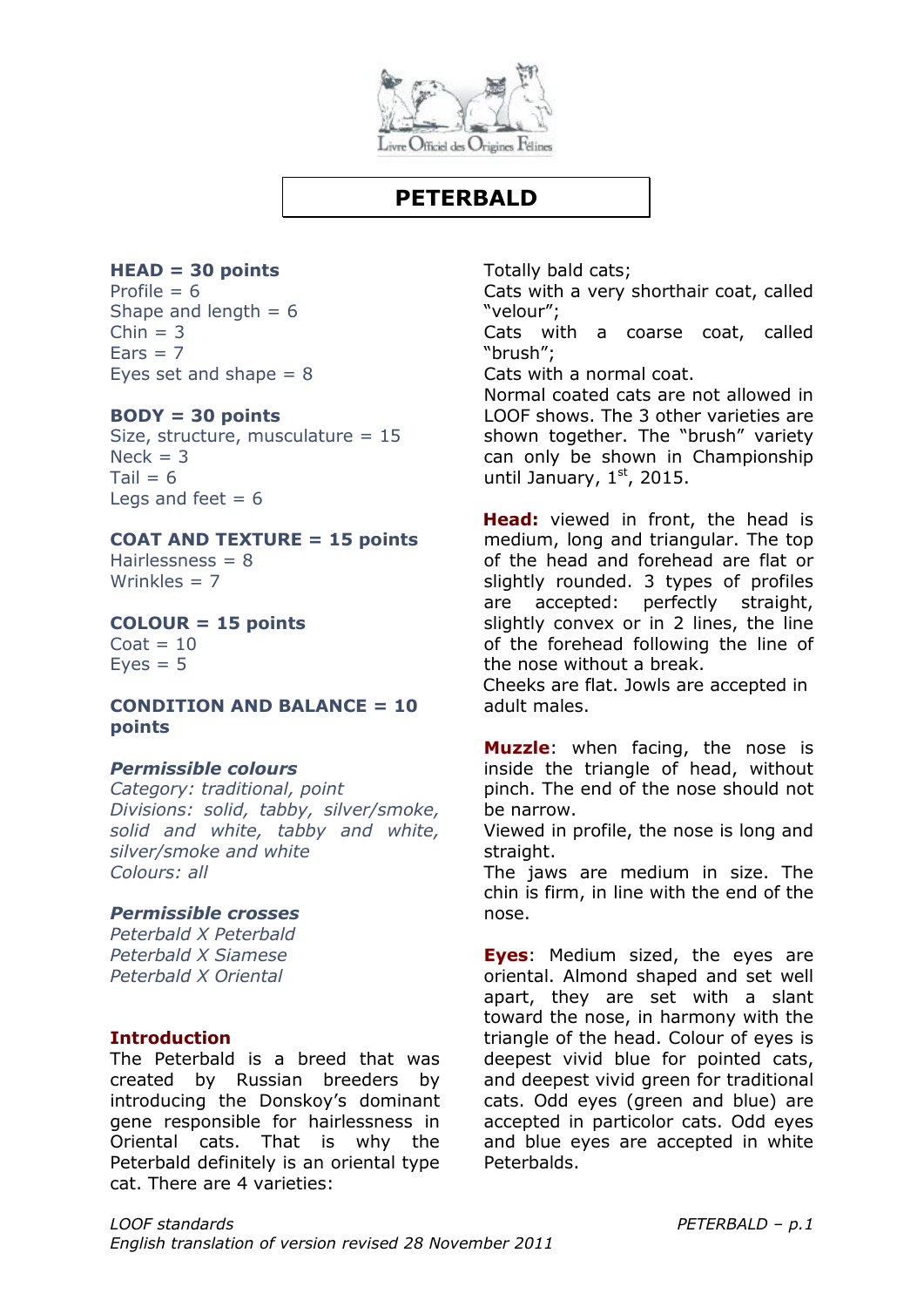

**Ears**: Large, wide at base, set well apart, the ears continue the triangle of the head.

**Neck**: long, slender and elegant, the neck brings out head and shoulders.

**Body**: oriental in type, medium in size, the body is long, tubular and firm. It appears strikingly dense when handled. It is athletic and slender with a firm and lithe musculature. Equal width at shoulders and hips. Fine boning.

**Tail**: in harmony with length of body and length of legs.

**Legs**: long and elegant, they are in harmony with length of body. Their boning is fine and their musculature is firm.

**Feet**: oval and small.

#### Skin:

**Bald variety:** the skin is elastic and totally bald, with a rubber-like feeling. The whiskers are often missing.

**Velours variety:** the skin is covered with a very short coat, with a chamois to short velvet touch. The extremities often display longer hair. Whiskers are curled or broken.

**Brush variety:** the coat is short, curly and coarse, sometimes sparse on the body. The whiskers are curled and broken.

In "bald" and "velours" varieties, the cats can have wrinkles on the head, neck, forelegs underside, groin, and belly.

Type should be the priority. If equal in type, the "velours" variety with the shorter possible hair (chamois touch) should be preferred.

**Condition:** neither fat nor thin, the cats of this breed group are slender, not skinny.

#### **Allowances**

In the "velours" variety, hair texture and length can change until 18 months of age.

#### **Penalize**

Short or massive body, short legs, heavy boning. Round or broad head. Short muzzle. Break in profile. Pinch. Lack of or prominent chin. Small or round eyes or eyes that are not slanted enough. Too much skin.

#### **Withhold all awards**

White spots except in particolor cats. Lack of pigment on paws or nose. Any fault in tail. Entropion. General show penalties and withholdings.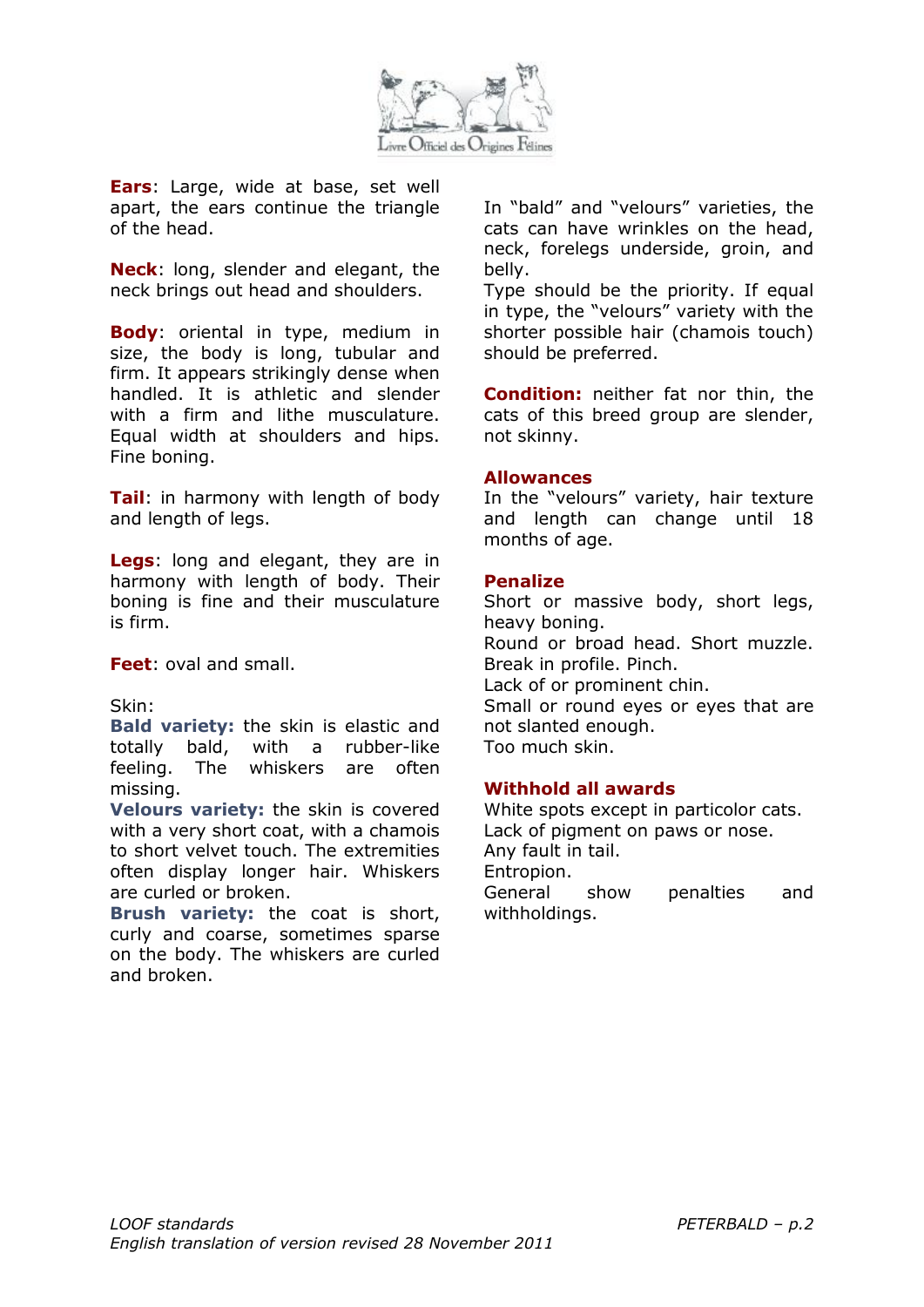

# **PIXIE BOB SHORTHAIR & LONGHAIR**

#### **HEAD = 40 points**

Shape  $= 5$  $Ears = 5$  $Eves = 10$ Nose, muzzle, chin  $= 15$ Profile  $= 5$ 

#### **BODY = 40 points**

 $Torso = 10$  $Leas = 5$  $Feet = 5$  $Tail = 5$ Boning and musculature = 15

#### **COAT, COLOUR AND PATTERN = 20 points**

Length  $= 3$ Texture  $= 5$ Pattern  $= 6$  $Colour = 6$ 

## *Permissible colours*

*Brown spotted tabby only [Category: traditional Division: tabby (spotted tabby pattern only) Colour: black]*

#### *Permissible crosses*

*Pixie Bob X Pixie Bob*

*Polydactyl Pixie Bobs can obtain a LOOF pedigree but are not eligible for championship.* 

#### **Introduction**

Starting in 1980, the breeding program of the Pixie Bob aimed to create a domestic cat resembling the wild Bobcat from Northern America. Its wild look does not reflect the true nature of this loving, loyal and laidback cat. Females are noticeably smaller than males. The Pixie Bob exists in short and longhair versions.

**Head:** the medium to large head has the shape of a large inverted pear when seen in frontal view. From the side, the forehead is slightly rounded and continued by a gentle stop. The nose is wide, slightly convex, with gentle bump. Nose leather is brick red and particularly large.

**Muzzle**: large and strong, the welldefined muzzle has fleshy whisker pads. The chin is well-developed and covered with coarse fuzzy fur. It is firm and aligned with tip of nose.

*Note: description of chin/muzzle/nose forming a soft sided diamond is very important in the overall appearance of the Pixie Bob, which justifies the 15 points in standard.*

**Eyes**: medium in size, the eyes have the shape of a softened right-angled triangle. The bushy brows form a first horizontal line going down along the nose in a vertical line. The triangle is stopped by a diagonal line from the inner corner of the eye toward the ear.

Set wide apart, the eyes are a bit covered by heavy eye lids, giving the impression that the cat is half asleep.

The make-up consists of a cream or cream-white band around the eye and Mascara lines from the outer corner of the eye down through the cheek. Preferred colours go from gold to hazel. Gooseberry green is allowed.

**Ears**: medium sized, the ears are large at base with rounded tip. They are set as much on top of the head as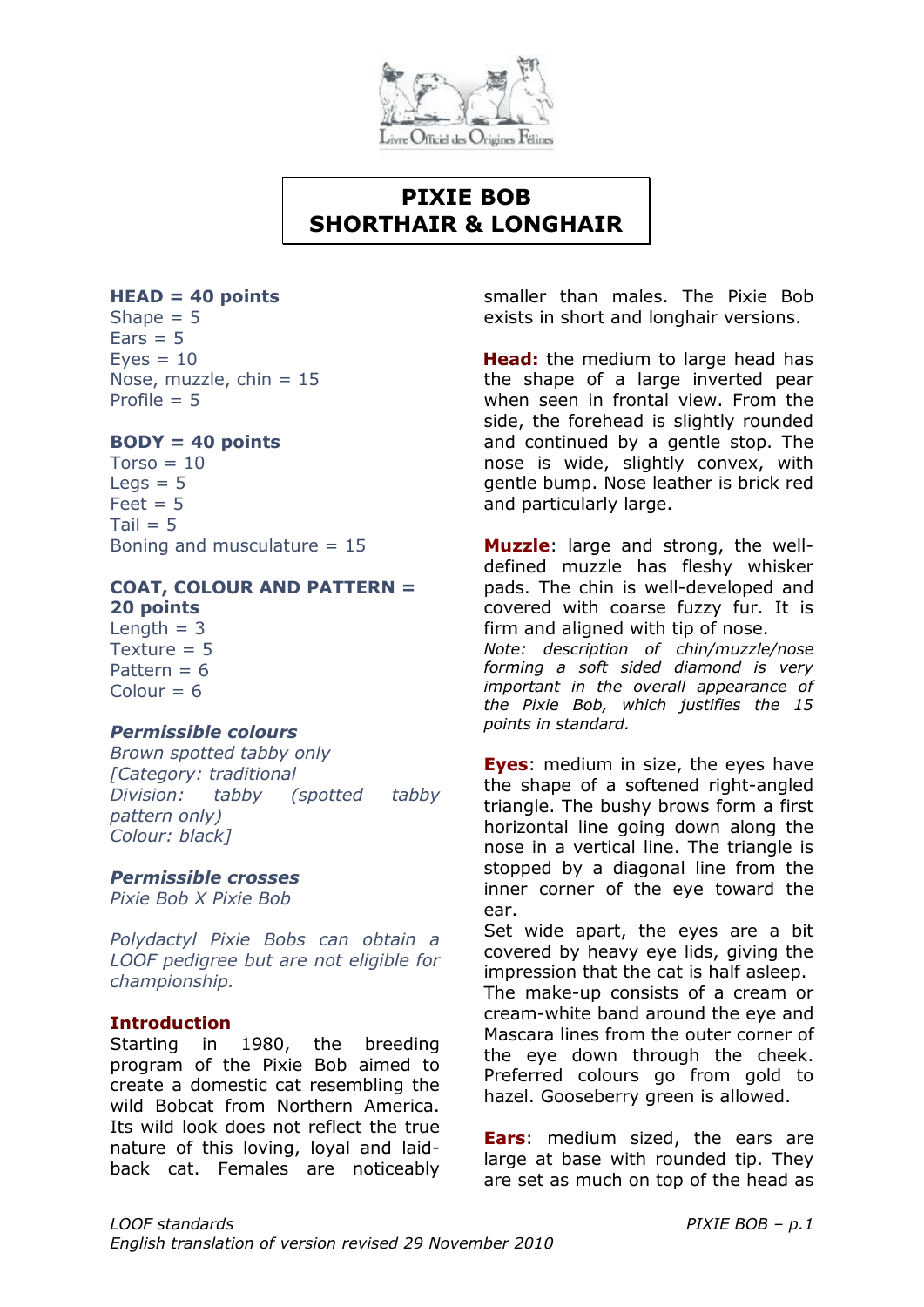

on the side, slightly tilting outward. Lynx tips are desirable as well as pale thumb prints on the back of the ears.

**Neck**: medium, the neck is strong and muscled.

**Body**: long and strongly built, the body is medium to large. The shoulder blades are prominent, giving a rolling move. The flanks are deep and powerful. The chest is broad and well-developed. The back is not level: there is a downward slope behind the shoulders, followed by a slight upward slope to the prominent hind legs that are slightly higher than the shoulders. The rump is gently sloping downward to the tail. A belly pouch is desirable in males as in females.

**Tail**: short, the tail is preferably flexible but kinks and curls are accepted. Minimum length: 2 inches (approximately a thumb's length).

Maximum length: to hock when leg is extended.

Tail length is determined by the last bone part that is felt. When at rest, the tail is carried low.

**Legs**: The legs are long and muscled with strong boning.

**Feet**: large and broad, the feet are almost round with big phalanxes and fleshy toes.

#### **Coat and texture:**

**Pixie Bob shorthair:** soft coat, woolly and resilient to the touch. The coat, which is not too close to the body, is longer on the belly.

**Pixie Bob longhair:** the very soft coat is closer to the body than in the shorthair variety. It does not exceed 5 cm (2")

In both short and longhair varieties, hair on the head and face is very fuzzy, with thick brows and a downward growth. The fur breaks easily and seems well-suited to hard climatic conditions.

Seasonal changes may be noticed in the texture, coat colour and hair length. In summer, the coat is shorter than in winter and the spotted pattern is clearly visible. In winter, the coat gets denser, emphasizing the ticking and giving the impression that the coat is sparkled with frost.

The only colour accepted in championship is a brown spotted tabby well lightened by an important ticking. Spots are randomly scattered on the body (broken mackerel or blotched patterns). Rosettes are accepted and the belly is spotted.

All shades of brown spotted tabby are accepted, even if warm shades are desirable.

The wild look of the coat colour is given by a mouse grey base colour with an inverted ticking: darker bands are next to the skin and lighter colour bands at the end of the hair. Colour of agouti bands ranges from brown to dark brown, each hair displaying several alternate bands

The belly is not ticked and tends towards cream-white, still on a mouse grey base. The chin and throat are paler. Paw pads, back of legs and tail tip are dark brown or black.

Note: type is more important than pattern or colour.

## **Penalize**

Flat head. Receding chin or forehead. Narrow hips. Lack of primordial belly pouch. Tail not respecting the standard. Cow hocks. Belly too dark. White locket. Close lying coat.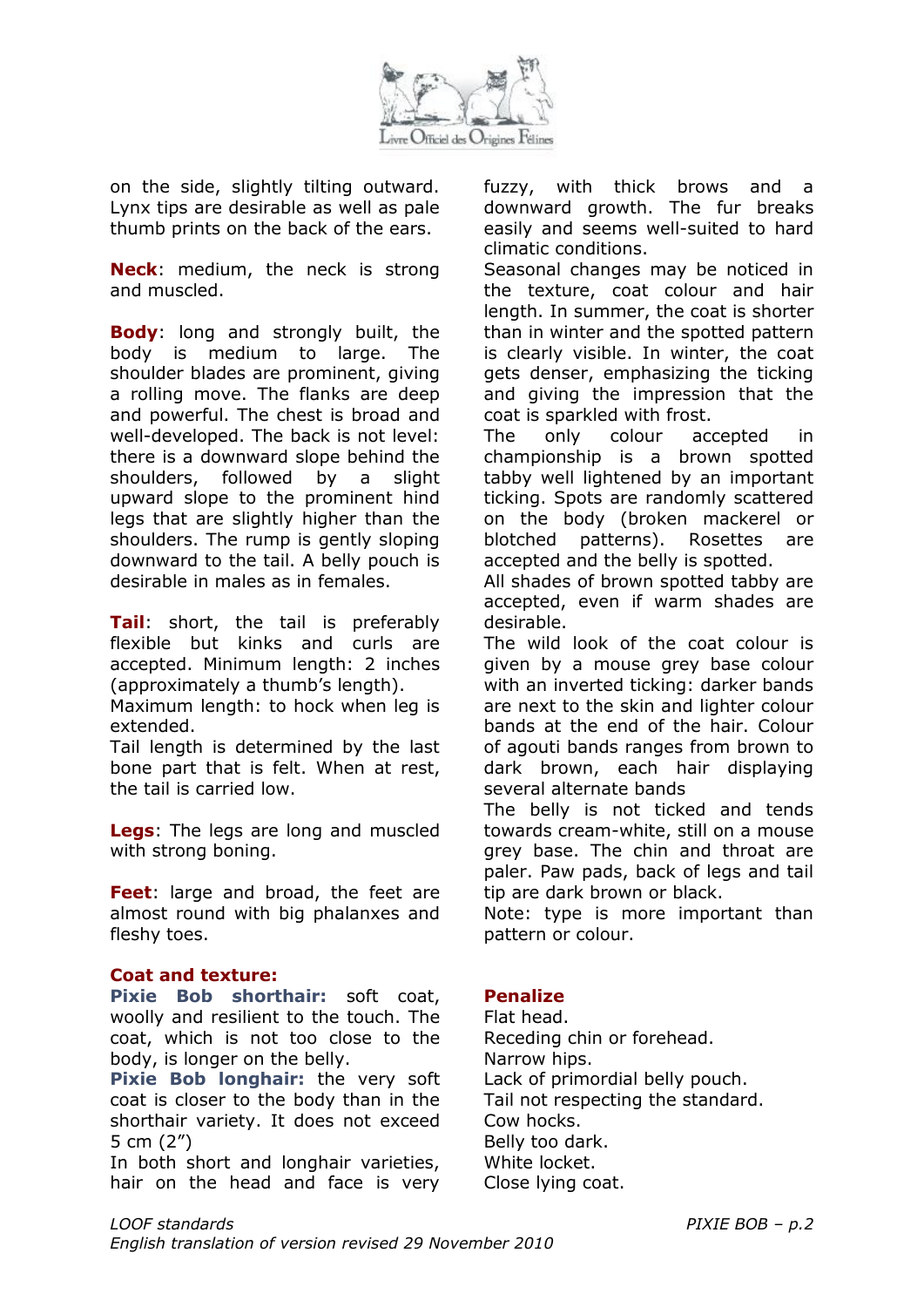

Coat too long in the shorthair version.

### **Withhold all awards**

Fine boning or musculature.

Pattern or colour not in relation with the standard.

Lack of ticking or lack of spotted pattern throughout the coat.

Ruff on the longhair.

Tail bone shorter than a thumb first phalanx (about 2,5 cm/1"), and full length tail.

Round eyes.

General show penalties and withholdings.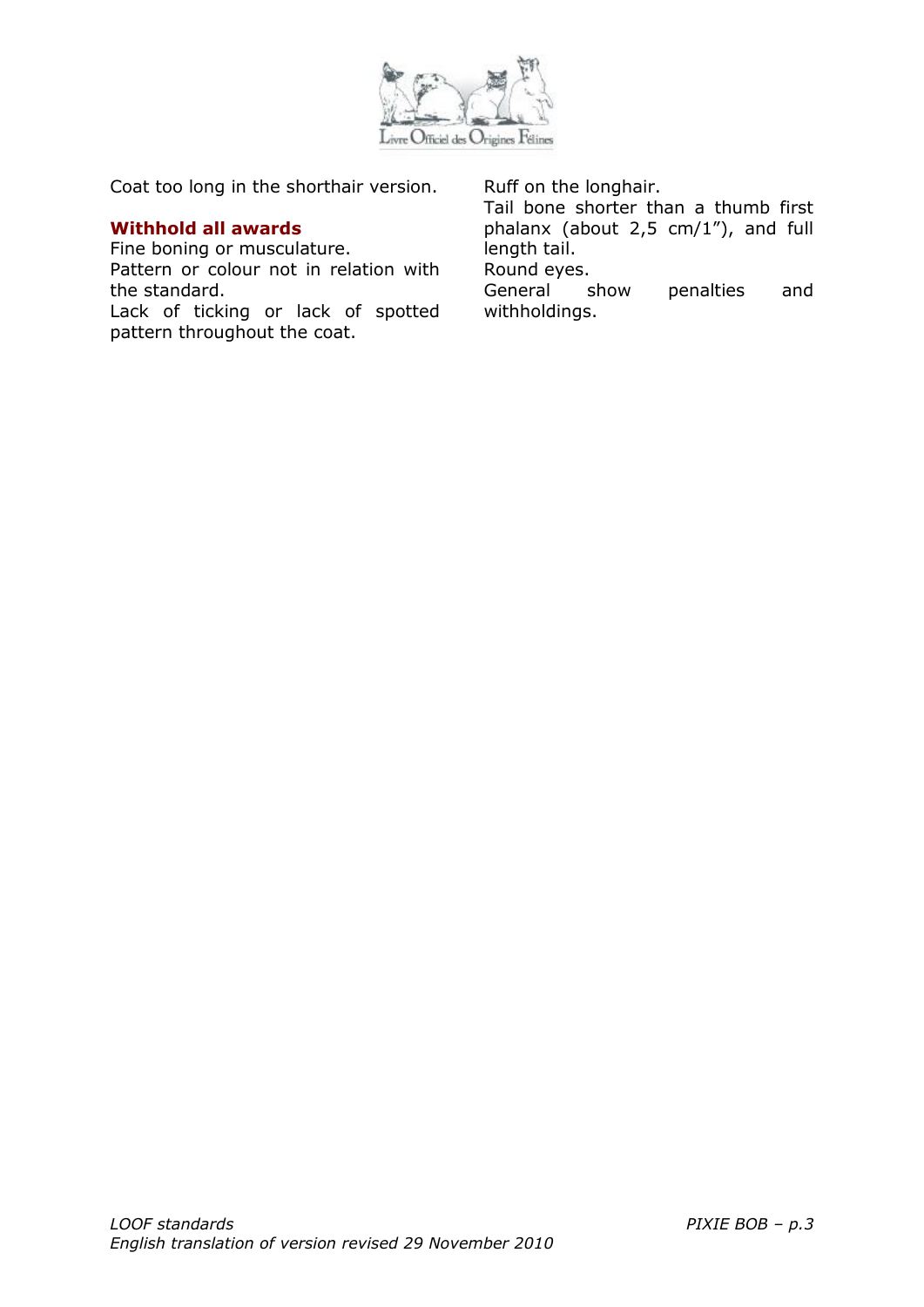

# **RAGDOLL**

**Head = 40 pts**

Shape: 20 Eyes (shape and colour): 10 Ears: 5 Profile: 5

### **Body = 30 pts**

Torso: 10 Boning: 5 Musculature: 5 Legs: 5 Tail: 5

### **Coat and texture = 30 pts**

Length and texture: 10 Colour and pattern: 20

### *Colours*

*Category: pointed Divisions: Solid, tabby, silver/smoke, solid and white, tabby and white, silver/smoke and white (mitted, bicolour and van patterns for the particolor divisions) Colours: all pointed colours*

*NB: The van patterned Ragdoll is allowed in new colour (NC) only. The new colours are eligible to be shown in LOOF sanctioned shows but do not earn title certificates nor take part in the Best in Show. They are judged and can earn an excellent if the subject presented is of sufficient merit.*

*Permissible crosses* Ragdoll x Ragdoll

### **Introduction**

Created by a Californian breeder in the 1960s, the Ragdoll is a semi-long haired colourpoint cat. His peaceful character combined to an impressive size has spilled much ink about his

origins and explains his name, Ragdoll.

**Head**: the shape of the head is a modified wedge, equilateral in shape, with rounded contours. The area between the ears seems flat, when facing. The profile shows rounded skull and forehead, then a slight curve leading to a straight nose. ("slide" called profile).

**Muzzle**: medium in length, well developed, rounded and strong.

**Eyes**: rather large, oval, they are slightly slanted without being oriental. Intense blue.

**Ears**: medium-sized, continuing the line of wedge, they are large at base with rounded tips. Slightly tilted forward when seen from the side.

**Neck**: short, strong and powerful.

**Body**: long and powerful, the body is rectangular in shape with a broad and full chest. Equal width across shoulders and hindquarters. The Ragdoll is heavy but not fat. A belly pouch is acceptable.

**Legs**: moderately long, in proportion to the rectangle of the body, the legs are heavily boned and strongly muscled.

**Feet**: round and large, feathertufted.

**Tail**: long, ideally to shoulder blades. Thicker at base, with full plume.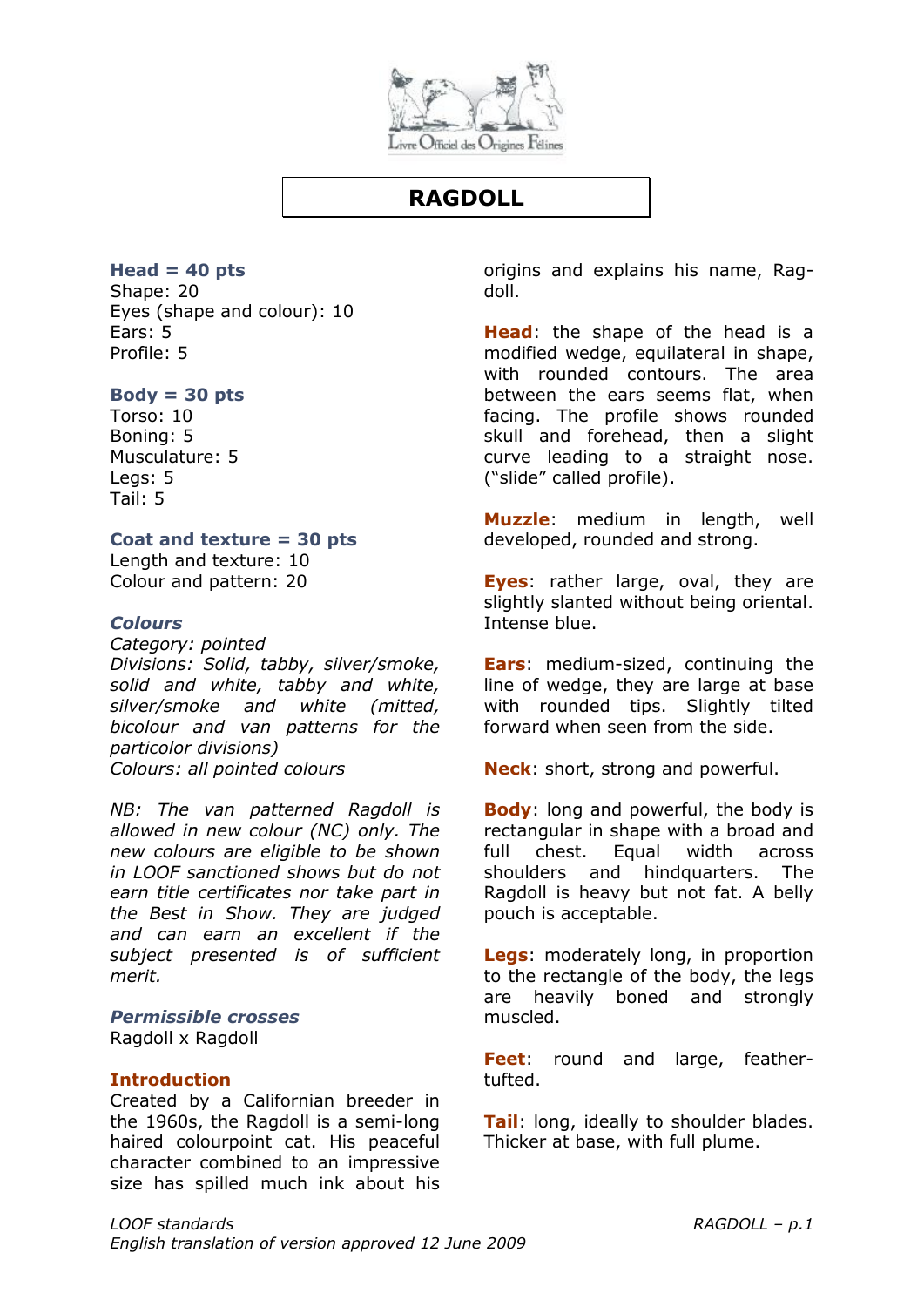

**Coat**: semi-long and silky, abundant guard hair with little undercoat. Ruff, from back of ears down to neck, appreciated.

Fur is short and dense on front legs, longer on hind legs, even forming britches.

### **Colour:**

#### COLOURPOINT PATTERN:

Points: ears, mask, feet and tail show base colour of the cat, darker than body and as even as possible.

Body: colour of body from eggshell to milky-white according to colour of points. Chest, bib and chin may be somewhat lighter in colour. Small shadings allowed on body.

#### MITTED PATTERN:

Points: ears, mask, legs, except paws, and tail show base colour of the cat, darker than body and as even as possible. May have white blaze, on nose and/or between eyes, broken or not, not to reach nose leather. Chin must be white.

Front feet: white mittens on both feet, evenly matched, going around the wrist joint.

Back legs: white must go up to and around the hocks entirely, extending no higher than mid-thigh. No colour markings in white.

Body: colour from eggshell to milkywhite according to colour of points. Chin must be white, extending into white belly stripe, varying in width from the bib, chest, between the forelegs down the midline of the underside of the cat to the base of the tail.

#### BICOLOUR PATTERN:

Points: ears, mask and tail show point colour of the cat, darker than body and as even as possible. White inverted "V" on face not to extend between the outer edge of the eye on either side. "V" to be as symmetrical as possible. Nose leather is pink.

Body: colour from eggshell to milkywhite according to colour of points. Chest, underside, legs and feet are white. Upper body may show white spotting.

#### VAN PATTERN:

Points: point colour restricted to ears, upper part of the mask and tail. Nose leather is pink.

Body: white, except a few eggshell to milky-white minor spotting, not to exceed 20% of the body, including head and tail.

#### **Allowances**

Length of coat and density of undercoat following seasonal changes, a shorter coat during the summer period should not be penalized. Colour of coat is darker on older cats. Important shades or contrasts in white markings should not be penalized in mature cats.

### **Penalize**

Round or small eyes. Roman nose, stop. Pointed ears. Short legs. Cobby body. Mitted pattern: dark markings on white mittens, colour on neck or

spotting on white belly stripe. White on ears or tail.

Bicolour pattern: white on ears or tail, colour on belly or any white area.

Van pattern: more than 20% colour on body or total absence of point colour.

### **Withhold all awards**

#### Light boning. Lack of boning and musculature.

*LOOF standards RAGDOLL – p.2 English translation of version approved 12 June 2009*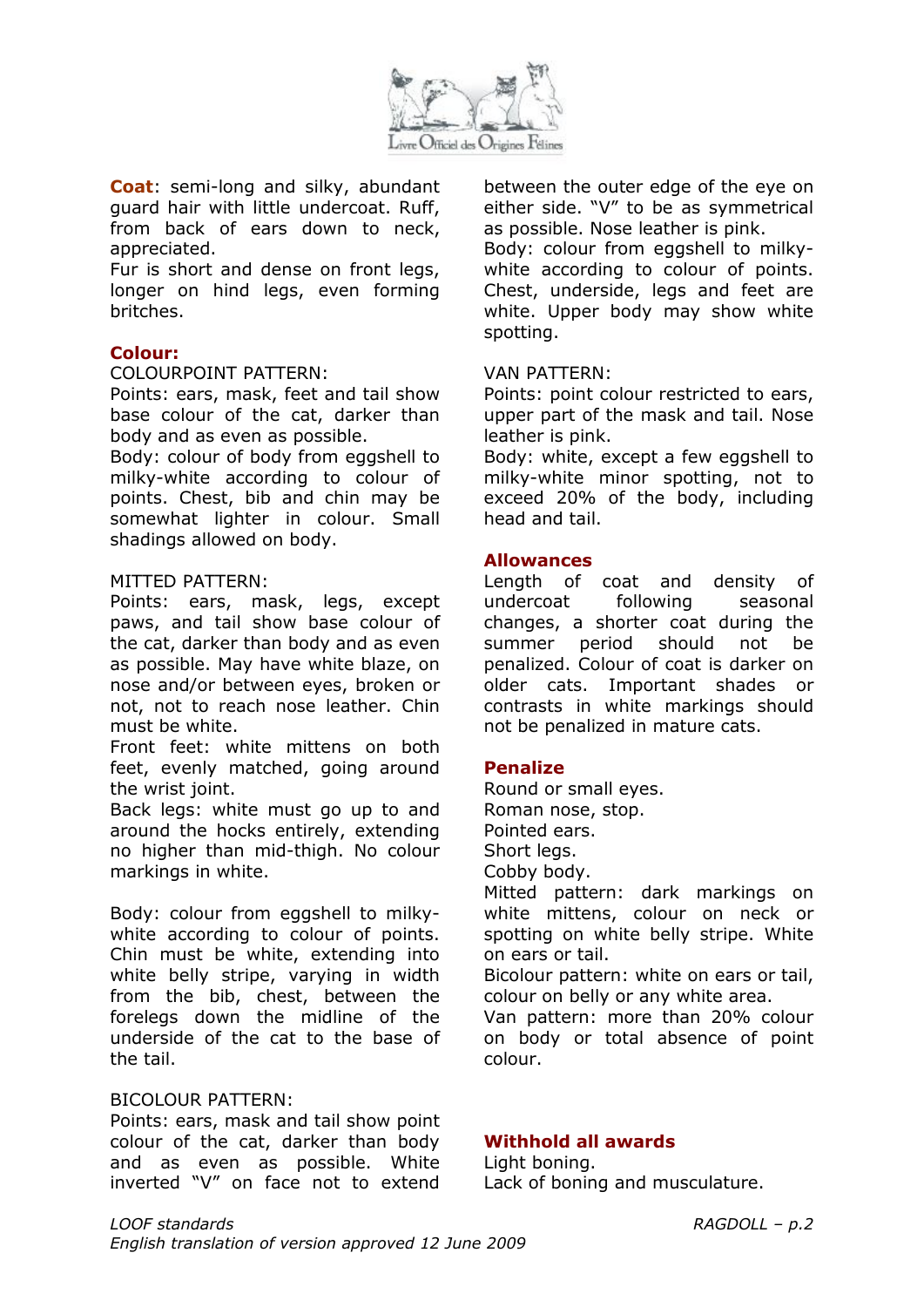

Any eye colour other than blue. Short coat.

General show penalties and withholdings.

Colourpoint pattern: white locket or spots.

Mitted pattern: lack of white chin.

Bicolour pattern: dark markings on white mask.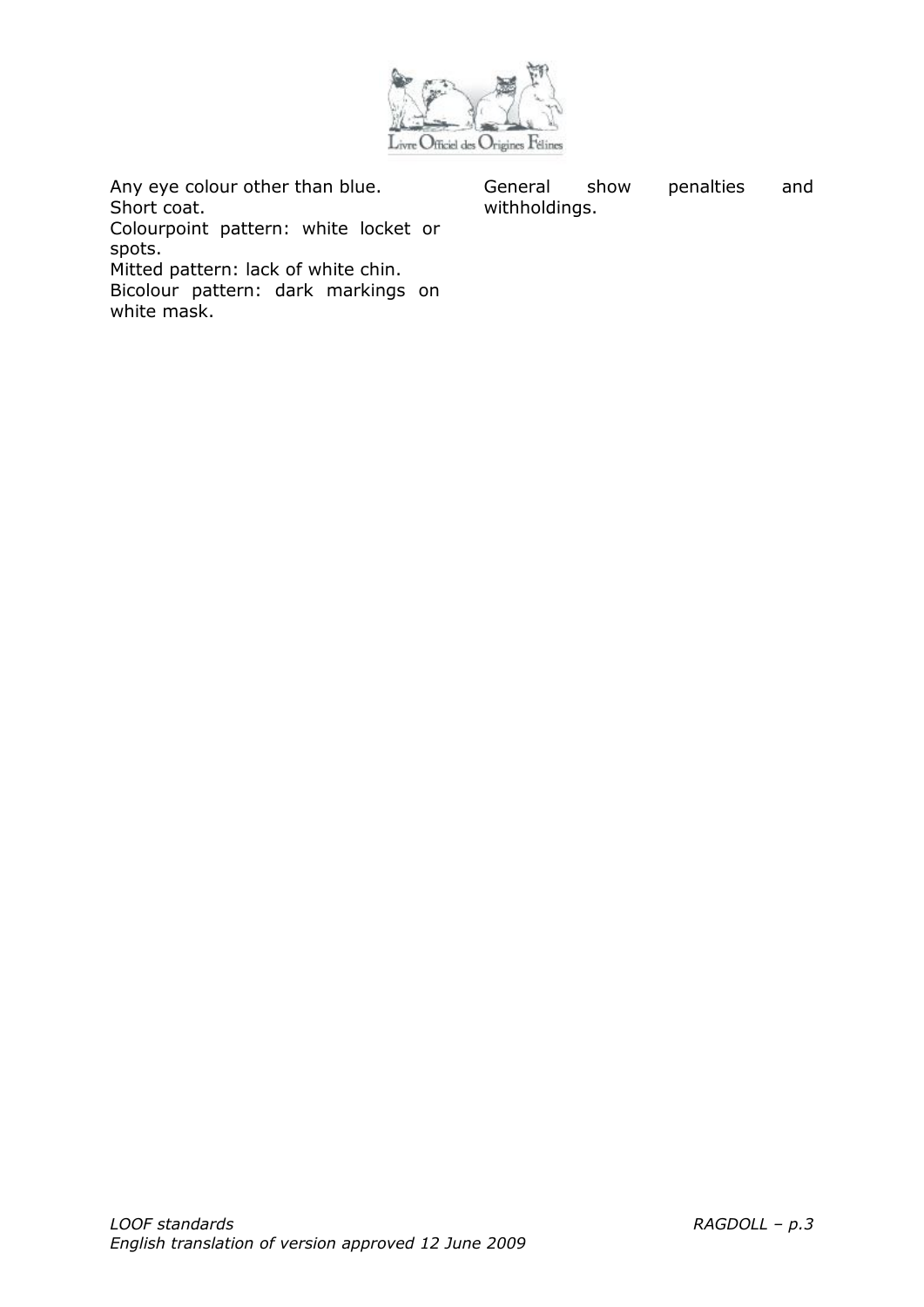

# **RUSSIAN & NEBELUNG**

#### **HEAD = 30 points**

Shape  $= 10$  $Eyes = 10$  $Ears = 5$  $Nack = 5$ 

### **BODY = 30 points**

 $Torso = 15$  $Leas = 5$  $Feet = 5$  $Tail = 5$ 

### **COAT AND COLOUR = 40 points**

Texture  $= 20$  $Colour = 20$ 

### *Permissible colours*

*Russian: blue, black, white; Nebelung: blue. [Category: traditional Divisions: solid Colours: blue, black, white for the Russian; blue for the Nebelung]*

### *Permissible crosses*

*Russian X Russian Russian (blue only) X Nebelung Nebelung X Nebelung*

### **Introduction**

The origin of the Russian breed is rather questionable. According to the more realistic theory, it originates from the Arkhangel Islands, on the Barents Sea, where it was hunted for its warm and waterproof coat before being appreciated as a domestic cat.

The Nebelung is the Russian longhair variety. Russians are shy cats and like to be handled with care while being judged.

**Head:** the head is made of seven flat planes, which are: From skull to forehead; from forehead to tip of nose, which, from the side, shows a straight line; from tip of nose to end of chin; two symmetrical lines on each side of the muzzle; two symmetrical lines formed by the high broad cheekbones. Viewed in front,

the head is a modified wedge, particularly wide at eye level.

**Muzzle**: on the contrary, with its rounded contours, the muzzle is rather short, without pinch and ending triangle of the head. The slightly upturned corners of the mouth give him a sweet smiling expression.

**Eyes**: walnut shaped, the eyes are rather large and set wide apart. Eye colour is as vividly green as possible in adults.

**Ears**: as wide at base as tall, the ears are set at an ear-width. The outside is covered with short and fine hair while furnishings cover half inside ear.

**Neck**: long and slender, the neck seems heavier than really is because of fur density.

**Body**: foreign-typed, the body is long and elegant. Well-muscled without any heaviness, it can appear more sturdy than truly is due to density of coat, especially in the Nebelung. Boning is fine and musculature powerful.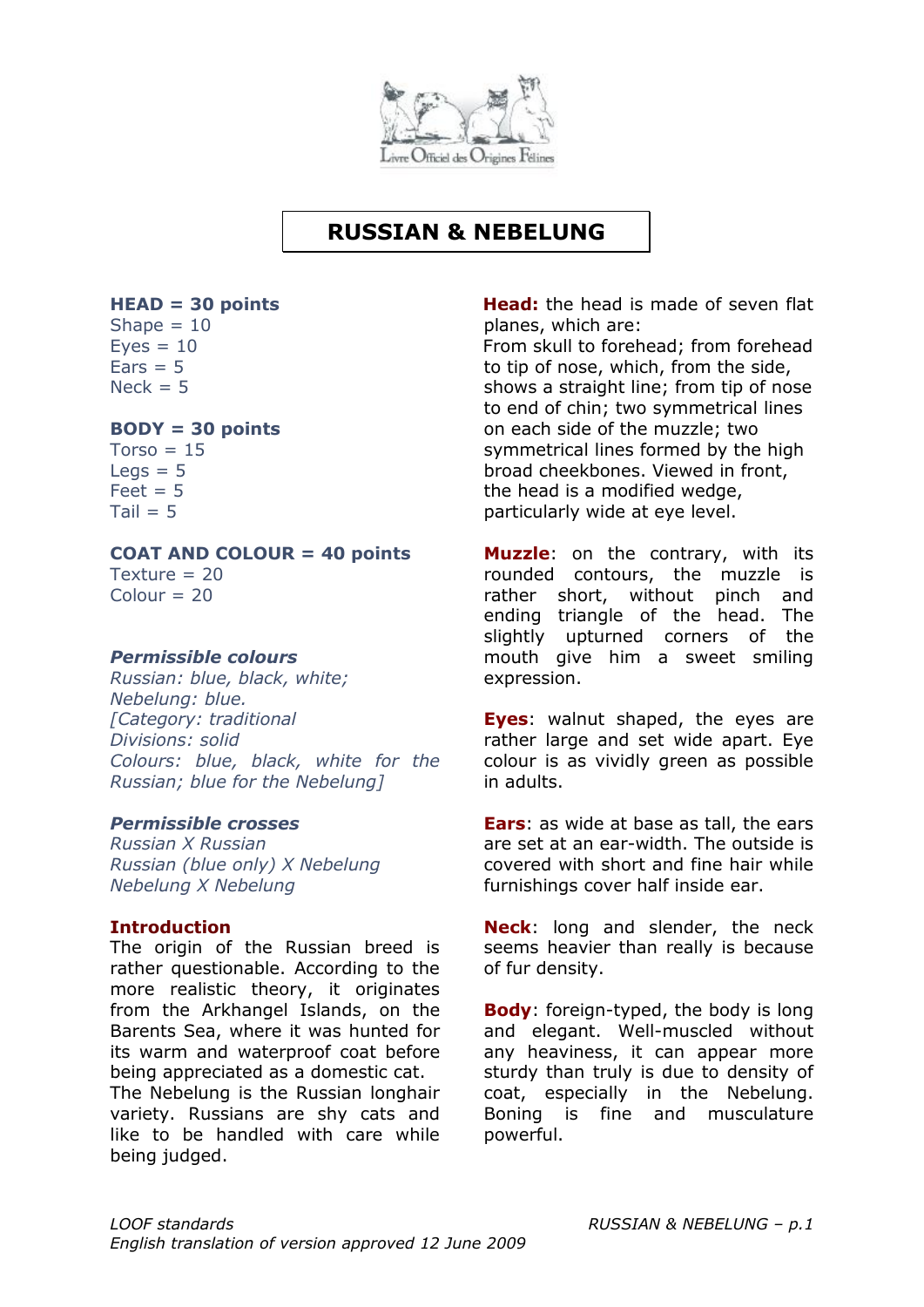

**Legs**: long and slim, the legs are proportionate to body.

**Feet**: small and relatively round.

**Tail**: rather thick at base, the tail is medium, long enough to reach shoulder blades.

**Russian:** tail is tapering to a slender tip.

**Nebelung:** tail is well-furnished.

### Coat:

**Russian:** short, fine and soft, the coat is double and dense due to important undercoat.

**Nebelung:** medium-long, the fur is made of a rather fine undercoat covered with thicker guard hairs. Males often display a nice ruff, more discrete in females. Britches are desirable as well as lynx tips at the back of the ears.

### Colour:

**Blue:** the coat has an even bright blue throughout, with a preference for lighter colour shades. Guard hair tipped with silver giving the coat its bright, silvery sprinkled aspect. Nose leather is charcoal grey and paw pads are dark lilac.

**White:** the coat is white with silver sheen. Nose leather and paw pads are pink.

**Black:** the coat is bright jet black to roots. Nose leather and paw pads are black or dark brown.

### **Allowances**

Eye colour is green yellow in kittens. Ghost tabby markings are accepted in kittens.

Some rings can stay at the end of the tail for a certain time.

**Nebelung:** length of coat and undercoat density may vary with the seasons and a clearly short coat in summer should not be penalized in judament.

### **Penalize**

Eye colour not completely green in adults.

### **Withhold all awards**

White spots or lockets. Yellow eyes. Oriental or cobby type. Flat coat. General show penalties and withholdings.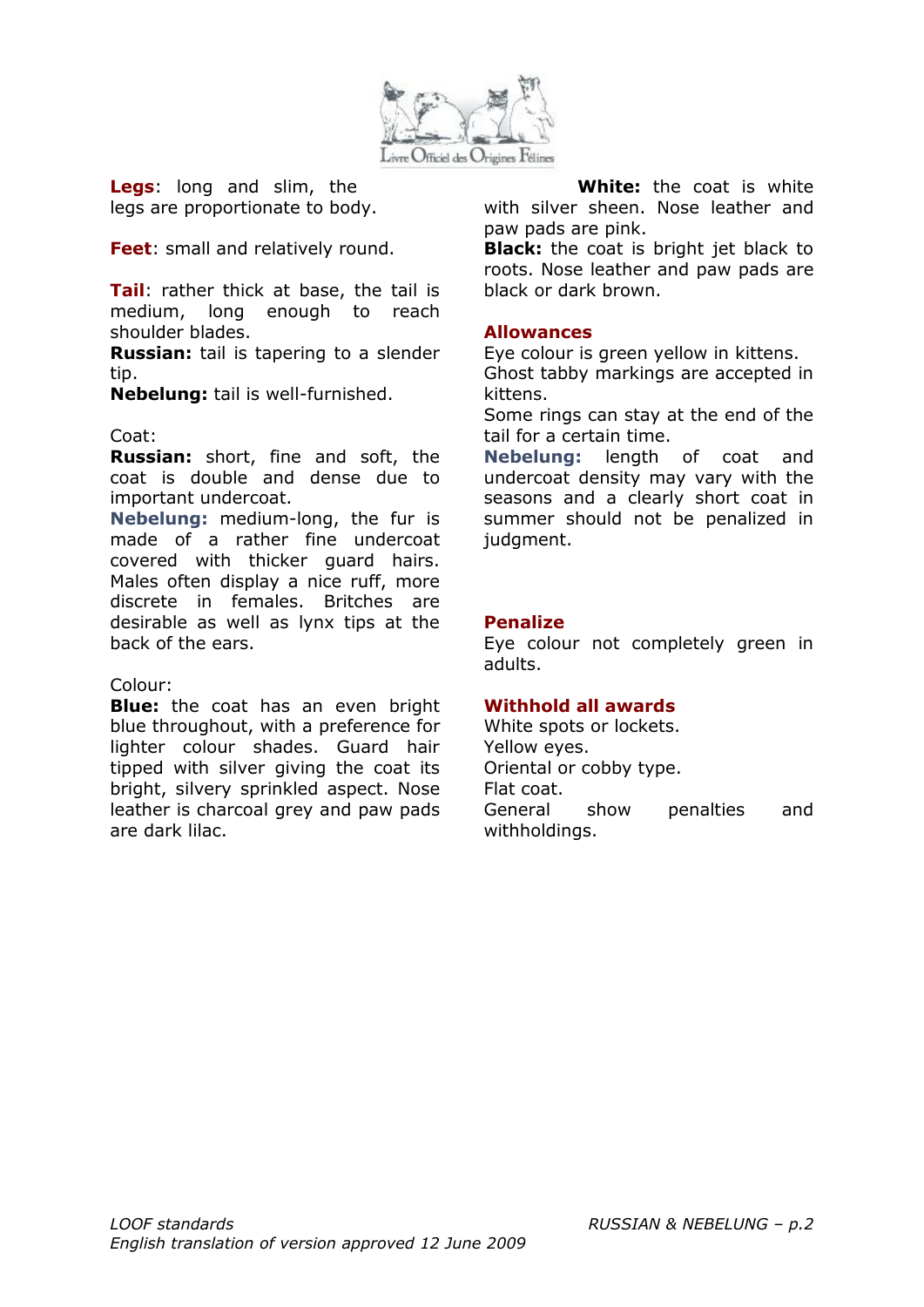

## **SAVANNAH**

### **HEAD = 40 points**

Shape  $= 10$ Profile  $= 5$  $Ears = 10$  $Eves = 5$  $Muzzle = 5$  $Nerk = 5$ 

### **BODY = 40 points**

 $Torso = 13$ Legs and feet  $= 10$  $Tail = 7$ Boning and musculature  $= 10$ 

#### **COAT AND TEXTURE = 20 points**

Texture  $= 8$ Pattern  $= 8$  $Colour = 4$ 

### *Permissible colours*

*Black, Brown spotted tabby, Black silver spotted tabby, Black smoke. [Category: traditional Divisions: solid, tabby (spotted tabby pattern only) and silver/smoke (smoke and spotted tabby pattern only) Colour: black]*

### *Permissible crosses*

*Savannah X Savannah Savannah X Egyptian Mau Savannah X Oriental Shorthair Savannah X Ocicat Savannah X Serval (under fulfilment of the legal requirements concerning wild felines possession and breeding)*

New Breed: NB: the new breeds are eligible to be shown in LOOF sanctioned shows but do not earn title certificates nor take part in the Best in Show. They are judged and can earn an excellent if the subject presented is of sufficient merit.

*Wild cats and F1 and F2 hybrids are forbidden in shows.*

### **Introduction**

The Savannah is the result of crosses between different spotted domestic cats and the serval breeds.

The serval (Leptailurus serval or Felis serval) is a wild spotted cat easily living together with humans. In certain African regions, some servals live in rural areas. They are sometimes considered as pet cats or hunt helpers.

The goal of the Savannah breeding program is to produce a large domestic cat reflecting the unique traits of the serval: small head, large high set ears, very long body, high legs, rather short tail and spotted coat.

Thanks to the serval's exceptionally friendly temper, the Savannah is a very sweet cat from the very first generations.

**Head:** small in proportion to the body, the head, viewed in front, is a triangle that excludes the ears. The skull should be very slightly rounded. The forehead, flat to slightly convex, is followed by a very small indentation at nose bridge. The nose, broad and straight ends in a rounded tip.

**Muzzle**: the muzzle lines are welldefined, without pinch. The chin, without being receding, is rather shallow.

**Eyes**: medium in size, the eyes are almond-shaped. Set wide apart, the eyes should ideally display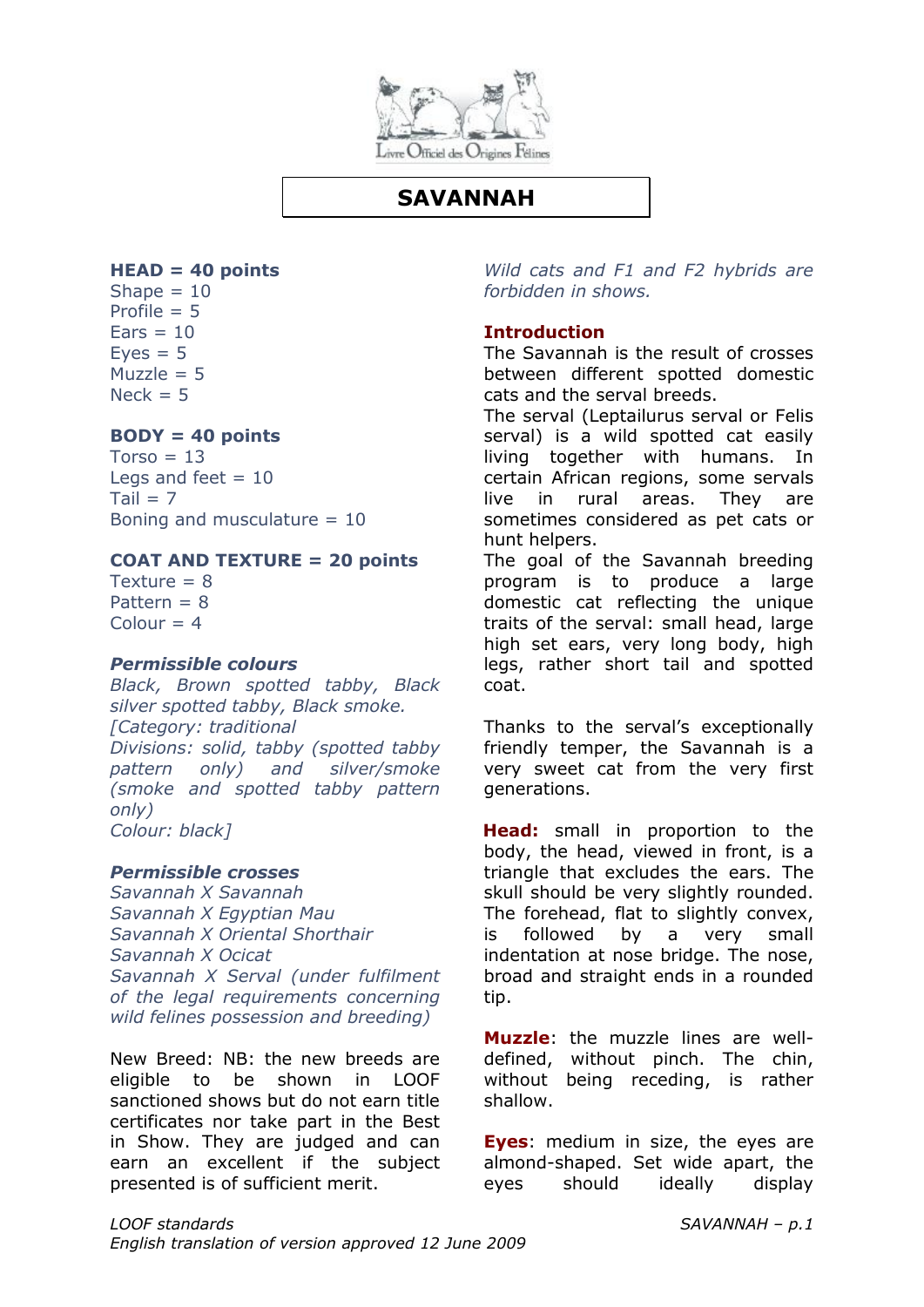

characteristic white tear markings (in agouti cats only). Eye colour, from gold to green, is not related to coat colour. Intensity only shall be taken into account.

**Ears**: large and set high on the head – the inside base being almost set at the top of the skull – the ears are wide at base with rounded tips. The typical thumb print of the agouti cats is desirable on the back of the ear (in agouti cats only).

**Neck**: long and muscled, the neck is lean and elegant. The head is straight and held with grace.

**Body**: semi-foreign in type, the body is characterised by a very deep rib cage and a slightly higher rump. The hips and thighs are long and fully muscled and a bit oversized.

**Legs**: the legs are long and slender, yet strong. Viewed from the back, the hind legs are very high.

**Feet**: the feet are small and oval, with elongated toes.

**Tail:** rather thick, the tail is around 3/4 of a normal cat tail. It does not reach the ground when the cat is standing. Flexible and very expressive, it displays rings in agouti cats, with a black coloured, blunt end.

**Coat and texture**: short to medium, the coat has a very special feel to it: rather coarse guard hairs cover a dense and somewhat silkier undercoat, with notably softer textured spots.

Whatever the colour, all Savannahs should display the same spotted tabby pattern, with, on top of it, as many small spots as possible on legs and face. The spots are always black, and can be round, oval or elongated. The underside is spotted.

In brown spotted tabby Savannahs, ground colour ranges from gold to orange, without ticking. Throat and belly should be off-white. Ground colour is silver in silver cats.

In black and black smoke subjects (non agouti cats), the ghost tabby markings should be clearly visible. Savannah's nose leather is brick red coloured with a black outline, or solid black. It is solid black in black or black smoke subjects.

### **Penalize**

Small ears.

White locket on areas not provided for in the standard. Mackerel tabby type stripes.

### **Withhold all awards**

Cobby body.

Any pattern other than spotted tabby. General show penalties and withholdings.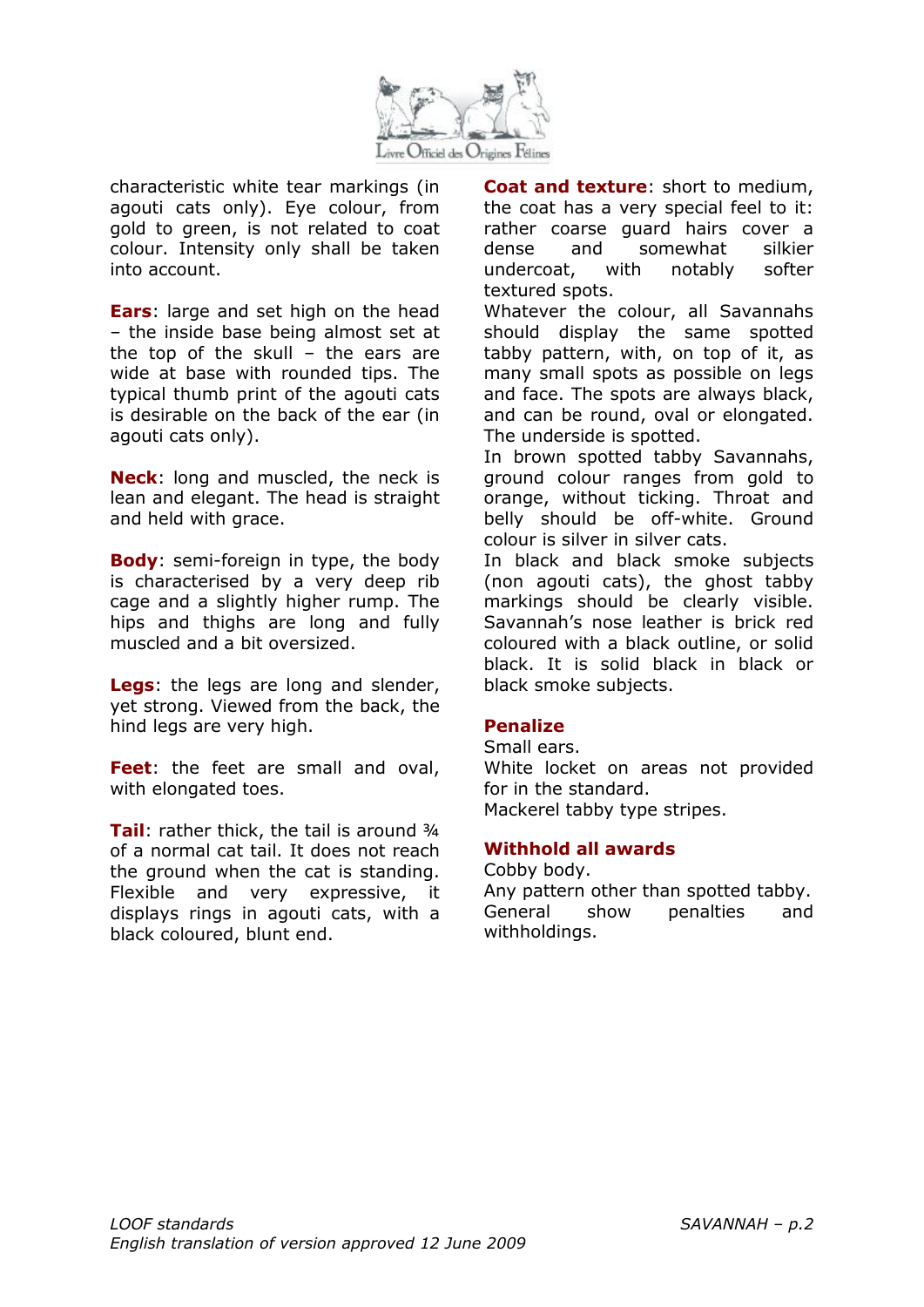

# **SCOTTISH & HIGHLAND**

### **HEAD = 45 points**

Profile  $= 5$ Muzzle and nose  $= 5$ Eve shape  $= 5$ Eye colour  $= 5$  $Chin = 5$  $Ears = 20$  points  $Folding = 7$  $Size = 5$  $Set = 5$ Shape  $= 3$ 

### **BODY = 35 points**

 $Neck = 5$  $Torso = 5$ Legs and feet  $= 5$  $Tail = 10$ Boning  $= 5$ Musculature  $= 5$ 

## **COAT = 15 points**

Texture and length  $= 10$  $Colour = 5$ 

### **BALANCE AND CONDITION = 5 points**

### *Permissible colours*

*Categories: all Divisions: solid, tabby, silver/smoke, solid and white, tabby and white, silver/smoke and white Colours: all*

### *Permissible crosses*

*Scottish Fold X British Shorthair Scottish Fold X British Longhair Scottish Fold X Scottish Straight Scottish Fold X Highland Straight Scottish Straight X British Shorthair Scottish Straight X British Longhair Scottish Straight X Scottish Straight Highland Fold X British Shorthair*

*Highland Fold X British Longhair Highland Fold X Highland Straight Highland Fold X Scottish Straight Highland Straight X British Shorthair Highland Straight X British Longhair Highland Straight X Highland Straight*

*Matings between Folds are strictly forbidden.*

*All Scottish (resp. Highland) are eligible for championship until January,1st, 2015. Scottish Folds and Scottish Straights (resp. Highland Folds and Highland Straights) are in the same judgment class.*

### **Introduction**

There are two varieties of Scottish: folded ears ("Fold") and straight ears ("Straight"). The Highland is the semi-longhair version of the Scottish, and also exists in "fold" and "straight" varieties.

Scottish and Highland are round in every aspect with a general impression of strength and sweetness. In the Fold version, the small ears are folded forward. The spontaneous mutation responsible for the folded ears occurred in farm cats in Scotland in 1961. All Scottish and Highland cats trace their pedigree to Susie, the first Fold discovered by the founders of the breed: William and Mary Ross. In Scotland and England, the breed was subsequently established by crosses between British Shorthairs and folded-ears domestic cats. In France, the breed chosen in the Scottish and Highland breeding programs is the British Shorthair.

*LOOF standards SCOTTISH & HIGHLAND – p.1 English translation of version revised 28 November 2011*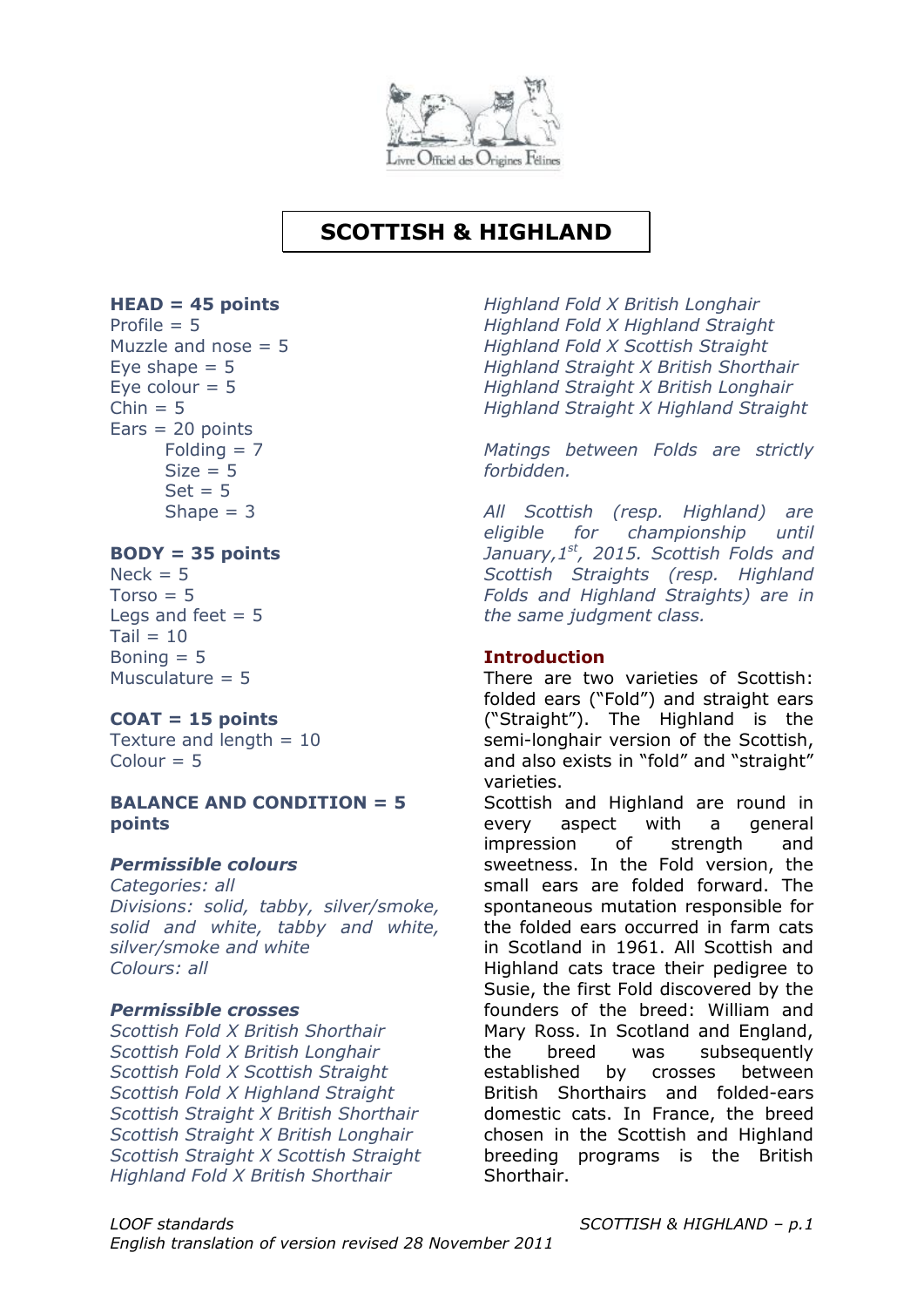

**Head:** viewed from any angle, the head is broad with well-rounded contours. The cheeks are full. The top of the head is round, followed by a gentle curve to a broad and short nose. A slight stop is permitted. Adult males have full jowls.

**Muzzle**: when viewed from the front or from the side, the muzzle is set in a well-defined circle with firm and full whisker pads. The nose and edge of nose are straight. The end of the nose is in line with the very firm chin.

**Eyes**: round, big and well opened, the eyes are set well apart which strengthens the breadth of nose. The eye colour should be even and in relation to coat colour. The more intense and brilliant tones preferred.

**Ears**: wide at the base, the ears are medium to small, with rounded tip. They are set well apart and should fit into the rounded contour of the head.

### **Scottish Fold and Highland Fold:**

The ears are folded forward and can have single or double fold. Smaller, tightly folded ears preferred over loose fold and large ears.

### **Scottish Straight and Highland Straight:**

The ears are straight.

**Neck**: stocky and muscled, the neck is very short, almost inexistent.

**Body**: semi-cobby in type, the body is big, thick, muscled and round. It shows strong boning and powerful musculature. It is medium to large in size.

**Legs**: medium, the legs are slightly shorter than length of body. Their

boning is substantial and they are strongly muscled. Special attention should be given to their mobility, which should be the same as in the other breeds.

**Feet**: round and firm.

**Tail**: broad at base, the tail is medium to long, tapering to a round tip. Flexible and supple, it should not show any rigidity.

Highland: tail should be well-plumed.

### **Coat and texture**

**Scottish:** short, dense and thick fur, straight to the point that it stands away from the neck when the cat moves its head. It looks like a woollen carpet. The coat has a thick undercoat and gives the impression of a good natural protection.

**Highland:** semi long, silky fur, with a thick undercoat. Ruff and britches are well furnished.

#### **Allowances**

Seasonal changes in hair texture are allowed.

**Scottish:** texture can be somewhat different in cats of non-dilute colours.

**Highland:** quality of texture can be different according to colours, but density must be the same.

### **Penalize**

Too long texture or lying down on the body in British Shorthair.

Lack of undercoat or density in general.

Flat forehead, stop too strong, nose too long.

Ears with more than 90° folding in the Scottish Fold and Highland Fold.

Cow hocks.

Ghost tabby markings in solid coloured cats, except in cats of the red series.

*English translation of version revised 28 November 2011*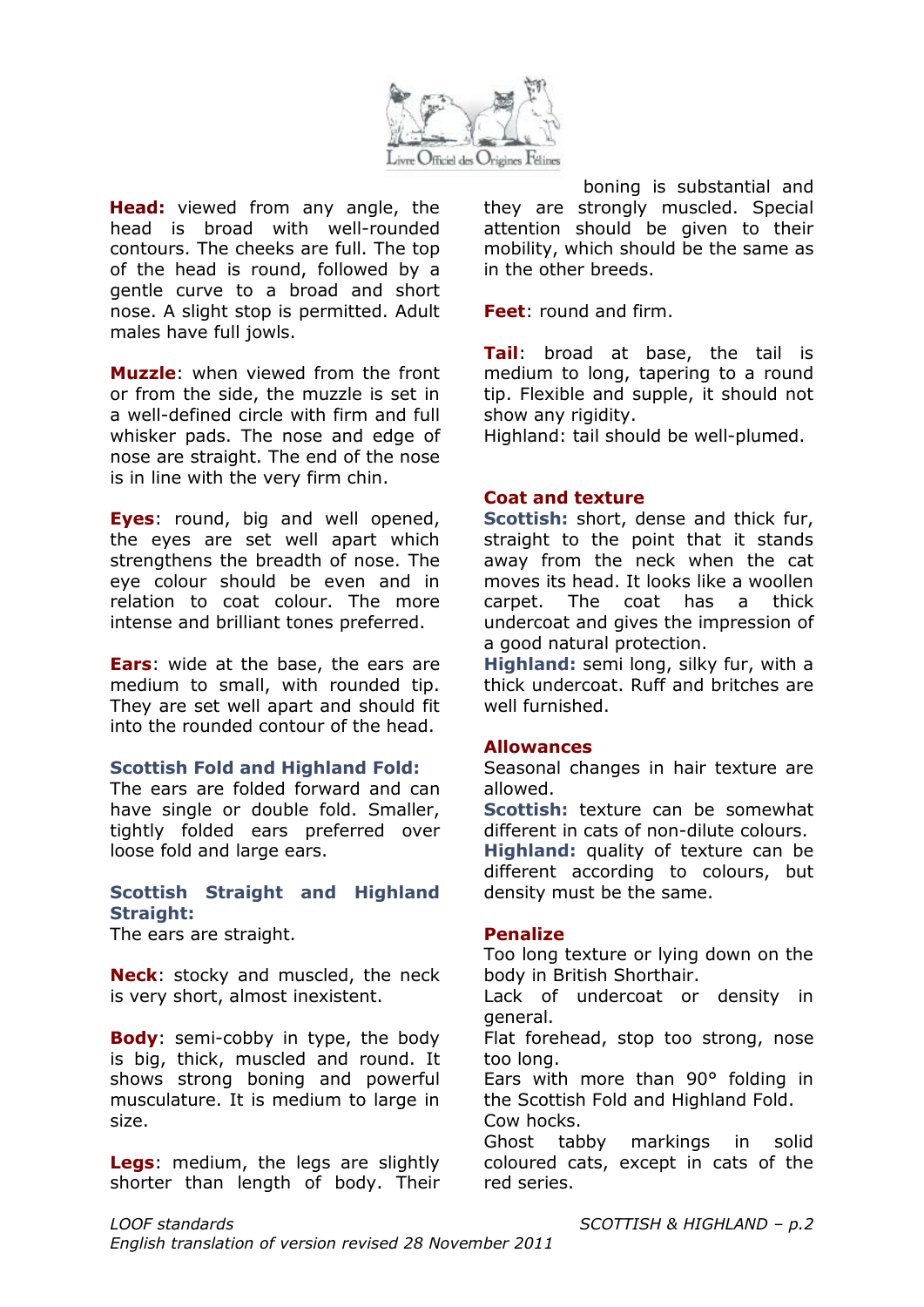

### **Withhold all awards**

Tail too short. Tail lacking in flexibility. Deformed feet. Appearance too close to the Exotic or Persian.

Pinched nostrils. Fine boning. Lack of muscle tone. White lockets in non particolor cats. General show penalties and withholdings.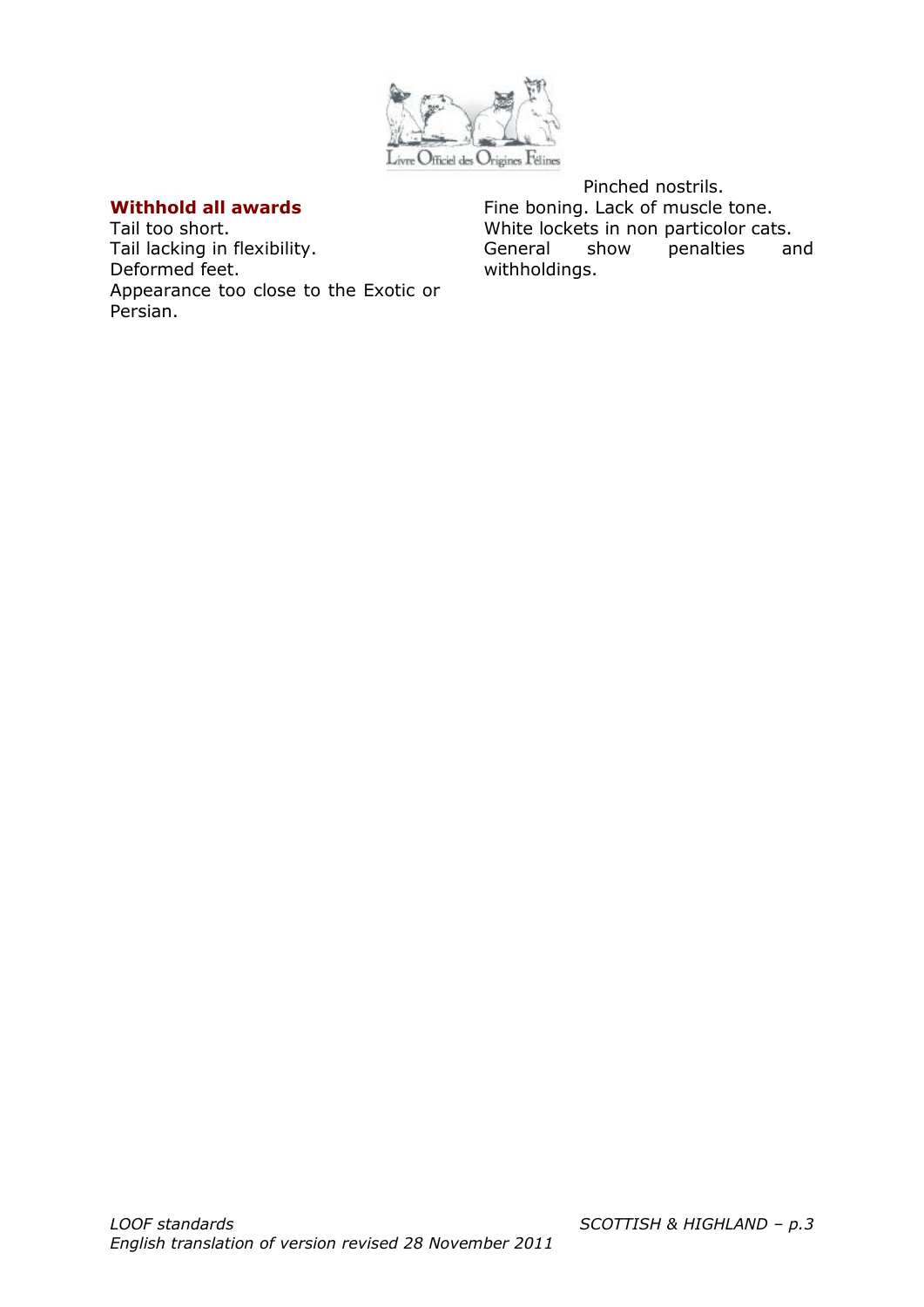

# **SELKIRK**

### **HEAD = 35 points**

Profile  $= 5$ Muzzle  $= 5$ Nose  $= 5$  $Chin = 5$  $Ears = 5$ Eye shape  $= 5$ Eye colour  $= 5$ 

### **BODY = 25 points**

 $Neck = 5$  $Torso = 5$ Legs and feet  $= 5$  $Tail = 5$ Musculature and boning = 5

### **COAT = 35 points**

Texture = 5 Density  $= 5$  $Curls = 20$  $Colour = 5$ 

### **CONDITION = 5 points**

### *Permissible colours:*

*Categories: all Divisions: solid, tabby, silver/smoke, solid and white, tabby and white, silver/smoke and white Colours: all*

### *Permissible crosses:*

*Selkirk X Selkirk Selkirk X British Shorthair Selkirk X British Longhair*

*In all Selkirk varieties, i.e.: Selkirk Rex Shorthair (curly hair) Selkirk Rex Longhair (curly hair) Selkirk Straight Shorthair Selkirk Straight Longhair*

*Selkirk X British matings will be reconsidered on January, 1st, 2015.*

*Selkirk Straights are not allowed in Championship.*

### **Introduction**

The Selkirk Rex is a round and substantial cat with curly coat. His ancestor, a small feral cat called Miss DePesto, was found in 1988 in Wyoming. She was given to Jeri Newman, a reputed Persian breeder, and was regularly giving birth to curly kittens when bred to Persians, which implied that the curly gene was dominant. Named Selkirk after the mountains near the area where Miss DePesto was found, the cat is medium to large, with a round head, a heavy body and a solid boning. The Selkirk Rex's dense and plushy coat is curly like a sheep's coat and exists in two varieties: shorthair and longhair.

**Head:** the head is broad with wellrounded contours whichever way you look at it. Cheeks are full. The top of the head is rounded, followed by a slightly concave curve. The nose is short and broad. A slight stop is allowed. Adult males have definite jowls.

**Muzzle**: when viewed from the front or from the side, the muzzle is set in a well-defined circle with firm and full whisker pads. The nose and edge of nose are straight. The end of the nose is in line with the very firm chin.

**Eyes**: round, big and well opened, the eyes are set well apart which strengthens the breadth of nose. The eye colour should be even and in relation to coat colour. The more intense and brilliant tones preferred.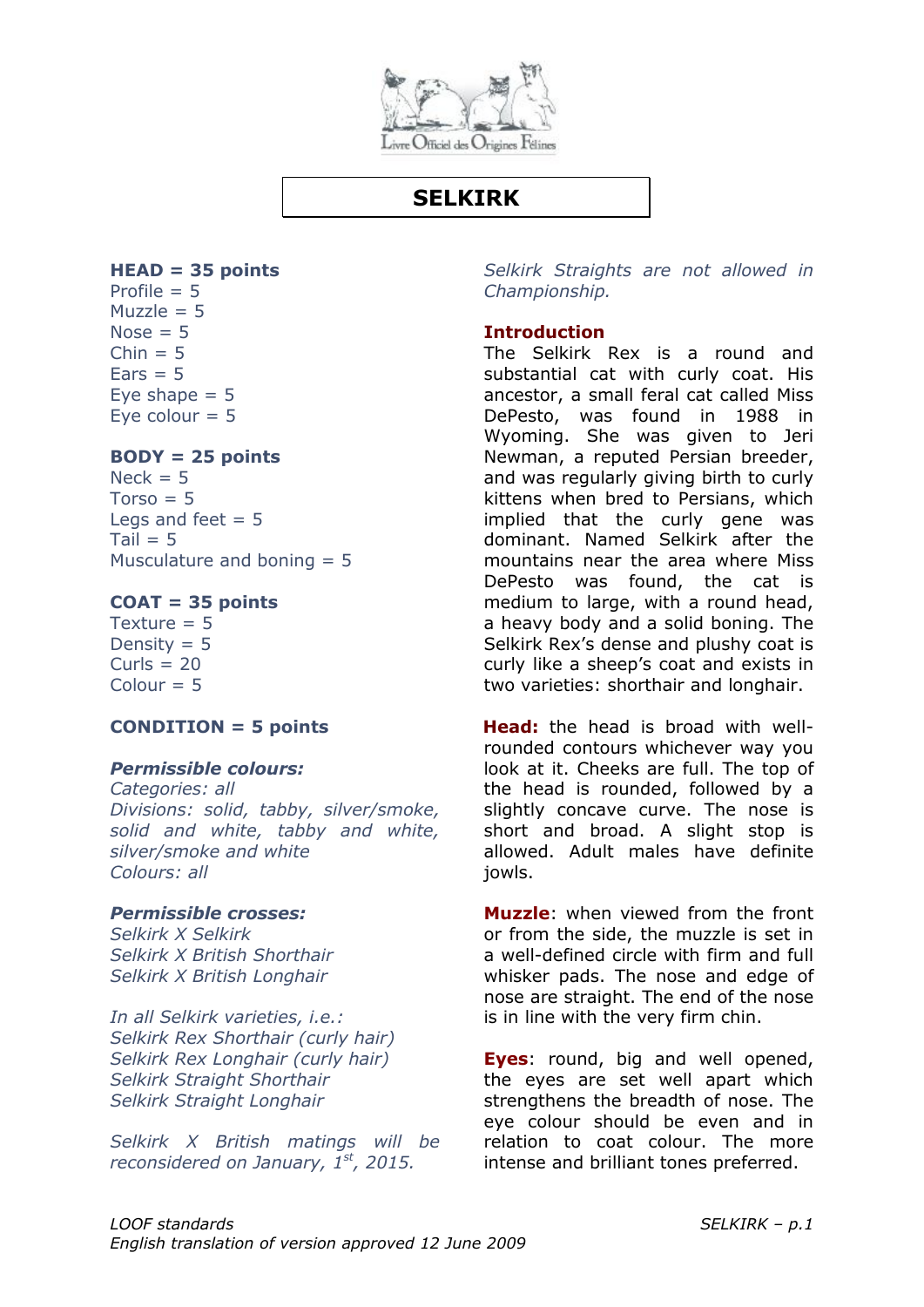

**Ears**: wide at the base, the ears are medium to small, with rounded tip. They are set well apart, they should fit into the rounded contour of the head.

**Neck**: stocky and muscled, the neck is very short, almost inexistent.

**Body**: semi-cobby in type, the body is big, thick, muscled and round. It shows strong boning and powerful musculature. It is medium to large in size.

**Legs**: medium, the legs are slightly shorter than length of body. Their boning is substantial and they are strongly muscled.

**Feet**: round and firm.

**Tail:** wide at base, the tail's length is about two thirds of body length. It is almost as wide from the base to the end, which is round.

**Coat and texture**: the Selkirk Rex's coat is dense and plushy, forming more or less loose individual curls. The mutation affects each hair (guard, down and awn) and guard hairs tend to have a coarse texture. Curliness should be more obvious on the neck, throat, belly and tail. The whiskers and eyebrows are curly.

**Selkirk Rex Shorthair:** medium in length, the coat is dense, soft and plushy. It should not be too closelying.

**Selkirk Rex Longhair:** semi-long, the fur is dense, soft and very curly. The curls, longer than in Shorthair, give the impression to be loose and individual.

### **Allowances**

Curliness and density of coat follow seasonal changes.

Coat continues to develop until two years of age. Kittens are curly at birth and lose their curls at two to three months of age and the curls come back around 8 to 10 months of age. Kittens should be judged mainly on type (head and body) rather than texture.

### **Penalize**

Cobby or foreign in type. Lack of curls. Flat forehead, stop too strong, nose too long. Cow hocks. Ghost tabby markings in solid coloured cats, except in cats of the red series.

### **Withhold all awards**

White lockets in non particolor cats. Appearance too close to the Exotic or Persian. Pinched nostrils. Fine boning. Lack of muscle tone. Lack of curls or bald areas. General show penalties and withholdings.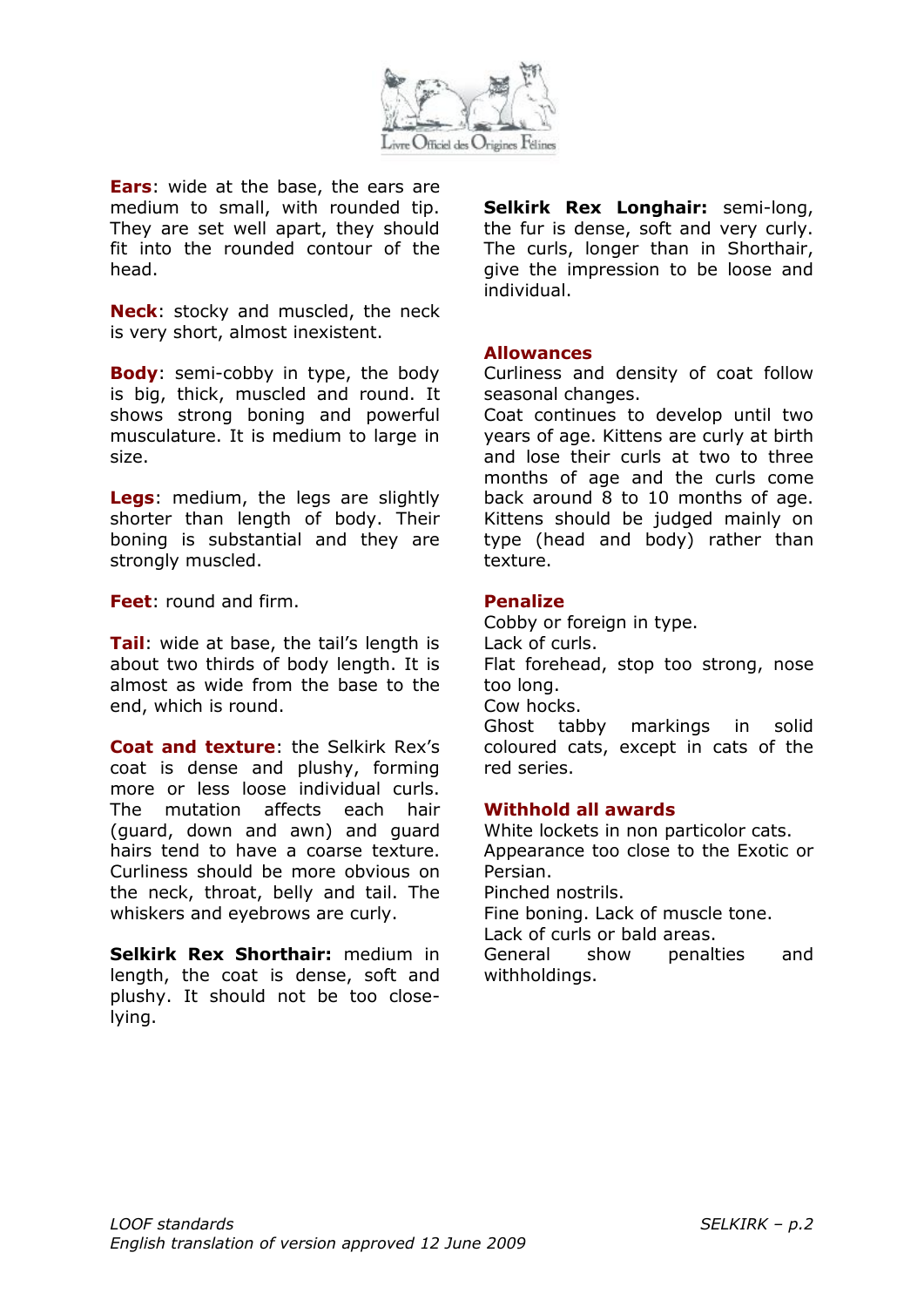

# **SIAMESE, ORIENTAL, BALINESE, MANDARIN**

### **HEAD = 30 points**

Profile  $= 6$ Shape and length  $= 10$  $Chin = 3$  $Ears = 7$ Eyes shape and set  $= 8$ 

### **BODY = 30 points**

Size, structure, musculature = 15  $Neck = 3$ Tail  $= 6$ Legs and feet  $= 6$ 

### **COAT = 15 points**

Texture  $= 8$ Length  $= 7$ 

**COLOUR = 15 points**

 $Coat = 10$  $Eves = 5$ 

### **CONDITION AND BALANCE = 10 points**

### *Permissible colours*

*Category: traditional (for the Oriental and the Mandarin), pointed (for the Siamese and the Balinese) Divisions: solid, tabby, silver/smoke, solid and white, tabby and white, silver/smoke and white Colours: all*

### *Permissible crosses*

*Siamese X Siamese Siamese X Balinese Siamese X Oriental Siamese X Mandarin Balinese X Balinese Balinese X Oriental Balinese X Mandarin Oriental X Oriental Oriental X Mandarin*

*Mandarin X Mandarin*

### **Introduction**

The Siamese is a very old breed from South-East Asia. It has been selected by English breeders as soon as the end of the XIXth century. It was the origin of 4 oriental typed

cat varieties whose differences lay in length of hair and pattern.

Siamese: shorthair, colourpoint; Oriental: shorthair, fully coloured; Balinese: semi longhair, colourpoint; Mandarin: semi longhair, fully coloured.

The Siamese, Oriental, Balinese and Mandarin are long, slender, elegant and well muscled cats.

Harmoniously combining a fine boning and a lithe and firm musculature, they are athletic with fluid lines.

These cats should be perfectly balanced, the general harmony not to be modified by one specific extreme morphological feature.

Gifted with a strong personality, they are lively and talkative.

**Head:** viewed in front, the head is medium, long and triangular. The top of the head and forehead are flat or slightly rounded. 3 types of profiles are accepted: perfectly straight, slightly convex or in 2 lines, the line of the forehead following the line of the nose without a break.

Cheeks are flat. Jowls are accepted in adult males.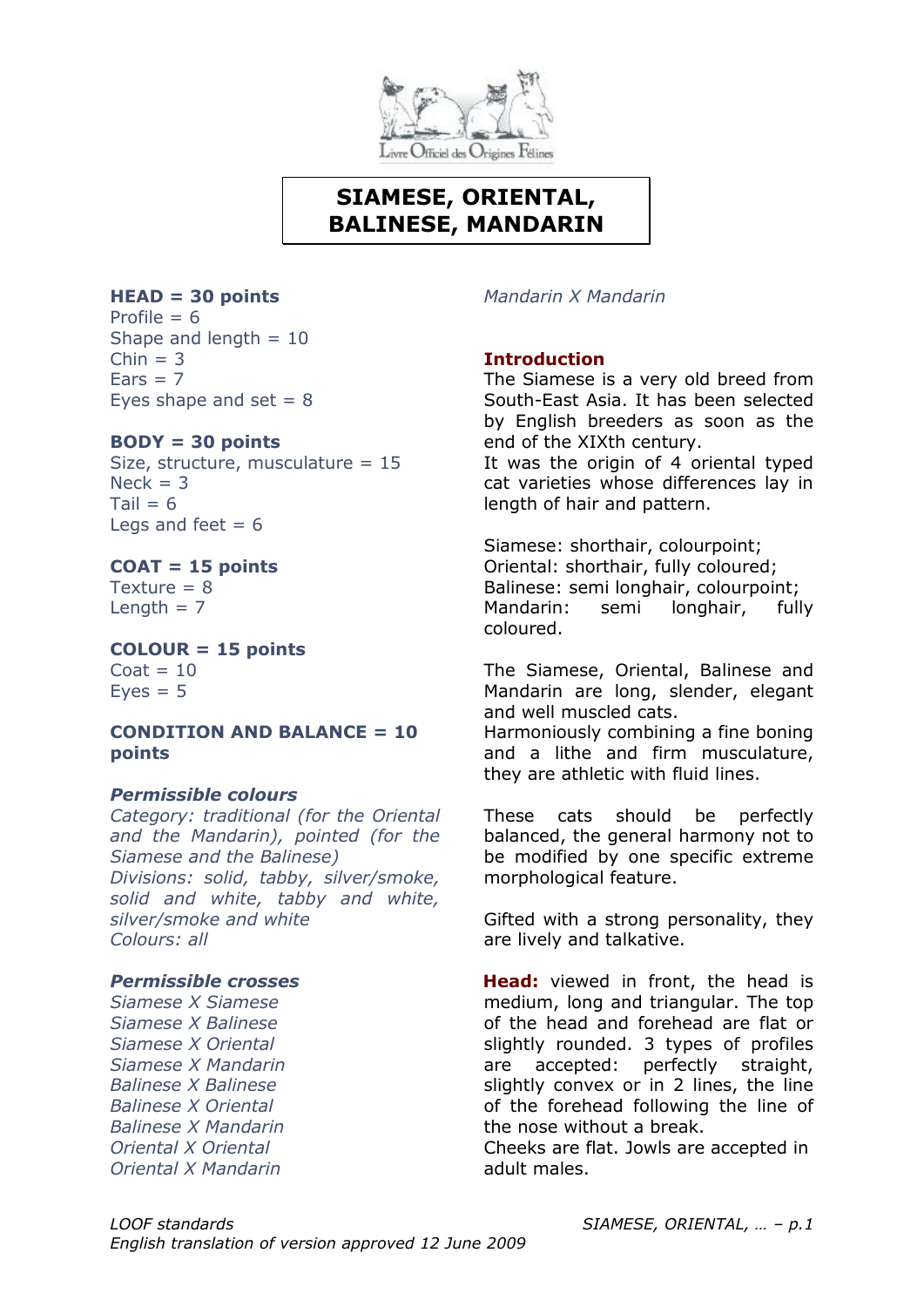

**Muzzle**: when facing, the nose is inside the triangle of head, without pinch. The end of the nose should not be narrow.

Viewed in profile, the nose is long and straight.

The jaws are medium in size. The chin is firm, in line with the end of the nose.

**Eyes**: Medium sized, the eyes are oriental. Almond shaped and set well apart, they are set with a slant toward the nose, in harmony with the triangle of the head. Colour of eyes is deepest vivid blue for Siamese and Balinese, and deepest vivid green for Oriental and Mandarin. Odd eyes (green and blue) are accepted in particolor cats. Odd eyes and blue eyes are accepted in white Orientals.

**Ears**: Large, wide at base, set well apart, the ears continue the triangle of the head.

**Neck**: long, slender and elegant, the neck brings out head and shoulders.

**Body**: oriental in type, medium in size, the body is long, tubular and firm. It appears strikingly dense when handled. It is athletic and slender with a firm and lithe musculature. Equal width at shoulders and hips. Fine boning.

**Tail**: in harmony with length of body and length of legs.

**Siamese and Oriental**: whippy, it is narrow at base, long and tapering to a fine point.

**Balinese and Mandarin**: long and fine, furnished, it is lightly held, like an ostrich's feather.

**Legs**: long and elegant, they are in harmony with length of body. Their boning is fine and their musculature is firm.

**Feet**: oval and small.

### **Coat:**

Siamese and Oriental: very short and tight, silky, the coat is close lying and fine textured.

Balinese and Mandarin: mid-longhair and fine textured, the fur is silky and close lying. Almost no undercoat. The coat is shorter on the shoulders and gets longer toward the flanks. The britches and tail are well furnished. There should not be any ruff.

### **Colour:**

Siamese and Balinese are colourpoint cats. There should then be a definite contrast between point colour, as even as possible, and body colour which is even.

Absence of ghost markings is preferred, except on tabby cats where they are allowed.

The age and the base colour are to be taken into account on the evolution of the colourpoint pattern: points are usually not totally developed on kittens, most of all in dilute colours, whereas darker shades on mature cats are normal.

**Condition**: neither fat nor thin, the cats of this breed group are slender, not skinny.

#### Allowances:

**Siamese and Oriental**: the Siamese variant (from a Balinese or a Mandarin) has a longer coat and a frothy texture.

**Balinese and Mandarin**: incomplete development of fur on cats under 12 months.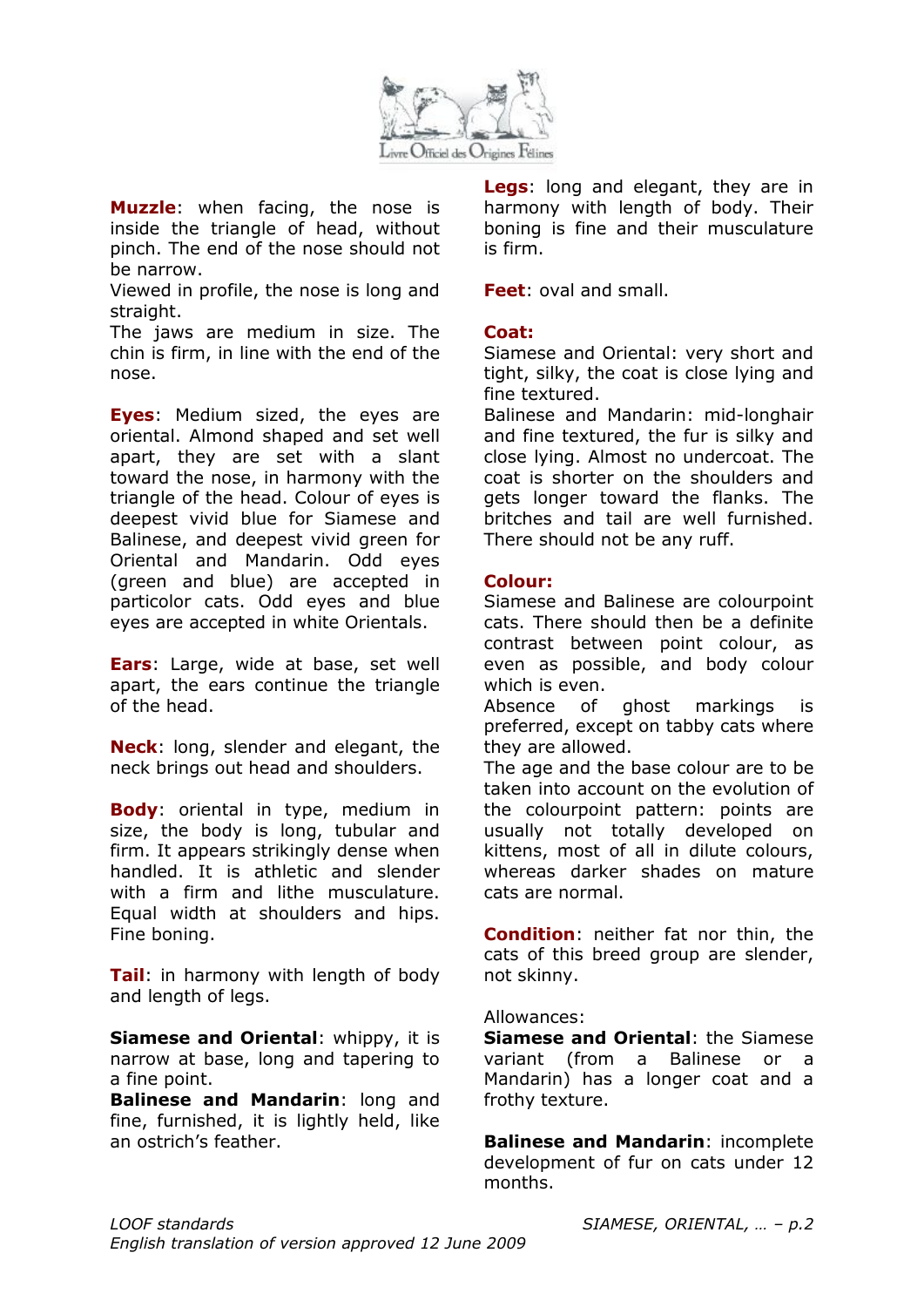

**Siamese and Balinese**: unfinished mask, 'glasses', shadow markings on tail or flanks on kittens and young adults under 12 months.

**Oriental and Mandarin:** tabby shadow markings on tail or flanks on kittens and young adults under 12 months.

#### **Penalize**

Short or massive body, short legs, heavy boning.

Round or broad head. Short muzzle. Break in profile. Pinch.

Lack of or prominent chin.

Small or round eyes or eyes that are not slanted enough.

**Siamese and Oriental**: long, rough or coarse fur.

**Balinese and Mandarin**: short, rough or coarse fur. Lack of tail plume.

**Siamese and Balinese**: dark spots on the belly and/or flanks. Lack of pigments in points. Brindling, i.e. presence of white hair in the points. Mask extending to the whole head.

### **Withhold all awards**

White spots except in particolor cats. Lack of pigment on paws or nose. Any fault in tail. General show penalties and withholdings. **Siamese and Balinese**: eye colour other than blue. **Oriental and Mandarin**: gold or copper eyes. **Balinese and Mandarin**: undercoat (double coat).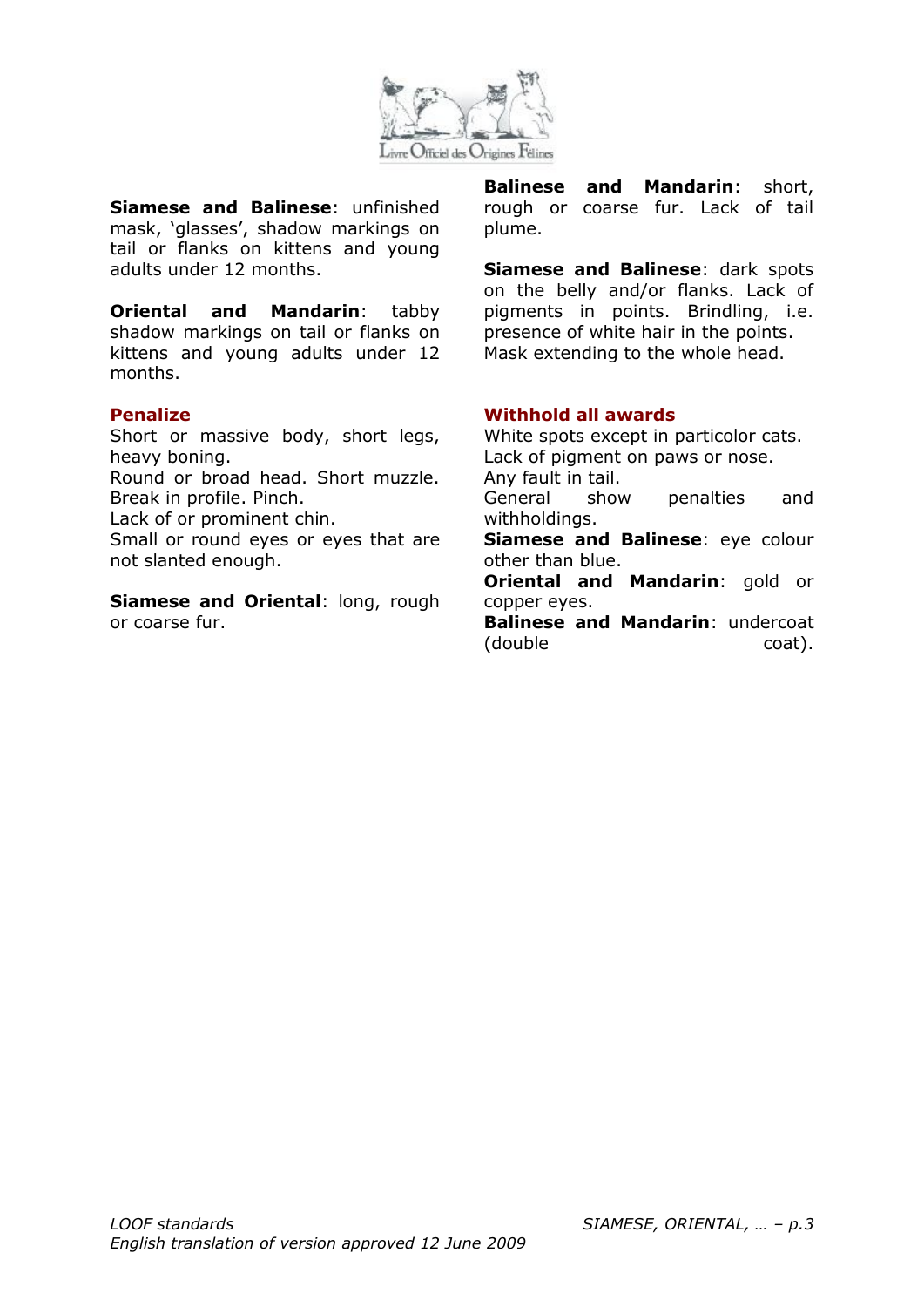

## **SIBERIAN**

#### **HEAD = 30 points**

Shape and size  $= 10$ Profile  $= 4$  $Ears = 4$  $Eves = 5$  $Muzzle = 2$  $Nerk = 5$ 

### **BODY = 40 points**

Shape  $= 10$  $Size = 10$ Boning  $= 5$ Musculature  $= 5$ Legs and feet  $= 5$  $Tail = 5$ 

#### **COAT AND COLOUR = 20 points**

Length  $= 5$ Texture  $= 5$ Undercoat  $= 5$  $Colour = 5$ 

### **CONDITION AND BALANCE = 10 points**

### *Permissible colours*

*Category: traditional, point Divisions: solid, tabby, silver/smoke, solid and white, tabby and white, silver/smoke and white Colours: all except those based on chocolate, lilac, cinnamon and fawn.*

### *Permissible crosses*

*Siberian X Siberian*

### **Introduction**

The Siberian is a large semi longhair cat from Russia where, despite a late international recognition, it's been living for centuries. Powerful, an impression of strength emanates from him, confirmed by its round, very well-developed musculature.

Considering its morphology, the Siberian only reaches full maturity around 3 years of age. Males are noticeably larger than females.

Nota: colourpoint Siberians are traditionally called "Neva Masquerade Siberians".

**Head:** the shape of the head is a modified wedge, large with rounded contours. Viewed from the front, the cheekbones are neither high set nor prominent. The skull is broad and almost flat. Viewed from the side, the forehead is slightly round and continued by a slight curve between the eyes. The nose is medium in length and flat.

**Muzzle**: round and strong, it must be without pinch. Females often have a thinner muzzle than males. The chin is rounded without being protruding. Whiskers are long and thick.

**Eyes**: large, almost round, they are set at least one eye's width apart. Slightly slanted, without having an oriental look. All eye colours are accepted without relationship with coat colour, except in the colourpoints which have blue eyes.

**Ears**: medium in size, large at base and set an ear to an ear and a half ear width apart. From the side, they are slightly tilting forward. Round at the end, the ears have an important fur covering almost totally their base. Abundant furnishings inside, lynx tips desirable.

**Neck**: round and short, the neck is heavily muscled.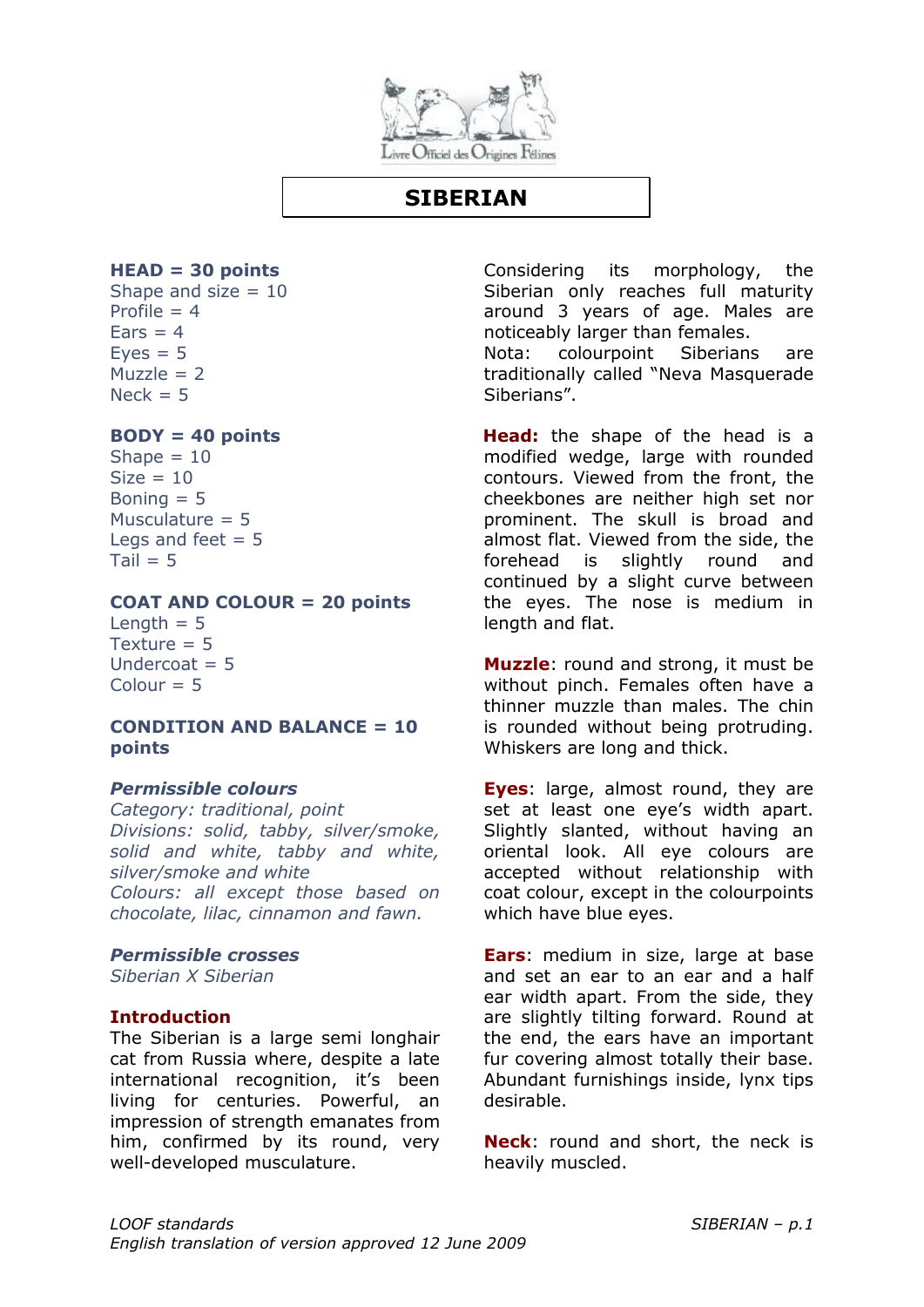

**Body**: the body is semi cobby, massive, heavy and muscled, with a characteristic barrel-shaped appearance, due to roundness of the ribs and the musculature. The back is arched and higher than the shoulders, the belly is firm.

**Legs**: medium in length, the legs are sturdy and muscled with substantial boning.

**Feet**: big and rounded, the feet have abundant toe tufts.

**Tail**: wide at the base, tapering to a blunt tip, the tail is thickly furnished. It should ideally reach the base of shoulder blades.

**Coat and colour:** semi-long to long, the Siberian's coat is made of three types of hair: guard, down and awn hairs. The hair on the shoulders, lower part of the chest and back should be coarse and shiny. Ruff goes from back of head down to chest. Abundant undercoat. The hair may thicken to curls on the belly, but a wavy coat is not characteristic.

In particolors: white is allowed in any amount and in all areas.

Condition and balance

The overall appearance of the Siberian should reflect strength and power, balanced by a sweet expression.

### **Allowances**

The coat follows important season variations, being thicker in winter and shorter in summer. Guard hair does not grow before kittens are 6 months old.

### **Penalize**

White spots and lockets in non particolor cats. Straight profile. Stop. Ears too close in adults. Narrow or pointed muzzle. Almond shaped eyes. Long legs.

### **Withhold all awards**

Lack of structure or fine boning. General show penalties and withholdings.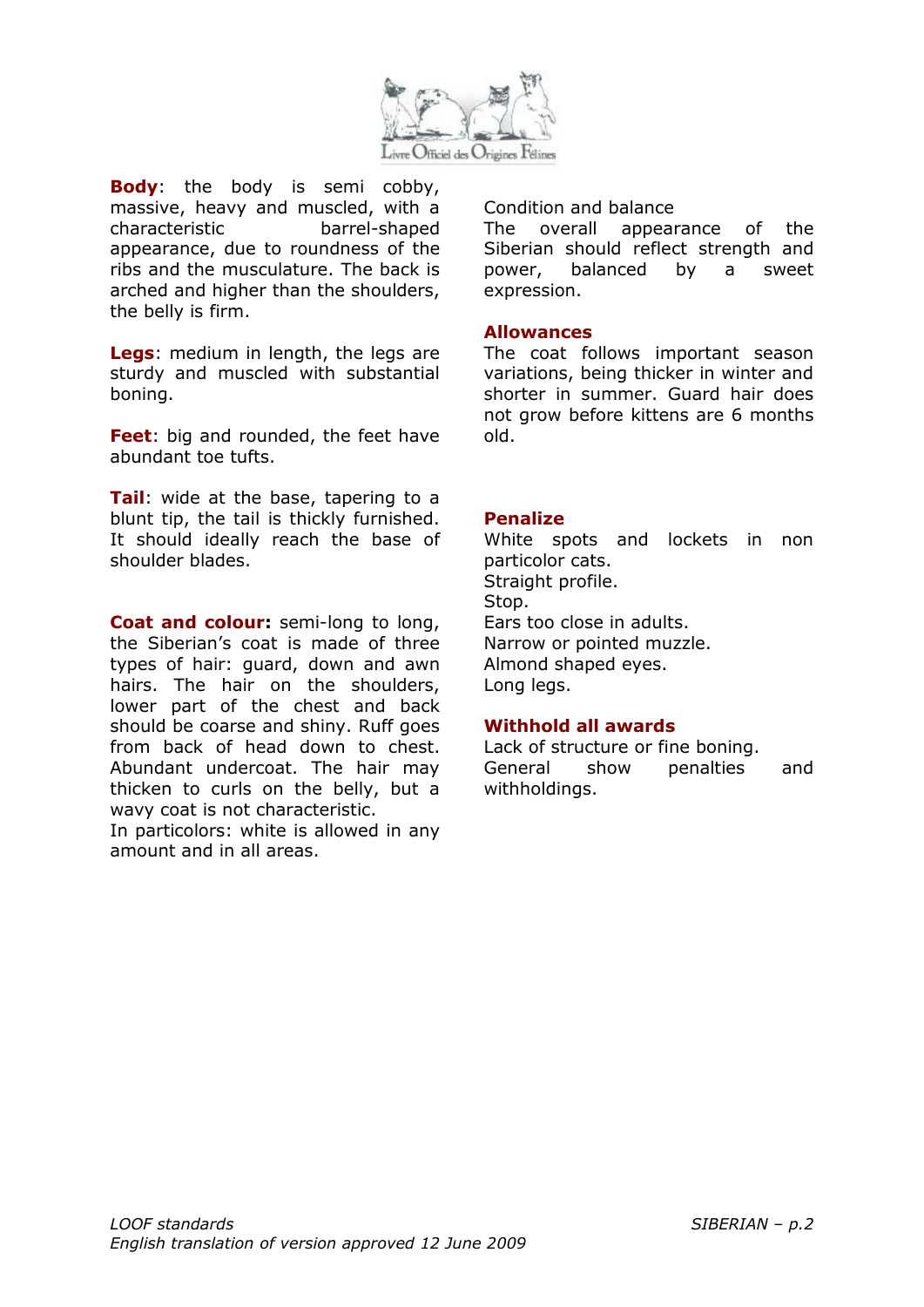

# **SINGAPURA**

### **HEAD = 40 points**

Shape  $= 10$  $Eves = 10$  $Ears = 10$ Profile  $= 5$  $Neck = 5$ 

### **BODY = 25 points**

 $Torso = 8$  $Leas = 2$  $Feet = 2$ Boning  $= 5$  $Tail = 3$ Musculature  $= 5$ 

### **COAT AND TEXTURE = 35 points**

Length and texture  $= 10$  $Colour = 15$  $Tickina = 10$ 

### *Permissible colours*

*Seal ticked tabby sepia [Category: sepia Divisions: tabby (ticked tabby pattern only) Colour: black]*

### *Permissible crosses*

*Singapura X Singapura*

### **Introduction**

Known as the smallest cat breed, the Singapura originated from Singapore where ticked cats have been living half wild for a long time. In 1974, Hal and Tommy Meadows, two American breeders, noticed them and imported 3 subjects to the United States. Those cats, bred to Burmese cats, were the starting point of the Singapura breed which got recognition in 1984.

**Head:** round and rather small, the head, viewed in front, shows a rounded skull followed by high and

broad cheek bones. From the side, the slightly rounded forehead is followed by a slight indentation at nose birth. The nose, rather short, is slightly rounded.

**Muzzle**: medium in length, the muzzle is broad. There should be a definite whisker break. It should not be pointed or narrow. Chin to be firm and well-developed.

**Eyes**: Large and very expressive, the walnut-shaped eyes are widely open. Set at least one eye's width apart, they should neither be round nor protruding. Preferred colour is green in any shading, as long as they are even. Blue eyes are not allowed.

**Ears**: large, alert and moderately pointed, the ears have a deep cup shape and are widely opened at base. The deep cupping is very important in their large appearance. They are set an ear width apart, with good furnishings.

**Neck**: the neck is short and thick.

**Body**: semi cobby in type, the body is compact with a broad and rounded ribcage.

**Legs**: strong and heavy at the body, the legs are tapering to a fine lower leg boning.

**Feet**: small, oval and firm.

**Tail**: the ideal tail is long enough to reach shoulder blades, slightly thick at base and tapering to a rounded tip.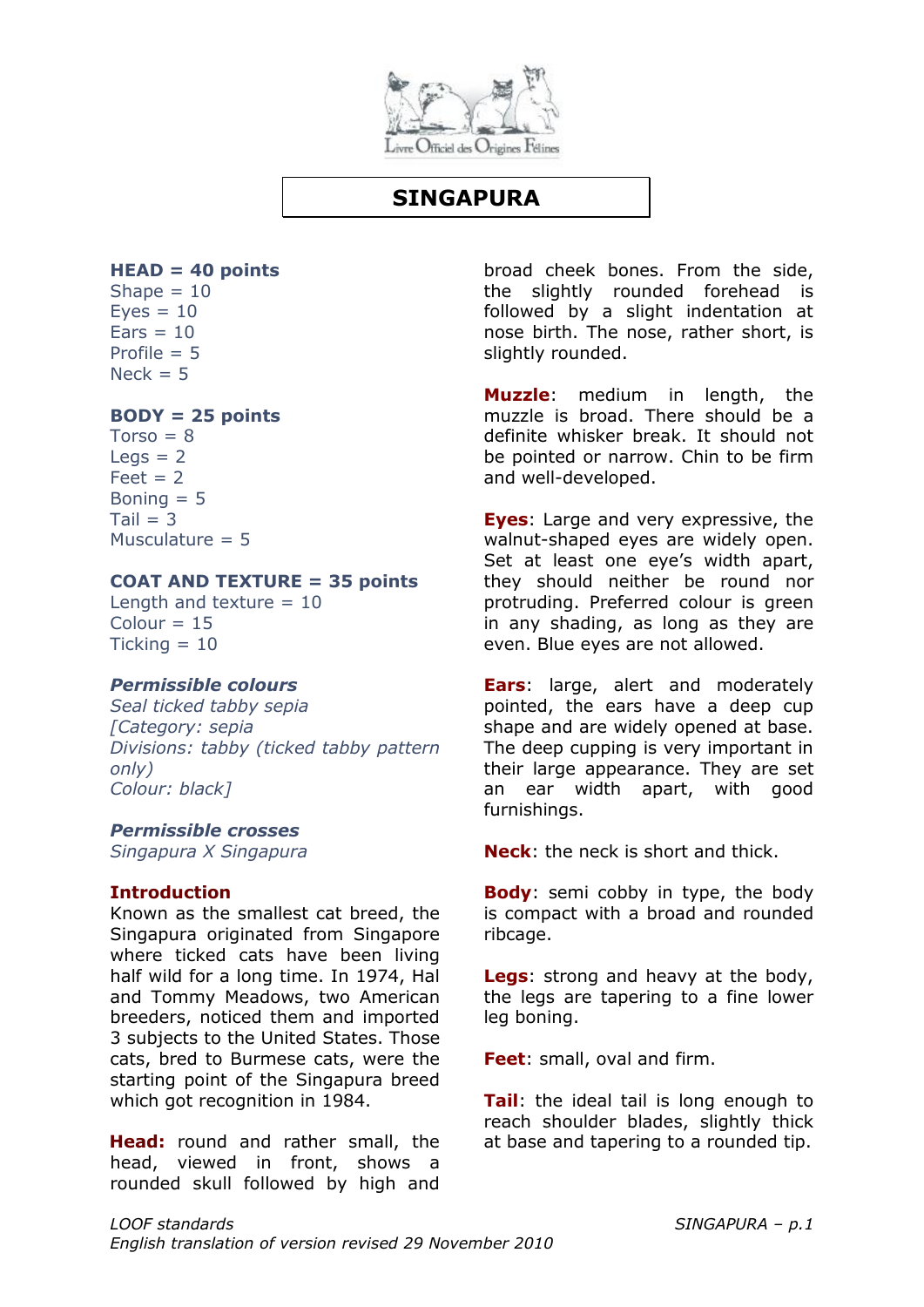

### **Coat and texture:**

Fine, silky and without undercoat, the coat is close lying. Short, it should be of sufficient length so that each hair carries several alternating light and dark bands, called ticking. Coat is longer at the spine and may be longer and woollier on kittens than adults.

### **Colour and pattern:**

The undercoat is old ivory. The ticking, make-up markings, paw pads and tip of tail are dark brown or black. The nose leather is brick coloured, with a dark brown or black outline.

The pattern is genetically ticked tabby sepia, i.e. each hair has at least 4 alternating bands of ivory and dark brown or black, except on whisker pads, throat, chest, belly, inner legs and underside of tail that are not ticked.

Ticking is more intense on the spine and tail. The hair is always light next to the skin and dark on the outer tip band. The inside of forelegs should show tabby markings. The head shows the typical patterns of tabby cats: inverted M on the forehead, slight Mascara markings around the eyes and on the cheeks.

#### **Allowances**

All eye colour shades from gold to hazel are allowed.

### **Penalize**

Small and/or narrow ears. Small or protruding eyes. Pointed or very short muzzle. Stop. Plush or springy coat. Grey tones, too cold or too warm. Prominent outer foreleg barring.

### **Withhold all awards**

Straight profile. White buttons or lockets. Unbroken necklaces. Circular leg bracelets. Barring on the tail. Blue or aqua eyes. Lack of make-up. Total absence of ticking (solid coloured cat). General show penalties and withholdings.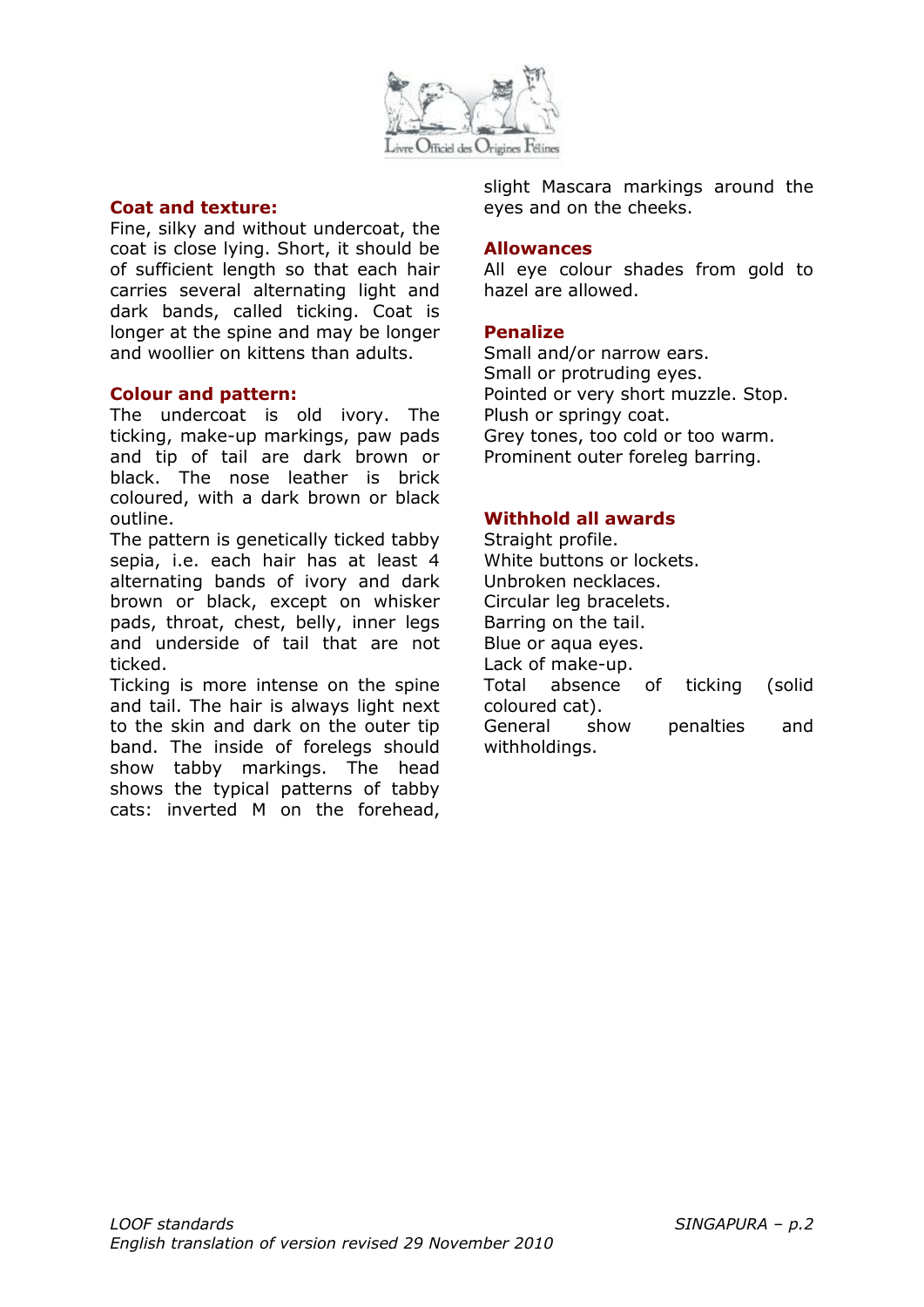

# **SNOWSHOE**

# **HEAD = 30 points**

Shape  $= 10$ Eyes (shape and colour)  $= 10$  $Ears = 5$ Profile  $= 5$ 

### **BODY = 30 points**

 $Torso = 10$ Boning  $= 5$ Musculature  $= 5$  $Leqs = 5$  $Tail = 5$ 

### **COAT AND TEXTURE = 30 points**

Length  $= 10$ Texture  $= 10$  $Colour = 10$ 

### **CONDITION = 10 points**

### *Permissible colours*

*Category: pointed Divisions: solid and white, tabby and white, silver/smoke and white (all in mitted and bicolour patterns only) Colours: all*

### *Permissible crosses*

*Snowshoe X Snowshoe*

### **Introduction**

The Snowshoe was created by Dorothy Hinds-Daugherty, a breeder from Philadelphia. In fact, she wanted to create a white mitted Siamese like the ones that can be seen on some pictures of the Victorian era. To reach her goal, she bred moderate typed Siamese with other breeds, including the US national cat, the American Shorthair, and probably Birmans.

**Head:** the shape of the head is a modified wedge, equilateral in shape, with rounded contours. The area between the ears seems flat, when facing. The cheekbones are set high and the bone structure should be visible, even in adult males that have more developed cheeks. Viewed in profile, the forehead is straight and followed by a slight curve on the nose. The latter, medium in breadth, is more often straight. A small bump is accepted.

**Muzzle**: Medium in length, the muzzle is rounded with a slight pinch. Strong chin.

**Eyes**: rather large, the eyes are oval to round. They are slightly slanted without being oriental. All shades of blue are allowed.

**Ears**: medium-sized, continuing the line of wedge, they are large at base with rounded tips.

**Neck**: medium in size, the neck is strong and muscled.

**Body**: the body is semi foreign in shape, harmonious and muscled. Dense, it appears less heavy than truly is. Females are smaller and lighter than males.

**Legs**: rather long, the legs are relatively fine boned with well developed muscles.

**Feet**: oval, the feet are in proportion to the body.

**Tail**: medium in length, the tail is thicker at base and slightly tapered to the end.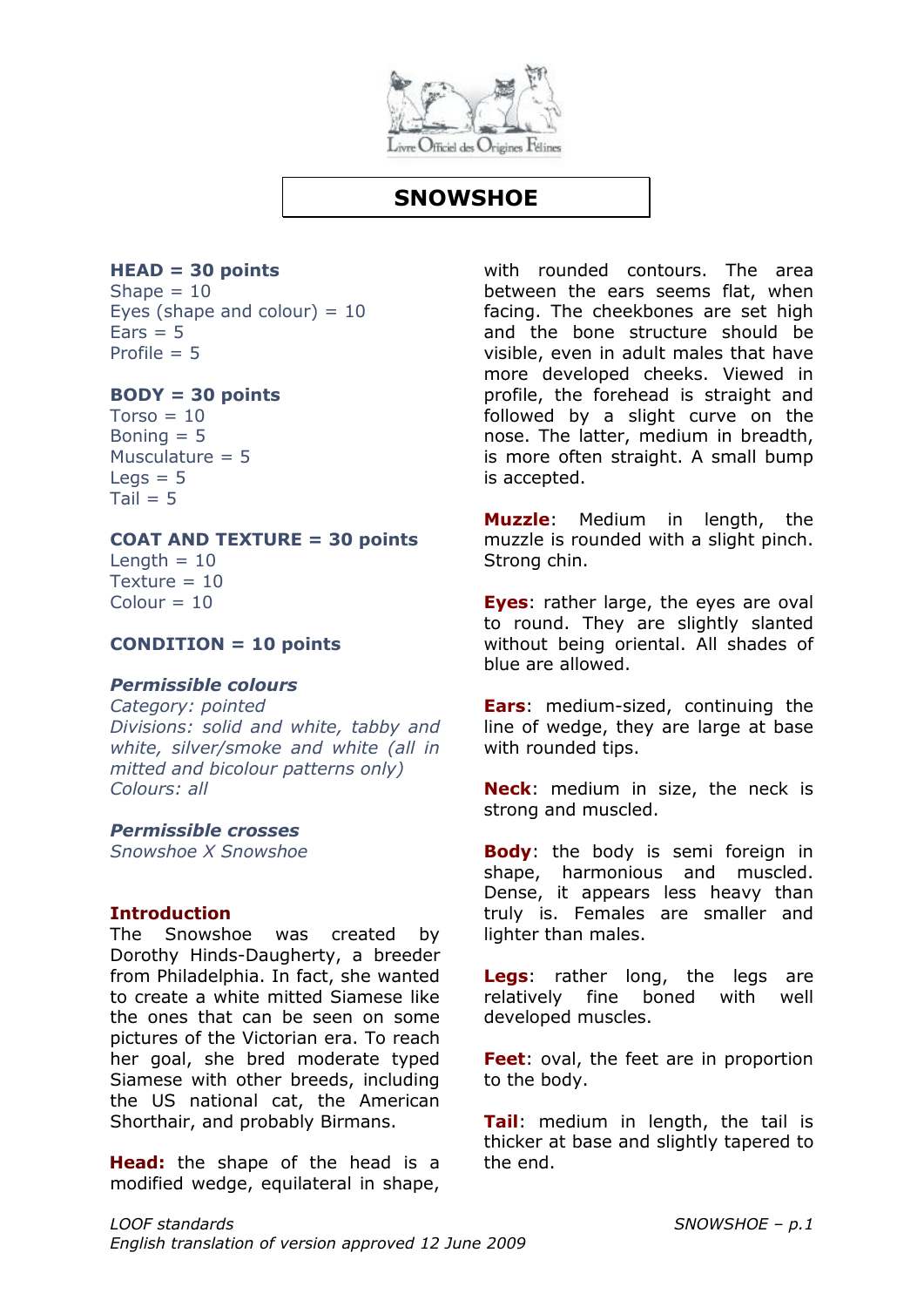

**Coat and texture**: short to moderately short, the coat is soft and silky. Dense, it is not closelying.

**Colour**: 2 patterns are allowed: bicolour and mitted. The distribution of white in the mitted pattern is one of the most difficult to obtain as it is very precise and rather uncertain. Only the four feet should be white and the face should show an inverted V.

#### **Mitted**

Points: ears, mask, legs – except feet – and tail show the basic point colour of cat, darker than body and as even as possible.

Front feet: white and even mittens.

Back legs: white to mid thigh. There should not be coloured spots in white. Body: colour from eggshell to milkywhite according to colour of points. Darker shades are allowed on shoulders and hips. Throat, chest and stomach are white, but proportion of white should not exceed one fourth of coat colour.

### **Bicolor**

Points: ears, mask, feet and tail show basic point colour of cat, darker than body and as even as possible. Mask shows an inverted V that should be as symmetrical as possible and not extend beyond outer edge of eyes. Nose leather is pink.

Body: colour from eggshell to milkywhite according to colour of points. Darker shades are allowed on shoulders and hips. Chest, stomach, legs and feet are white. A few white spots are allowed on back and flanks, proportion of white not to exceed half of total surface of coat.

Coloured spots on pawpads are accepted in both mitted and bicolour cats.

#### **Allowances**

As in any colourpoint cats, colour of coat gets darker on older cats. Shades or important contrasts with the white markings should not be penalized in mature cats. Ghost barring are allowed in kittens. Seasonal changes should not be penalized.

### **Penalize**

Fully coloured foot. Plushy, double, or woolly coat. Long hair. Mitted or bicolour patterns not respected. Massive or oriental body.

### **Withhold all awards**

Non particolor cat. Eye colour other than blue. General show penalties and withholdings.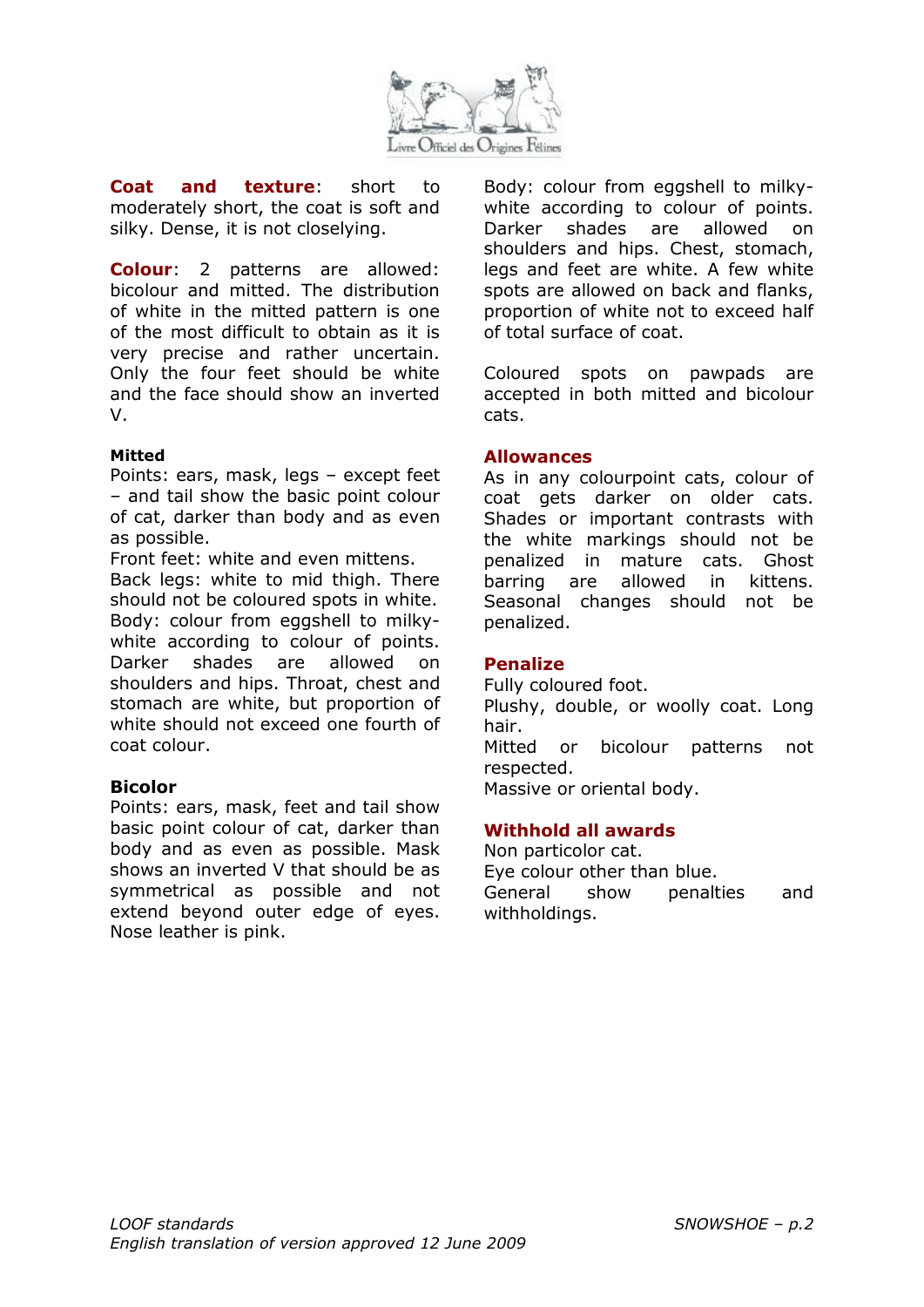

# **SOKOKE**

## **HEAD = 25 points**

Shape  $= 10$  $Eves = 5$  $Ears = 5$  $Chin = 5$ 

### **BODY = 25 points**

 $Torso = 15$  $Leas = 5$  $Tail = 5$ 

### **COAT AND TEXTURE = 45 points**

Texture and length  $= 15$  $Colour = 30$ 

### **CONDITION = 5 points**

### *Permissible colours*

*Brown tabby (marble pattern) [Category: traditional Division: tabby (marble pattern only) Colours: black]*

### *Permissible crosses*

*Sokoke X Sokoke* 

### **Introduction**

The Sokoke is a naturally occurring native breed found in the Sokoke Forest area, Kenya. In 1970, a British woman, named Jeni Slater started breeding, whereas Gloria Moeldrup imported two subjects to Denmark in the 1980's. This very rare cat was recognized by FIFe in 1993.

The Sokoke is a medium sized highlegged elegant cat. The marble and shimmering coat is highlighted by its very short fur.

**Head:** the head is a modified wedge, small compared to the body. The top of the skull is almost flat, the cheekbones are high and welldefined. The profile shows a very soft indentation at the base of the nose, which is medium in length and straight.

**Muzzle:** well-defined, the muzzle is not pinched, with firm chin.

**Eyes**: almond-shaped, the eyes are large, set well apart and slightly oblique. Their colour is amber to green.

**Ears:** medium sized, the ears are wide at base with rounded tips. Lynx tips are desirable.

**Neck:** the neck is slender and muscled, the head coming well off the shoulders.

**Body:** semi-foreign in type, the body is medium long, slender and muscled. The chest is round and welldeveloped.

**Legs:** high and long, the legs have a sturdy boning. The hind legs are well angled, which is characteristic of the breed.

**Feet:** oval.

**Tail:** Medium to long, the tail is thicker at base and tapering to the tip.

**Coat and texture**: very short, closelying and glossy, with no undercoat. Marble pattern looks like a classic tabby slightly elongated and muted by ticked hairs in the solid areas (black markings), both hallmarks of the Sokoke breed.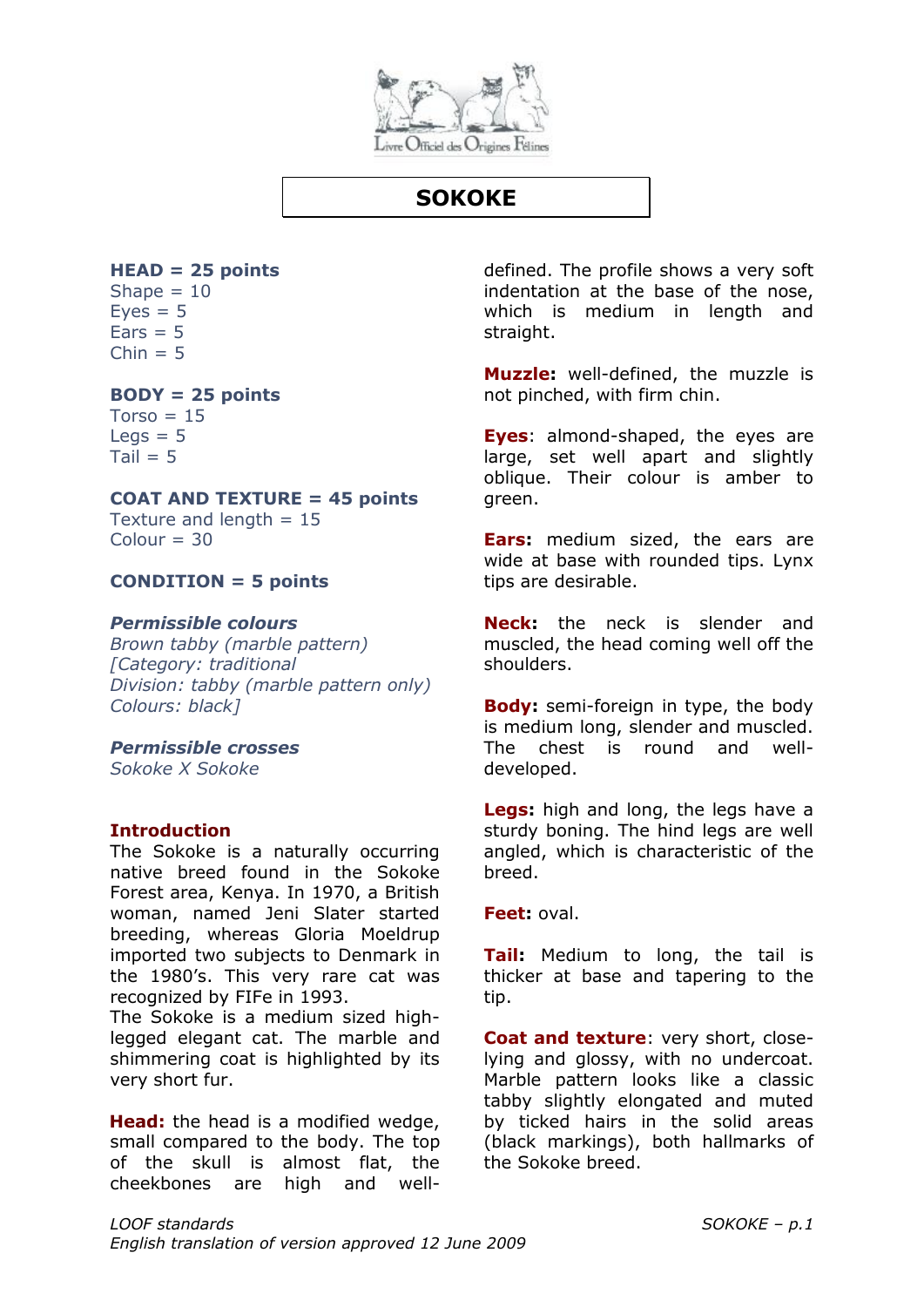

### **Penalize**

Oriental or cobby type. Stop. Pinch.

### **Withhold all awards**

White lockets or buttons. General show penalties and withholdings.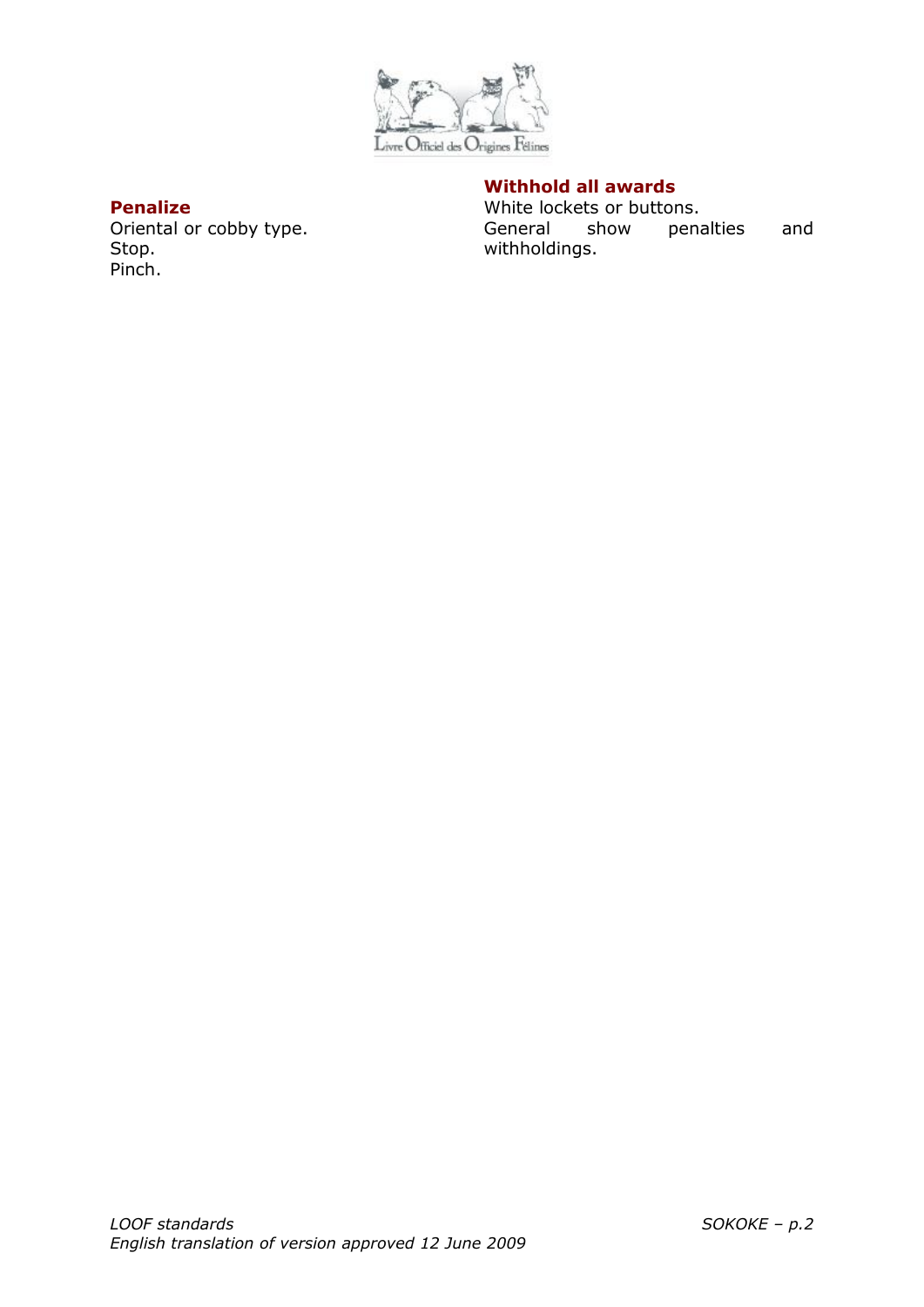

# **SPHYNX**

### **HEAD = 40 points**

Shape and size  $= 5$ Profile  $= 10$  $Eves = 5$  $Cheekhones = 5$ Muzzle and  $chin = 5$  $\text{Fars} = 10$ 

### **BODY = 40 points**

 $Nerk = 5$  $Check = 10$ Abdomen  $= 13$ Legs and feet  $= 5$  $Tail = 7$ 

### **Hairlessness = 20 points**

Wrinkles  $= 10$  $T$ exture = 10

### *Permissible colours*

*Category: all Divisions: solid, tabby, silver/smoke, solid and white, tabby and white, silver/smoke and white Colours: all*

### *Permissible crosses*

*Sphynx X Sphynx*

### **Introduction**

Though hairless cats have always existed, the weird looking Sphynx appeared as a breed in the 1970's in Canada. Imported from Toronto to the Netherlands by Dr Hernandez, the first Sphynx founded lines in France before reaching the United States. Sphynx's hairlessness, from total absence of hair to suede-like down hair, results from a spontaneous mutation. The specificity of this breed does not only reside in its hairlessness but also in its unique distinguishable type.

**Head:** medium, the head is longer than wide. It is wedge shaped with defined rounded contours, high cheekbones and pronounced pinch. From the side, top of skull and forehead are flat, continued by a concave curve, from bridge of nose. The latter is straight.

**Muzzle**: rather short, rounded and well-developed, the muzzle is strongly pinched, detached from the skull. Whisker pads are well-rounded. The chin is firm and well defined.

**Eyes**: lemon shaped, the eyes are large, well opened and expressive. All colours are accepted in relationship with coat colour.

**Ears**: very large and set very low, the ears are wide at base. They should look oversized compared to the head. They are rounded at tip.

**Neck**: medium sized and wellmuscled, it is arched with the head coming well off the shoulders.

**Body**: semi-cobby in type, the body is firm. The musculature, well-defined under the skin, is round. The chest is barrel-shaped, broad and deep. The abdomen is well-rounded, as if the cat had recently eaten, without sign of obesity. Hips and croup are rounded.

**Legs**: the legs are rather finely boned, yet firmly and well muscled. The forelegs are slightly arched.

**Feet**: oval, the feet have fine elongated and prominent toes. Paw pads are thicker than in other breeds,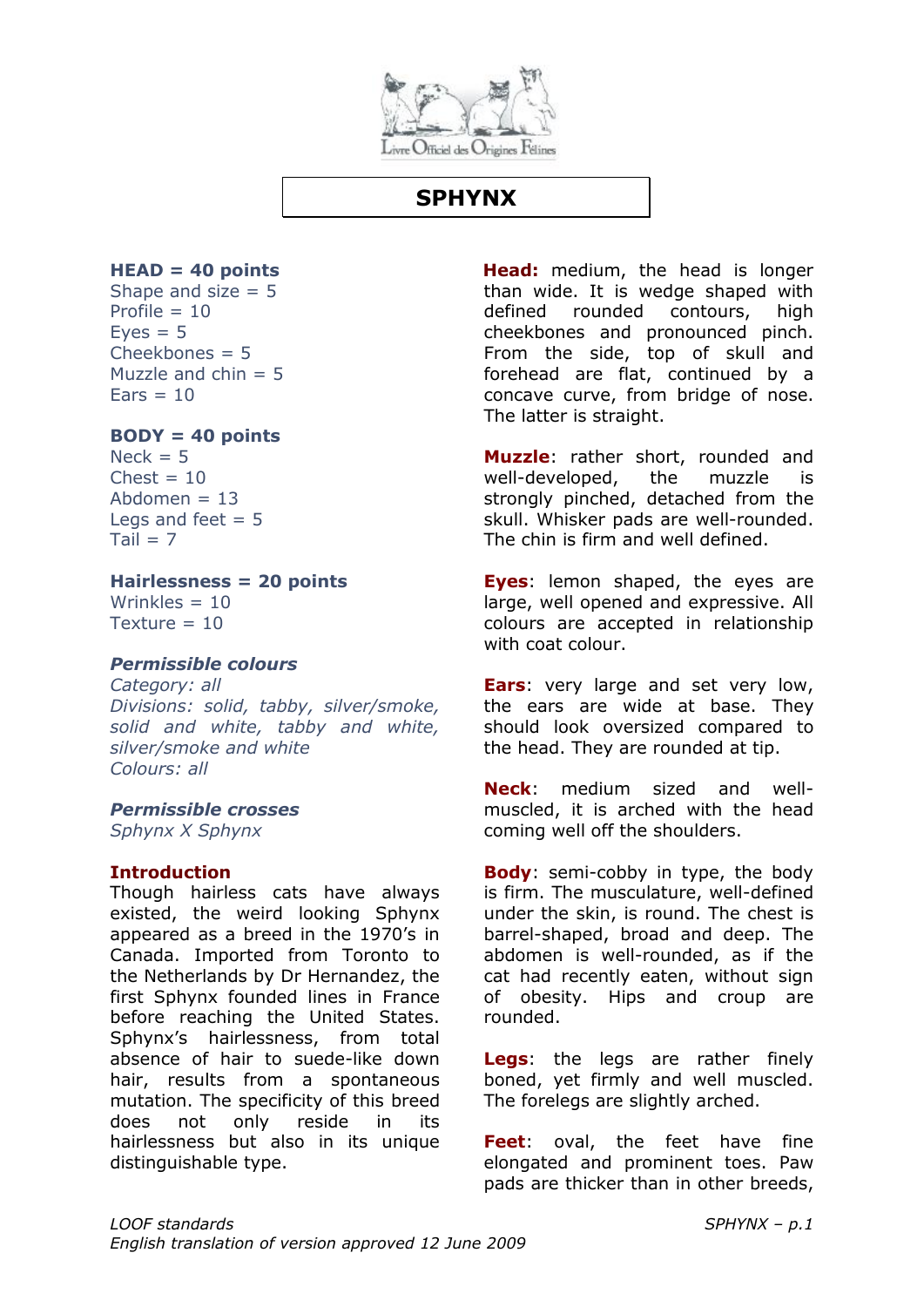

which gives the impression that the Sphynx walks on air cushions.

**Tail**: the tail is long, whippy and slightly thick at base, looking like a rat's tail.

**Skin and texture:** the skin of the Sphynx can be totally bald or chamois-like. The skin is very wrinkled in kittens. The adults should retain as many wrinkles as possible, especially on the head, although wrinkling should not be so pronounced as to affect the cat's normal functions. Whiskers and brows are sparse or absent.

### **Allowances**

A few hair tufts are acceptable on some areas of the body: base of ear, nose, scrotum, end of legs, end of tail.

Jowls can be very prominent in adult males.

### **Penalize**

Cobby type. Concave curve of profile not distinct. Almond shaped eyes. Ears not oversized compared to the head. Narrow chest. Short tail. Lack of wrinkles on head.

### **Withhold all awards**

Frail or delicate look, thin body, fine boning in adult cats. Foreign type. Strictly straight or bumped profile. Small ears. Corkscrew Tail. Hair that looks like the Devon Rex's wavy hair or the Cornish Rex's hair in molt. Obvious depilating and/or shaving. Dirty ears and/or nails. General show penalties and withholdings.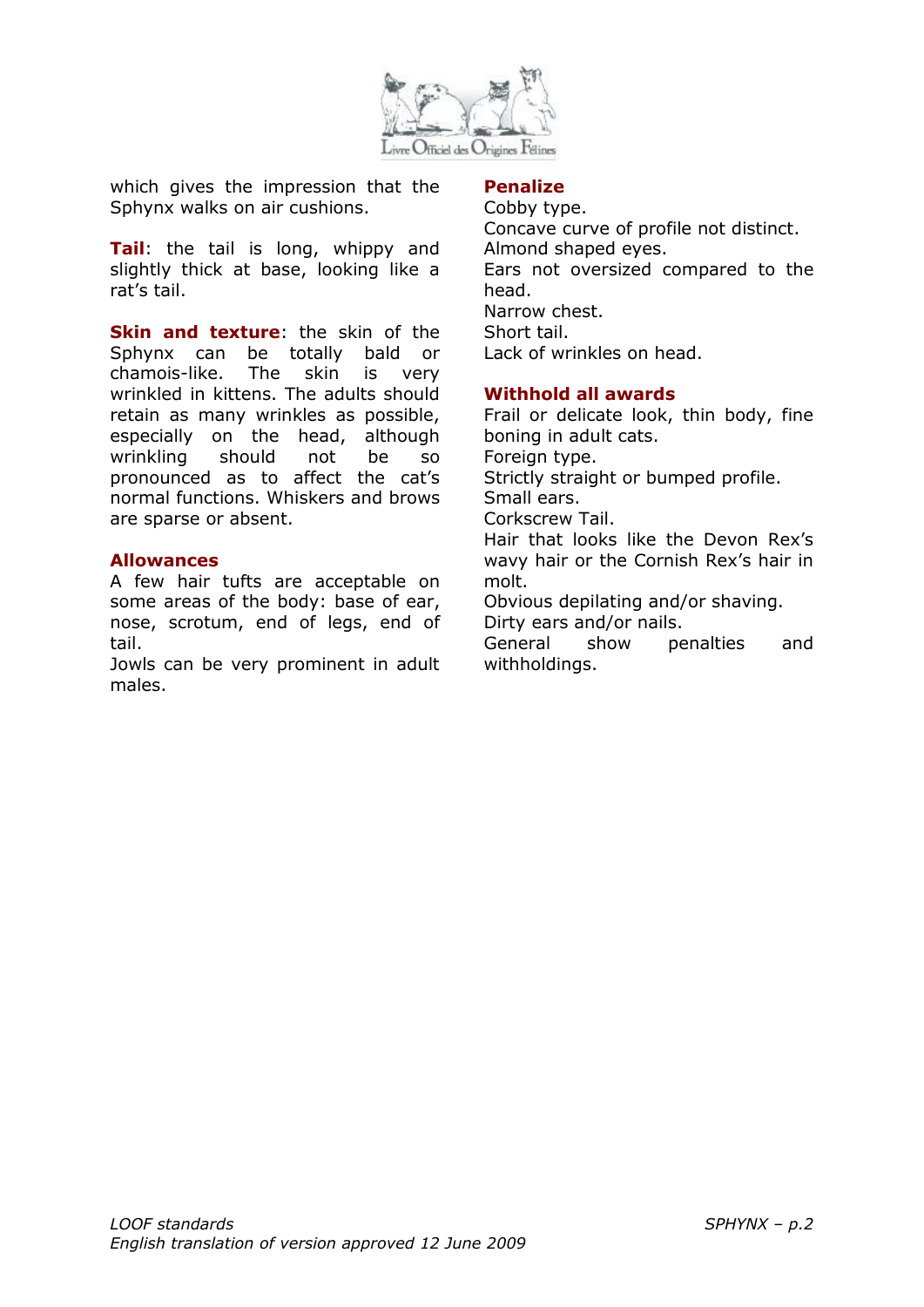

# **THAI**

## **HEAD = 30 points**

Shape  $= 10$ Profile  $= 5$  $Ears = 5$ Eyes shape and set  $= 5$  $Nack = 5$ 

### **BODY = 35 points**

 $Torso = 10$ Legs and feet  $= 10$ Boning  $= 5$ Musculature  $= 5$  $Tail = 5$ 

### **COAT AND TEXTURE= 20 points**

Texture  $= 10$ Length  $= 10$ 

**COLOUR = 15 points**

 $\text{Coat} = 10$  $Eves = 5$ 

### *Permissible colours*

*Category: point Divisions: solid, tabby, silver/smoke Colours: all*

### *Permissible crosses*

*Thai X Thai*

### **Introduction**

Preserving the characteristics of the Siamese that was shown in championship in late  $19<sup>th</sup>$  and  $20<sup>th</sup>$ centuries until the 1960s, the Thai resembles what some called 'our Grand Ma's cat' or 'traditional Siamese". The Thai is nowadays Siamese's ancestor, and should not look like him in any way. The Thai is alert and chatty, with a great personality.

**Head:** slightly longer than wide, the head, seen in front, is a modified wedge with rounded contours. Cheeks are rather round in females and can be more developed in males, in a reasonable proportion compared to overall size of the body. Viewed from the side, top of head and forehead are slightly rounded followed by a harmonious convex curve to the eyes' level, and a slight and gradual concave curve under the eyes.

**Muzzle**: medium in length, neither pointed nor round, the muzzle gently continuing the wedge. Firm chin.

**Eyes**: oval, slightly slanted. A line goes from inner corner, to outer corner of the eye and meets outer base of ear. The colour is as intense as possible.

**Ears**: wide at the base with rounded tip, the ears are medium in size and set well apart in order to respect the wedge.

**Neck**: medium in length, the neck is well-muscled, especially in males.

**Body:** semi-foreign in type, the body is medium, very strong but not heavy. The chest is broad and slightly round.

**Legs**: rather slender, the legs are in proportion to the body.

**Feet**: oval, the feet are medium in size.

**Tail**: medium, wide at the base, tapering to a slightly round tip.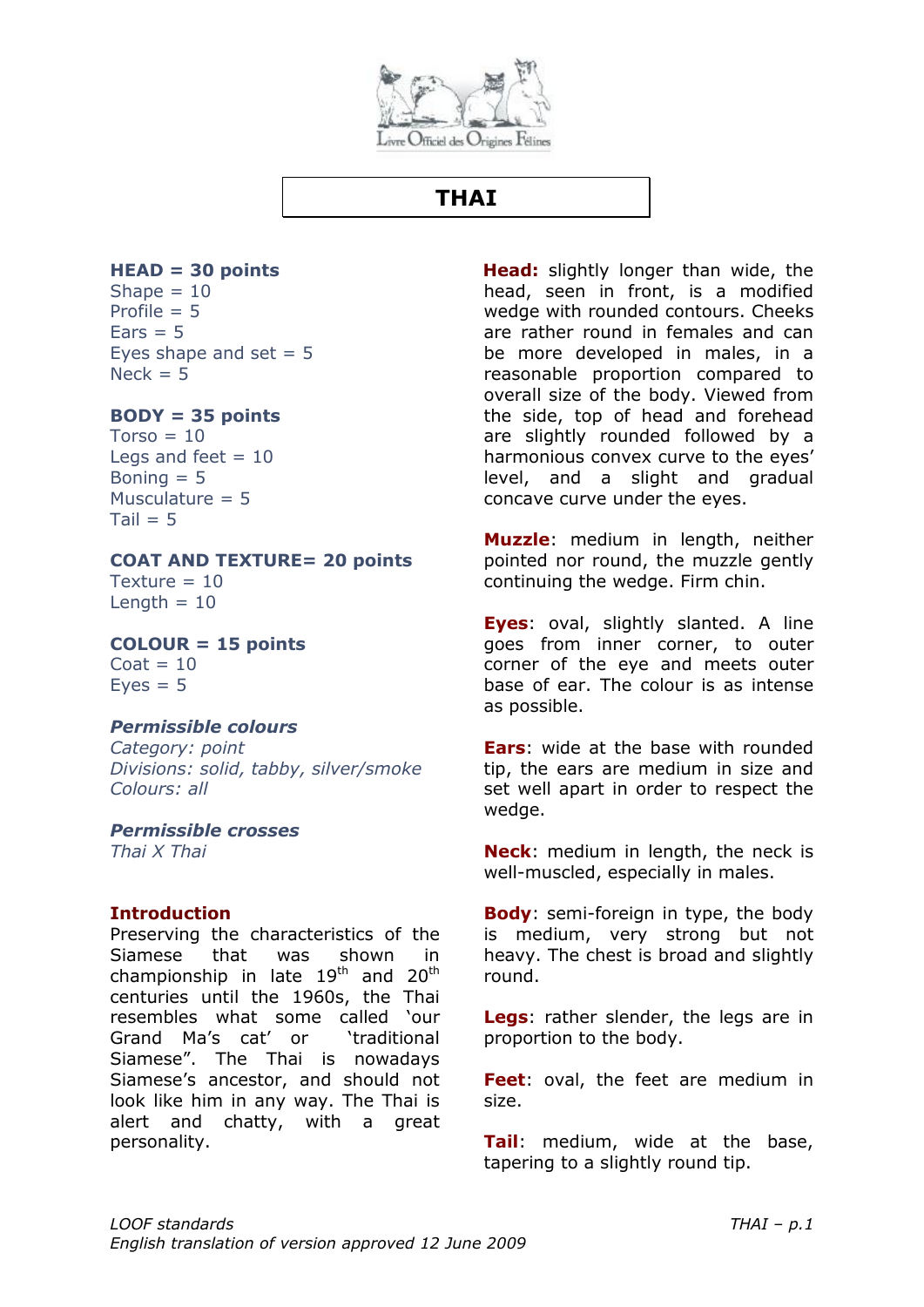

#### **Coat and texture:**

The coat is short and tight. The fur is close-lying. The texture is fine and silky.

**Colour:** the Thai is a colourpoint cat. There should then be a definite contrast between point colour, as even as possible, and body colour which is even. Lack of ghost markings is preferred, except on tabby cats where they are allowed. The age and the base colour are to be taken into account on the evolution of the colourpoint pattern: points are usually not totally developed on kittens, most of all in dilute colours, whereas darker shades on mature cats are normal.

### **Allowances**

Colour of eyes can vary from pale to dark blue.

### **Penalize**

Long, coarse or rough coat. Dark areas on the belly and/or the flanks. Lack of pigments in points. Brindling, i.e. presence of white hair in the points. Mask extending to the whole head. Round eyes. Pronounced stop.

## **Withhold all awards**

White spots and lockets. Lack of pigment on paw pads or nose leather. Siamese look (for instance: straight

profile, almond-shaped eyes, tubularshaped body, whippy tail etc.)

General show penalties and withholdings.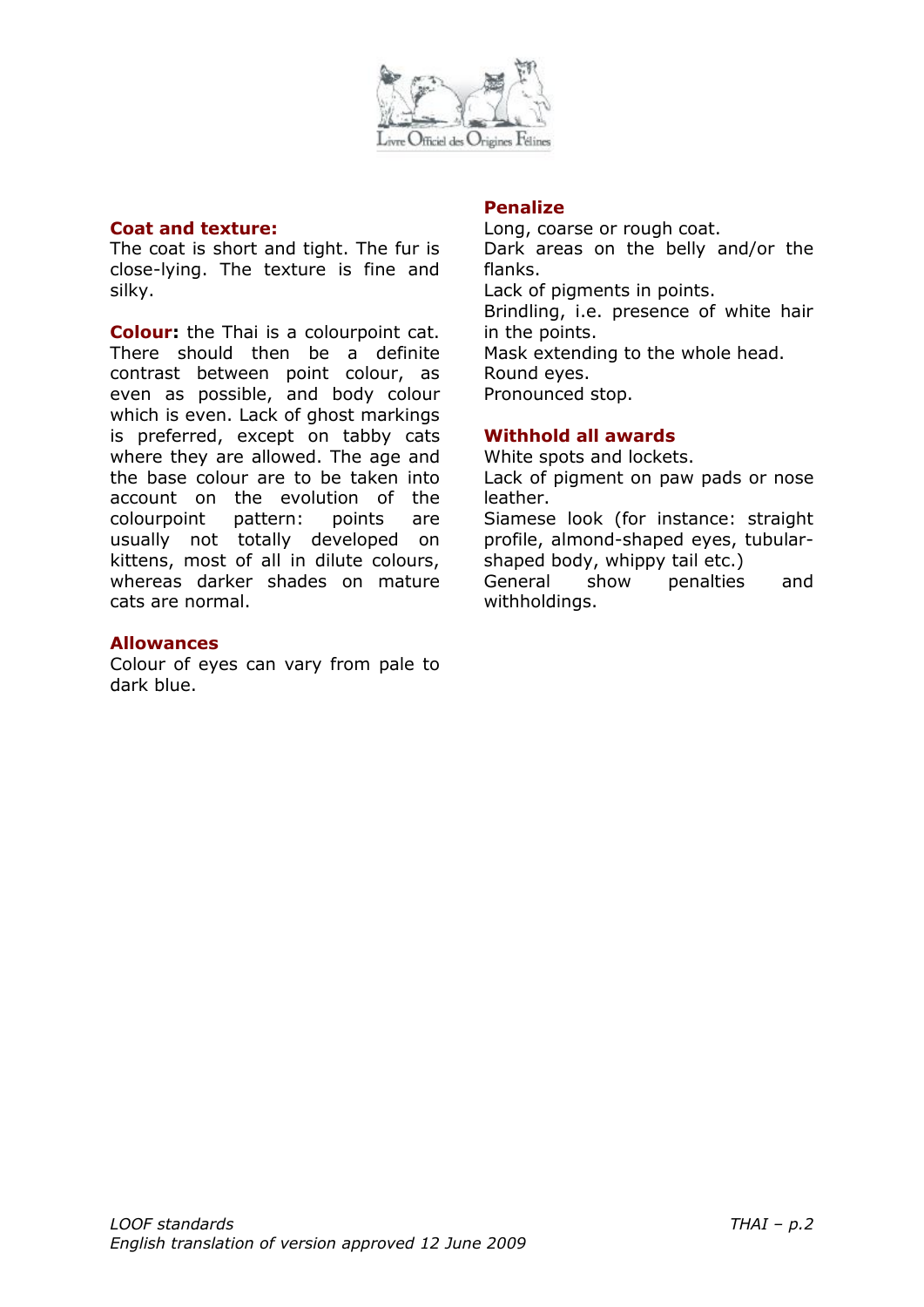

# **TONKINESE SHORTHAIR & LONGHAIR**

### **HEAD = 30 points**

Shape  $= 10$  $Eves = 10$  $Ears = 5$  $Nack = 5$ 

### **BODY = 30 points**

 $Torso = 15$  $Leqs = 5$  $Feet = 5$  $Tail = 5$ 

### **COLOUR = 30 points**

Body colour  $= 10$ Points, nose leather and paws = 10 Eve colour  $= 10$ 

### **TEXTURE = 10 points**

### *Permissible colours*

*Categories: point, mink and sepia Divisions: solid, tabby, silver/smoke Colours: all*

### *Permissible crosses*

*Tonkinese X Tonkinese*

*Tonkinese X English Burmese until January 1st, 2015 Tonkinese X Asian longhair (sepia only and not tipped), until January 1 st, 2015.*

*NB : Crosses between English Burmese and Asian longhair will be reconsidered after January 1st, 2015.*

### **Introduction**

Developed from an ancestral cross between the Siamese and the Burmese, the Tonkinese blends the characteristics of those two breeds

that used to be very similar. In the Tonkinese, the Siamese  $c<sup>s</sup>$  gene (colourpoint) is codominant with the Burmese  $c^b$  gene (sepia), none nullifying or modifying the other, but giving an intermediate colour (mink). As time went by, the type getting more and more different between the Siamese and the Burmese led the breeders to breed the Tonkinese between each other in order to keep a homogeneous morphology. This evolution helped for the recognition of the colourpoint and sepia colours in the Tonkinese breed. The longhair variety of the Tonkinese is sometimes called Tibetan.

**Head:** just slightly longer than wide, the head is a modified wedge with gently-curved contours. The side lines of the triangle formed by the jaw hinges are well-defined and slightly rounded. Viewed from the side, the top of head and forehead are slightly rounded and followed by a gentle stop at the base of the nose, with a slight rise from stop to tip of nose.

**Muzzle**: the muzzle is medium long, gently following the lines of the wedge, neither pointed nor excessively rounded. The chin is firm.

**Ears**: placed as much on the side of the head as on the top, the ears are medium in size, wide at base with rounded tips. They are covered with very short hair and leather may show through.

**Eyes**: walnut shaped, the eyes are slightly slanted.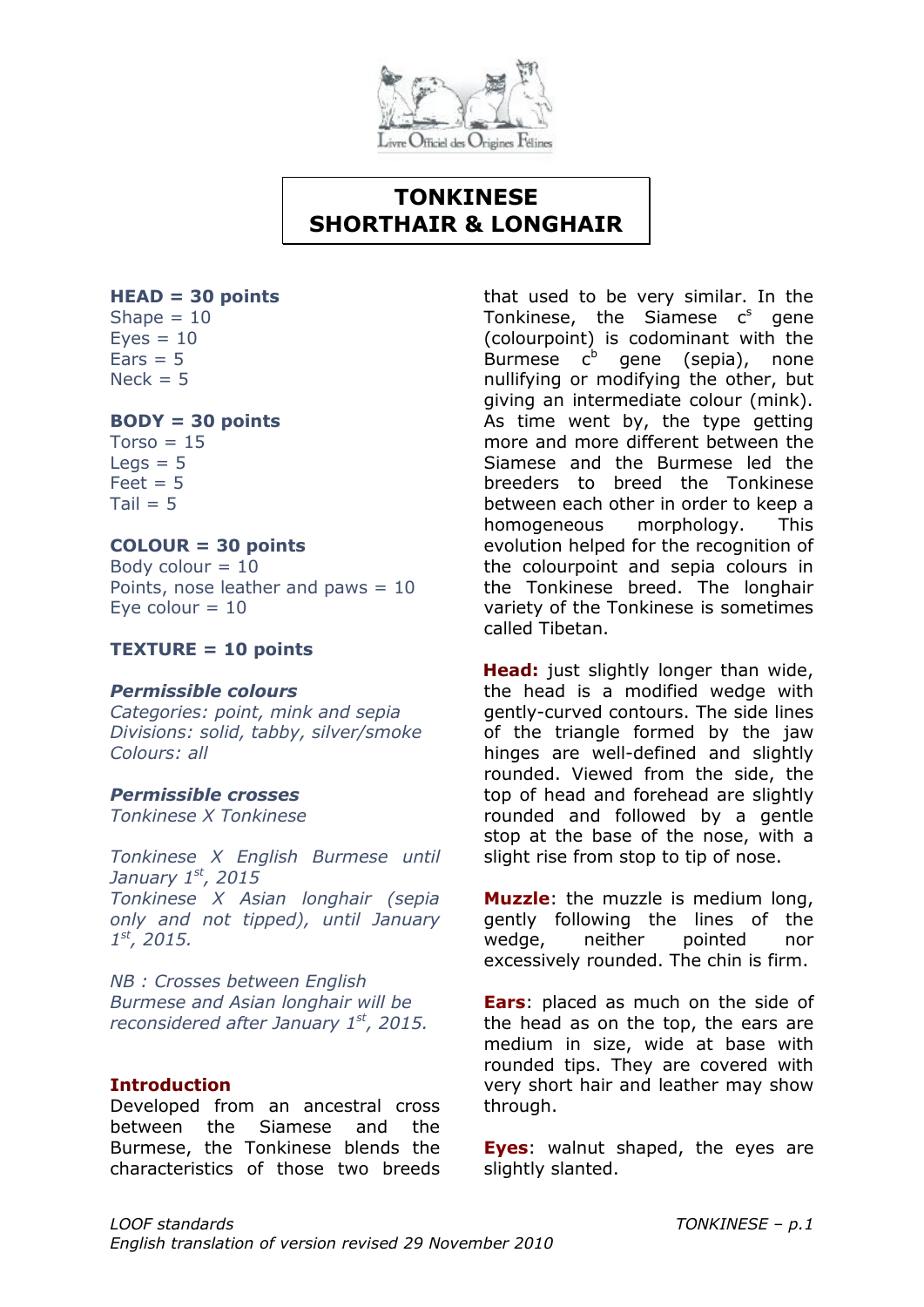

Eye colour: aqua (blue-green) in minks, sky blue to violet in colourpoints, gold to green in sepias, brilliant, deep and clear colours preferred.

**Neck**: medium long, the neck is well muscled, especially in males.

**Body:** semi-foreign in type, the body is medium, strongly muscled but without being stocky. The chest is broad and gently rounded.

**Legs**: fairly slim, the legs are in proportion to the body.

**Feet**: more oval than round, the feet are medium.

**Tail**: medium long, the tail is tapering to a slightly blunted tip.

### Coat and texture

**Tonkinese shorthair:** particularly soft to the touch, the coat is short, dense, silky and close lying.

**Tonkinese longhair:** semi long and fine, the coat is silky and close lying. There is almost no undercoat. The coat is shorter on the shoulders and gets longer on the flanks. Britches and tail are well-furnished. There may be a ruff.

### **Colour:**

**Sepia Tonkinese:** sepia pattern (c<sup>b</sup>) c<sup>b</sup> ). This specific pattern lightens body colour in a gradual shading of delicate and warm hues, leaving back and extremities, called points (ears, muzzle, legs and tail), slightly darker than the flanks, throat and underside. **Mink Tonkinese:** mink pattern (c<sup>b</sup>) c s  $c<sup>s</sup>$  gene (colourpoint) is codominant with  $c^b$  gene (Sepia),

neither of those nullifying nor modifying the other, but giving an intermediate colour. Contrast is less marked than in colourpoint cats.

**Point Tonkinese:** colourpoint pattern  $(c^s c^s)$ . This pattern noticeably lightens body colour, the points being much darker. Because of the polygenes, the coats may be darker than Siameses' and eye colour may display a less intense shade of blue.

#### **Allowances**

Incompletely developed eye colour under one year of age.

Ghost tabby markings on tail and lower part of legs in kittens under 8 months.

Darker body colour due to age, provided acceptable contrast to points is maintained in mink and colourpoint colours.

Greater rounding of head in adult males due to stud jowls.

In kittens: shorter, rounder, more compact type of head.

### **Penalize**

Round head in adults. Round or protuberant eyes. Oriental eyes. Short muzzle. Nose stop too important. Straight profile. Ghost tabby markings in non agouti adults (except from the red series).

### **Withhold all awards**

Cobby or oriental type. White lockets or buttons. Pigment absent or spotty on nose leather (except red series). General show penalties and withholdings.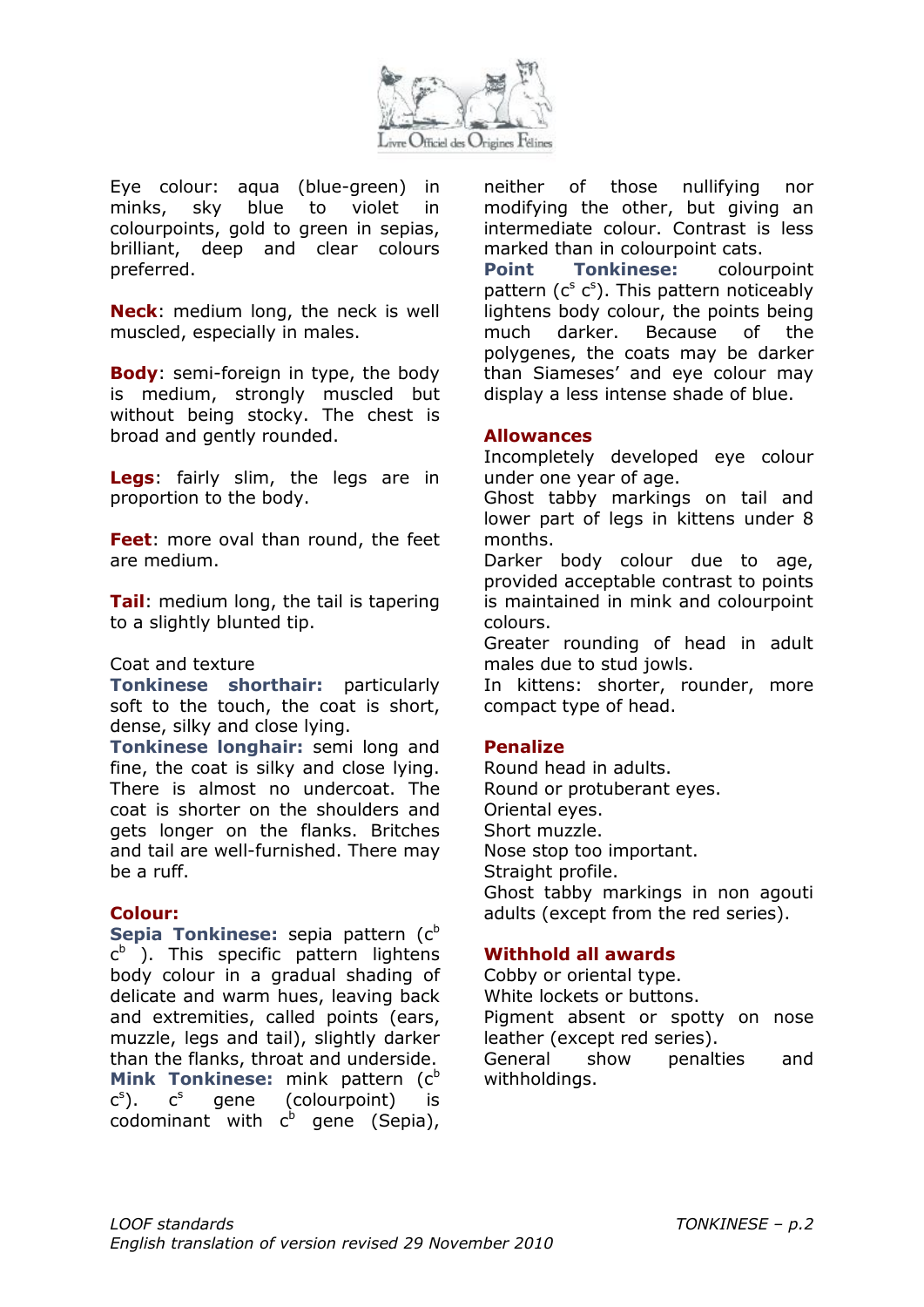

# **TURKISH ANGORA**

### **HEAD = 40 points**

Shape  $= 9$  $Ears = 12$  $Eves = 4$  $Chin = 2$  $Muzzle = 2$  $Nose = 4$ Profile  $= 5$  $Nerk = 2$ 

### **BODY = 40 points**

 $Torso = 9$ Legs and feet  $= 9$  $Tail = 8$ Boning  $= 9$ Musculature  $= 5$ 

**COAT AND COLOUR = 10 points**  $Coat = 5$  $Colour = 5$ 

### **BALANCE = 10 points**

### *Permissible colours*

*Category: traditional Divisions: solid, tabby, silver/smoke, solid and white, tabby and white, silver/smoke and white Colours: all except those based on chocolate, lilac, cinnamon and fawn.*

### *Permissible crosses*

*Turkish Angora X Turkish Angora*

### **Introduction**

Very old breed native of Asia Minor, the ideal Turkish Angora is a graceful perfectly balanced cat, with a fine and silky coat. When handled, the Angora gives a striking effect by the contrast between the surprisingly firm muscular body and the soft flowing fur. Turkish Angoras are intelligent, active and inquisitive cats and they respond best to firm, but gentle handling. Elegance is always more important than size. This point should especially be taken into consideration when comparing males and females.

**Head:** small to medium compared to its body, the head is a smooth modified wedge. From the side, the head develops two planes: the one formed by a flat top head and forehead and the second by the line of the nose both meeting at an angle between the eyes.

**Muzzle**: slightly rounded, the muzzle should be in continuation of the wedge, without pinch. Firm chin.

**Eyes**: Large, walnut-shaped, the eyes are slightly slanting upwards.

**Ears**: large, wide at base, the ears are set high on the head, vertical. They are slightly pointed, with good furnishings.

**Neck**: medium in length, the neck is slim and graceful.

**Body**: foreign in type, the body is long, slender and muscular. Chest is narrow and shoulders should be the same width as the hips. Firm musculature on a fine-boned structure.

**Legs**: Long, the hind legs are higher than front legs.

**Feet**: oval, the feet are small and delicate. Tufted toes are desirable.

**Tail**: long, the tail is large at base, tapering to a narrow end and fully plumed.

*LOOF standards TURKISH ANGORA – p.1 English translation of version revised 29 November 2010*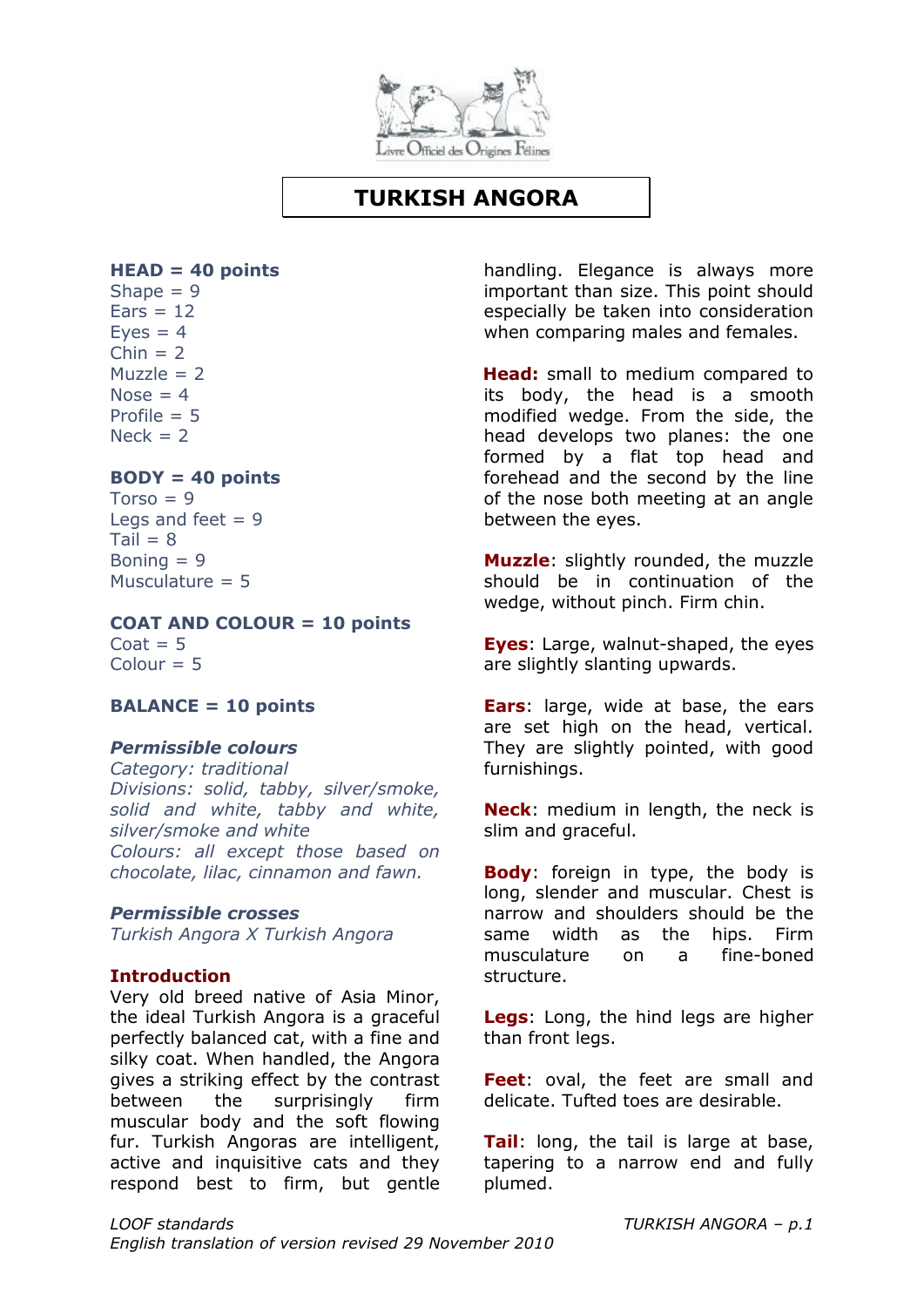

**Coat and texture**: semi-long, the coat is fine and silky, with little undercoat. Shining and shimmering, it is longer on ruff, britches, belly and tail. The coat can show slight waves on the stomach and noticeable seasonal variations.

### **Allowances**

A broader head, with wider space between the ears is allowed in adult males.

In young Angoras, coat reaches full development after their first winter. Britches and ruff take two to three years to reach full development.

### **Penalize**

Coarse appearance. Broad chest, hips or shoulders. Heavy boning. Short tail. Break in profile. Roman nose. Pinch.

### **Withhold all awards**

Cobby body type. Oriental head or body type. General show penalties and withholdings.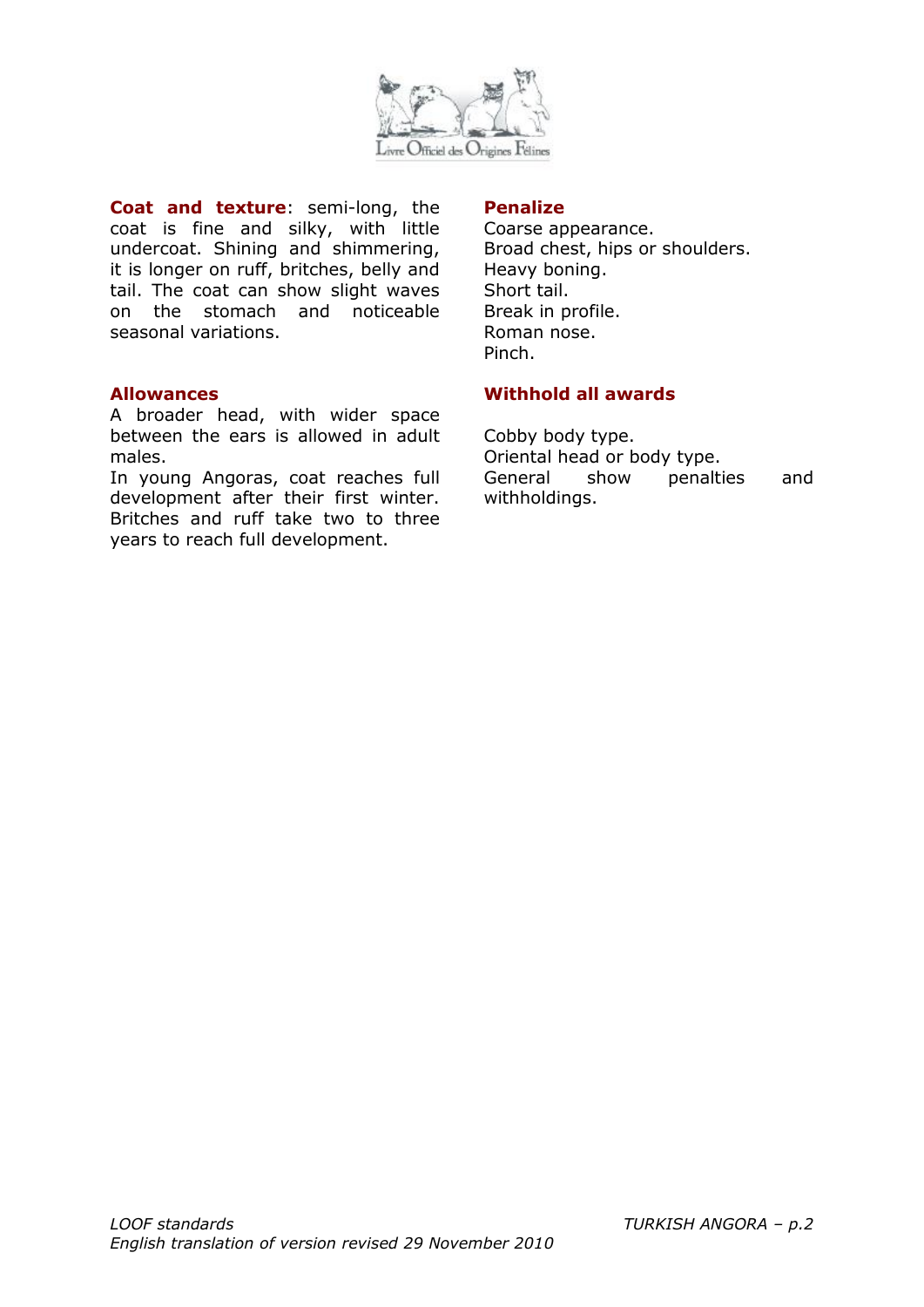

## **TURKISH VAN**

**HEAD = 35 points**

Shape  $= 15$ Eyes (shape and colour)  $= 10$  $Ears = 5$  $Nerk = 5$ 

### **BODY = 35 points**

 $Torso = 20$  $\text{Leas} = 5$  $Feet = 5$  $Tail = 5$ 

### **COAT = 30 points**

Colour and pattern  $= 15$ Texture and length  $= 15$ 

### *Permissible colours*

*Category: traditional Divisions: solid (in white only), solid and white (van pattern only) Colours: all except those based on chocolate, lilac, cinnamon and fawn.*

### *Permissible crosses*

*Turkish Van X Turkish Van*

### **Introduction**

The Turkish Van is an ancient natural breed that originated from the shores of Lake Van, Turkey, not far from the borders of Irak and Iran. It is a true mighty figure that has existed for ages, the isolation preserving its unique features. Solidly built semilonghair cat, it is perfectly adapted to the harsh climatic variations of the region, the Turkish Van displays a distinctive pattern known as Van Pattern, that restricts colours on a white cat to head and tail. It takes the Van 3 full years to reach full maturity.

Nota bene: the Turkish Van also comes in solid white, with golden, blue or odd eyes, and is called Van Kedisi.

**Head:** slightly longer than wide, the head, seen from the front, is triangleshaped, with rounded contours. It is wider in males than females. Cheekbones are high and slightly prominent. The profile shows a slightly rounded forehead followed by a small curve between the eyes, leading to a slightly downward curved – not Roman - nose.

**Muzzle**: the muzzle is neat, rounded and proportionate to the rest of the head, with a definite but not sharp pinch, that must be felt through fur. The chin is round.

**Eyes**: Large and expressive, the walnut-shaped eyes are set slightly oblique. Colour can preferably be blue, gold or odd-eyed, as uniform and intense as possible.

**Ears**: medium to large, the ears are set fairly high on the head without being vertical. Wide at the base, with rounded tips, the inside is wellfurnished.

**Neck**: Medium, well-muscled, with an abundant ruff when the cat is in winter coat.

**Body**: long and substantial, the body is large and strong. The powerful and round musculature can be felt through the coat. The chest is particularly developed, wide and open, the shoulders are broad and the ribcage is round (no slab sides). The shoulders are wider than the rump, especially in males.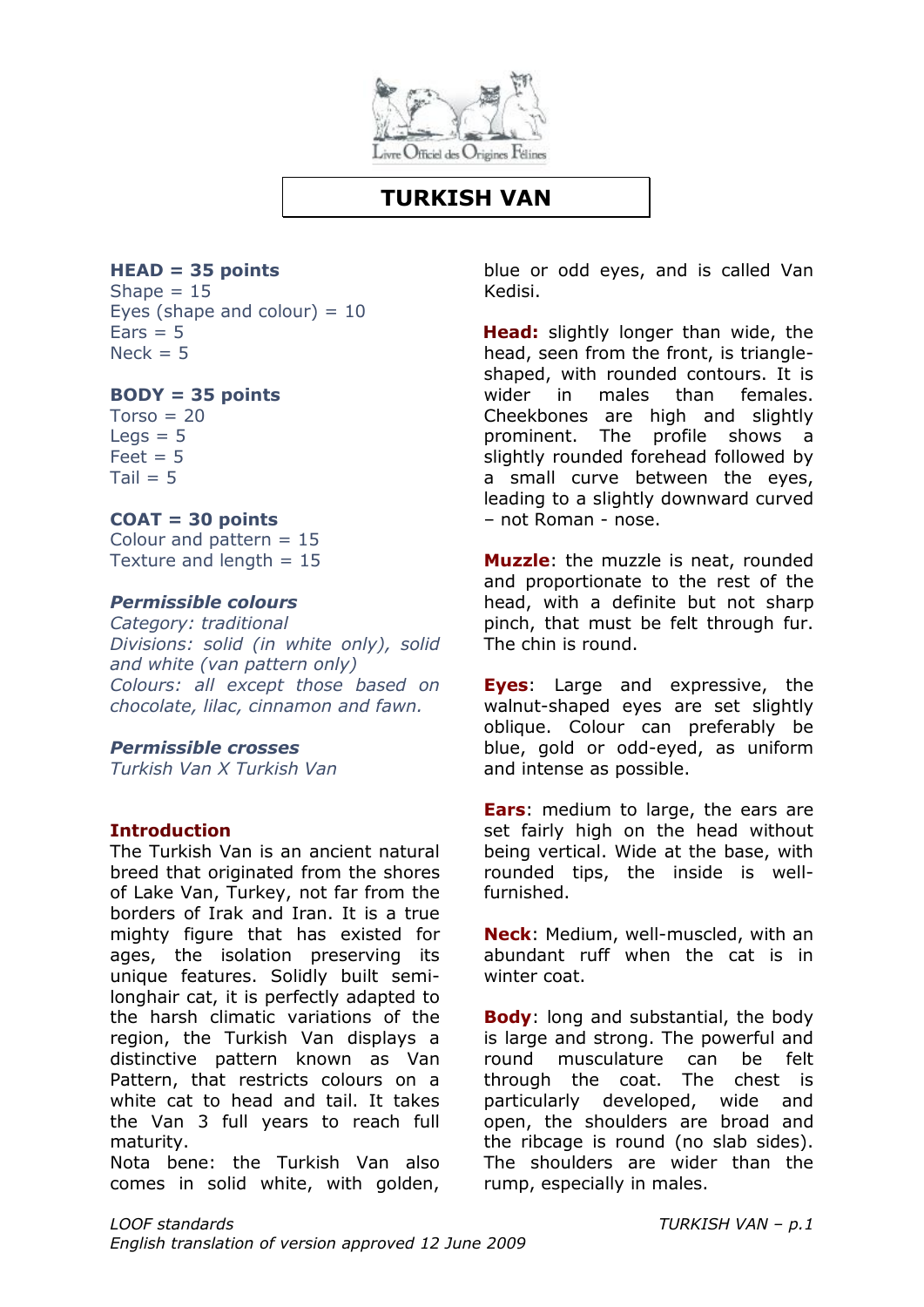

**Legs**: Medium-long, the legs have a moderate boning but a very strong musculature.

**Feet**: they are neat and round, with tufted toes.

**Tail**: medium in length, the bushy tail is a plume. The colour of tail does not extend to hips, preferably.

**Coat and texture:** semi-long, the coat has a soft cashmere-like texture, with as little woolly undercoat as possible. Due to the extreme continental climate of his native region, the Turkish Van carries two distinctive coat lengths. The summer coat is almost short; only the tail, tummy and part of the britches indicate it is a semi-longhair cat. Winter coat is a dense inextricable ball of fur, longer and thicker. Facial fur is short. Coat, especially on neck ruff and full tail, become more pronounced with age, mature males being quite impressive.

**Pattern:** The Turkish Van displays a typical pattern where, ideally, colour is confined to top of head and tail. Colour on head should be divided into two patches on forehead and back of skull, as symmetrical as possible and divided by a white inverted V up to the forehead. Ears are white. Because of the S gene, distribution of white being random even at a homozygous status, two or three colour patches on the back and back of legs are allowed, if the amount of colour of the entire body does not exceed 20%, head and tail included.

Paw pads are pink. Some colour spots are allowed if not too invasive.

### **Allowances**

Kittens do not have the hard muscular feel of adults. Green eyes are allowed.

#### **Penalize**

Cobby or foreign shape. Stop, straight profile. Badly distributed spots. Colour on tail extending to back. White tail tip (except in white cats).

#### **Withhold all awards**

Absence of colour on the head or tail (except in white cats). More than 20% colour on body. General show penalties and withholdings.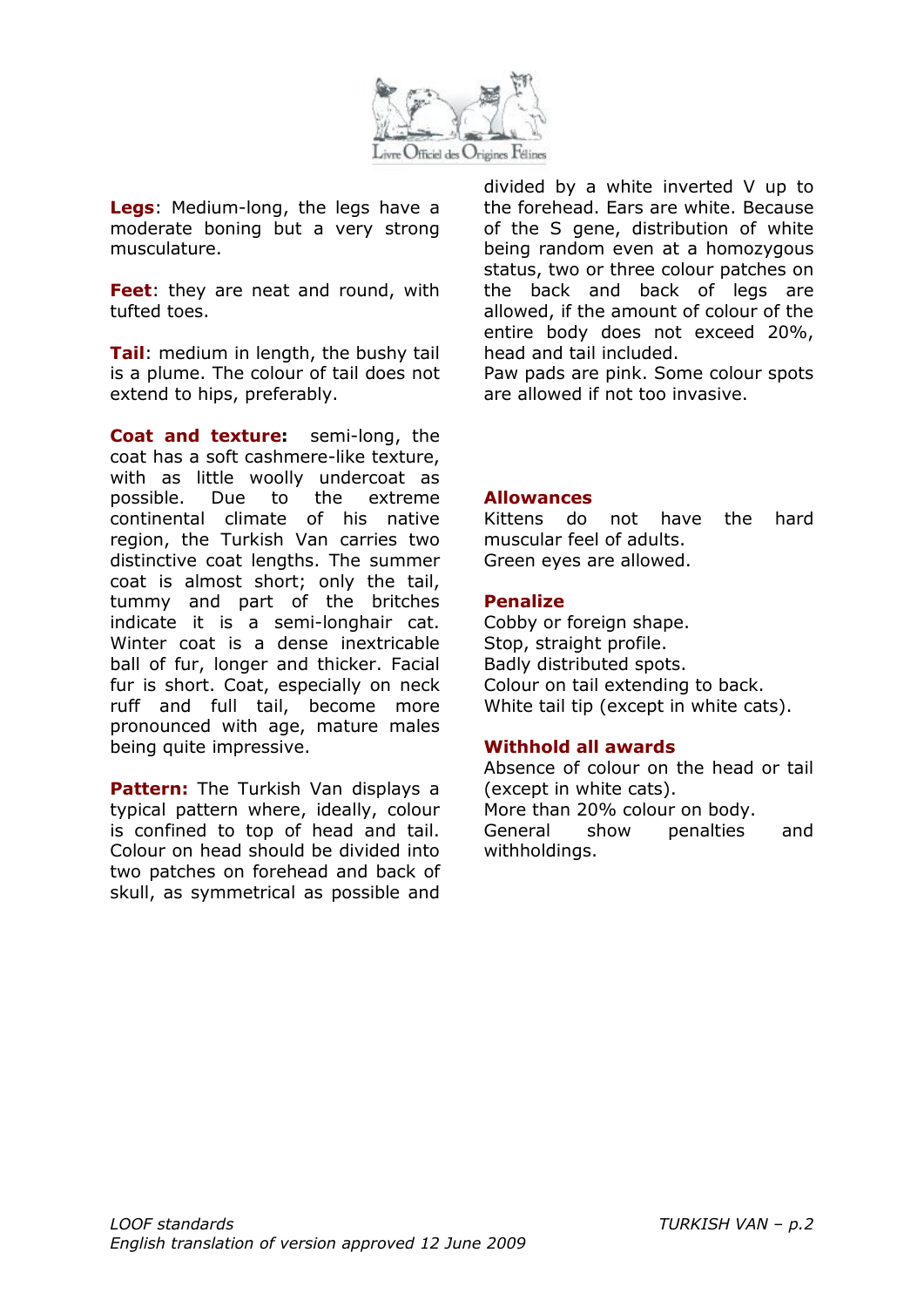

# **YORK CHOCOLATE**

## **HEAD = 30 points**

Shape  $= 10$ Profile  $= 5$  $Eves = 5$  $Fars = 5$  $Chin = 5$ 

### **BODY = 20 points**

 $Torso = 10$ Legs and feet  $= 5$  $Tail = 5$ 

### **COAT AND TEXTURE = 30 points**

Texture  $= 15$ Length  $= 15$ 

### **COLOUR = 20 points**

### *Permissible colours*

*Category: traditional Divisions: solid, solid and white Colours: chocolate and lilac*

### *Permissible crosses*

*York Chocolate X York Chocolate*

### **Introduction**

The first York Chocolate appeared in 1983 in a goat farm in New York State. Jane Chiefari was really surprised when Blackie, one of her longhair feral cat took home a little chocolate and white shorthair female that she named Brownie. She got more surprised when Brownie, bred to a local tomcat, gave birth to a solid chocolate boy, longhair this time, called Minky. Jane then had the idea of breeding Brownie with her son Minky. A litter of chocolate and chocolate and white kittens was born, originating the York Chocolate. Jane kept on selecting by breeding her chocolate cats to round headed

Siamese that introduced lilac in the bloodline.

The York Chocolate is a semilonghaired chocolate or lilac cat, with or without white markings.

**Head:** almost round in front view, the head is medium in size. Viewed from the side, the forehead is slightly rounded followed, without break, by a slight indentation between forehead and nose. The nose is straight or with a slight bump.

**Muzzle**: medium long, the muzzle is neither pointed nor round with firm chin.

**Eyes**: oval shaped, the eyes are large and well-opened. They can be golden or green. Blue or odd eyes (one blue eye and one golden or green eye) are accepted in particolors.

**Ears**: the ears are as high as they are wide at base, and set as much on the sides of the head as on top. They have good furnishings.

**Neck**: of medium length to long, the neck can look somewhat shorter than truly is because of density of fur.

**Body**: Semi-foreign in type, the body is gracious and muscled at the same time.

**Legs**: the legs are long and fine but strongly muscled.

**Feet**: round, the feet are rather small.

*LOOF standards YORK CHOCOLATE – p.1 English translation of version revised 29 November 2010*